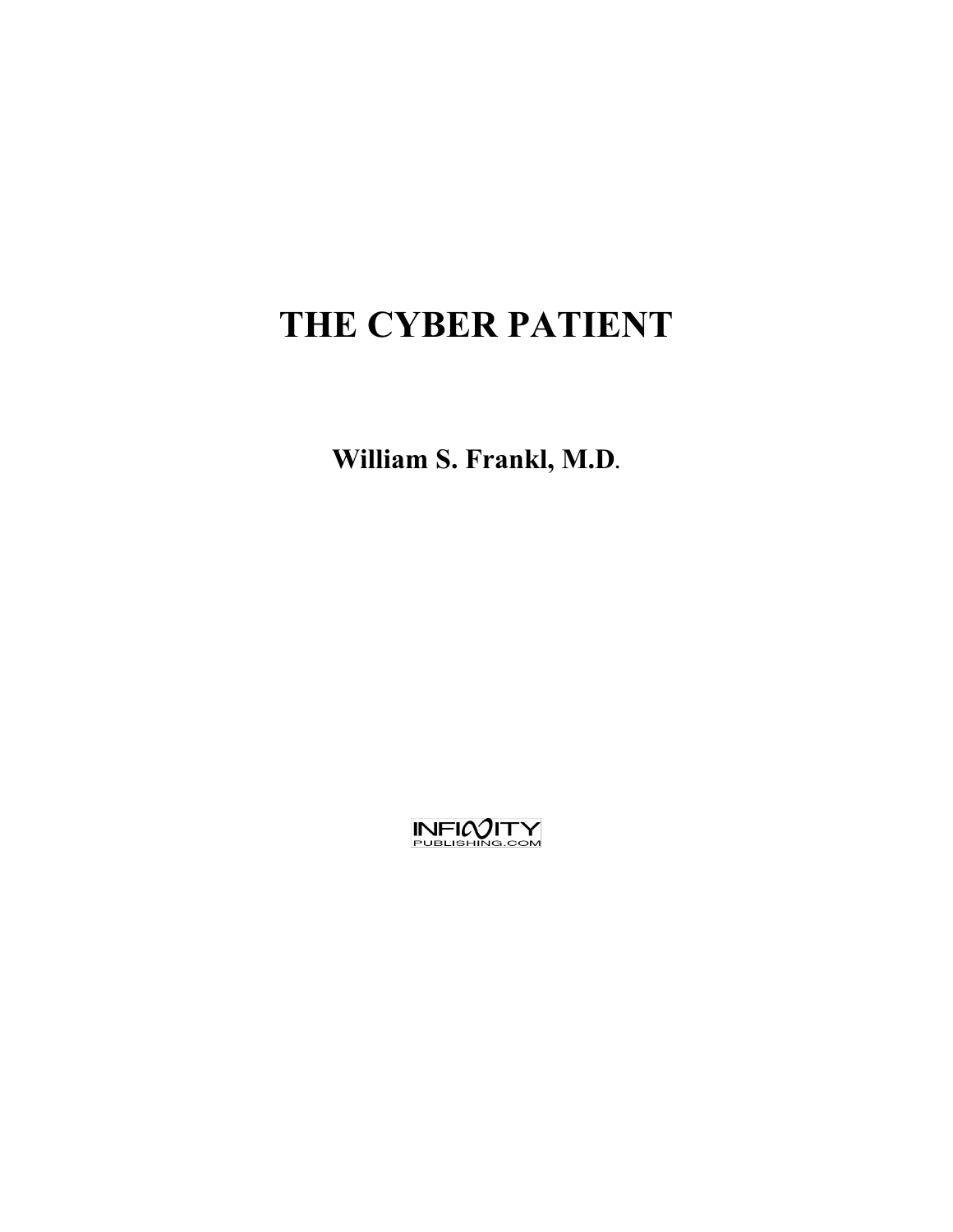Copyright  $\odot$  2008 by William S. Frankl, M.D.

*All rights reserved. No part of this book shall be reproduced or transmitted in any form or by any means, electronic, mechanical, magnetic, photographic including photocopying, recording or by any information storage and retrieval system, without prior written permission of the publisher. No patent liability is assumed with respect to the use of the information contained herein. Although every precaution has been taken in the preparation of this book, the publisher and author assume no responsibility for errors or omissions. Neither is any liability assumed for damages resulting from the use of the information contained herein.*

*This is a work of fiction. Names, characters, places, and incidents either are the product of the author's imagination or are used fictitiously. Any resemblance to actual events or locales or persons, living or dead, is entirely coincidental.*

ISBN 0-7414-4426-7

*Published by:*





*Printed in the United States of America*

*Published March 2009*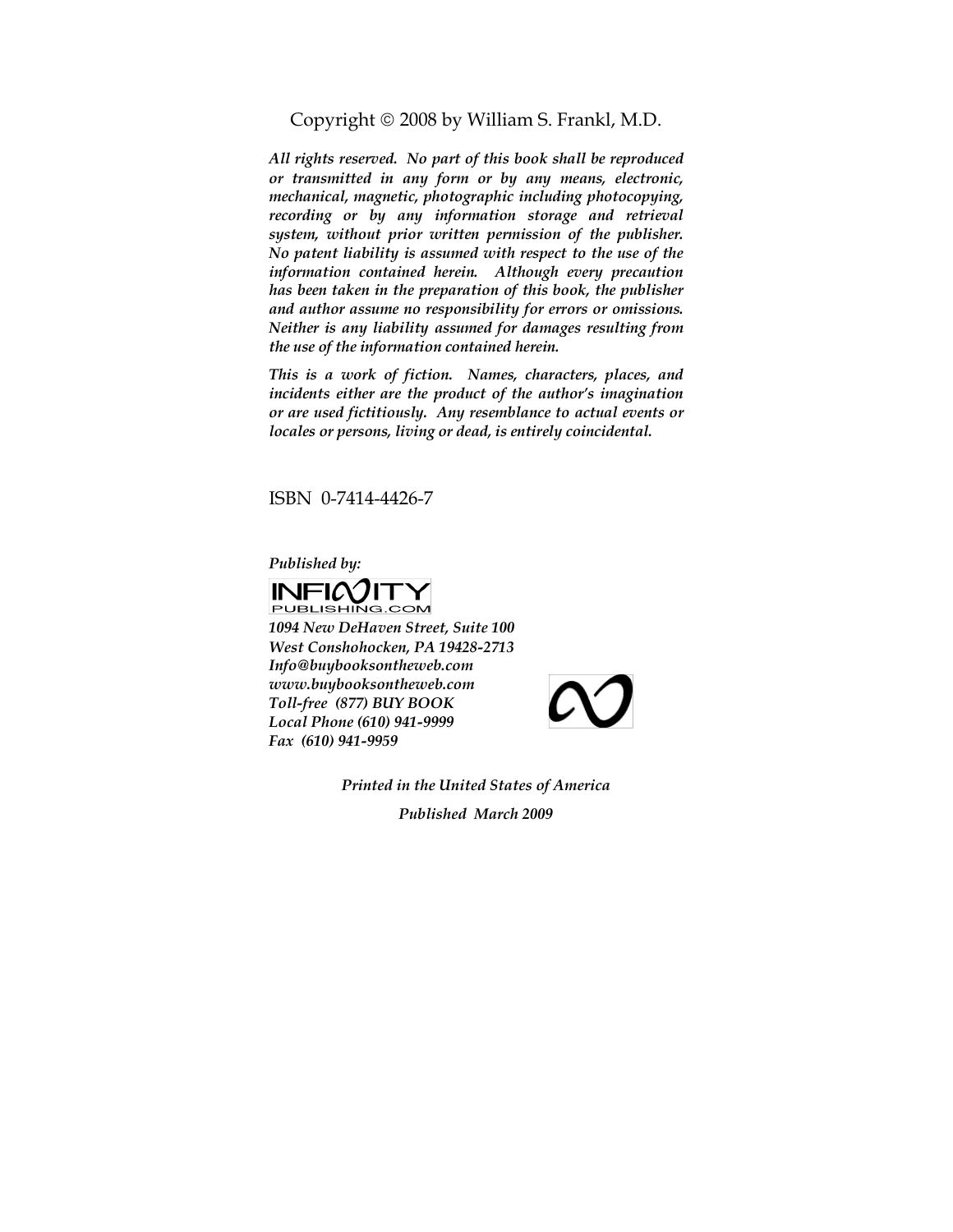### **Also by William Frankl**

*Damaged Heart: A Medical Tale Romance And The Vending Machine and Other Stories The Merger Nightmare Worlds*

Published by INFINITY PUBLISHING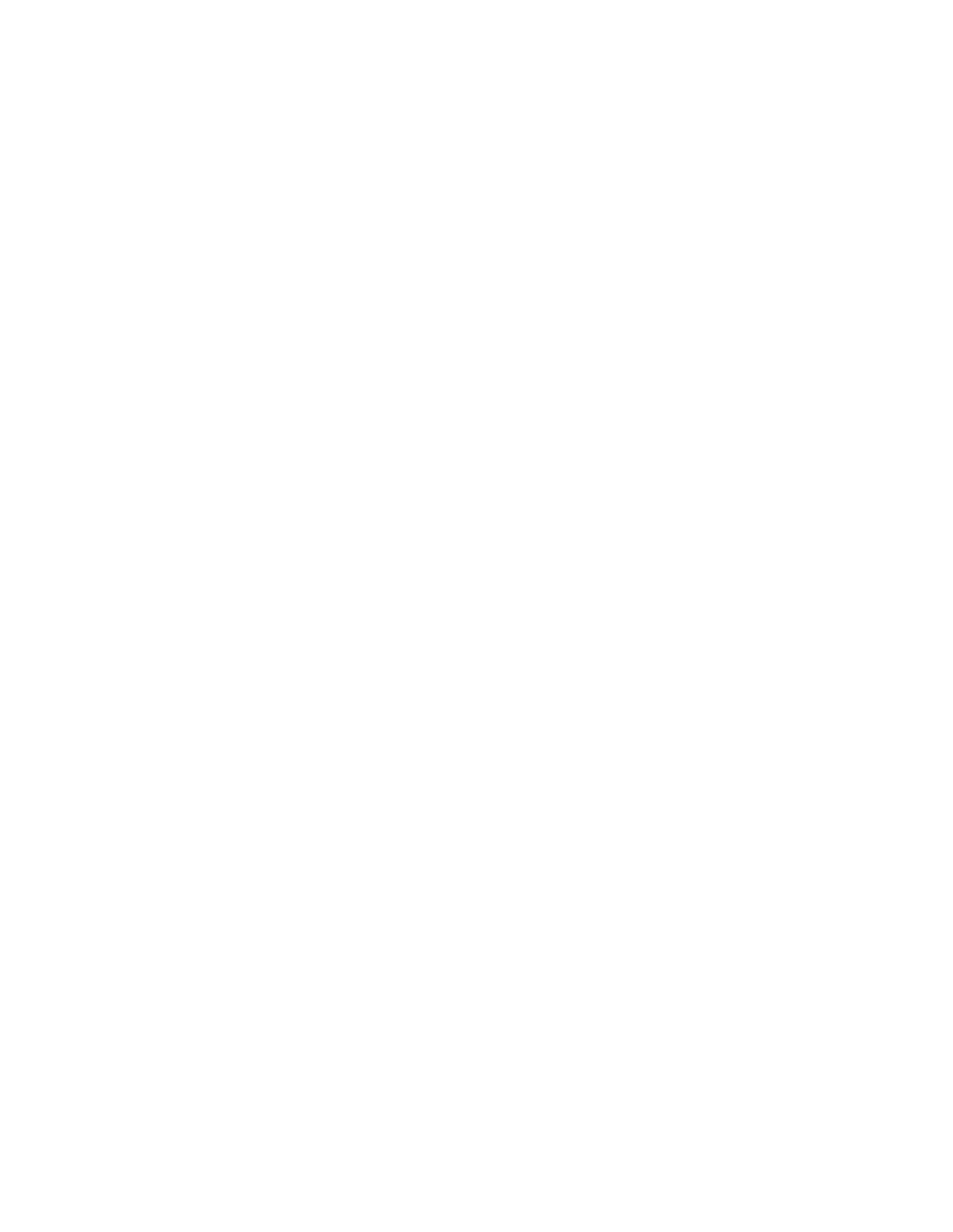*To RF. Always there*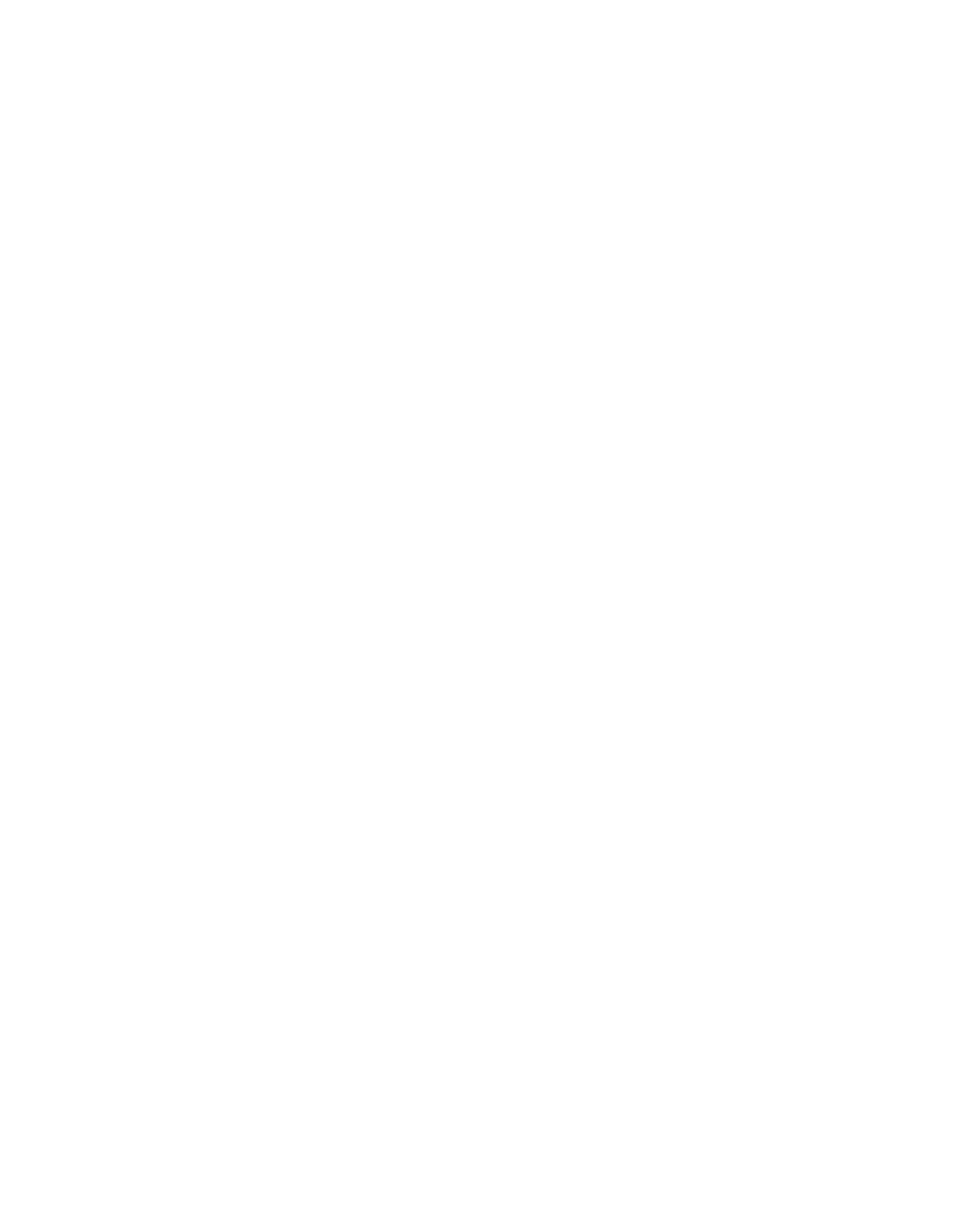## ACKNOWLEDGMENTS

\* \* \* \* \* \* \*

I owe many thanks to:

My wife Razelle who has always supported my writing efforts.

My superlative editors Carolyn Daffron, Martha Jablow, and Karen Rile.

My fellow writers at the Radnor Writers Group for their insightful critiques every Friday morning.

Dr. Heather Hicks whose deep knowledge of science fiction helped me to pursue this story.

And finally, to the staff at Infinity Publishing who helped put this together.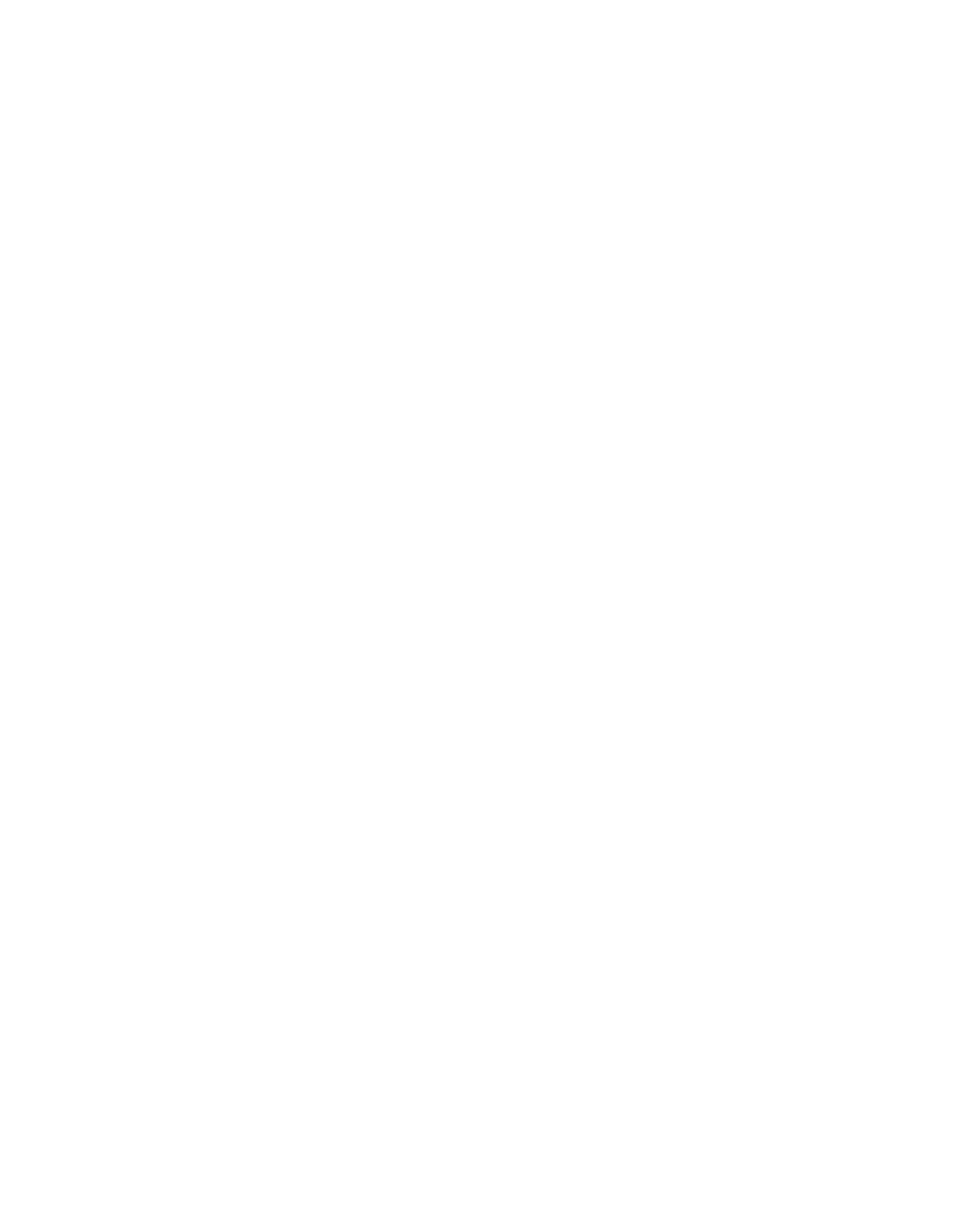## **Prologue**

#### **East Berlin, January 1985**

Three men sat in a conference room on the top floor of a utilitarian gray concrete building, headquarters of what would soon become the World Wide Multiverse Computer Corporation. Wind-whipped snow beat against the windows, obscuring a view of the Berlin Wall in the distance. The fluorescent lights in the ceiling lit a long chamber, empty except for a mammoth conference table and a dozen hardbacked chairs.

"This is how it operates?" the Director asked.

"Yes, Herr Director. As amazing as it seems, the simplicity, the fact it has never before been detected…"

"When did you discover this, Josef?" the Director said.

"I've been working in this area for the past two years. It's been tantalizing. I've been circling around the solution for months," Josef replied, a tone of deep satisfaction in his voice. "And then, last week. There it was! The answer! A revolution in physics, certainly in the entire concept of computer programming, perhaps even in space travel."

"This is nonsense," the third man said, rolling his eyes. He stood and faced the Director. "Mein Herr, you cannot believe this drivel."

"Sit down," the Director said. "If true, this is an important discovery. Josef, how can you convince my skeptical companion?"

"I brought three computers here to demonstrate. Please put on these 3-D stereoscopic goggles. Herr Director, you sit here. And you sit there," Josef said, gesturing to the third man. Then Josef sat down at his computer.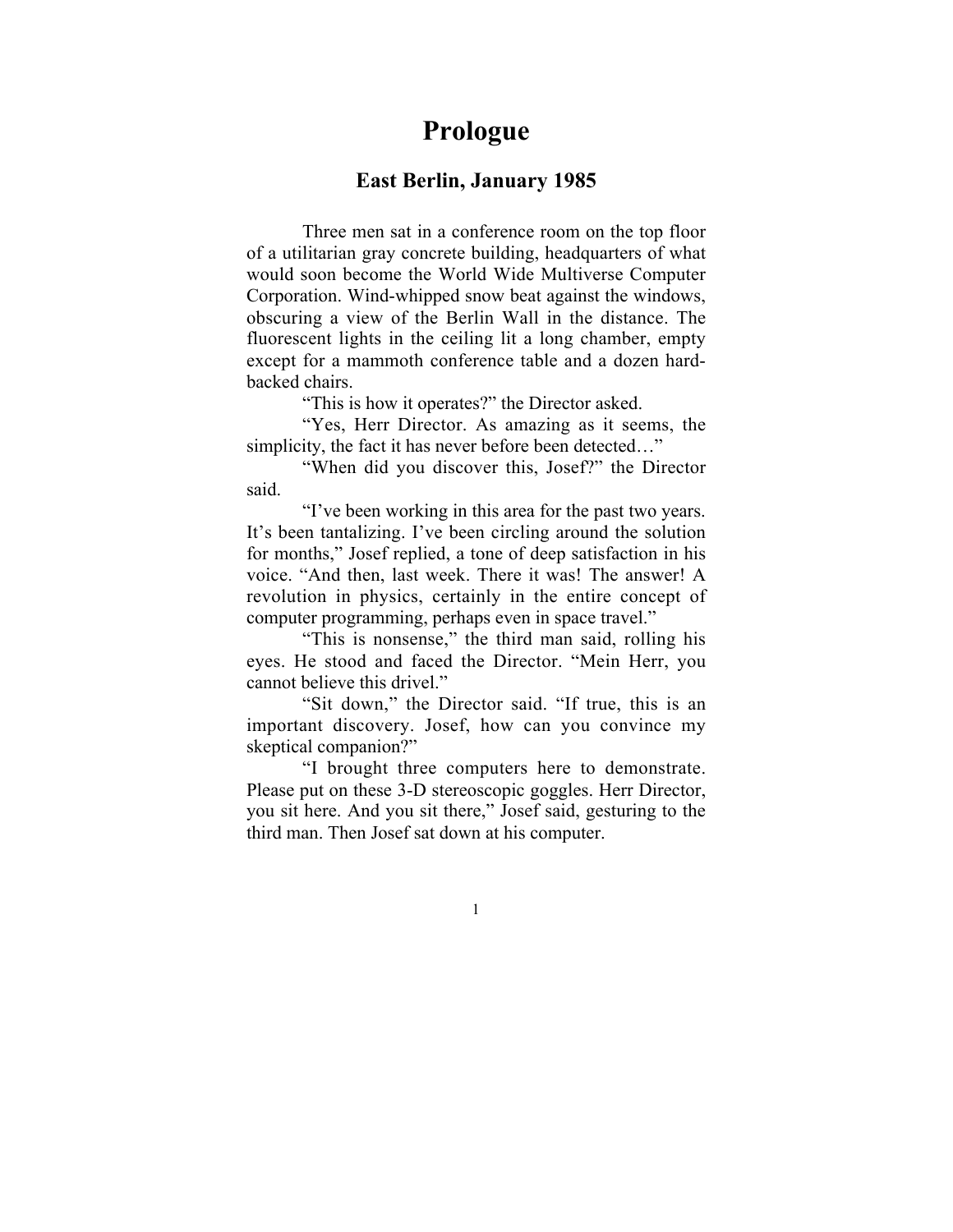"The fact that our computers are so far advanced—infinitely more sophisticated than the crude technology the Americans have, that this man Gates crows about—has made my discovery possible," Josef said. "I've created avatars for each of us. They will guide us to a parallel universe, your own Metaverse, Herr Director. Come."

"This is insanity," the third man said. "Really Herr Director, you can't…"

"Quiet! Josef, is this some crude computer game? I've read about them. They're for children. And do you expect us to believe that you've actually found a parallel universe? And that a computer can lead us there? And that you've created avatars? I thought avatars needed to be designed by individual players in these games," the Director said.

"Ah, but this computer program is not a game," Josef replied. "This program is completely different. It reaches far beyond any computer program ever devised. You'll see."

The Director and the third man followed Josef into the computer where they and their avatars moved back and forth, traveling from their dimension into another identical one. Josef proved that he had uncovered a parallel universe accessible via computer, and proceeded to demonstrate the controls that governed the operation. The Director removed his goggles and closed his eyes. He recognized that this discovery could bring him unlimited economic and political power, and allow him to see his dream of a Caliphate rise again. "What do you say now?" the Director said, turning to the third man, who smiled.

"I'm overwhelmed," he replied. "I apologize for my deep skepticism, Herr Winkelmann. You've convinced me. You are to be commended." He gazed at the Director, who nodded.

"I'm happy you agree," the Director said. "Tell me, Josef, have you shown this to anyone else? To any of your colleagues? To your supervisor?"

"No, Herr Director. No one," Josef said.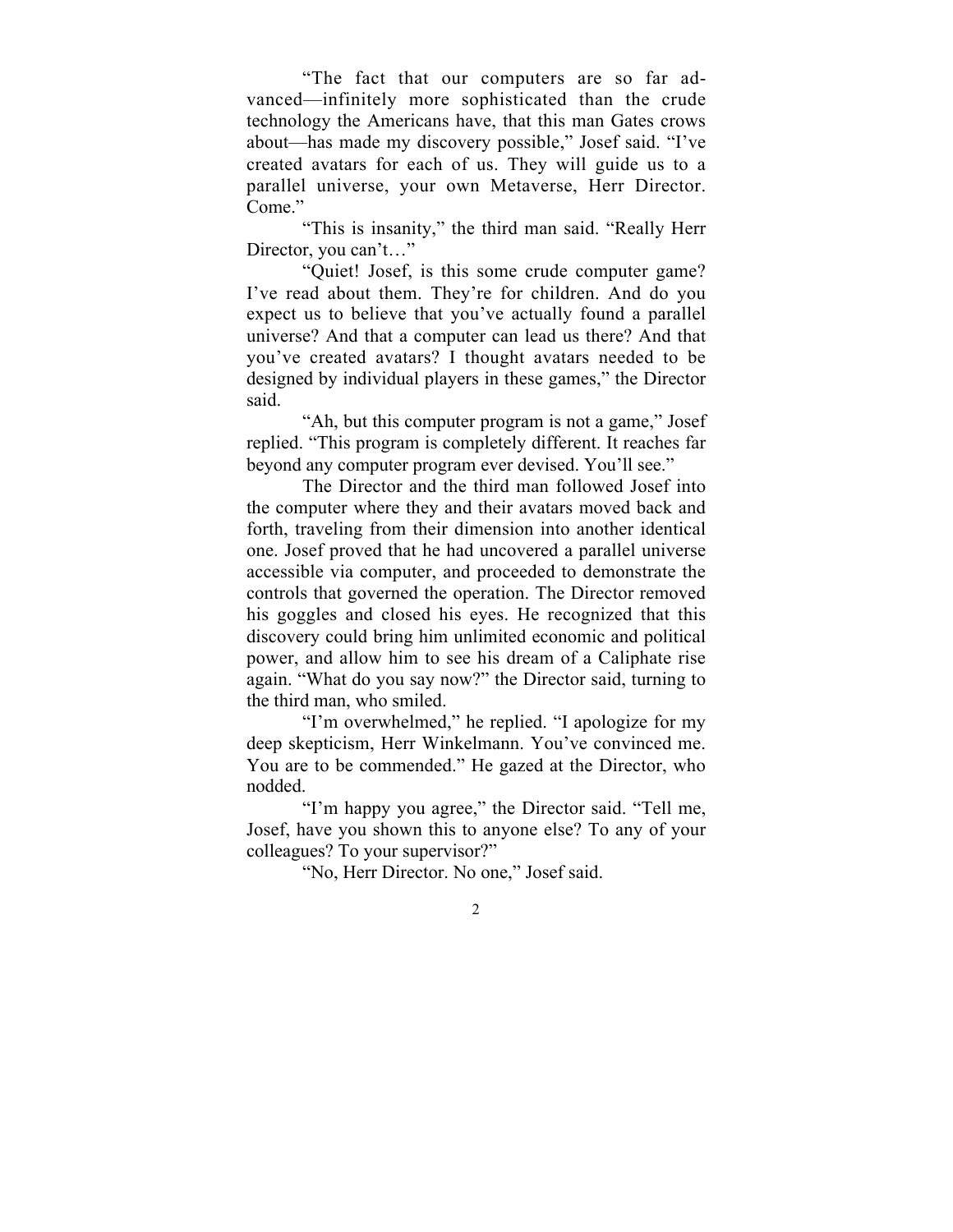"Why?" the Director asked. "Didn't you need some help from your colleagues?"

"No, sir. And I assure you that if you approve this discovery, subsequent upgrades can be made by our programmers working in isolation, unaware of the existence of this parallel universe, if you so wish."

"Very interesting. But getting back to the fact you worked in secrecy. Perhaps you didn't wish to share the rewards you'll get from me with anyone else?" the Director asked, smiling broadly.

"Well, not exactly, Herr Director. I was hoping my name alone will be attached to this discovery when it's marketed. As a loyal member of the Communist Party, I would take great satisfaction in seeing us eventually topple the West with  $m y$  discovery. The economic and political power…it will be earthshaking."

"Yes, yes, we'll see to that," the Director said, his voice soft and syrupy. "Do you think Josef Winkelmann's name will be heralded around the world, demonstrating this mighty achievement of communism?" the Director asked the third man.

"Of course," the third man said, grinning. Then he rose, swung swiftly behind Josef, and severed the man's right carotid artery with one smooth slice of his knife.

"Nicely done," the Director said as he jumped back quickly to avoid the spurting blood. "Poor Josef, so intelligent and yet so stupid. Communism indeed!" He laughed. "I will make sure that both the West and communism will become footnotes in history. Make certain that no one else knows of this discovery, and if anyone does…"

"I understand," the third man said, as he began attending to the disposal of Josef's body.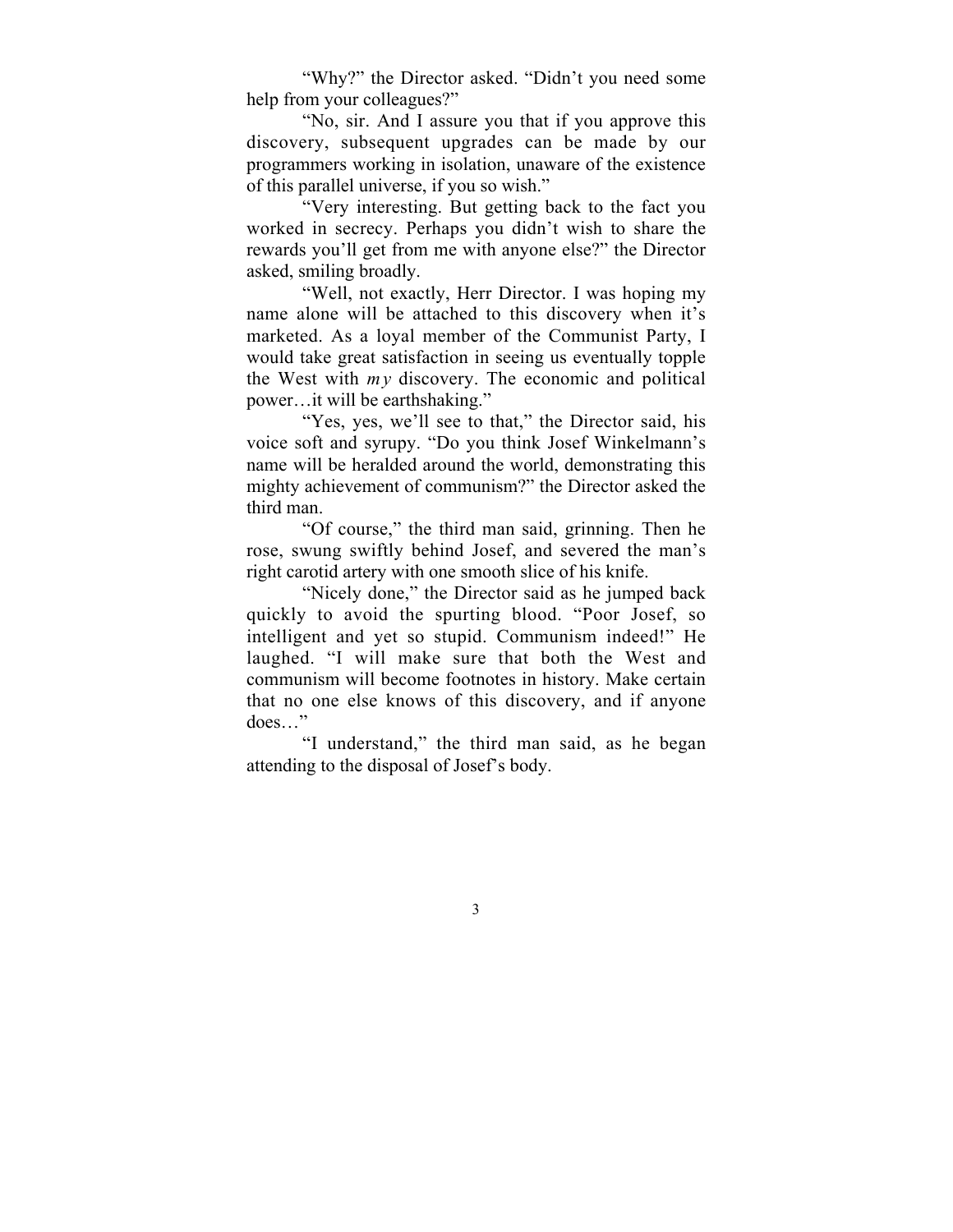Almost twenty-five years later, Dr. Lane Robinson found himself on a ship sailing through calm waters. As he walked the length of the enormous deck, he encountered no one.

"How'd I get here?" he said aloud. Four white sails, billowing in the gentle wind, carried the ship forward. On the bridge, he found a bank of computers that furled and unfurled the sails at the push of a button, and recorded speed, latitude, longitude, ocean depth, distance to surrounding land, other vessels in the vicinity, and a great deal of additional information that he didn't understand as he skipped through a huge manual that lay on the operations desk.

"I'll be damned," he muttered. "A high-tech Flying Dutchman."

Leaving the bridge, he walked aft and entered a library, filled with books set into rich mahogany bookcases and large glass receptacles in which were displayed rows of DVD's. A computer with a twenty-one inch screen boldly reported: "This is the 400 foot masted-sail-yacht, SUCCESS ONE, with 4 masts, 3 diesel electric generating sets, and 1 electrical propulsion motor; Country of registration: Bahamas; Maximum capacity: 140 passengers and crew."

Dr. Robinson was about to leave and continue his search of the ship, when a tall, thin man with almond skin and a trim mustache entered. "Good afternoon, Dr. Robinson. My name is Firouz Esfahani. Welcome to my ship." He smiled and guided Lane to plush chairs, where they sat and faced each other.

"How did I get here?" Lane asked. He focused on the man's accent, but couldn't pinpoint his host's origins.

"My scientists at the World Wide Multiverse Computer Corporation, one of my many international holdings,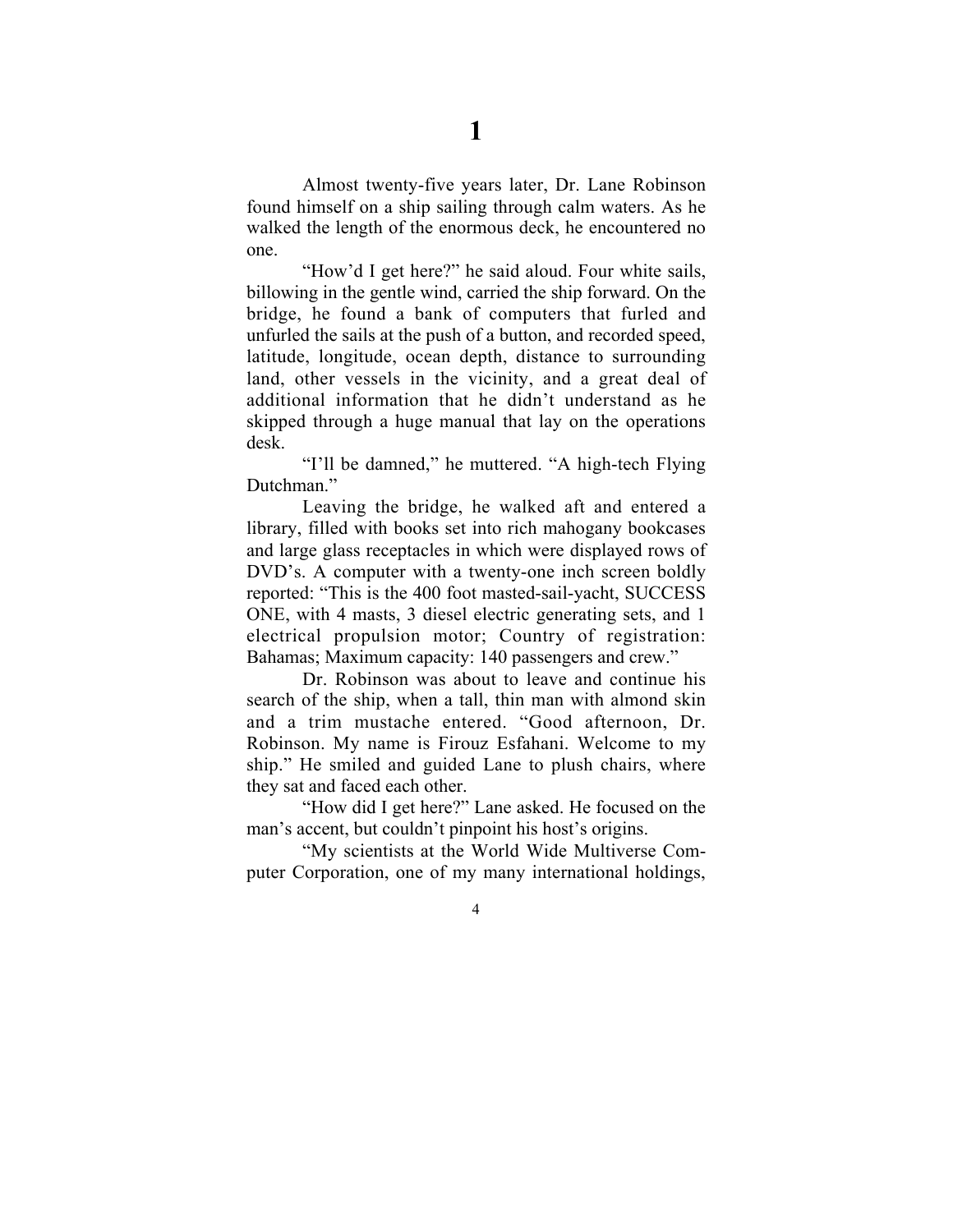have created this virtual world, my on-line role-playing game. I've brought you, or actually your avatar, here. I assume you know about avatars, and I hope you are pleased with this rendition of you."

"Well, yes. But how did you produce my avatar? It's only I who should be able to do so," Lane said, as he looked carefully at this representation of himself. It was as if he were looking in a mirror, catching him, he thought, as he looked in one of his dreams, where he'd find himself having an out-of-body experience.

Esfahani laughed. "Many elements in this virtual world will surprise you."

For the past five years, Lane had created avatars during his development of virtual surgical teaching programs. He knew the term came from the Sanskrit, meaning "incarnation," and that avatars had come to symbolize an Internet user's representation of himself, or herself, in the form of a three-dimensional image employed in computer games such as *Other Life* and *Planet of Warfare*. He also understood that avatars were utilized as online virtual bodies in cyberpunk science fiction stories and novels.

"Now to the business at hand. I need your help, your great expertise. In the reality world, I am quite ill. I need you to operate on me, and it *must* be successful," Esfahani said.

"Forgive me," Lane said. "Why didn't you just call for an appointment? Why take this bizarre approach to get medical care?"

Esfahani smiled, his voice syrupy. "I have functioned in a virtual world for decades, long before the widespread popularity of what the public calls multiplayer on-line games. But unlike these popular games, I have overcome the problem of generalizability, the investigation and design of reliable observations relating to the real world. What goes on here is directly, and I emphasize *directly*, connected to the real world. The foundation of my business interests rests on the trading of commodities, land, equities, currency, arms—anything one can imagine—and always face-to-face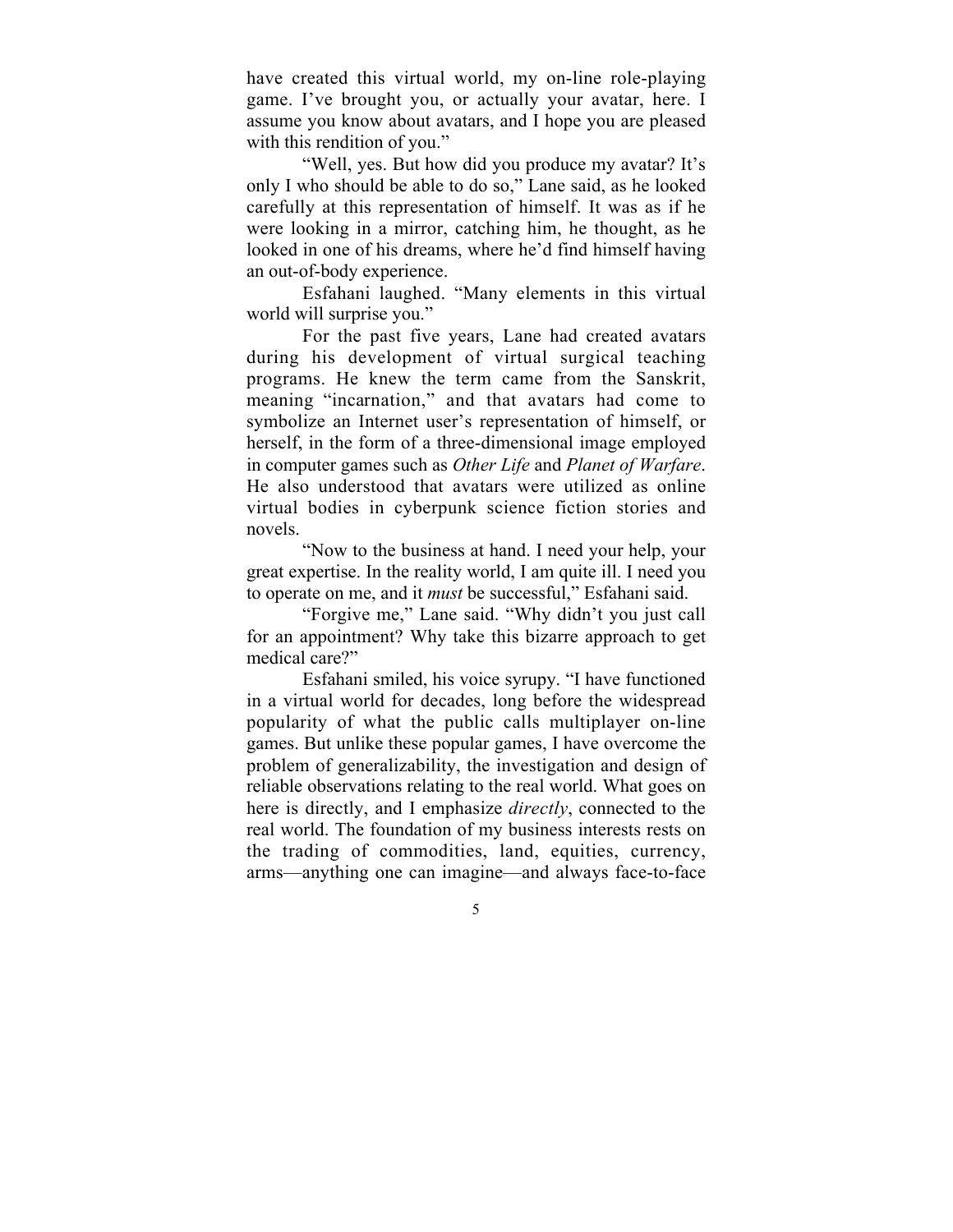in this virtual world with my competitors—enemies and friends."

"How does this apply to me?" Lane asked. "The real world is where I function. So, please tell me in the real world, the one that you and I share, what your medical problems are."

"I've lived a secluded life, and have rarely sought medical care. But over the past three years, I've become more and more short of breath and tired. I finally went to a clinic in Zurich, where the doctors were quite thorough. Apparently, I have a ballooning out and weakening of the major artery off my heart that sends blood to the rest of the body."

Lane nodded. "I presume they told you that you have an aortic aneurysm, probably from a disease called anuloaortic ectasia."

"Yes, and as I understand it," Esfahani said, "the aneurysm has expanded during the past two years, and the valve…"

"The aortic valve that lies at the beginning of the aorta where the blood is pushed out…" Lane interjected.

"Yes, that valve is now incompetent and results in a massive flow of blood backward into my left ventricle, the big pumping chamber," Esfahani continued. "So my heart muscle is rapidly weakening. I need surgery to save my life. Am I fairly accurate in the description of my predicament?"

"Probably. But why have you come to me? There are many excellent cardiothoracic surgeons around the world, some of them in Switzerland."

"You are too modest, Dr. Robinson. My doctors told me that you and your team are the best equipped, the most experienced in the world, to deal with this problem. Now that you understand my dilemma, when can you operate?"

"I need to see the real you, not your avatar, who obviously looks quite healthy, I guess like you used to be."

"Precisely. But I need a guarantee that my surgery will be successful."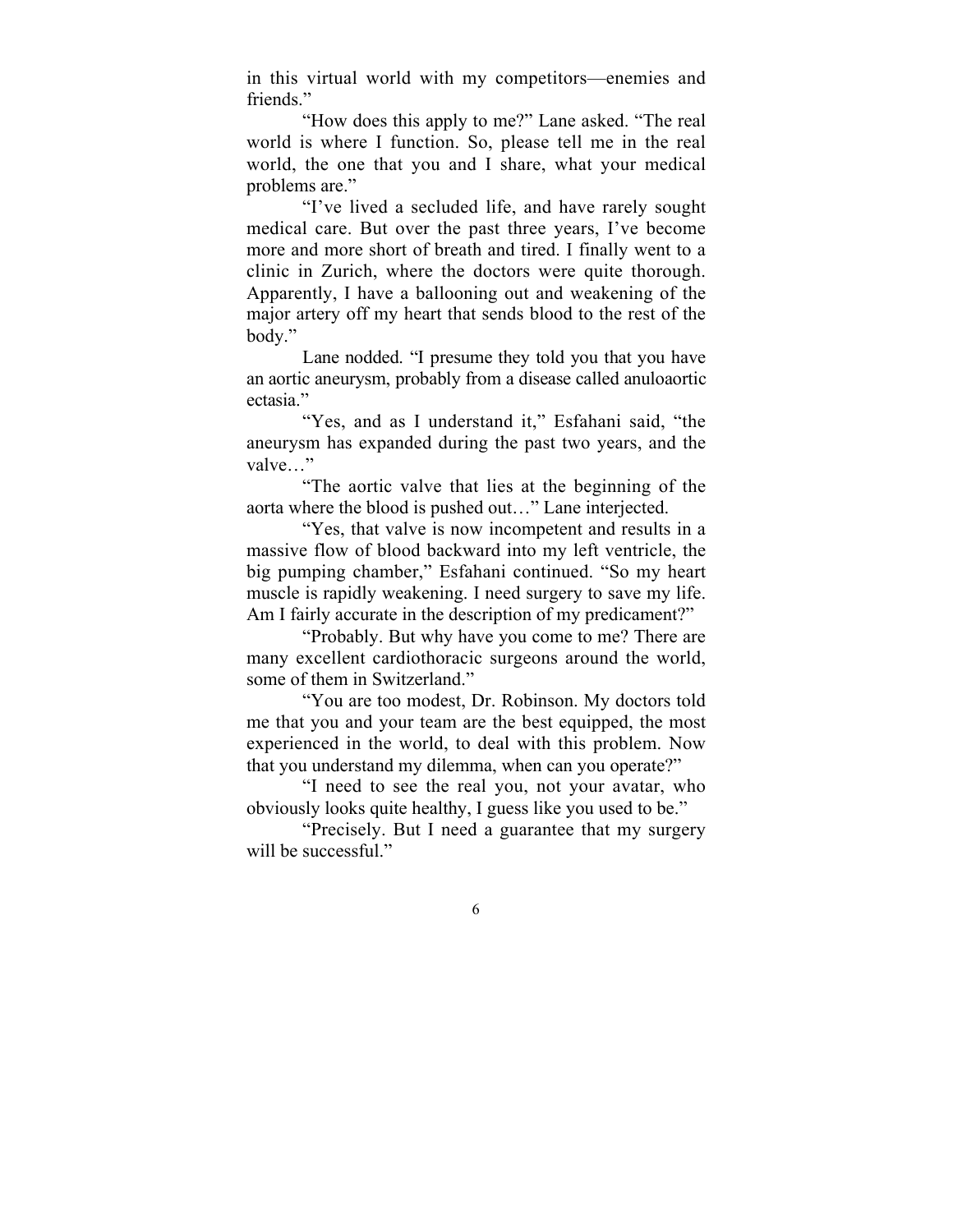Lane frowned and his lean figure stiffened. "That's impossible. There can't be any guarantees in a situation like this."

"Would you be willing to do the surgery first in my virtual world, my Metaverse, to see if the procedure will be successful? That you can really do it?" Esfahani asked.

Lane laughed. He had read about the concept of a Multiverse, and a Metaverse as its extension, a parallel universe or universes hypothesized in cosmology, physics, philosophy, theology, and science fiction. "You used the word Metaverse. Are you implying that you've discovered a parallel universe? Isn't that what a Metaverse is?"

Esfahani chuckled. "Dr. Robinson, whatever one wishes to call it, my virtual world is similar to the virtual reality programs you use in your surgical practice, but perhaps somewhat more advanced. Now tell me, will you operate on my avatar?"

Lane shook his head, stood, looked out at the calm seas and mused, Avatars? Metaverses? Is this man a lunatic? Turning, he stared at Esfahani for a moment, and said, "When I examine you in person, in the real world, I'll give you my answer."

"Of course," Esfahani replied. "I'll arrange for that promptly. Now I'll say goodbye."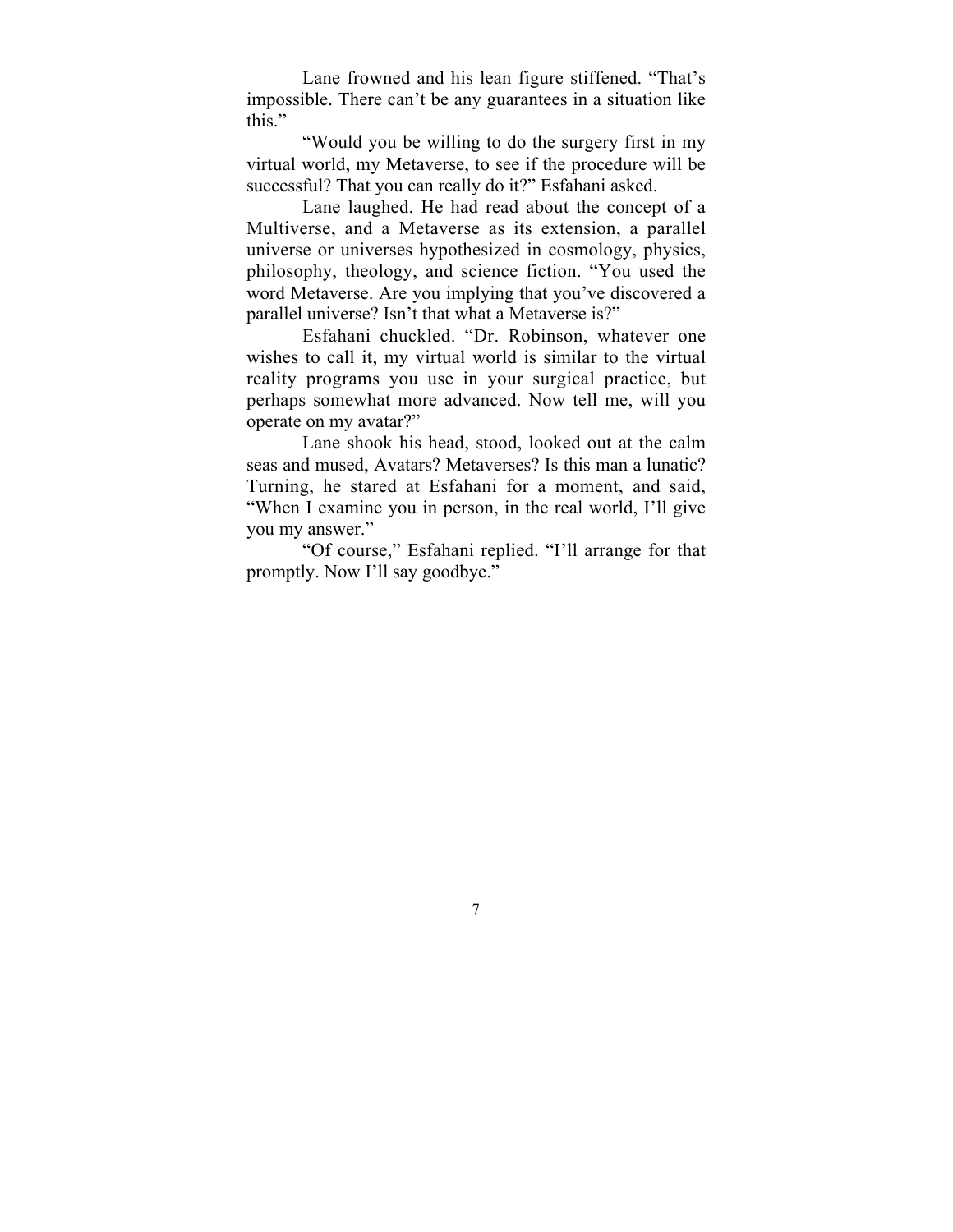Dr. Lane Robinson's computer screen went dark momentarily, and then displayed a familiar program. Once again, he was sitting at his spacious wall-to-wall desk on which stood three computers, two printers, and a television set. He removed his 3-D goggles, high fidelity headphones, wired gloves, and rubbed his eyes. "What the hell?" he uttered. Was he dreaming? Who was Esfahani? Was someone playing a joke on him? Some computer hotshot with a new multiplayer online game? And how did Esfahani create his avatar?

Just before Esfahani's virtual world intruded, Lane, a pioneer in the development of computer models of surgical procedures and their experimental use on virtual patients, had been working in his comfortable, walnut paneled, booklined study in Villanova, Pennsylvania, attempting to perfect a 3-D surgical approach to correct a complex congenital heart abnormality. He had acquired extensive experience with virtual reality in order to devise new, specialized cardiovascular surgical techniques by operating on virtual patients with various circulatory illnesses in computersimulated operating rooms. During these procedures, visual images were projected through special stereoscopic displays onto his 3-D goggles, while tactile information and the movement of surgical instruments were conveyed via specially wired gloves, and sound provided through enhanced Bose stereophonic headphones.

After several minutes, Lane shut off his computer, rose, left his study, and went into his fourteen year-old daughter's room where she lay sleeping. He leaned over and kissed her cheek, then stood gazing at her, with deep affection. She looks just like Elizabeth*,* he thought. He remembered when Elizabeth told him she was pregnant. How much they wanted this child. How they planned to see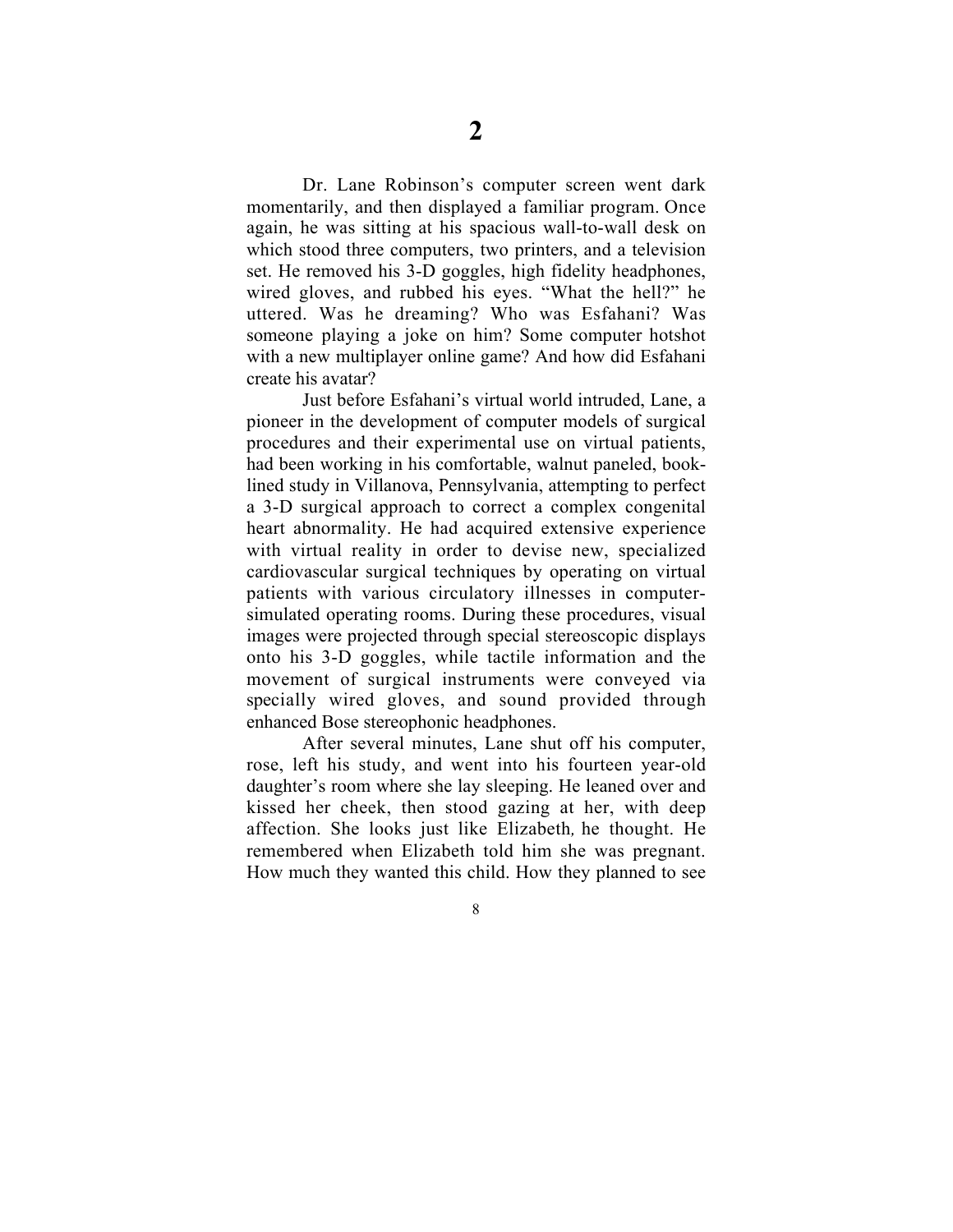her grow up together. He hung his head, and stood immobile by his daughter's bedside.

Since his wife's death from an aggressive form of breast cancer, three years ago at age forty two, he had tried his best to raise their teenage daughter. He recalled sitting at Elizabeth's bedside several weeks before her death. She held his hand and allowed a thin smile to cross her face. "Lane, my dear. I'm so sorry I'm leaving you. But at least you'll have Samantha. And if you marry again, and you should, make sure whoever it is will love our daughter as we love her."

"No one else for me, Liz. No one. I'll take good care of Samantha, please know that for all time." But the pressures of his demanding surgical practice interfered, filling him with guilt, torn between love for his daughter, and the professional life he had worked so hard to build.

In the months immediately after his wife's death three years earlier, he had often considered leaving his position as professor and chief of cardiothoracic surgery at Philadelphia's Ben Franklin University. At that time, he was forty-seven years old and wealthy enough to retire and live comfortably. However, so much of his ego, his persona, was encased within his surgical life. Abandoning that life bordered on suicide.

He recalled expressing his concerns to his close friend and neighbor, Peg Northrup. "Lane, you need someone to come in and run your house and look after Samantha."

"I agree. But that's a tall order," Lane replied. "For the past five years, Liz and I have had a nice lady who comes in to clean once a week. But she isn't the kind of person you're describing. Where am I going to find someone like you're suggesting? A person like that, someone with that kind of background, will be awfully hard to locate."

"Let me make some inquiries. If that's okay with you?" she said.

"Of course, Peg. I trust your judgment."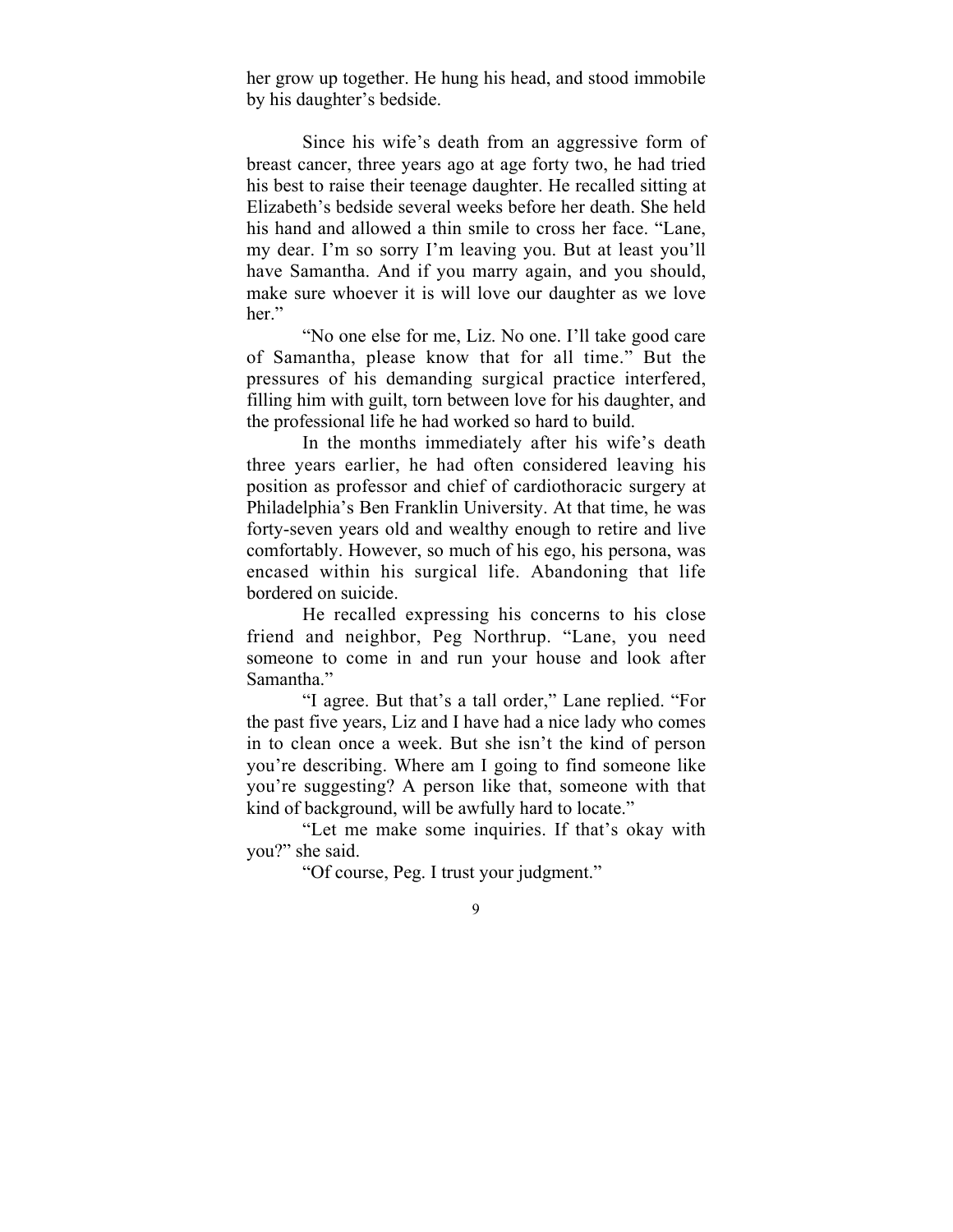Several weeks later, Peg Northrup called Lane at his office. "I think I have just the person you're looking for," she said. "Her name is Holly Smith. A social work friend of mine told me about her. I met with her and was impressed. Do you want to talk to her? I have her phone number."

"Sure, Peg. Give it to me. I'll let you know. Thanks a lot."

Lane met Holly Smith a week later. He liked her almost immediately. "Mrs. Northrup speaks very highly of you," he said as he led her into his study.

She smiled and thanked him. Then she viewed all the information technology displayed around the room and said, "I see you're quite interested in computers as well as surgery."

"Yes, it plays a significant role in planning operations on patients with complex surgical problems," Lane said. "Are you interested in computers?"

"Yes, although in different ways, I'm sure. We needed topflight IT in managing the agenerated for," she replied.

Lane asked her about her background and learned that she had been a social worker for thirty-five years, and during the last fifteen, was director of the largest private child-welfare agency in the state. Now she had been retired for two years.

"I must admit that I knew little about how our home was run," Lane said. "As you probably know, my wife died a year ago. She had taken complete charge of everything until two months before she died. So I don't know what a housekeeper does. My view is that in this particular case such a person would function as a manager, oversee everything that goes on, and if possible prepare the meals. No heavy work, of course. And I'm prepared to hire anyone who the housekeeper needs to help from time to time. Am I making sense?"

"If I were to consider taking this position, I'd want to do the job for a couple of months, try it out, see what needs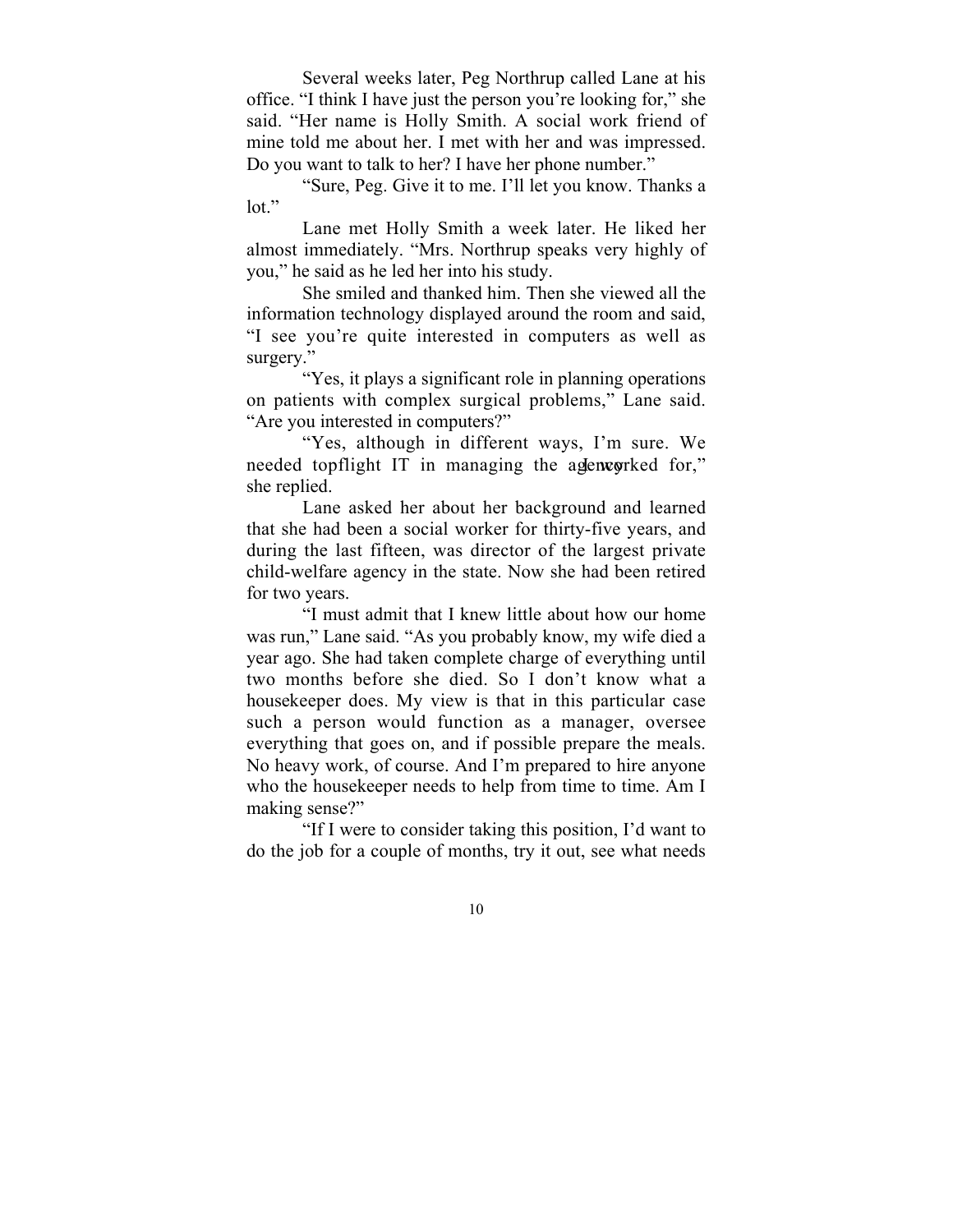to be done, find out if you, your daughter, and I are all comfortable with the situation," she said.

Lane nodded. "I agree, a very practical suggestion. Now let me ask you, why would you want to take on this kind of responsibility? Why not enjoy your retirement?" he asked. "And one more thing. If you did come here, in addition to carrying out your household duties, I'd want you to keep an eye on my daughter, Samantha. You know, make sure she eats well, gets to school on time, who her friends are, her school work…"

Holly Smith, smiled warmly. "Dr. Robinson, to look after your daughter will take more than that. I understand your concerns about her, believe me. I brought up my two girls alone after my husband died. Now they're grown up and married. One is living in California and the other in Iowa. You asked why I might be interested in this position. You see, I didn't want to live with either of my daughters and impose myself on their lives, although they both wanted me to join them. I grew up in Philadelphia, and I have many friends in the area. I didn't want to move away. So, when I retired, I sold my house, and moved into an apartment in Bala Cynwyd. I traveled a lot overseas and here in America, visited with my friends, went to New York to see Broadway shows. But then I became bored. After all those years as a social worker dealing with real-life problems and the responsibilities of running a big agency, I needed something more in my life, a real challenge. This position could be a great opportunity to feel wanted again, to live in a beautiful home with a lovely girl, and a person like you. Please don't worry. I'll do my best. I appreciate how difficult it is for you—a busy surgeon trying to raise a teenage girl by yourself. I'll look after Samantha, bring any problems I see to you, and sort of be a grandmother figure for her."

At the end of the interview, Lane hired the sixty-three year-old widow as a full-time housekeeper. He never regretted that decision. Holly brought a calm and ordered atmosphere to the household, and a common sense approach to the occasional conflicts that arose between father and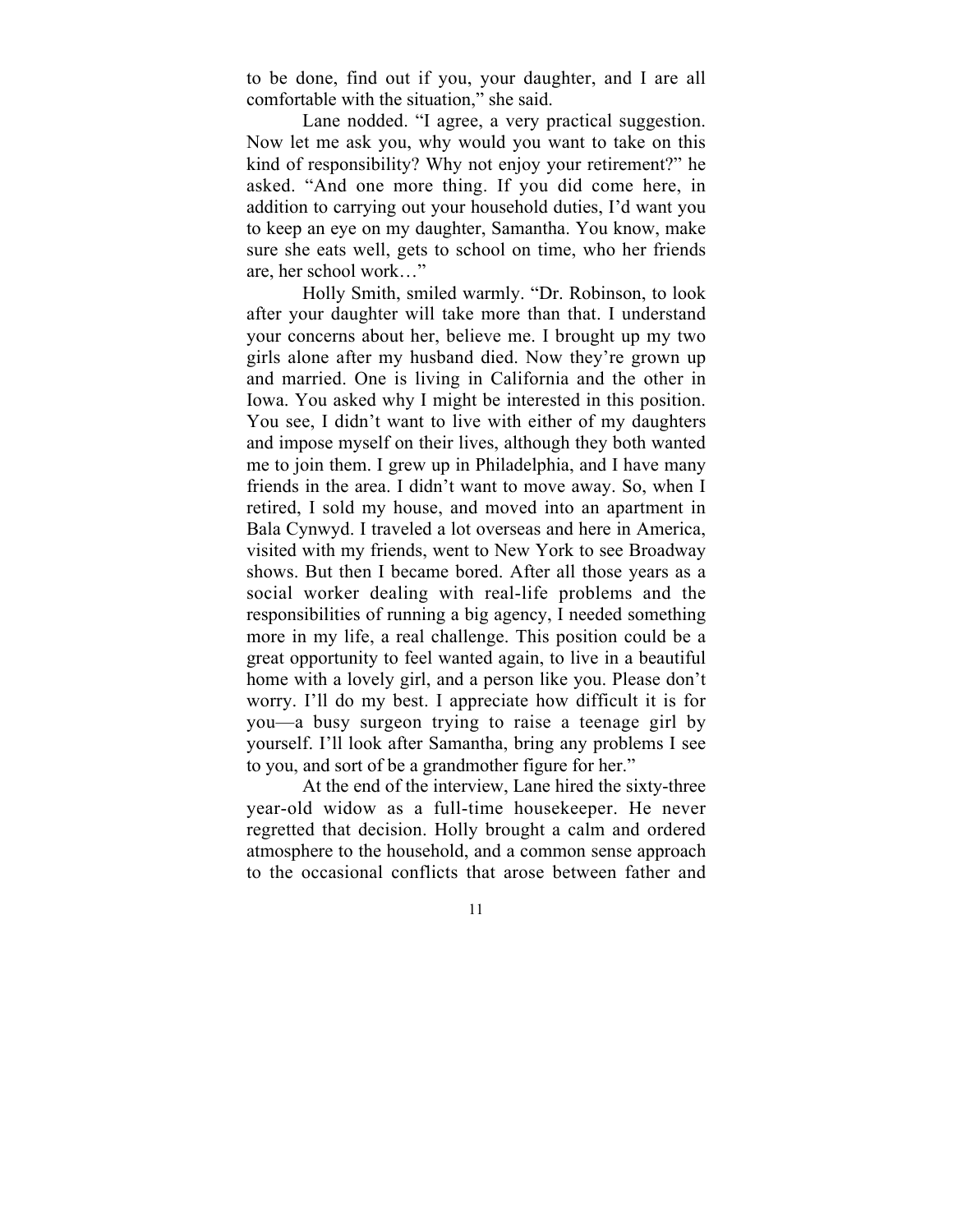adolescent daughter. Now after two years, Holly had become an integral part of the family, a surrogate grandmother, and Samantha adored her.

He sighed, and began to tiptoe out of Samantha's room, when she opened her eyes and said, "Dad? Anything the matter?" She sat up and turned on her bedside lamp.

"Honey, I'm sorry I woke you. Go back to sleep," he said, retreating to the door again.

"Hey. Come back. Sit down. What've you been doing?"

He sat down on her bed and told her about his encounter with Esfahani.

"That's a creepy way to get an appointment with you."

"Yes, sure is. You have any ideas about how he could create something like that?" Like so many other teenagers, Samantha spent hours playing computer games, some of which were quite sophisticated. She had become so skilled that Lane often asked her for help in the design of his virtual programs.

"Sounds a lot like *Other Life* to me," she said. "You know, with avatars and all kinds of interesting places to own, just like this man's personal ship. You've visited *Other Life*, haven't you?"

"Not since 2003, when it first came on-line. The most interesting thing I remember about it was how to create avatars. On this man's ship, my avatar really looked like me, moved like me, in some ways looked like I did a couple of years ago. Amazing."

She jumped out of bed, turned on her computer, and started up *Other Life*. "Here, look at my avatar going into my favorite spot, The Chocolate Inn."

Lane played the game for several minutes, using her avatar. Then he stopped, turned to Samantha, and said, "This is strange. Sure, there are similarities—but his virtual world seemed much more real. My avatar moved so smoothly, not like avatars in a computer game, and more smoothly even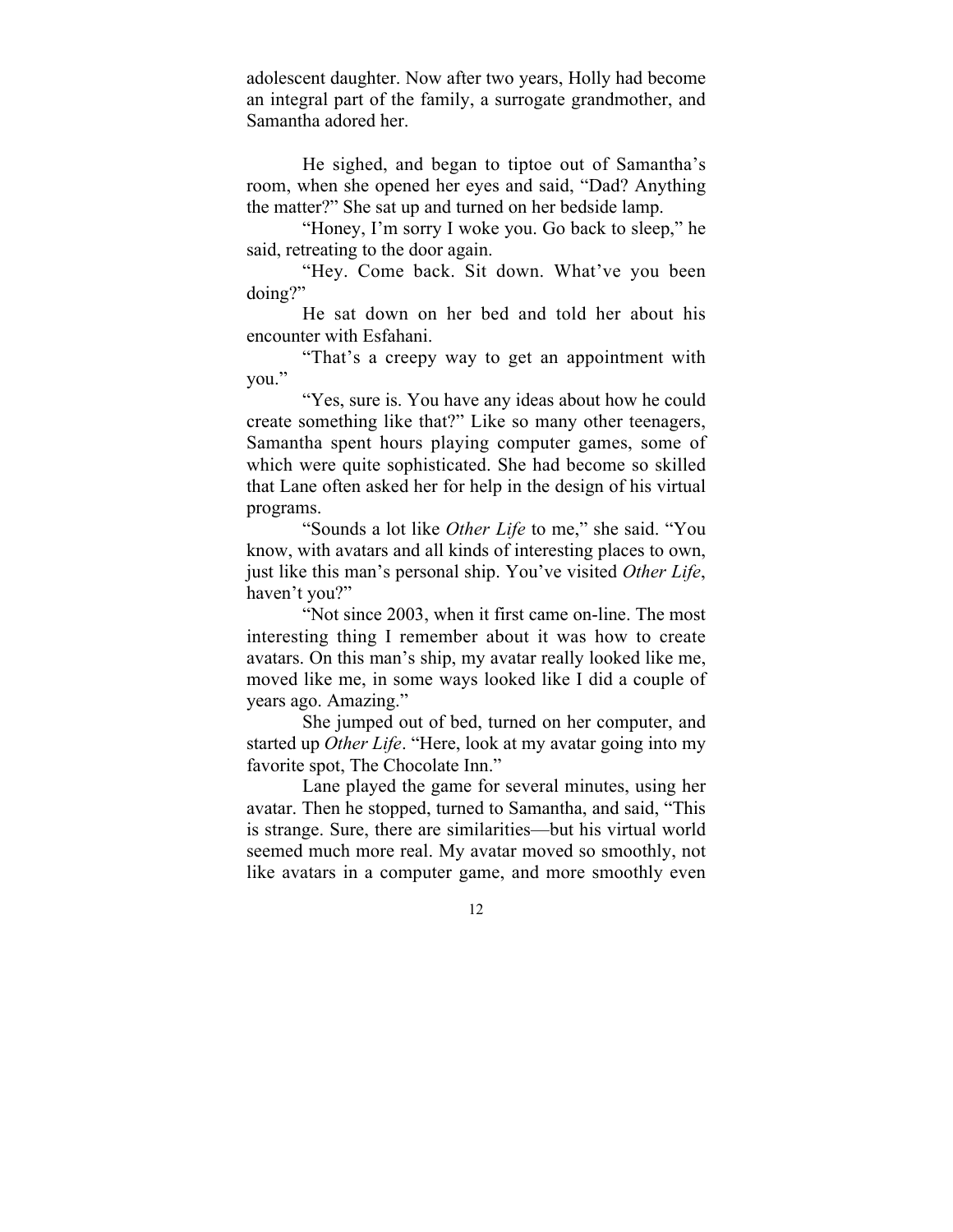than in my virtual operations. I tell you, it was as if I were in the computer."

"That's weird. Maybe he's developed a more advanced game. Tomorrow I'll see if any new games have come on line," she said, as she shut off her computer, jumped back into bed, and turned off her light. "Love you. See you in the morning."

"Good night, dear. Love you, too," Lane said as he closed her door, and walked back to his study.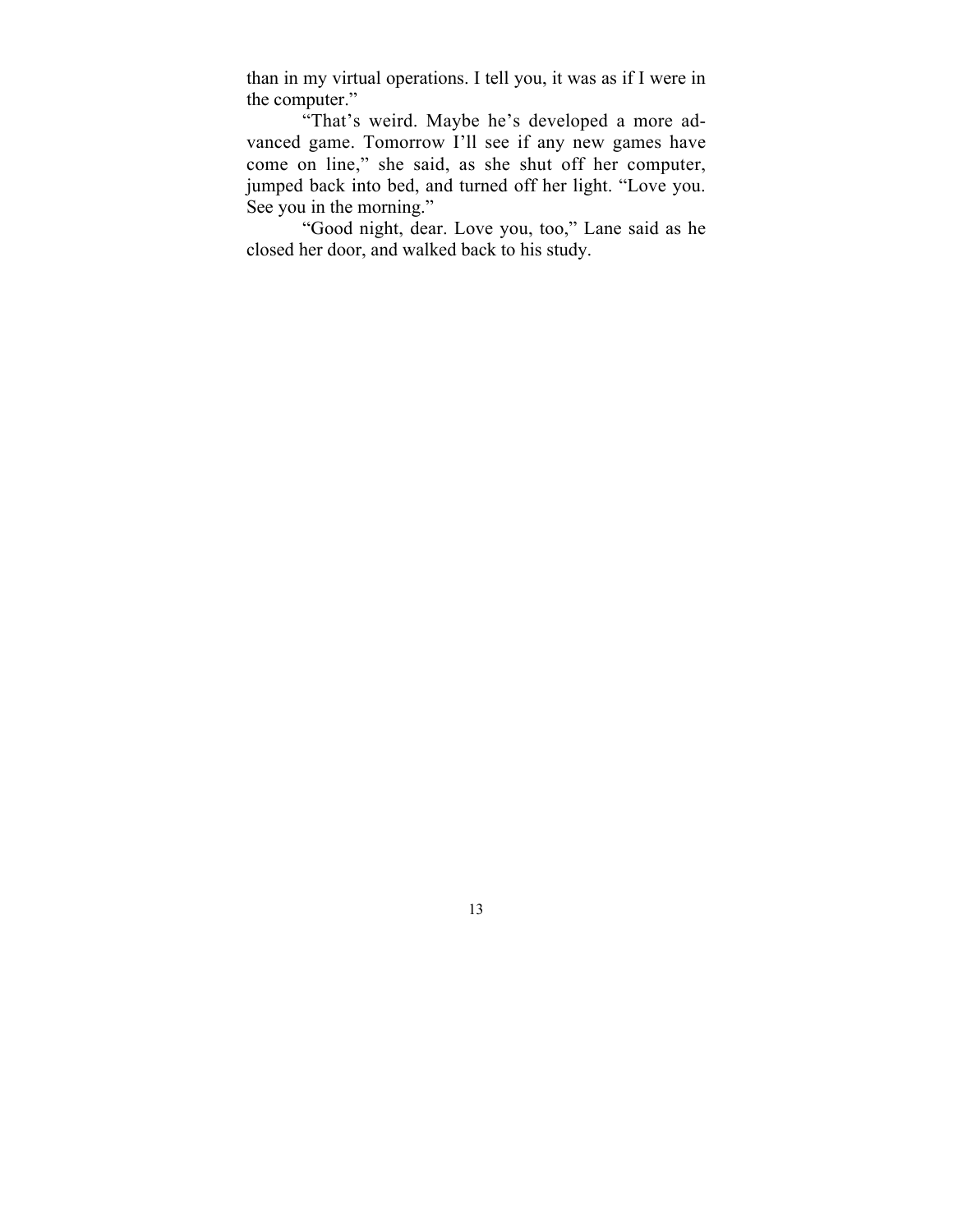The Benjamin Franklin University Medical Complex consisted of a disparate group of buildings. Some dated back to the 19th and early 20th centuries, and stood side-by-side with recently erected state of the art facilities. This medical campus covered two city blocks from 34th to 36th Street, and back from Spruce Street to Hamilton Walk, Curie Boulevard, and Civic Center Boulevard. The newest medical edifice was The Tower, at 34th and Civic Center Boulevard, which housed the Center for Advanced Medicine, where Lane's surgical department was located on the top floor. Beyond the Medical Center stretched the University, where ivy covered buildings encompassed many acres of West Philadelphia.

The next day between surgical cases, Lane sat in his office and roamed the Internet in an effort to learn more about Esfahani. He discovered that Esfahani had been born in Egypt, son of a wealthy Iranian merchant. He was fifty-five years old, lived in a five hundred acre estate in Switzerland, and ruled an international corporate empire that included World Wide Multiverse Computer Corporation, Amazon Munitions Corporation, Asian-Pacific Pharmaceuticals, Transnational Communications, and the Farworlds Satellite Consortium. He was also rumored to be among the ten wealthiest men in the world, and some believed that much of his wealth was hidden.

Lane yawned, stretched his tall, thin, stoop shouldered body, and stood up. He massaged his back in an effort to quiet the dull pain caused by years of standing for long hours in the operating theater, and then walked off to undertake a difficult ten hour heart-lung transplant operation.

Two weeks later, Esfahani appeared at the Ben Franklin University Hospital multistory Tower for his appointment with Lane. He arrived in a wheelchair, and was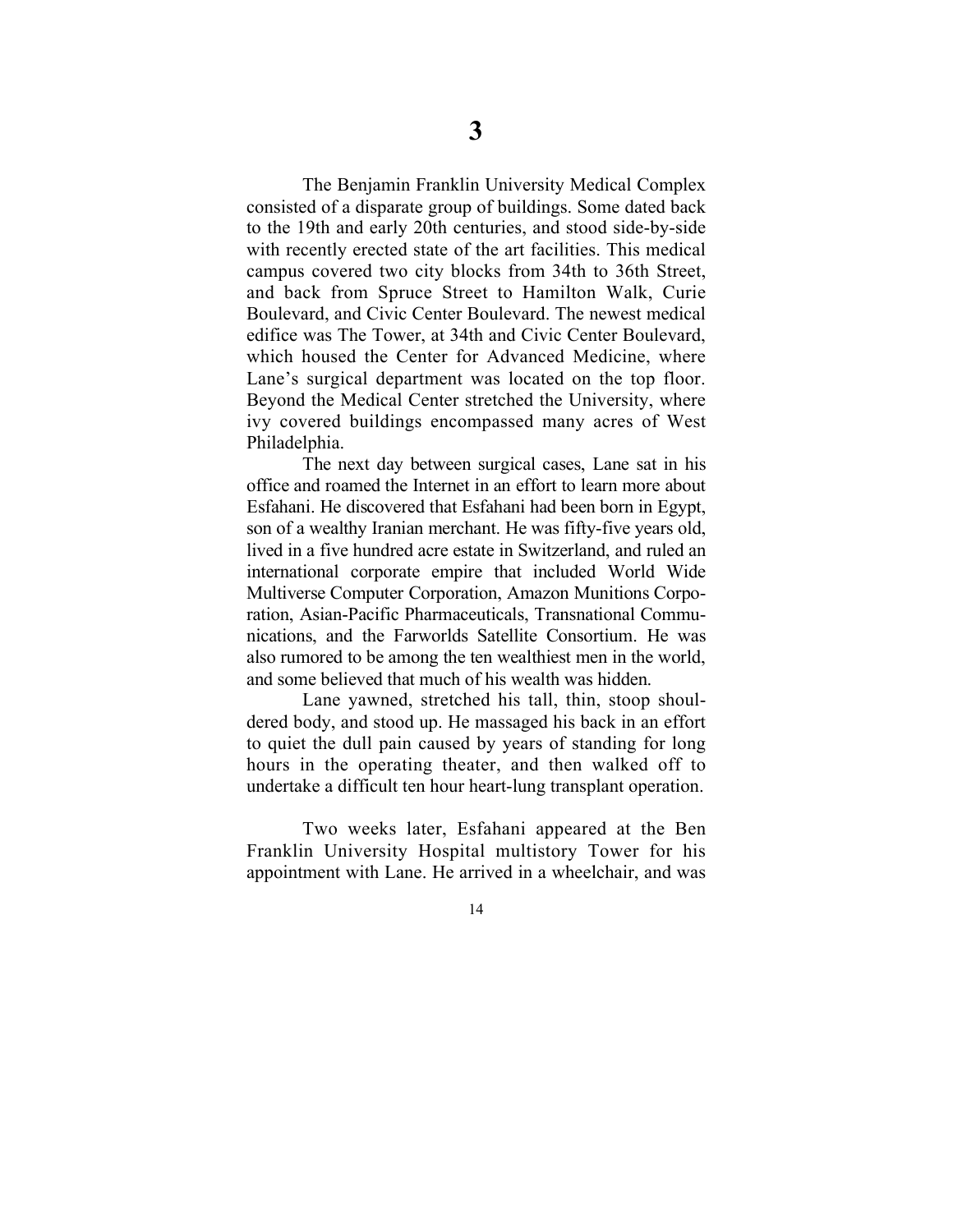transported through the hospital lobby surrounded by aides and five bodyguards who commandeered an elevator. The entourage rode up to the surgical floor and made their way to Lane's office.

Even before examining the patient, Lane recognized the man's desperate cardiovascular state. *He's quite ill. Lost lots of weight. Short of breath. Carotid arteries pulsating. Head's bobbing slightly. Bad aortic regurgitation.*

After the examination, Esfahani entered Lane's consultation office accompanied by two people. "Dr. Robinson, let me introduce my secretary, Ms. Margo Tancredo, and the COO of Esfahani Industries, Mr. Dieter Grossmann." They both nodded at Lane.

Lane scrutinized Esfahani's companions. The woman looked to be perhaps thirty-five or forty, with dark hair and deep green eyes. The man was short, muscular, about fifty, with coarse, fleshy features and coal-black eyes that stared intently at Lane.

"Mr. Esfahani, after examining you and reviewing the radiologic and heart catheterization studies done by your doctors six weeks ago, I concur with their diagnoses. You have a large aortic aneurysm, and as a result you have a serious backward leak through your aortic valve. Fortunately your coronary arteries are normal, and therefore will not need bypasses. You require prompt surgery to remove the aneurysm and replace it with a composite graft, a tube with an artificial aortic valve at one end. It'll be a risky surgical procedure. The changes in your aorta are far advanced. The aortic tissue is almost certainly friable—crumbly and brittle. So operating in this area will be difficult. The mortality rate in a situation like this is high—30 to 40%, maybe higher. And even if you survive, there are many postoperative complications, such as heart failure, hemorrhage, and infection. I'll agree to do the surgery, but you need to understand the dangers."

"I find the risk unacceptable, although I admire your frankness. When we met on my ship, I asked you about doing the surgery in my virtual world. Will you?"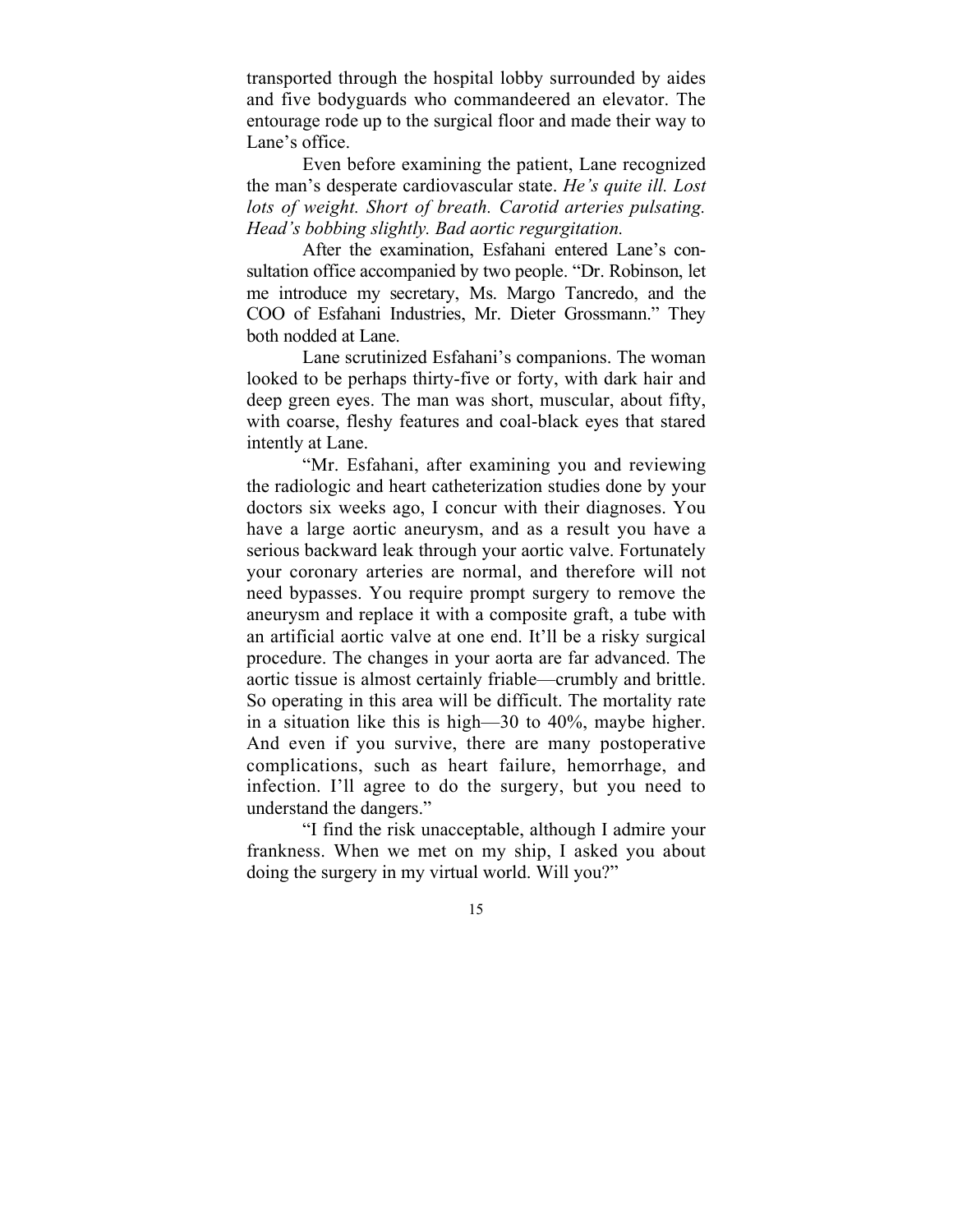"If you insist. But you're wasting time. You need prompt help in the real world."

"Success in the virtual world doesn't guarantee success in the real world. But failure in the virtual world…that suggests failure is likely to occur in reality, does it not?" Esfahani asked.

"Perhaps. It's difficult to say."

"So, can we go forward tomorrow?"

"I'll need to set up a virtual operating room, develop avatars for nurses, technicians, surgical colleagues to help me…and a patient. Your avatar was young, healthy…"

"Dr. Robinson, you'll have the best operating room in cyberspace, and a sick patient upon which to exercise your considerable skills. Allow Mr. Grossmann and Ms. Tancredo to meet your assistants, and I assure you, you'll have an excellent team."

"But how…"

"You have your special skills, Dr. Robinson. I have mine. I'll see you in cyberspace tomorrow. Be ready. Do well."

After interviewing and subjecting Lane's real world surgical team to their avatar encoding device, Margo Tancredo and Dieter Grossmann faced each other in a flat, dead silence.

Finally, Margo spoke. "I don't like this. I'm uneasy about being in the United States. What if…"

"I agree," Grossmann interrupted her. "But what can we do? Firouz wants this surgeon. We should have stayed in Switzerland. We are in for trouble. We need contingency plans."

"Of course. But how long can we go without being detected? And do you trust this doctor? This is crazy."

Grossmann's eyes became distant and hard. "We will discuss this with Firouz tonight. Robinson is alleged to be a superior technician. And like most Americans, he is unlikely to be suspicious. But we'll need to watch him carefully."

They left to find Esfahani.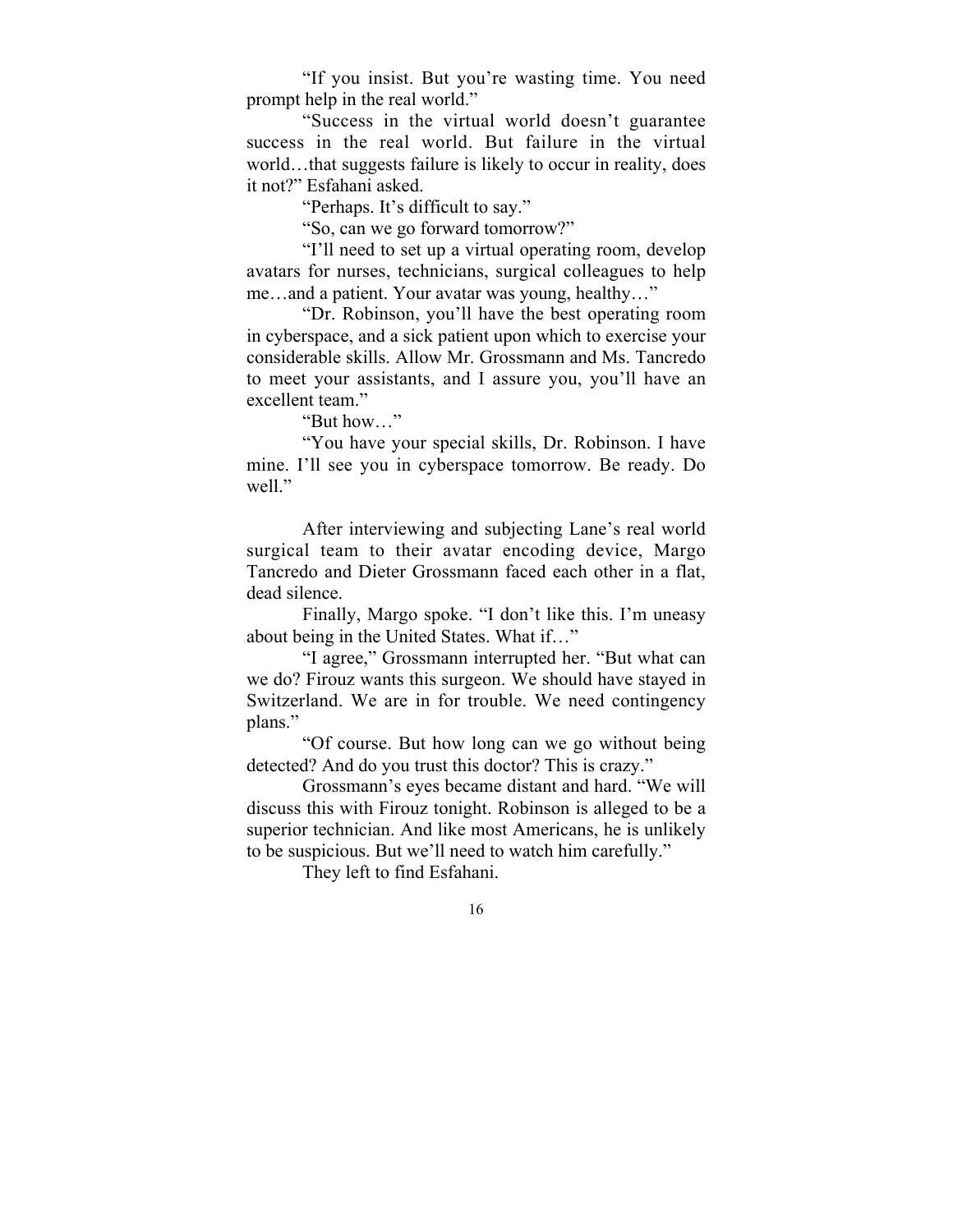Back in his quarters on the SUCCESS ONE, Esfahani reclined in a comfortable lounge chair beside which stood an oxygen tank connected to his nasal cannulae. Despite the oxygen, he was short of breath. Against his doctors' orders, he sipped a twenty-five year old Scotch whisky.

"What's troubling you, Dieter?" he asked.

Grossmann and Tancredo sat across from him. They had spoken at length with each other before coming into the meeting, and had agreed to try to dissuade Esfahani from going through with his plans for surgery in Philadelphia.

"Please, Firouz. There are too many problems with surgery in the United States. Have it in Zurich. We can control events there much more easily."

"But the most important event is my survival. Can you control that best there?" Esfahani said.

"Even Robinson said there are excellent cardiovascular surgeons in Zurich. So, I investigated the qualifications of a doctor Heinrich Burghaber. He's one of the finest in Europe. He operates at the Zurich Heart Institute. His credentials and results are impeccable. Make it easy for you and us—so we can provide you with ultimate protection. Get the surgery there." Grossmann turned to Tancredo. "Don't you agree?"

"Absolutely. Going to the United States is madness. You know you're wanted by the CIA—if they catch you, they'll kill you. It's a miracle we weren't apprehended at the hospital today. Without the Metaverse, and the fact the Americans are afraid to spark an international incident by sending a death squad into Switzerland, you'd…"

Esfahani interrupted her. "By this time you should be convinced we can move quickly when there's danger. Remember our recent visits to Gaza and Ramadi? In and out, unscathed, right?"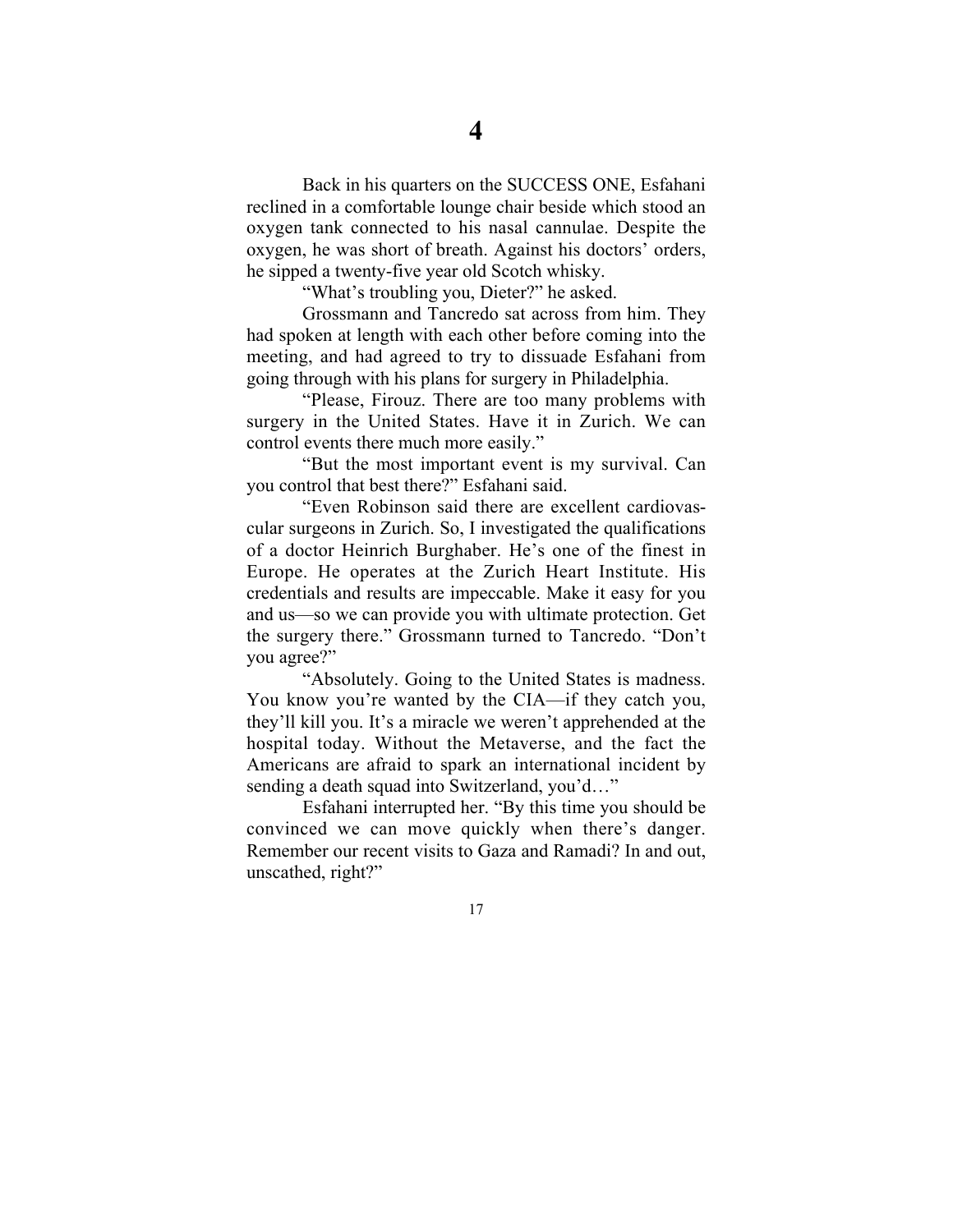"We were lucky," she replied. "Our luck is ready to run out. I sense it."

"Woman's intuition?" He chuckled. "No, I think we'll be all right. We just needed to plan very carefully, and I think we've done that." His breathing became more labored, and he increased the oxygen flow.

"You're so stubborn, Firouz," Grossmann said, standing and beginning to pace. "I don't trust Robinson. I don't trust any of his colleagues. I agree completely with Margo. It's just a feeling I have. He doesn't convey a sense of caring about you as a person. To him you're just a damn aneurysm. I'm not sure he'll do his best. Now you can accuse me of having woman's intuition, too."

"Dieter, we've already decided how to make sure he'll do his best," Esfahani said.

"No matter. I vote for Zurich," Tancredo said.

"This is not a democracy, my dear," Esfahani said, with a frown. "I have all the votes. Now, let us discuss our plans once more. Robinson is to operate on my avatar tomorrow. That is plan A. If the avatar dies, we'll go to Zurich, I promise you. But if he succeeds, and I think he will, we go to plan B—the girl. If that should fail, and I can't believe it will, we go to plan C."

"That's going to be so difficult. It's too complicated. It will require manpower," Grossmann said.

"So, put our soldiers on standby, ready to move when we need them. That's the beauty of the Metaverse," Esfahani replied. He began to cough, and needed to sit forward. He spat up some blood-tinged mucus.

Grossmann and Tancredo rushed to his side, but he waved them away. "Look at me. I'm dying. Don't you see? Robinson put my risk at 30-40%. I tell you, it's much higher than that. I have very little chance of making it through the surgery. That's why I want Robinson. Whatever you think of him, my intuition..." He stopped and smiled. "Yes, my intuition tells me he's the only one who can save me. We shall see. Now back to plan C. We need to bring explosives with us if that plan is to succeed. We have those miniaturized nuclear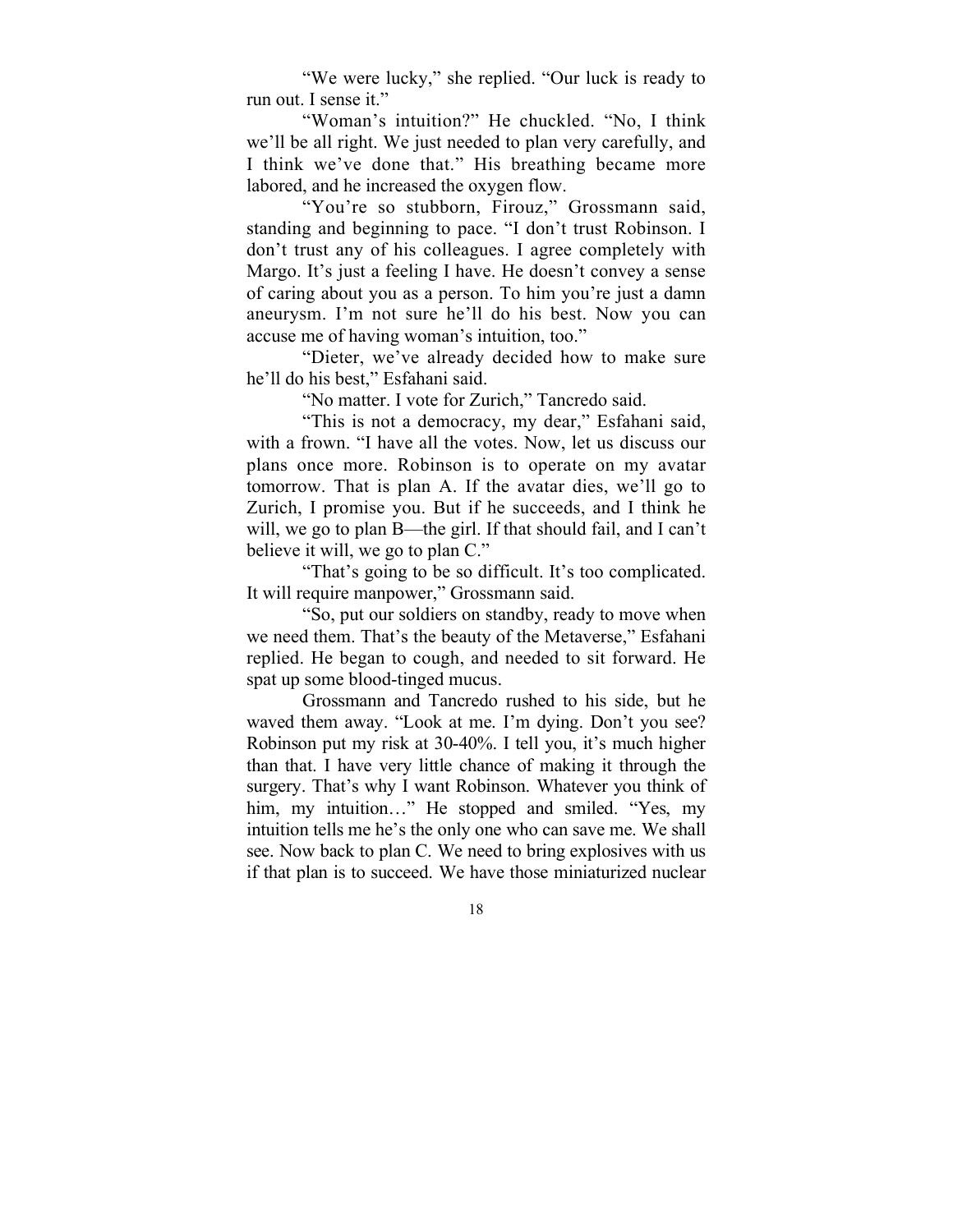devices and the pocket-sized conventional explosives. They need to be brought in by the soldiers. Stop worrying. Look here, I appreciate your concern, both of you. You have my sincerest thanks. Now let me rest." He closed his eyes as Grossmann and Tancredo left.

Out on deck, they stopped and surveyed the sun setting into the calm Mediterranean, and felt a warm breeze. They remained silent for several minutes, each deep in thought.

Tancredo interrupted the stillness. "I still think this is madness."

Grossmann gazed at her, shrugged, and left.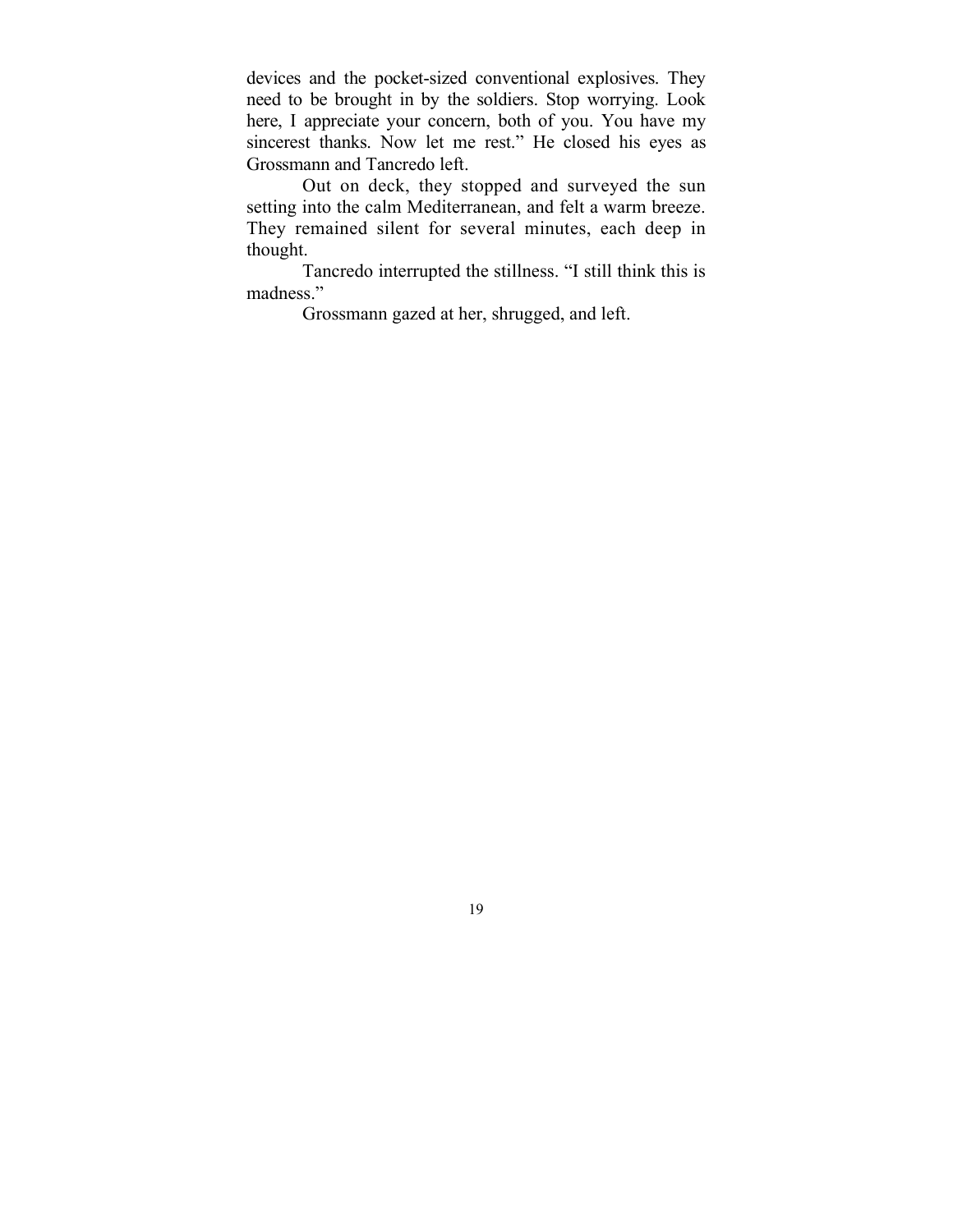The next morning in his office, Lane and his surgical team sat in front of their computers, wearing 3-D goggles, headphones, and wired gloves, ready to operate in Esfahani's Metaverse, his universe within a universe. Inside the computers were three lasers—red, green, and blue. The three colors combined with variable intensities to produce light beams of varied colors. By the use of electronic mirrors inside the computer, the beams of light swept back and forth across their goggles, resulting in 3-D images that hung in front of each one's view of reality. Stereo digital sound was sent through the headphones, and tactile information transmitted through the wired gloves, allowing them to manipulate the action of their avatars' hands. Thus, Lane and his colleagues felt as if they were in the computer rather than in his office.

To his amazement, Lane found himself, or rather his avatar, in a fully-equipped operating room, with the avatars of his nurses and technicians; his anesthesiologist, Greg Townsend; and one of his surgical partners, Don Phillips. And on the O.R. table lay Firouz Esfahani's avatar—short of breath, pale, appearing chronically ill—indistinguishable from the "real" billionaire. Lane recognized that this was much more complex than any virtual reality program he'd ever seen. Maybe he really has discovered a true Metaverse, an actual parallel universe, Lane thought.

Greg Townsend anesthetized Esfahani, Phillips made the sternal incision, and the operation began. The nurses and technicians placed the patient on cardiopulmonary bypass to provide blood flow to the brain and other vital organs and applied a cold cardioplegic solution to the heart to stop it and protect it. After Lane and Phillips removed the aneurysm and excised the wide open and incompetent aortic valve, Lane sutured into place a composite graft with a bioprosthetic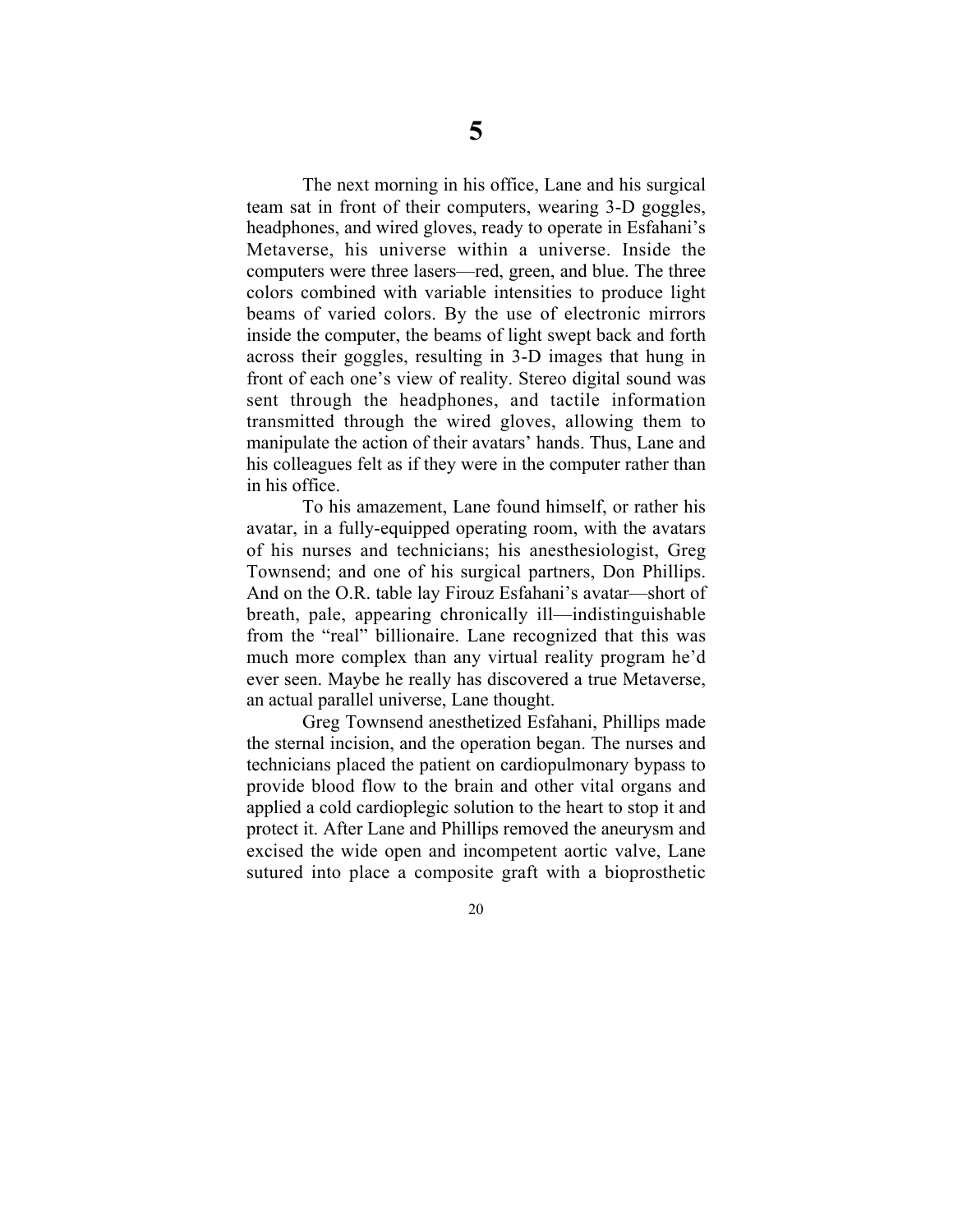valve at one end. The remaining aorta was sewn around the graft, and the coronary arteries were sutured into appropriate openings made in the composite conduit. As Lane suspected, the crumbly, brittle tissue made the operation technically difficult.

After completion of the five hour operation, Esfahani's avatar was taken to a fully equipped virtual cardiothoracic intensive care unit for monitoring. Satisfied that the patient was stable, Lane and his team shut off their computers. After the others left, Lane closed his eyes and felt more exhausted than he could ever remember. *Good God, I've still got two real cases today*. He got up slowly and walked to the operating rooms.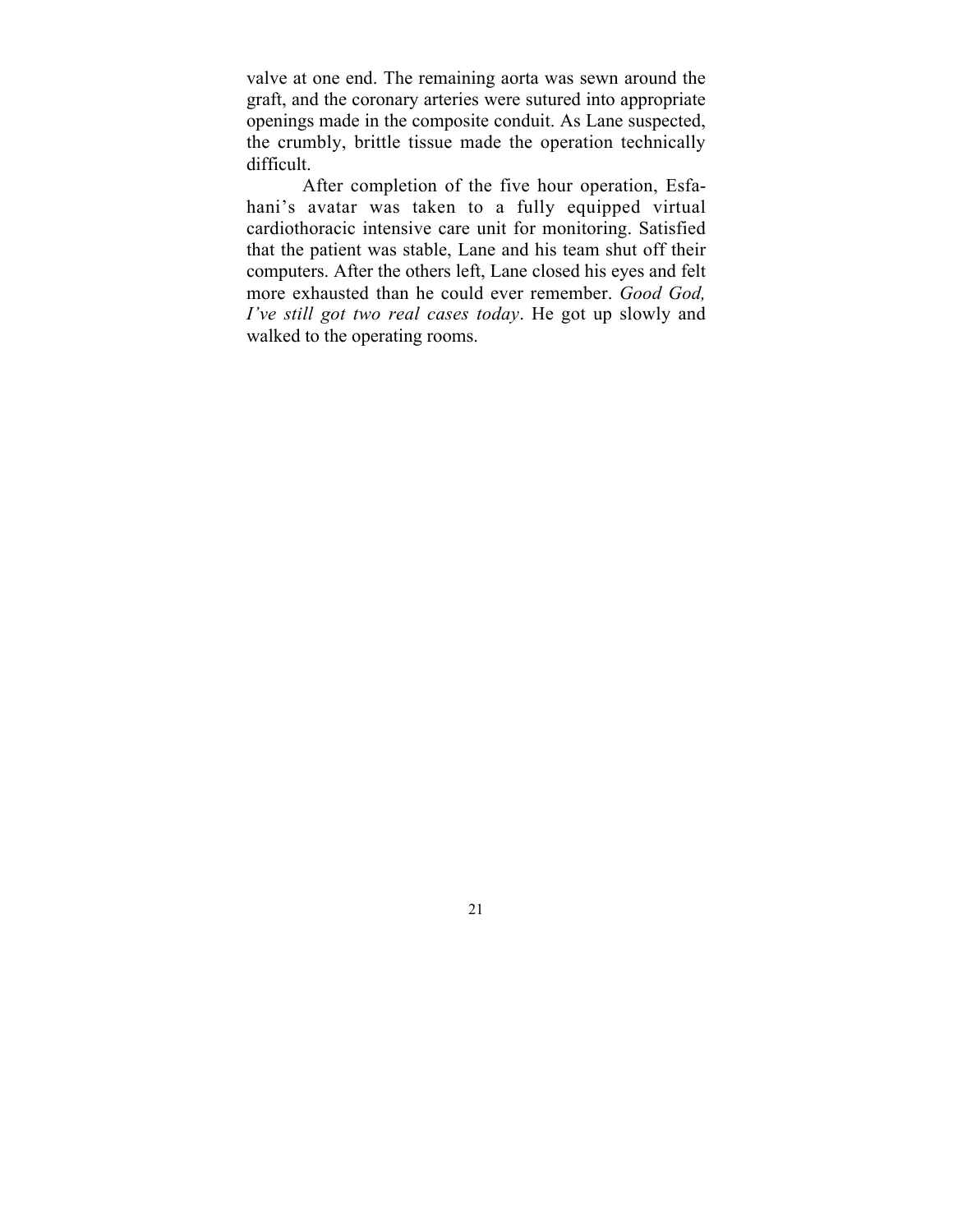Has Esfahani really tapped into some alternate reality? Did I actually operate there? I've got to find out more about this multiverse concept, Lane thought as he entered the physics building at BFU to meet Dr. Conrad Gilmartin, chair of the physics department and a noted quantum theorist.

"Do come in, Dr. Robinson," the rumpled and slightly rotund physicist said, ushering Lane into his office. Books and manuscripts were scattered on the floor beside his desk. Across three walls were floor to ceiling bookcases filled with scientific tomes.

"Thanks for seeing me, Dr. Gilmartin. I'd like to get to know a little more about the concept of multiverses and metaverses. Most of my knowledge on the subject is related to computers and, I must confess, science fiction."

Dr. Gilmartin's bushy eyebrows rose, and he stared hard at Lane. "I'm fascinated. Why does a cardiac surgeon like you need to know about such arcane matters?" Lane related his experience on Esfahani's ship, and in the tycoon's virtual reality operating room.

Gilmartin frowned. "Do you really believe this fellow has tapped into a parallel universe?" He chuckled. "If so, he should immediately get the Nobel Prize in physics, and then he can have my chair. But to be serious. No, I don't think it's possible. However, I'll be happy to discuss the concept of parallel universes with you, albeit, by necessity, in a most superficial manner. Of course, if you'd like to take classes in my department…"

Lane laughed. "Not at this time. Perhaps when I retire. But please, give me enough information to understand these concepts."

"Let's start with definitions," Gilmartin said. "Multiverse is a term used to indicate the existence of multiple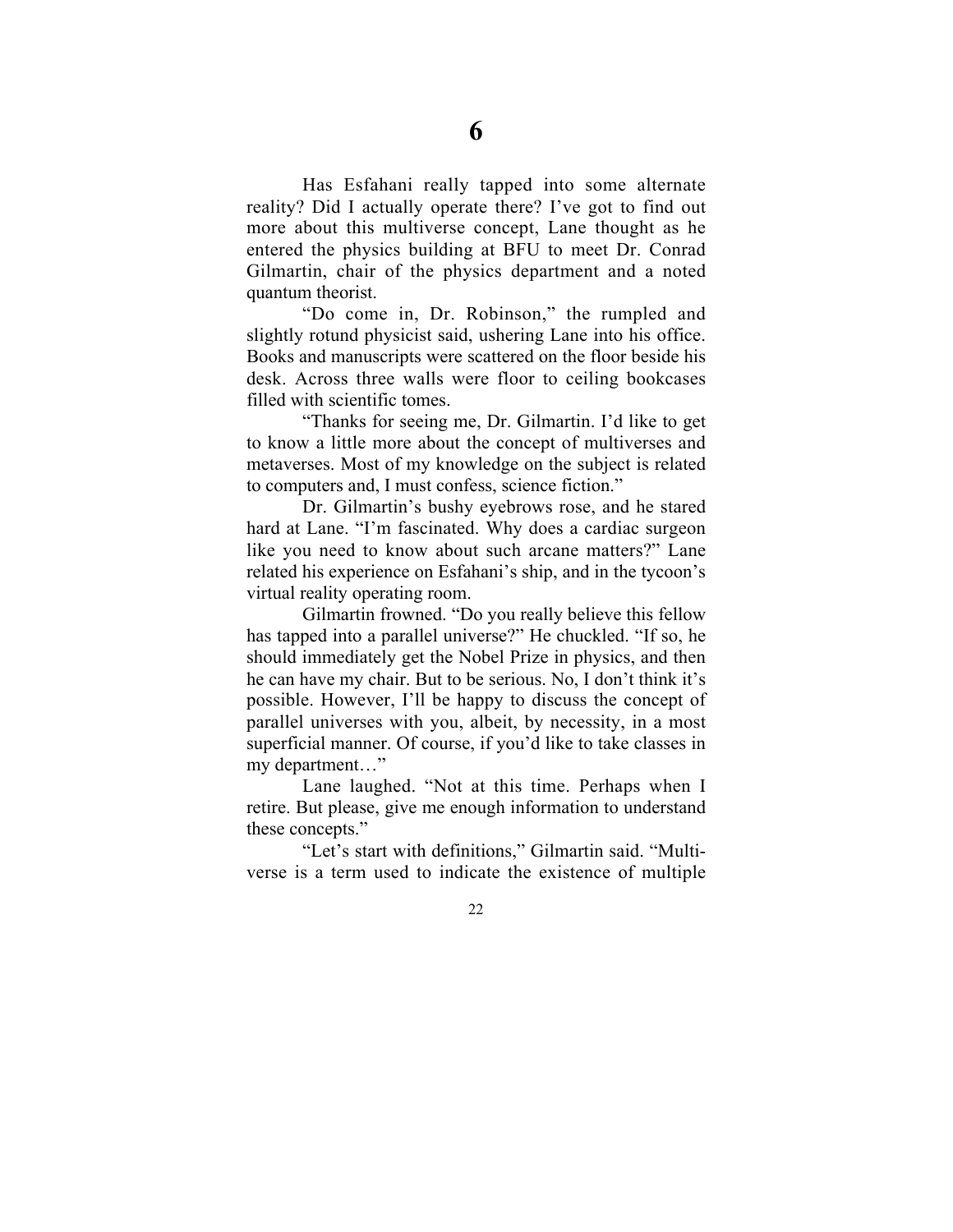possible universes, including ours, that together make up all of physical reality. The different universes within a multiverse have been called parallel universes, also called alternate universes, quantum universes, parallel worlds, or alternate realities. Multiverses have been hypothesized for decades in cosmology and physics, as well as in philosophy and theology. In fact, physicists and astronomers have postulated as many as four distinct multiverses. But that's getting much too complicated to discuss now.

"The name metaverse was coined some time in the 1950's by Ervin Laszlo, a Hungarian philosopher, system theorist and integral theorist, who used the term as an extension of the multiverse, to signify all universes past and present. He theorized that there is a fundamental energy and information carrying field that informs our universe as well as all universes, past and present, that is, the metaverse. His theory is that this informational field explains why our fine tuned universe has formed galaxies and conscious life, and why evolution isn't a random process. He believes his theory is the bridge between science and religion."

"So you're saying that this is an accepted concept?"

"Hardly. Sir Martin Rees, a well respected cosmologist and astrophysicist at Cambridge, and currently Astronomer Royal of Britain, insists that the multiverse theory is potentially as revolutionary as the shift from the pre-Copernican idea that the sun and planets revolved around the Earth to the proof that the Earth orbits a typical star out on the edge of the Milky Way. But there aren't many in the field that accept the multiverse theory, and there are some that consider it rubbish."

"What's your perspective?" Lane asked.

"First let me give you a little background," Gilmartin said. "Some stars with enough mass can collapse on themselves and form what have been called black holes, and within these black holes is a point called a singularity where all physical laws might not exist."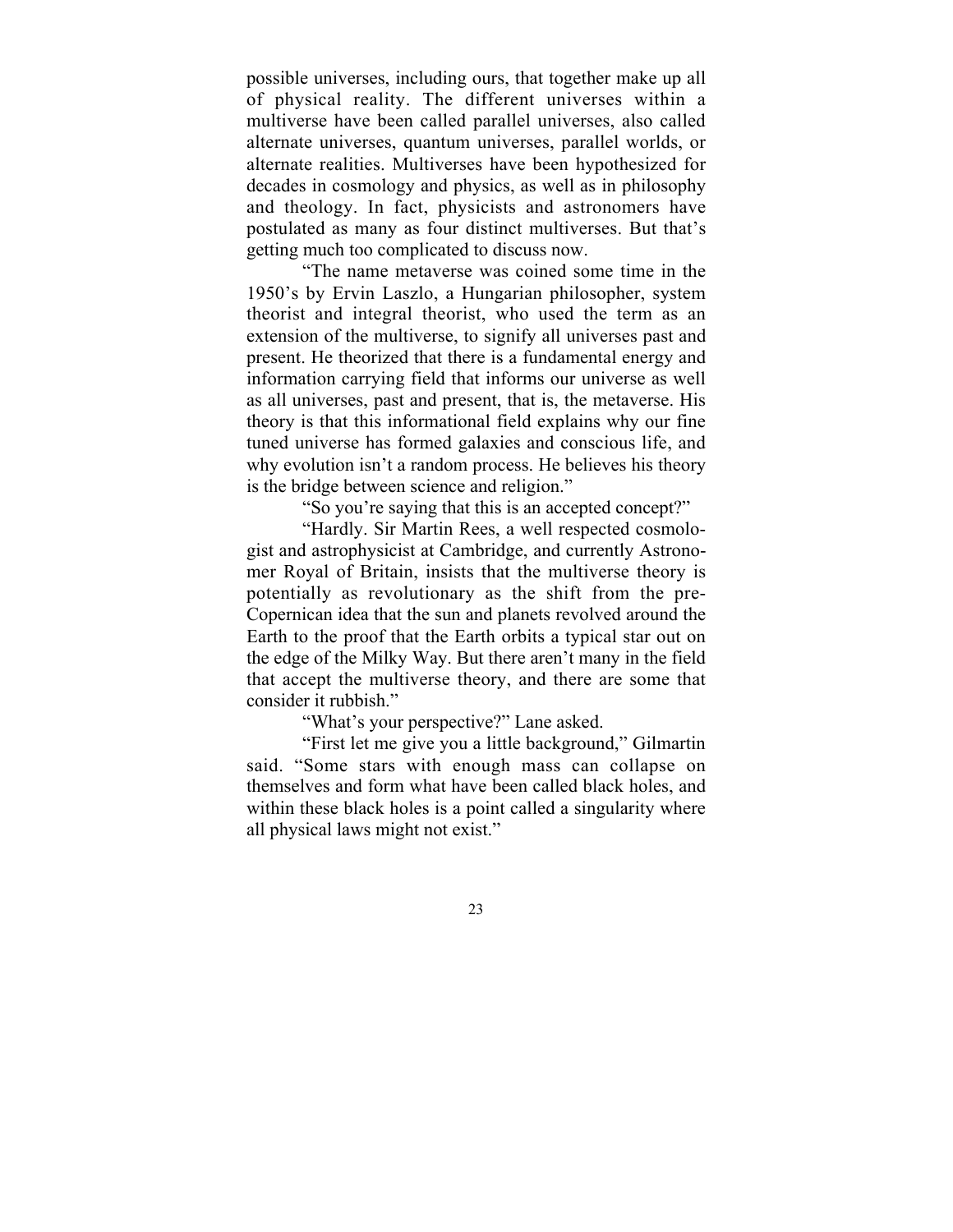"I've read about black holes," Lane interrupted. "I understand black holes have been discovered, including in our galaxy."

"That's correct," Gilmartin replied. "Now, where was I? Oh, yes. Einstein's theory of relativity is unable to explain the effect singularity would have on an object. From this uncertain state, many theories have been postulated surrounding singularities, including that beyond singularity there are tunnels, or short cuts, to other ends of the universe, or even to parallel universes. These wormholes, as they're called, might solve the problems of interstellar travel. But there are problems with the theory. The gravitational forces in a black hole would crush any spacecraft. So, the theory of singularity is questionable, but there's another theory about black holes that has been more accepted, a completely new concept about our universe."

#### Lane squirmed in his chair. *I wish I had read more about this before coming here. Over my head, I'm afraid.*

Gilmartin continued. "At the point of singularity, it's impossible to predict physical behavior. This might mean that beyond the point of singularity, there's an entirely new set of physical laws. It's possible that beyond singularity, there might be no basic forces such as gravity, electromagnetism, or the weak and strong nuclear forces. If just one of these forces didn't exist, or was changed, our universe couldn't be as it is now. If a basic component of our physical laws were altered, nothing as we know it could endure. So, given the small chance for things to turn out as they did, to be our universe, it suggests that it might be awfully difficult for things to ever duplicate themselves, and the idea of a multiverse might never be more than a theory."

Lane leaned back in his chair and shook his head. "Are you saying it's impossible for parallel universes to exist?" Lane asked. "And therefore that Esfahani couldn't have found access to a parallel universe through his computer?"

"No," Gilmartin said. "Let me go on. The multiverse theory describes the repeated birth of universes from the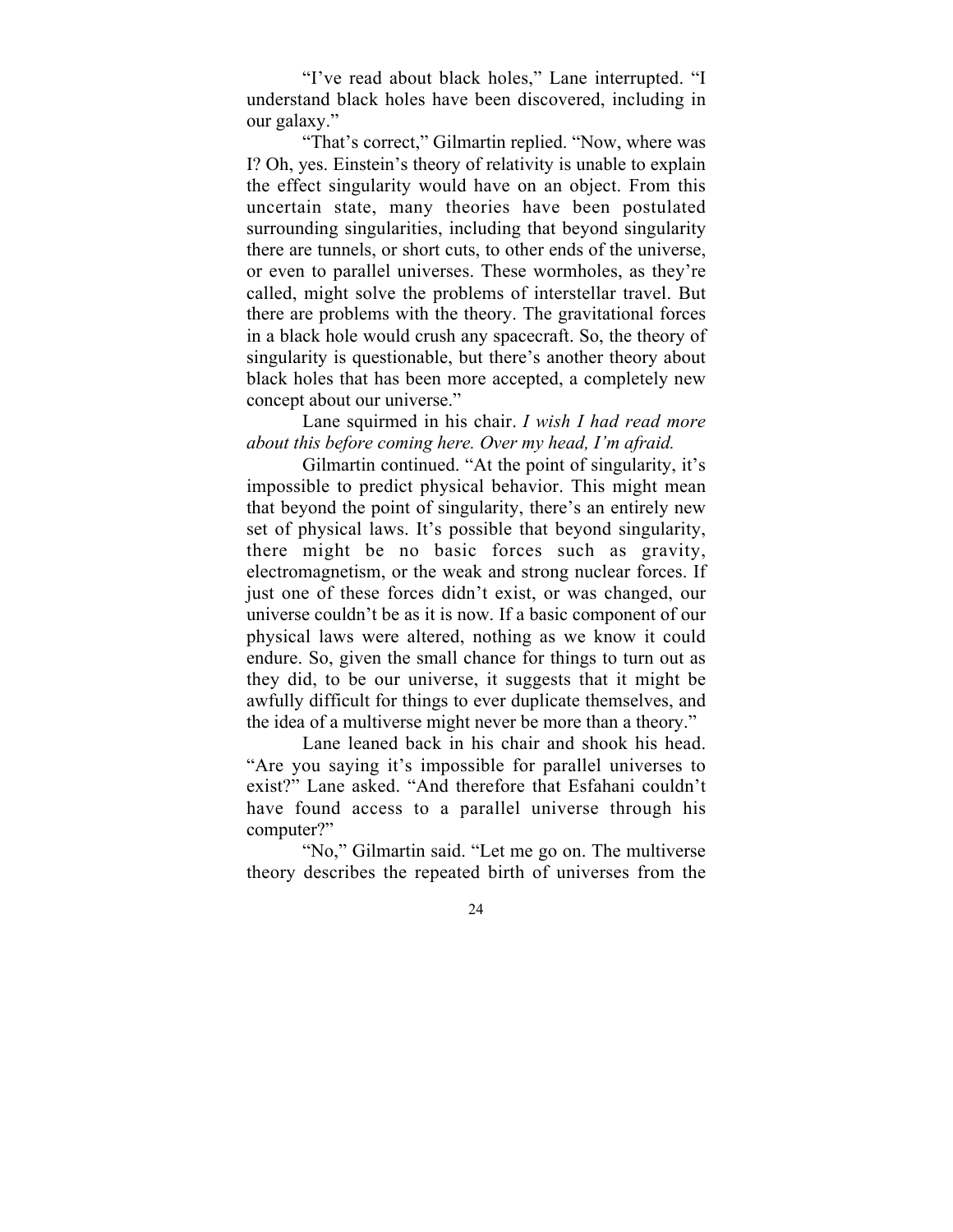collapse of giant stars, which then form black holes. With every black hole there's a new point of singularity and a new possible universe. Every universe begins with its own big bang, develops its own individual physical laws as it cools, and forms its own cosmic cycle. From this point of view, the big bang that ushered in our universe is an infinitely small part of a complex structure extending well beyond the range of any telescope. And although the concept of parallel universes might seem far-fetched—and this might be of interest to you—at least one Oxford physicist has suggested the possibility of tapping in on parallel universes, that through a parallel universe one computer might be able to discover an identical counterpart computer from another universe and collaborate with it to enhance the knowledge of the other universe. But I must say, the idea is awfully farfetched, and obviously flies in the face of our present-day scientific knowledge.

"I won't say anything is impossible. In this case, almost impossible. For example, there are individuals on the fringe, some with excellent credentials, who believe in something called the synchronized principle, which states there can be many parallel universes superimposed on ours, and that these universes are different only in the frequency of their synchronization. Thus, when synchronization is shifted such parallel universes can be detected and communicate."

"But you think this is nonsense?" Lane said.

"Well, yes and no," Gilmartin replied, lighting his pipe, which he had been packing with tobacco intermittently during the discussion. He now filled the air with a delicious smell. "Hope this doesn't bother you, the smoke I mean. Have to do it when I can—only place is my office. Everywhere else it's smoke-free." He paused and smiled at Lane. "I guess I haven't helped you, have I?"

"No, no, this hour has been very instructive. I really appreciate your time," Lane said. "But I must admit, the concept is awfully hazy, almost crackpot."

"No. Not crackpot," Gilmartin said. "There are plenty of cosmologists like Professor Rees who take the idea quite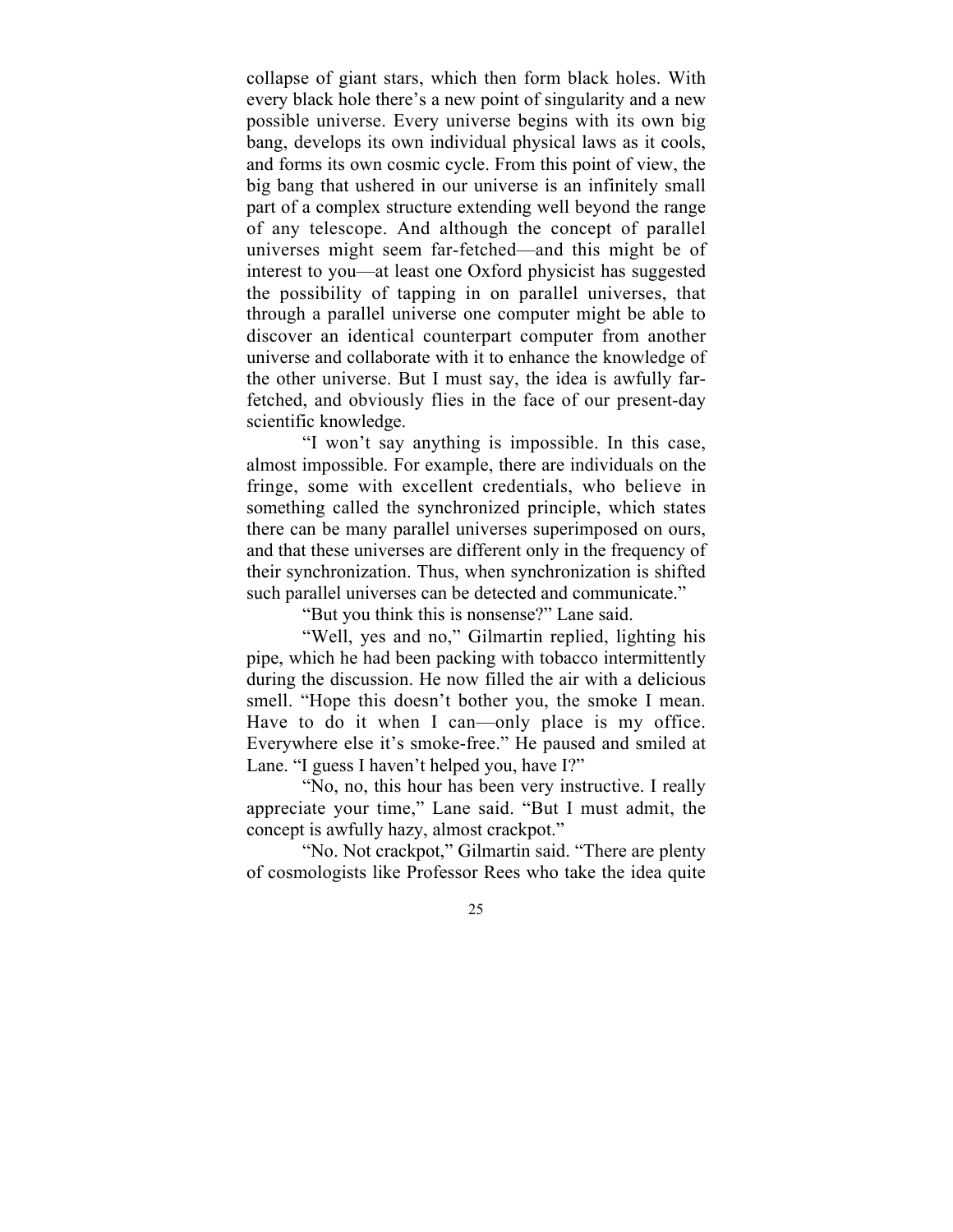seriously. So do I. But we see it as an unimaginably large cosmic theory. It's hard to imagine it applicable to what sounds almost like a complicated computer game."

He stopped, smiled, and said, "I have an idea. You should speak with one of my faculty—Ephraim Zanger. Have you heard of Schrödinger's Cat? The cat in the box, dead and alive at the same time?"

Lane laughed. "No, I'm afraid not."

"Zanger has used the concept of Schrödinger's Cat to study decoherence and the quantum—classical transition."

"Dr. Gilmartin, you're way over my head."

"Sorry. In the simplest terms, Zanger is trying to prove it is possible to be in two places at once. You see that's what you're saying this person, Esfahani, is doing—being in two places at the same time. You must talk to Zanger."

Lane nodded. "Thanks a lot. I'll contact him as soon as I can. Perhaps when my surgical demands lessen with time, I'll accept your invitation to take courses in your department." He rose, as did Gilmartin, they shook hands, and Lane left.

As he walked across the campus, Lane reflected that there was more to life than cutting and stitching, a whole universe to explore, or maybe many. He wondered if Samantha would be interested in these cosmic mysteries. He promised himself he'd discuss it with her someday soon.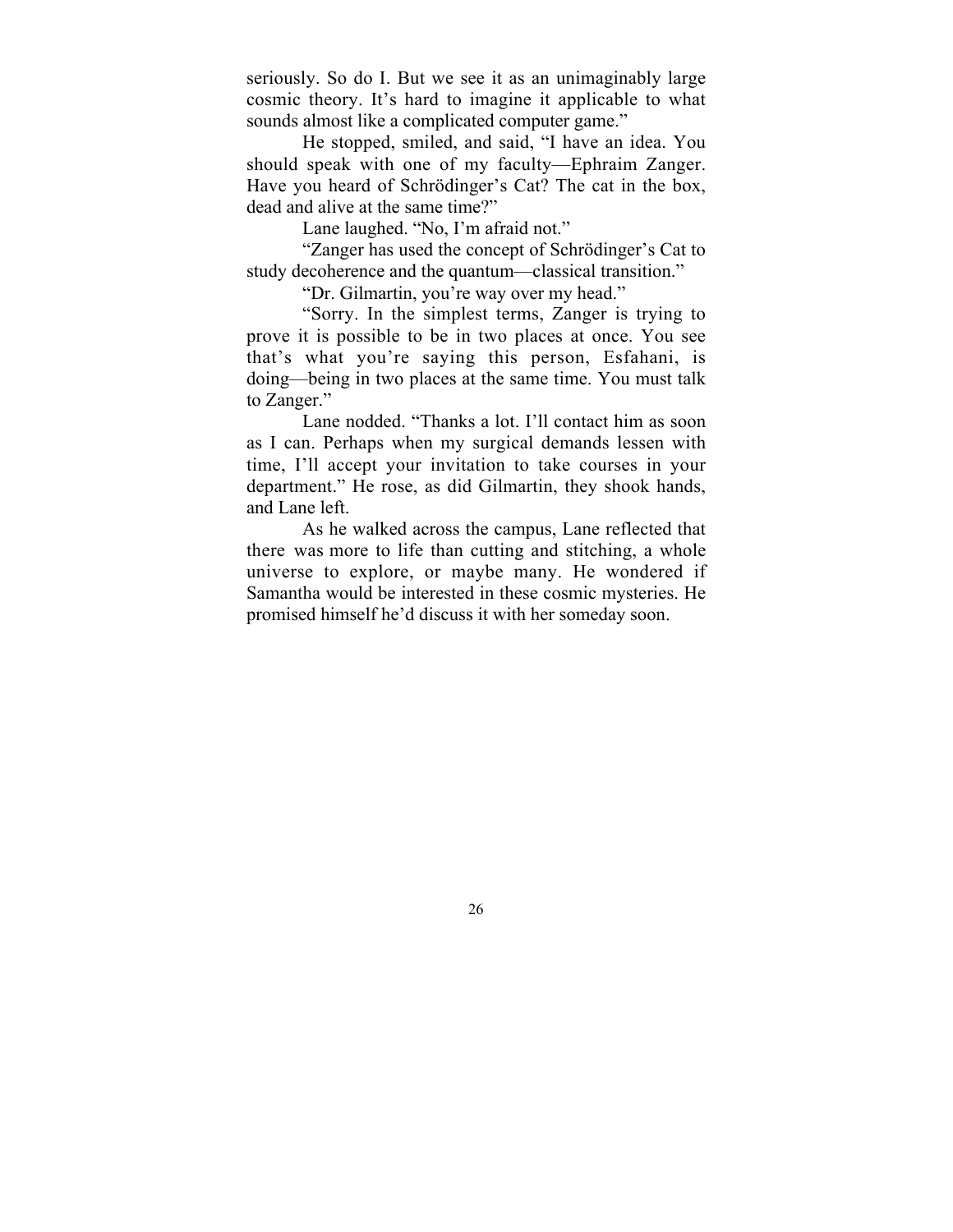Three days later, just after concluding a double valve replacement operation, he received a message to call Holly.

"Lane, I'm worried. Samantha hasn't come home from school. She should have been back an hour ago. She told me she was coming right home when she left this morning."

"Perhaps she went over to a friend's home. Call her cell phone."

"I did. Her phone is off. I left a message twice asking her to call me. She rarely turns her phone off. You know, she's always talking or text messaging."

"Call some of her friends. I bet you'll find her. Get back to me if you have no luck."

He hung up with a sense of uneasiness. Maybe I should go home, he thought. Oh, well. Holly will handle it. I'll need to have a talk with Samantha. She needs to be more responsible.

As he scrubbed, preparing to operate on a seventyyear-old man who required a quadruple coronary bypass, he called to one of the nurses. "Patty, call Dr. MacFarland. Find out if he's got any more cases today. If not, ask him to come in. I need to speak with him."

When Tom MacFarland arrived, Lane said, "Tom, would you scrub in with me, just in case I need to leave in the middle of the operation? Possible trouble at home." He explained Holly's concerns.

"Sure," said MacFarland. "Anything to help the chief. Does this mean you're putting me in for a raise next year?"

"Fat chance," Lane replied. They both laughed.

"Let's go back and review the videotape of this guy's coronary anatomy," Lane said. "Bad disease, but clearly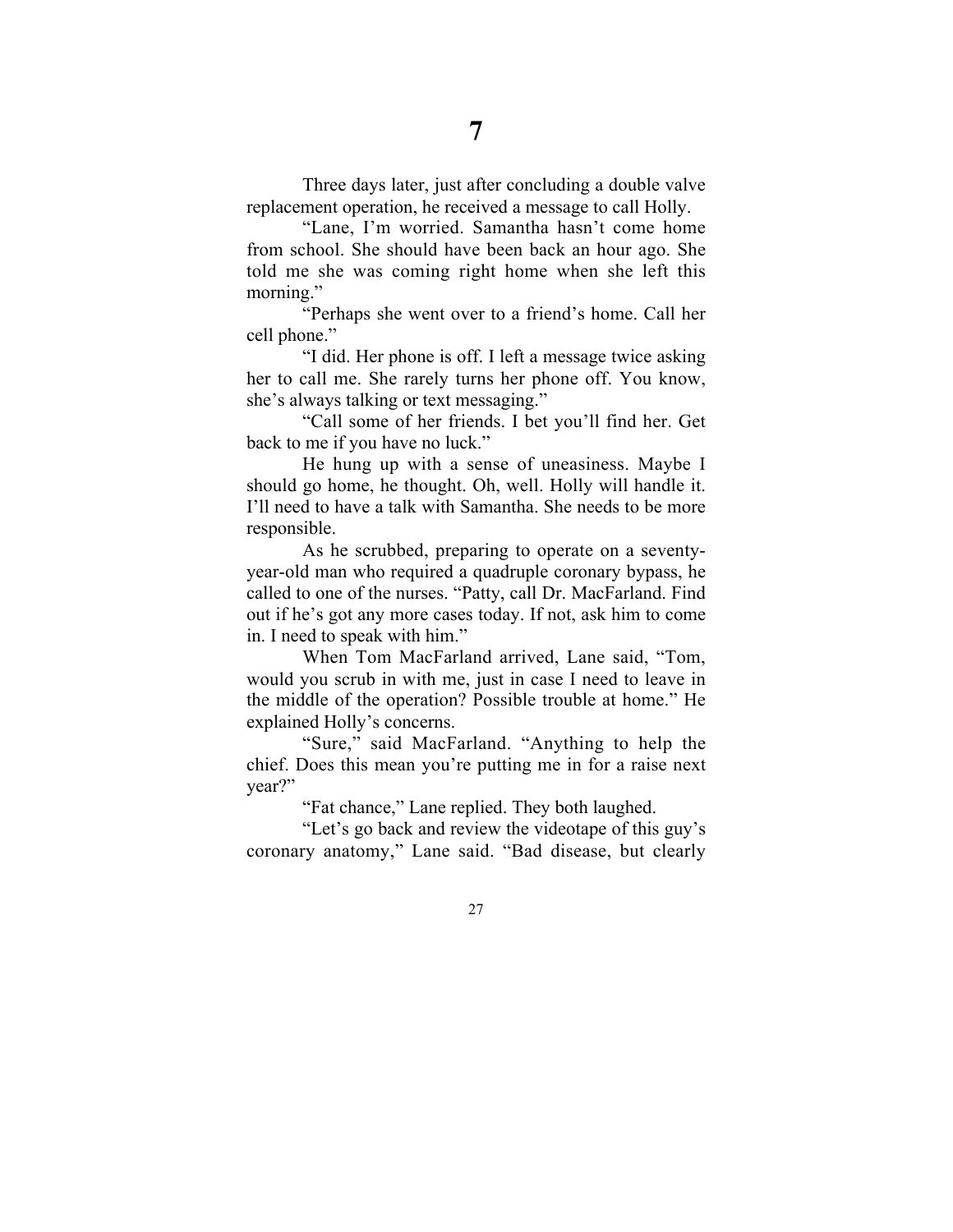operable." After viewing the films, they returned to the operating room to begin the surgery.

They were implanting the internal mammary artery into the anterior descending coronary artery, when a nurse entered the O.R. and told Lane there was an urgent message from Holly. He broke scrub and called her.

"Lane, she's not home yet. It's after six. I'm really worried. I spoke with several of her classmates. They haven't seen her."

"Okay, Holly, I'm coming right home."

After informing MacFarland, Lane dashed out and drove his car into rush hour traffic on the Schuylkill Expressway. *Damnit. I wish I had gone home when Holly first called.* He cursed the old, inadequate highway, which linked Center City Philadelphia and its suburbs, now choked with cars. Arriving home almost an hour later, he was met by Holly, who held a letter in her trembling hand.

"This just came. Someone pushed it through the mail slot, and then left in a black car. I didn't see his face, and couldn't read the license plate number."

Lane read it, blanched, and felt his heart pounding:

## "Your daughter is safe. Please turn on your computer and use the password metaverseonfire."

Lane raced to his computer, turned it on, used the code, put on his 3-D goggles and headphones, and watched as Esfahani's virtual world appeared on the screen. Lane saw Esfahani's avatar patient sitting up in bed, smiling.

"Ah, Dr. Robinson. See, you did a fine job. I'm feeling much better. Now, let us speak about your daughter. She is in a safe place. I assure you, we are taking good care of her. And she will remain safe as long as you follow some simple instructions. First, tell no one about this. If you disobey this order, you'll never see your daughter again. Next, you are to operate on the reality me as soon as possible. If I survive the operation, and experience no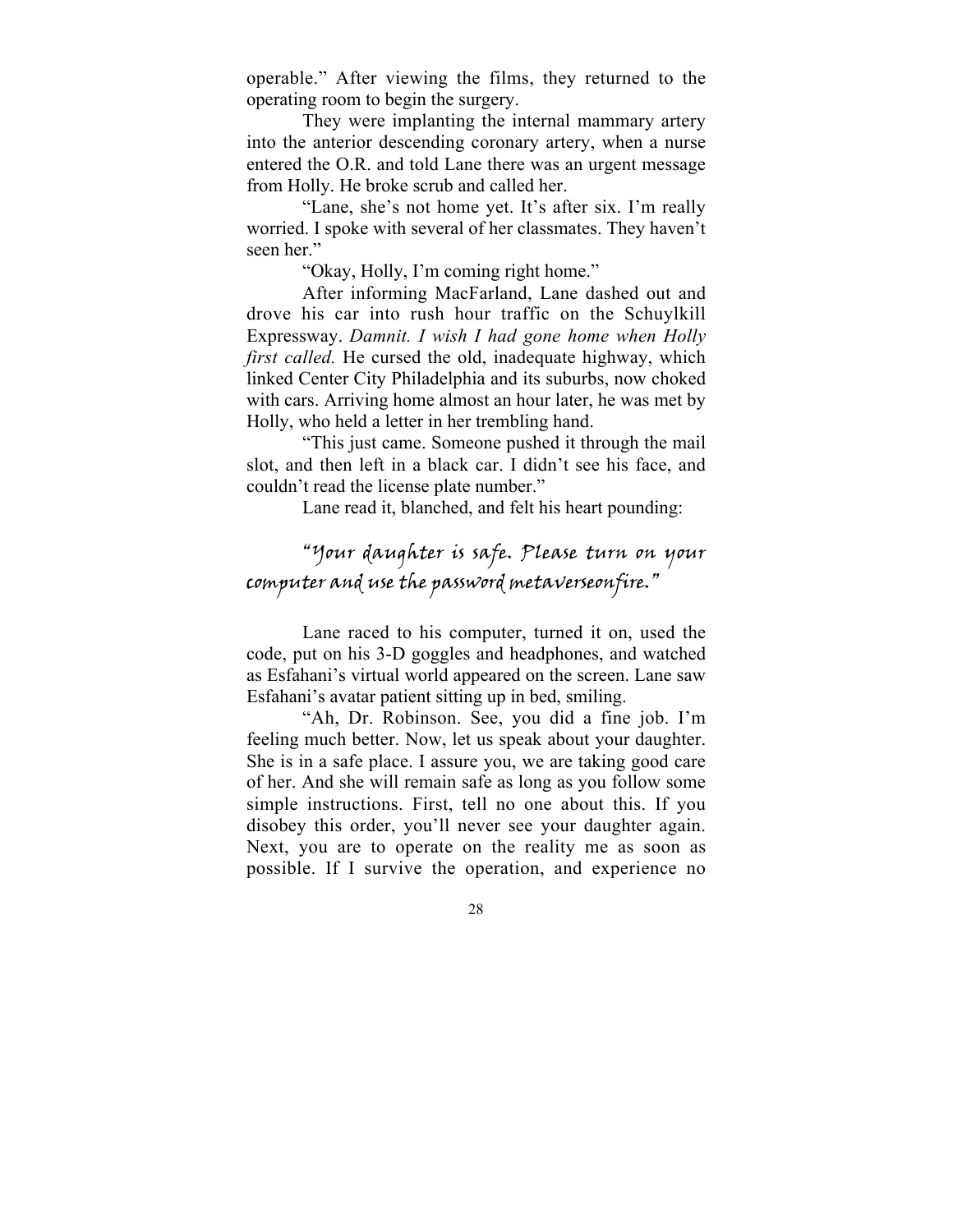significant complications, on the fifth day after surgery, your daughter will return to you alive and healthy. But if I do not survive, or am incapacitated for any reason, she will die. Now I'm tired. Goodbye. I'll see you tomorrow." The program vanished from the screen.

Lane ripped off his glasses and picked up the telephone to call the police and the FBI, then hesitated. He weighed the dreadful choices confronting him. Esfahani will kill her whatever I do, unless I get him through his damn surgery. If I go to the FBI and police they might not buy my story. And even if they do, the bastard will deny it, and he'll kill Samantha.

He collapsed into a chair and gazed blankly at the wall. Then he saw Holly standing in the doorway, her frightened eyes staring at him. "What's happened? What's happened to Samantha?" she asked, her face pale and drawn.

Lane confided in her, emphasizing that Samantha's safety depended on complete secrecy. "If her friends or the school call about her, tell them she's ill and can't speak to anyone."

She nodded. "I understand."

Lane continued to wrestle with an urge to call the police. He paced back and forth across the room, his thoughts raging. He can't get away with this. He wouldn't dare kill Samantha. Oh, my God. Samantha, Samantha. What should I do? If only Elizabeth were here.

Later*,* Holly returned to Lane's study and found him with his elbows on his desk, his hands covering his eyes.

"Lane, can I do anything? Do you want something to eat? Some tea? You like that green tea. It can be very calming," she said, her voice tense.

Lane looked up, and a thin smile crossed his face. "Sure, some tea would be great." Then suddenly, he blurted out, "Holly, what should I do? Should I call the police? But what if I do, and they kill her?"

"Oh, Lane, I don't know." She sat down and folded her hands as tears filled her eyes. "Our poor Samantha.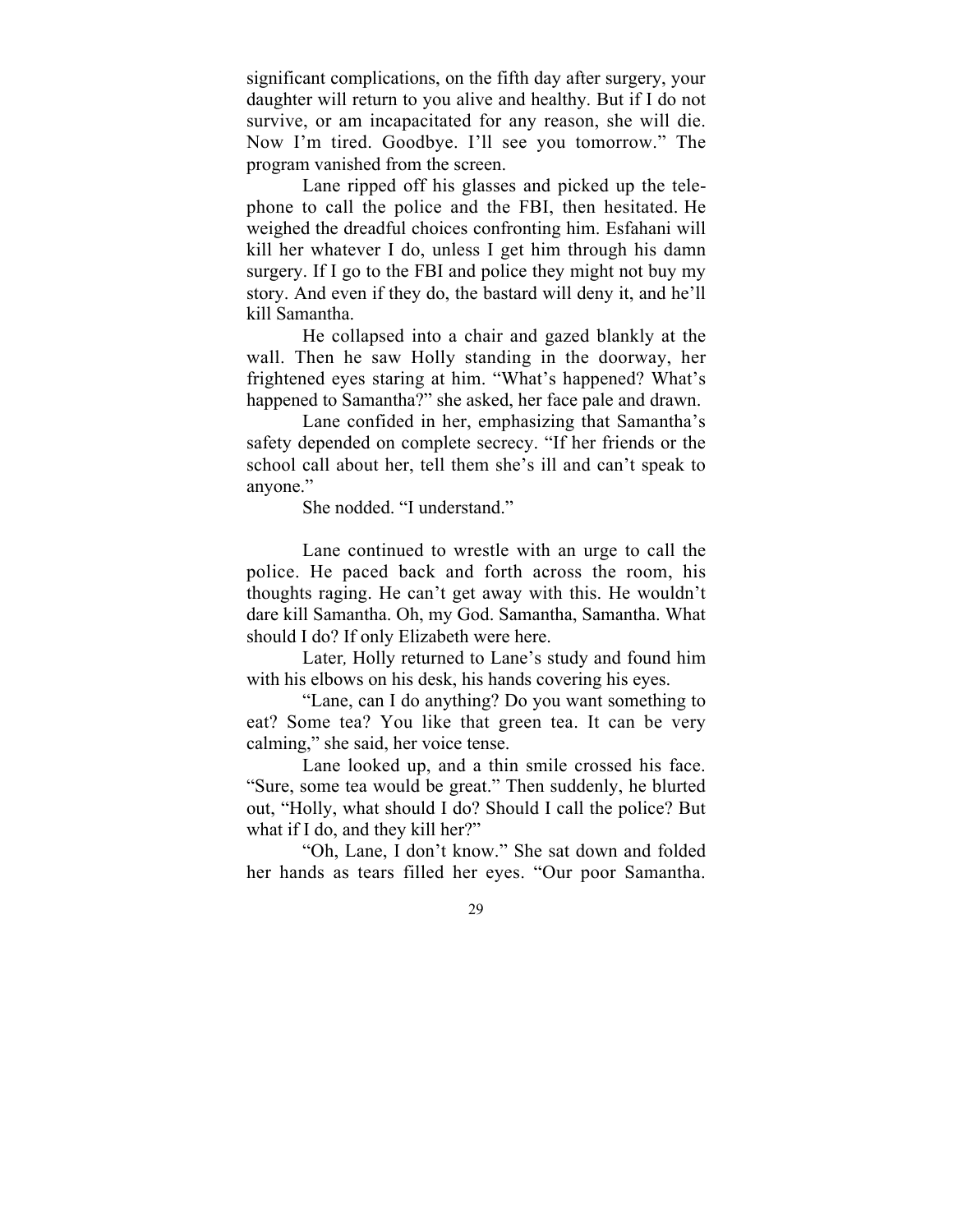What's happening to her?" She remained silent for several moments, and then reached out to touch his hand. "I…I just don't know what to say. Maybe it's best to do nothing tonight. Perhaps what you should do will be clearer in the morning. This man, Esfahani, must be a devil, a creature without conscience. But from what you told me, he needs you, and he has promised to return Samantha if…"

"Yes, 'if.' If he lives after the operation. And even if he does, can he be trusted? Of course not. In the end, I'll need to get the law in here. But perhaps you're right. Perhaps things will be clearer in the morning."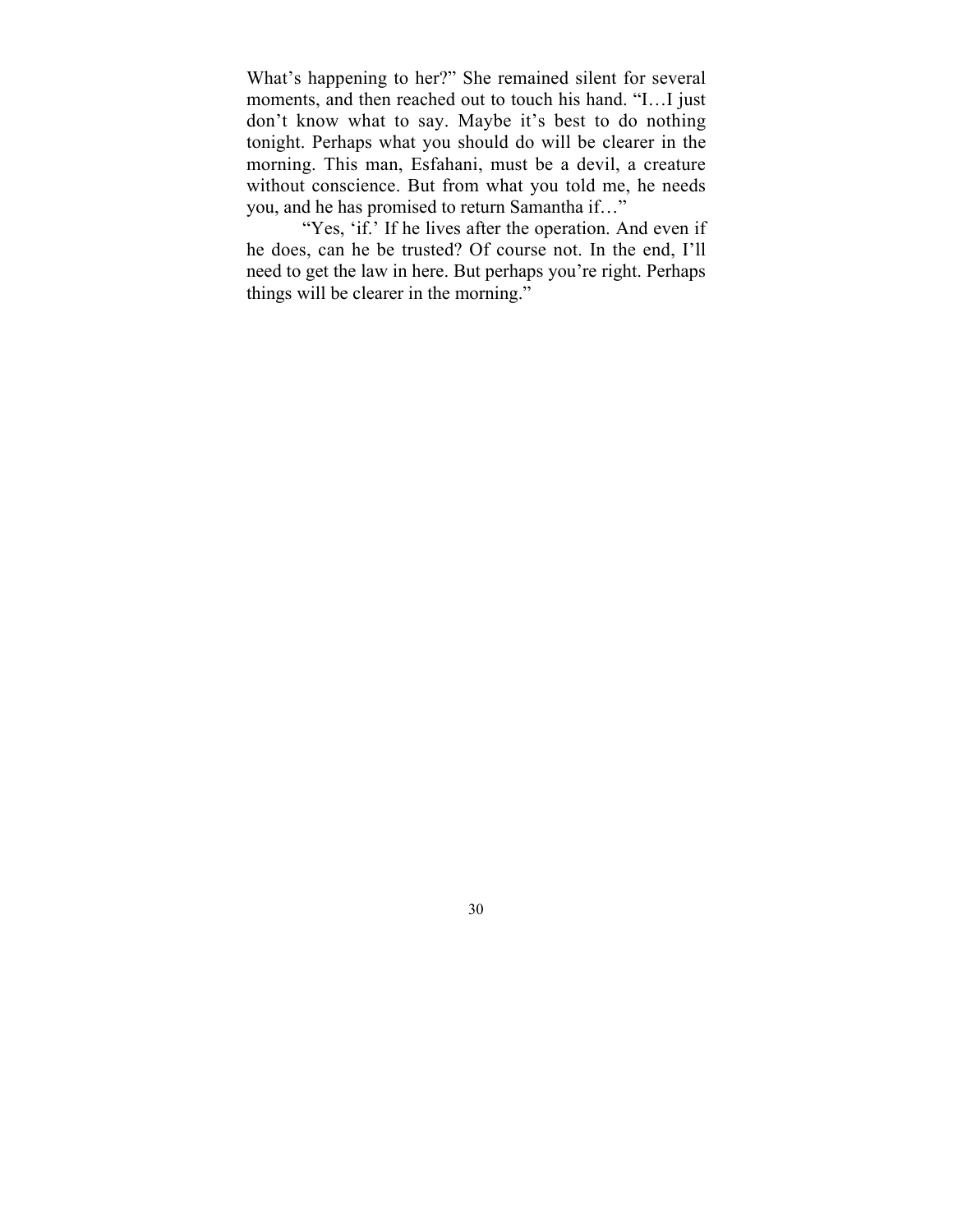Esfahani entered the Benjamin Franklin University Hospital Tower early the next day, unannounced. Severely short of breath, pale and sweating, and with a low blood pressure, he appeared in a near-shock state. Since he was too ill to be in an unmonitored room, he was admitted directly to the cardiothoracic surgical intensive care unit.

With the glass door of the cubicle shut, and the nursing staff outside, Lane, his eyes icy and full of hate, shut off Esfahani's oxygen supply. He confronted the billionaire, who lay propped-up in a semi-sitting position. As a physician, Lane's Hippocratic Oath had said to do no harm, to care for any patient, no matter who, under any circumstances. He felt disgusted with what he had just done with the oxygen, with his desire to kill the man. But the love for his daughter…

"You goddamned son of a bitch, you animal, you pig, what the hell have you done with my daughter? If you hurt her…"

Esfahani laughed, and began coughing uncontrollably. Finally, he spoke and replied in short, panting, barely audible words—"Dr. Robinson, don't threaten me…You can't hurt me…I'm sitting here already dead…if you resurrect me, you'll be like God…and I'd never harm God's daughter…To you I am a repugnant person…physically and morally…but I must live…much depends on my survival…the Caliphate must be born again." Esfahani paused and tried to catch his breath, to control his lightheadedness.

Lane stared at his patient. *The Caliphate? What's he rambling about? What's this got to do with Samantha's kidnapping?*

Esfahani sat up and leaned forward, breathing rapidly, his lips blue, his face pale. "You did a splendid job with my avatar…but I needed an insurance policy…to make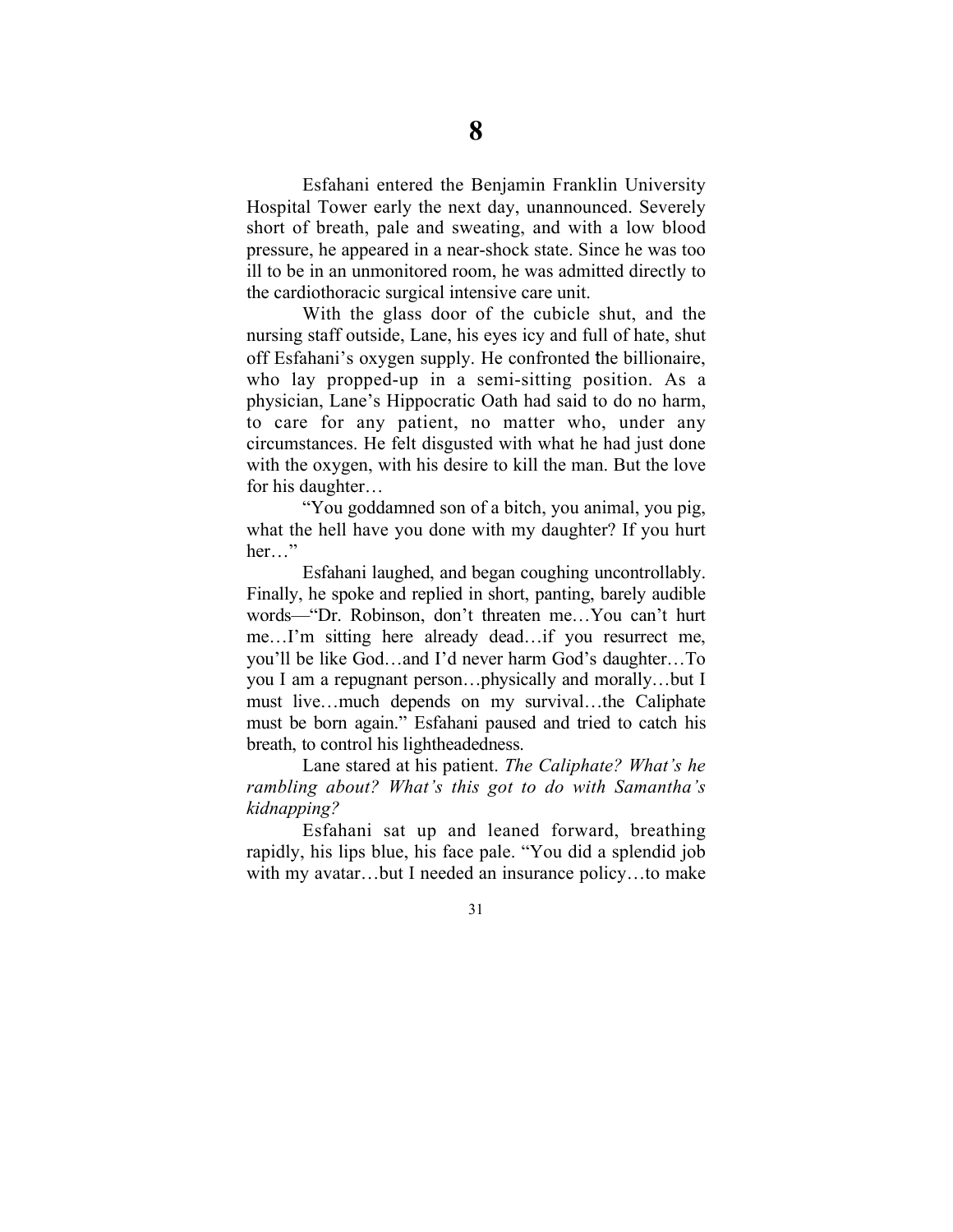certain you'd do your best in the real world…so now my life and your daughter's are in your hands…a cliché to be sure, but the truth. I promise you, your daughter will live, unharmed, if I do. Now please give me back the oxygen." He fell back and closed his eyes.

Lane gazed at Esfahani for several moments, and then restarted the oxygen, his hand trembling as he turned the stopcock. He tried to forget the monster he had just confronted, and instead, stared at a dying patient who urgently needed his surgical skills.

Too distressed to operate, Lane canceled his cases for the day and returned home late that morning. He tried to assess the situation objectively. Despite Esfahani's poor condition, it was essential that the surgery be postponed for at least two days. Lane needed to have a minimum of ten units of blood carefully crossed and typed in the blood bank for possible use during the operation, as well as additional laboratory studies and another MRI of the chest. He hoped to use these forty-eight hours to somehow find Samantha before he was forced to operate—but how? I'm convinced the way to defeat this bastard is through his on-line game, he thought.

He went to his computer and attempted to log into Esfahani's Metaverse. Thank heaven he didn't change the code, Lane reflected. With goggles and headphones in place, he found his avatar in Esfahani's virtual hospital. By means of optical camouflage, which Lane had used in his virtual surgeries to see through his hands and instruments to the patient's underlying tissue, he clothed his avatar in a garment that looked like a hooded raincoat made of metamaterials that reflected light—an invisibility cloak.

Now Lane began a reconnaissance of the place, starting with a look at Esfahani's sleeping avatar, whose monitor showed a normal rhythm and blood pressure. Lane assessed the location of the nurses and orderlies, and avoided them as he slipped down the hallway to the monitoring unit. The central monitor recorded no activity except in Room 21.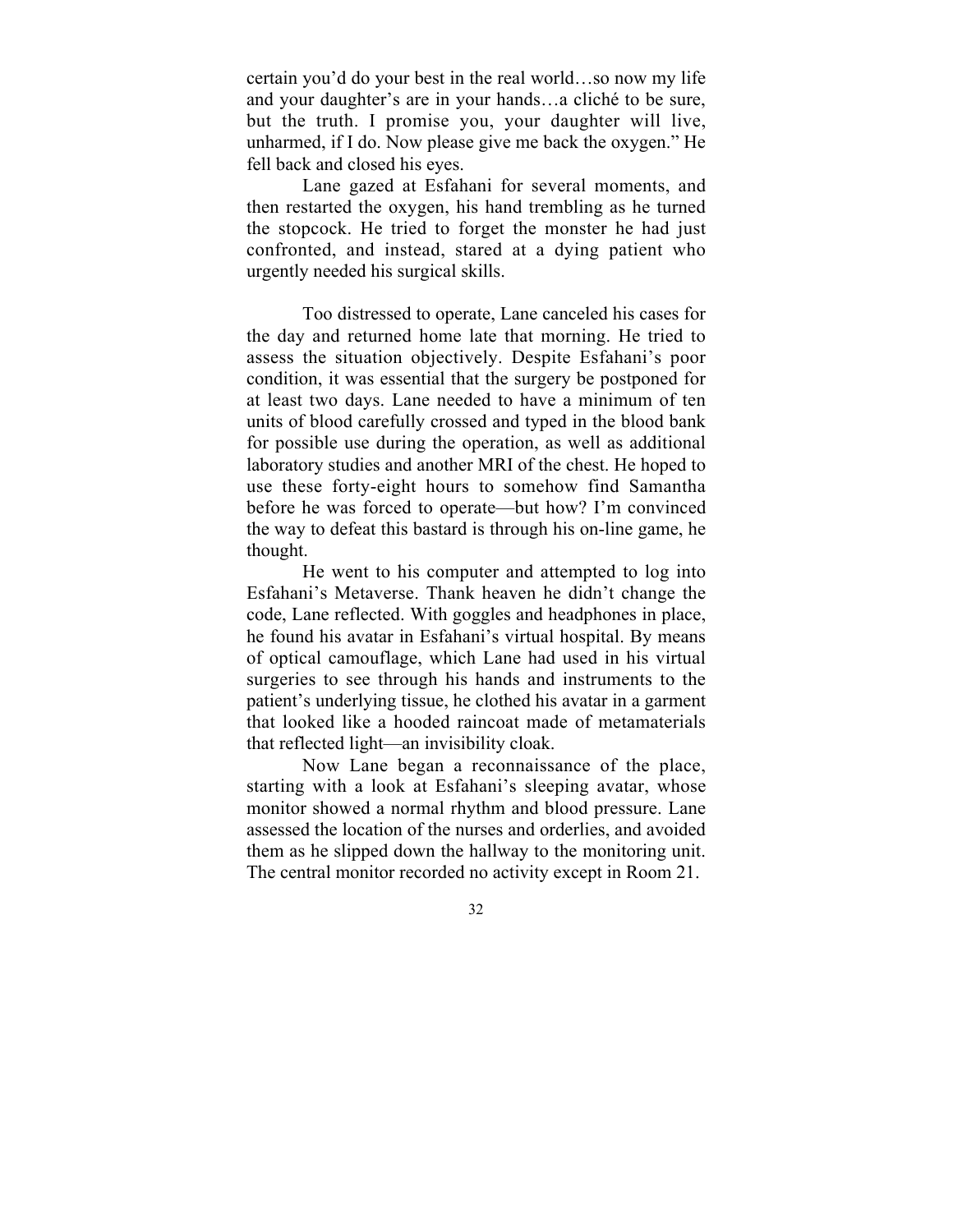Lane peered around the corner and stopped short. Six guards in combat uniforms carrying automatic weapons stood outside that room. He stepped around the sentries and entered the room. He was stunned and momentarily unnerved. An avatar identical in every way to Samantha was lying on the bed, strapped down, sleeping, attached to a slow intravenous saline infusion into which Lane suspected an anesthetic drug was injected intermittently.

Lane was now certain that Esfahani's so-called computer game was indeed the entrance into a fail-safe world, a parallel universe, in which the billionaire could execute his schemes without any restraints. Lane assumed that if he were right, Samantha had to be held captive in some kind of hospital setting in the real world. Please God, if I'm right, let it be somewhere nearby, he prayed silently.

Lane closed the program, sat back, and pondered the problem. He reasoned that since Samantha's avatar was being held in Esfahani's parallel world protected by armed men, Samantha must be a prisoner under the same circumstances. She couldn't be imprisoned in an acute care hospital in the area—it would require taking over too large an institution, and police would be alerted. So where else could she be? A private home? Unlikely with the monitoring and that level of anesthesia. Perhaps a small nursing home? One could be taken over more easily than a large hospital.

Lane logged on to the Internet and printed out a list of the thirty-seven nursing homes in the Philadelphia area. He then shared his reasoning with Holly. "As a social worker, didn't you have to deal with nursing homes around here?"

"Yes, often. I've even visited some of them. But do you really think Samantha is a prisoner in a nursing home? That's so hard to imagine."

'I agree, but I can't come up with any other ideas."

"Okay. How can I help?"

"Let's go over this list of nursing homes. Anything that might help us?" he asked.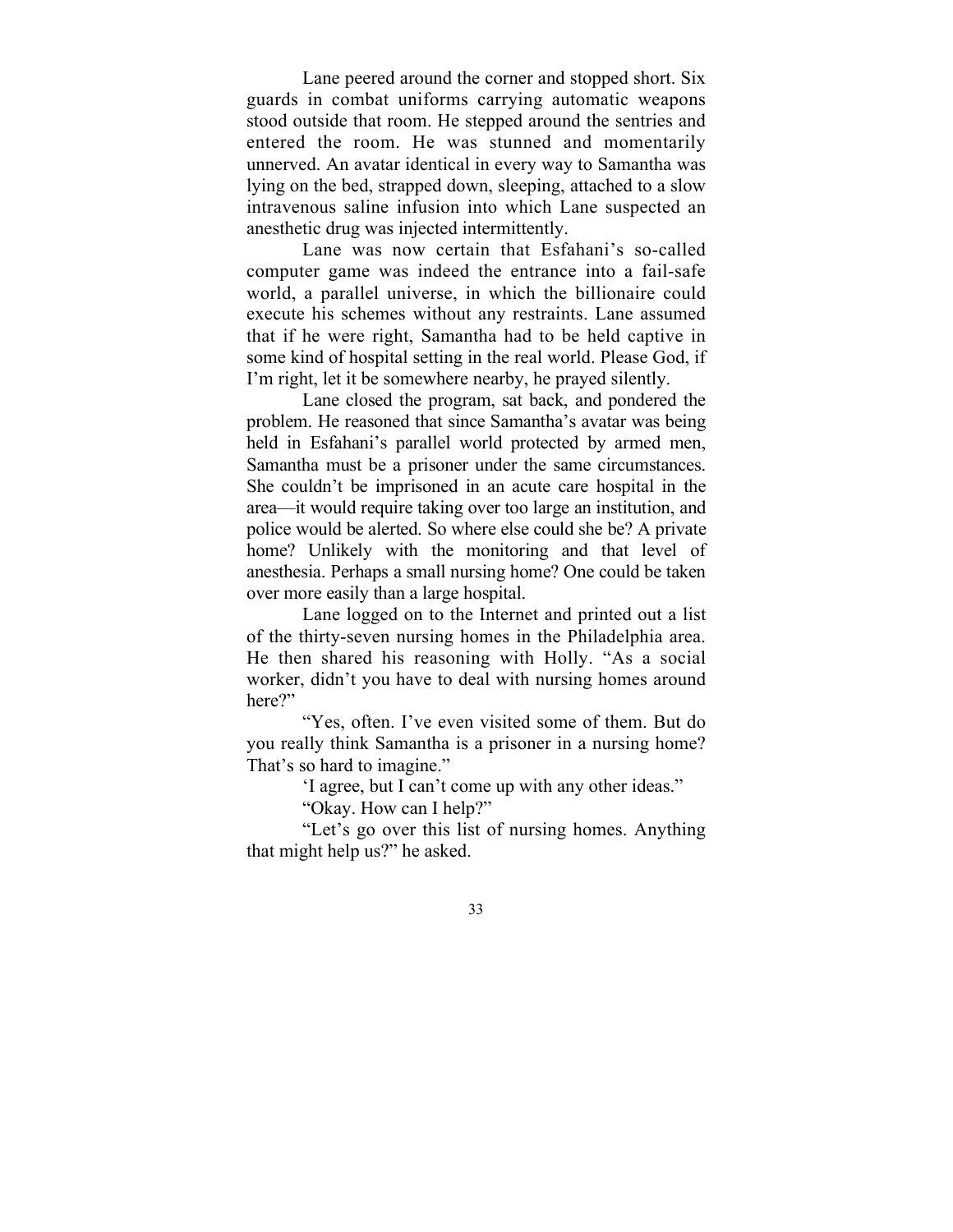Holly studied the list. "Well, some of them are too big, with beds that are usually all filled, and are located in well trafficked areas. I doubt they could be taken over without arousing suspicion and police intervention," Holly said, as she carefully crossed off ten names. "Now I suggest we call the others, say we need a bed for a relative, and see how they respond."

They studied the web sites of the remaining facilities and began calling them. They asked to speak with the nurse in charge, said that a family member needed nursing home care, requested a time to come out the next morning to inspect the facilities. Many of those with whom they spoke said the beds were full, but welcomed a visit in case a future opening occurred. All were cordial in their replies, except for the man who answered the phone at the Barkley Nursing Home in West Goshen, Pennsylvania, twenty-five miles from central Philadelphia.

"No sir, I can't get a nurse to speak with you. And it's impossible for you to visit, not for at least a couple of weeks," he said sharply.

"Why?" Lane asked. He motioned for Holly to listen.

"Well…er…we're closed for renovations at the present time. Give me your name and phone number, and we'll get back to you. I'm sorry we can't help you now," the man said.

"I've heard you're the finest facility in your area, and your web site indicated that you do have a few openings. Can't I just come out to look?" Lane asked.

"I'm sorry, sir. As I said, we will be closed for another two weeks. I assure you there will be no one here to show you around tomorrow, or in the near future. Goodbye!" He hung up.

Lane stared at the disconnected phone in his hand.

Holly jumped up. "Of course, that's where Samantha's being held! It's a small facility in a semi-rural area. And he didn't sound right. Not for a place like that. Kind of angry. Annoyed. Lane, that's it."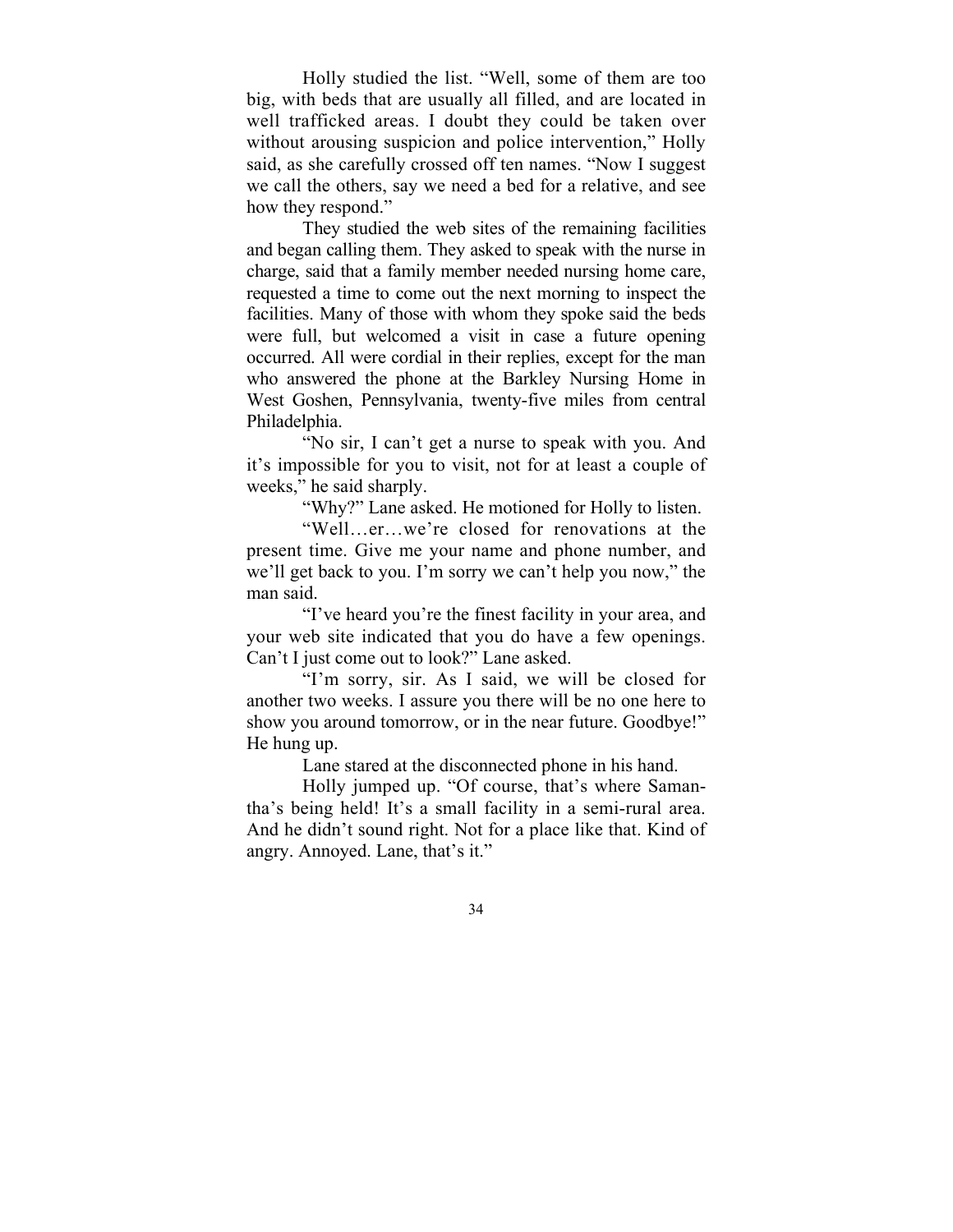Lane tried to convince himself that Holly was right, that Samantha was a prisoner at the Barkley facility. "Holly, how can we know for sure? We need help. I need to contact the FBI." Then he he backed off and wondered how he could persuade anyone of their hunch. And once more, he feared that informing the law would lead to Samantha's death.

He began to pace, pondering his next move, as Holly sat watching him in silence. He decided he must speak with someone else, share his dilemma with someone he trusted—his partner and close friend, Tom MacFarland.

Lane embraced Holly, told her he was more hopeful, and that he was going to talk to MacFarland. He ran out to his car, sped down the Expressway to the South Street exit, screeched into the Tower's underground garage, ran to the elevator, and rode it to his office. MacFarland, whom Lane had already contacted from his speeding car, came hurrying in twenty minutes later, still in his scrubs.

Lane outlined his dilemma in a voice thick with apprehension. His friend shook his head, then gazed at Lane in disbelief.

"You been smoking things?" he asked. "What you're telling me is like a damn TV thriller. But what can I do to help?"

"Esfahani has threatened to kill Samantha if the FBI or the police are brought into the case. I don't doubt that he will. He's immoral, power-mad, and he's a dead man if I don't operate." Lane slumped in his chair and bowed his head into his hands. "Tom, this is the first time in my life that I just don't know what to do. I feel helpless and almost hopeless."

MacFarland had never seen his colleague, always the chief, always in control, so disheartened and uncertain. "If Samantha were my daughter, I'd get the FBI involved. Dealing with kidnapping, especially kids, is one of their main concerns."

"But, Tom, his threat to kill her if the law is brought in…I'll be the cause of her death."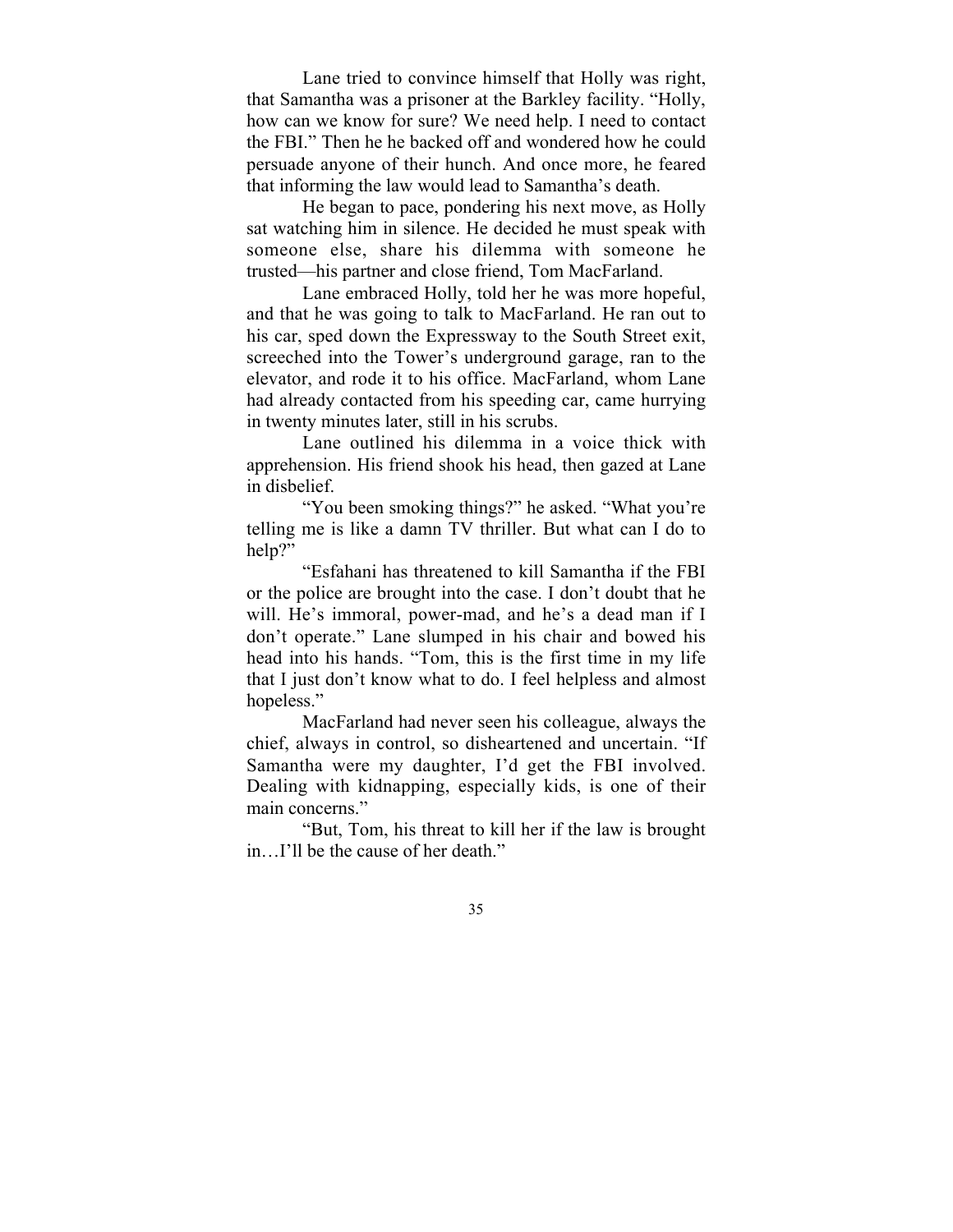"If you don't call in the law, suppose he kills her anyway? Can you guarantee he won't? No matter what you do, Samantha's life will be in danger. But with the FBI involved, I think you've got a better chance of saving her. They've got the technical know-how and the manpower that can find her. They deal with this kind of thing every day."

Lane closed his eyes and shook his head. "I guess there's no right answer," he said with finality. "We won't know until this nightmare is over. All right. Now, how do I approach this? I must get to the FBI fast. I'm supposed to operate on the bastard the day after tomorrow. He's sick as hell, and might not even make it to the O.R. If that happens, Samantha will be killed, I'm certain."

"How convinced are you that Samantha is being held at this Barkley Nursing Home?"

"I can't be sure. But I've got this gut feeling that it's the place."

"Your guts aren't going to mean much to the FBI."

"Yes, I know," Lane said.

MacFarland sat back, placed his hands behind his head, and closed his eyes. "Jesus God. What a mess." Then he relaxed, and after several minutes of silence, he sat up, and smiled.

"Hey, remember that kid whose life we saved a couple of years ago? What was his name? Danny something. Yeah, yeah, Henderson, Danny Henderson. Endocarditis with flail mitral and aortic leaflets. Ninety-five percent dead when we got him. Wasn't his father a retired FBI agent? No, even better, didn't he used to be head of the Philadelphia FBI field office? I remember how grateful he and his wife were. Call him. You've got chips to call in there, brother."

"Damn! You're right."

"But please, Lane, you've got to realize that even if he agrees to help, he might be unable to convince the people in his old office. We don't even know if he still lives in this area. Let's get his phone number. It must be in the kid's chart. Christ, we've got to act now."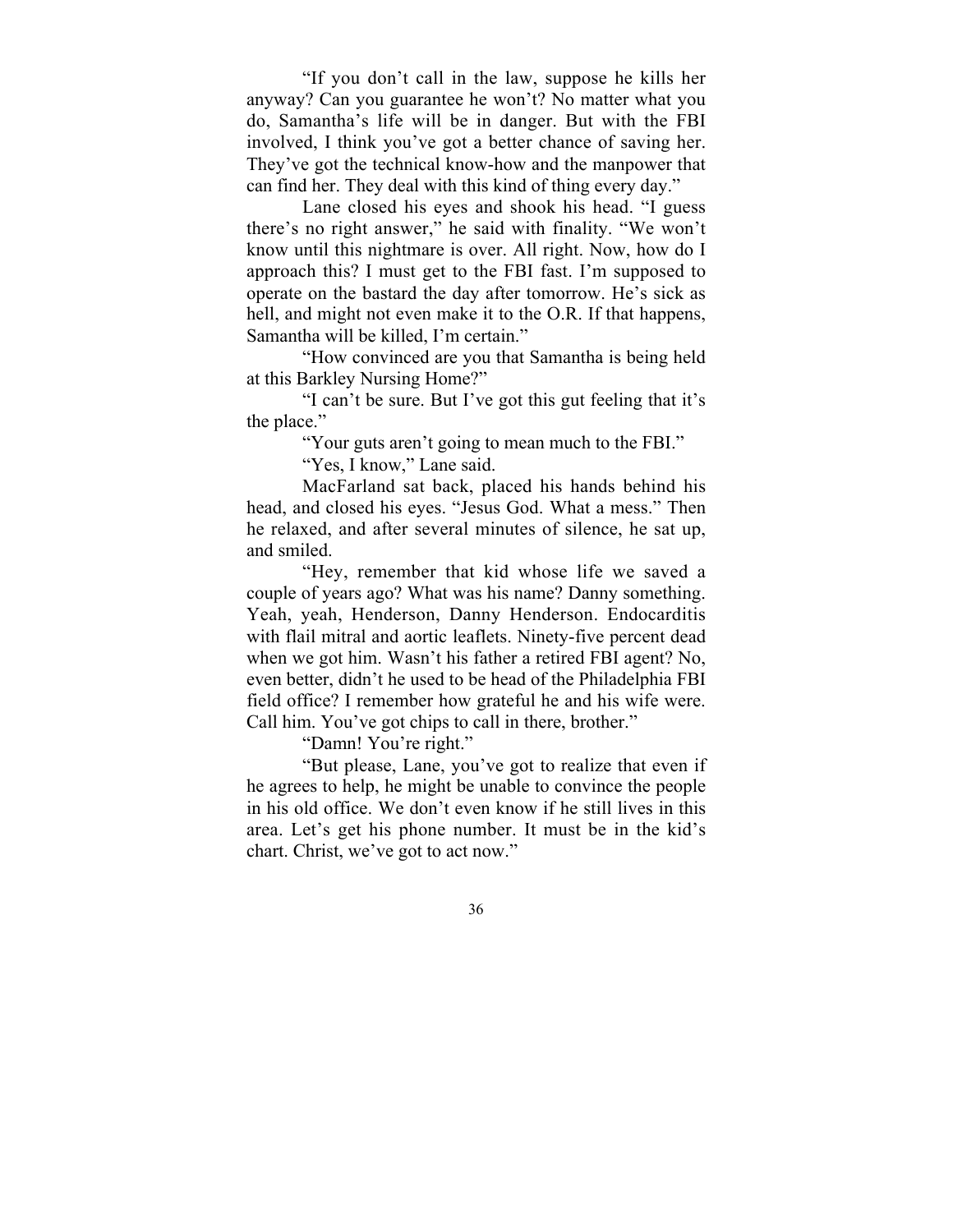Lane telephoned Danny Henderson's father, John, and left a message on his answering machine. When two hours passed without a response, Lane stopped pacing and said, "I'm going to the ICU and get Esfahani to tell me where Samantha is, or I'll kill him. I don't care what happens to me. I'm going to kill the bastard." He ran for the door.

MacFarland jumped up and grabbed his friend's arm, barely able to restrain him. "Please, Lane, hold on for just a little while longer. If you kill him now you'll never get Samantha back. They'll kill her for sure. I know it's hard, Lane, but you've got to wait. Maybe Henderson will call back. And if he doesn't we can go to the FBI ourselves."

Ten minutes later, the phone rang. Henderson responded sympathetically to Lane's story, and said he'd do anything he could to help. "Doctor, you saved my son. He's in college. Doing fine. Listen, my wife and I owe everything to you. I'll do my best to convince Ted Pappas at the Philly field office to send agents into that nursing home, and I'll personally be on this with him. They'll need to mobilize the CARD team, the Child Abduction Rapid Deployment Team, and get backup from the state police. We'll rescue your daughter."

"And what if she's not there? You know I'm not absolutely certain."

Henderson laughed. "Doc, then your ass, my ass, and Teddy's ass will be in big trouble. I'll get back to you in a couple of hours."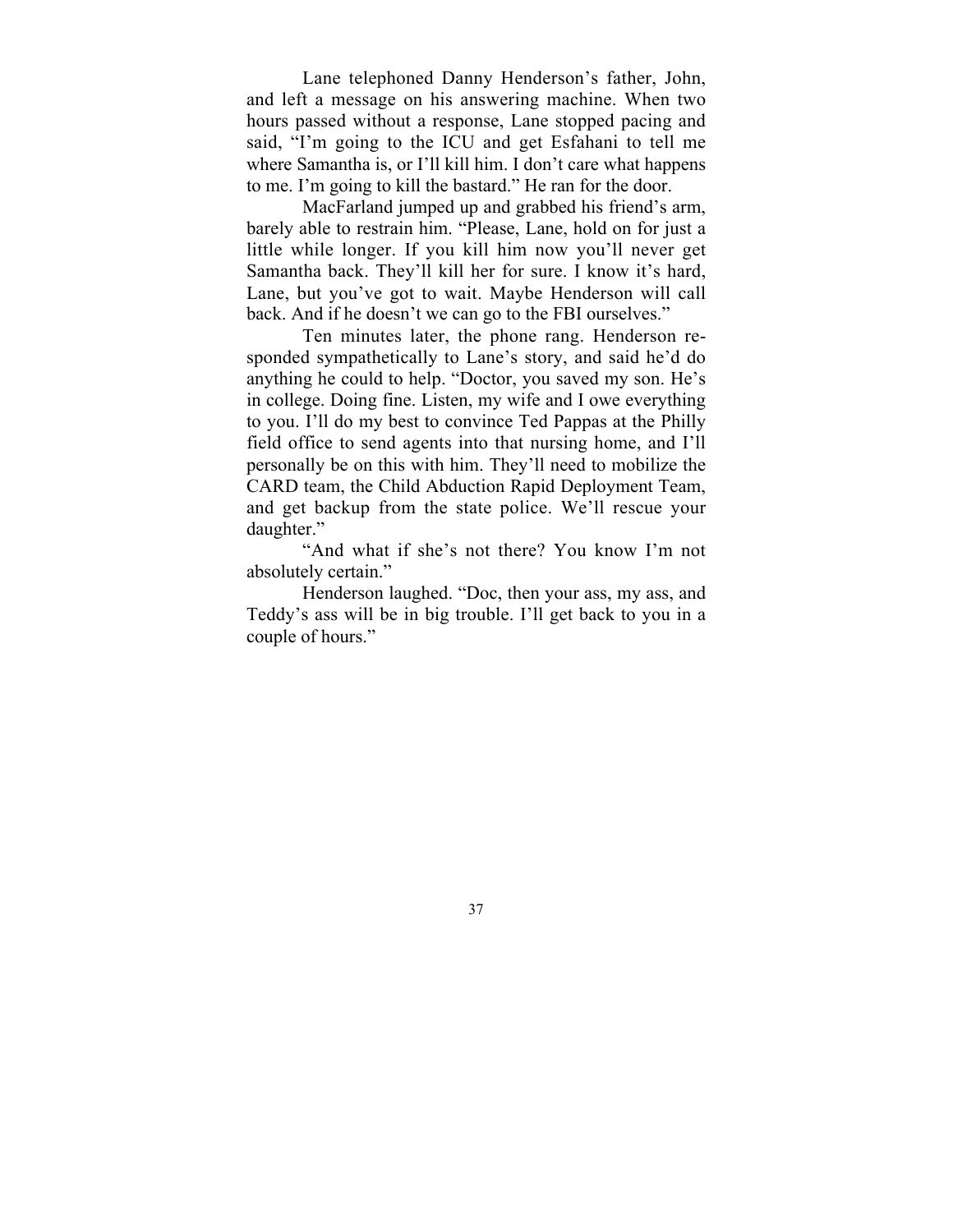Ted Pappas contacted CARD and FBI headquarters in Washington. He was told that an FBI special unit and the CIA had been searching for Esfahani for years, that he was suspected of being a major funding source for al Qaeda and Hezbollah. "How the hell did he get into the U.S. without us knowing? He's in Philadelphia? Dying? Jesus Christ. Let's get him now! And try to get him alive!" shouted the FBI Director. "I'll send teams up to you as quickly as I can. Don't let him get away."

As Lane sat in Pappas's office and heard the conversation, he sighed and wondered whether they'd be more interested in getting Esfahani than in rescuing Samantha. But he knew he had to believe in them.

By 5:00 the next morning, just as a thick fog began to swirl in from the north, a six-member squad of FBI agents from the CARD team helicoptered in from Washington to the Brandywine Airport just north of the Barkley Nursing Home. They were joined by a Pennsylvania State Police quick strike team and several West Goshen Township officers. Agent Jack Connor, the FBI agent in charge, greeted Lane and Henderson, and then addressed everyone in the group. "We're lucky we got in when we did. In another half hour it'll be too thick to fly. But on the other hand, the fog could help us. Less likely to be spotted when we try to surround the building. I've got a layout of the nursing home and where we enter, front and back. Given the supposed nature of this crime and its location, we think that surprise would be the tactic to use. If the doctor is right and his daughter is here, it's unlikely these goons are worried about being found."

After a fifteen minute discussion of tactics each officer was to employ, the FBI and police prepared to leave.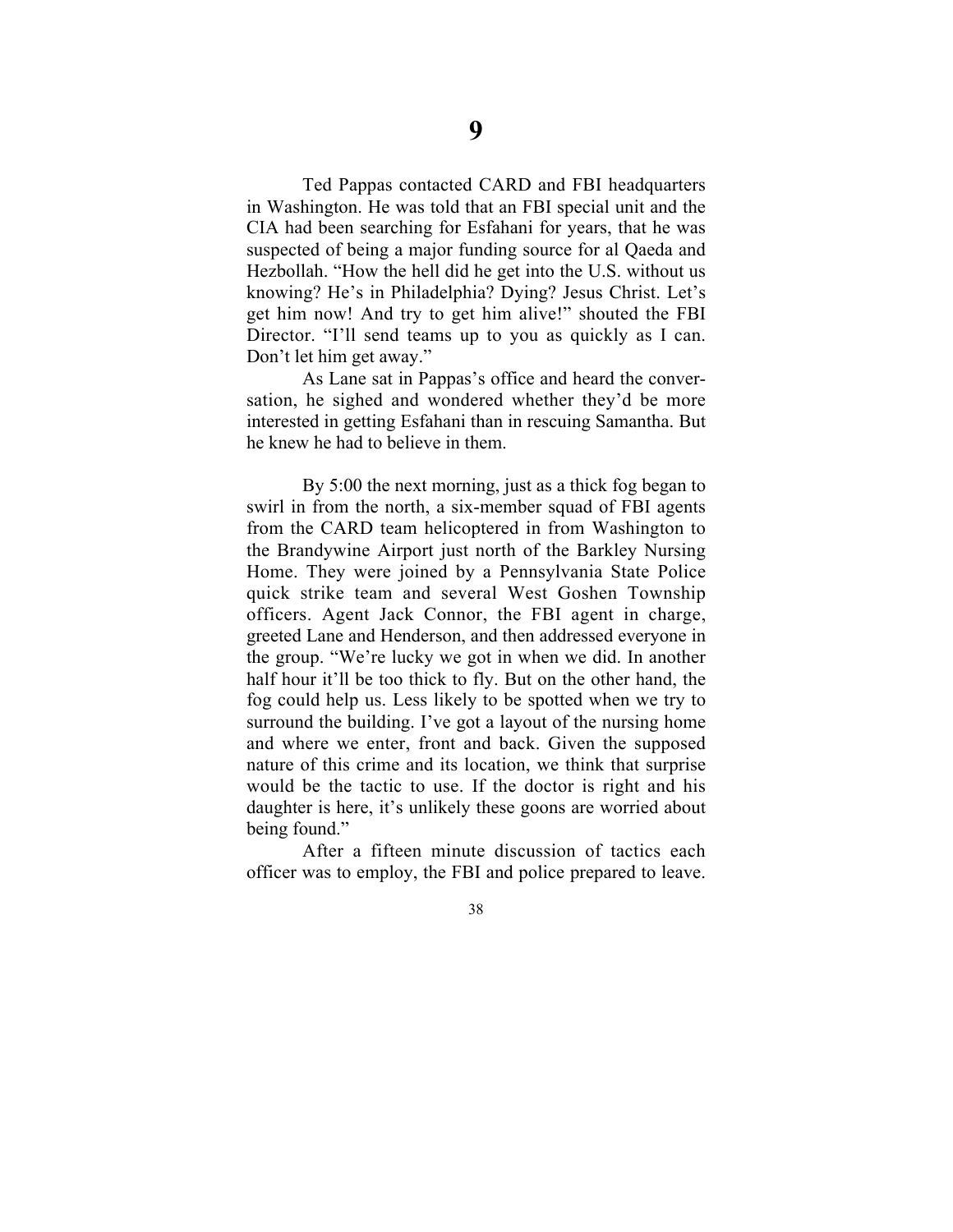Conner insisted that Lane and Henderson remain at the airport until they completed the mission. "I'm sorry Dr. Robinson, you just can't come with us. We'll call when we've rescued her," Jack Connor said.

"Dr. Robinson, Agent Connor is right," Henderson added. "We'd be in their way, might impede their action."

Lane shrugged. "Okay. Okay," he said.

Arriving at the nursing home, a small white building located in a secluded wooded area off Five Points Road, the law enforcement teams spread out around the structure, moving slowly and silently through the fog, until the building was surrounded. Agent Connor, two members of the CARD team, and two state policemen crept around the building to the front door, which they found locked. They crouched stone silent for several moments. Then, at Conner's signal they crashed through the main entrance, where they were met by two startled men in military fatigues.

Connor screamed, "FBI! FBI! Don't reach for those guns!"

Ignoring the order, the pair dived for their weapons, and were killed by a spray of bullets from the officers' semiautomatic rifles. The other four guards, who had been sleeping, were wakened by the gunfire. Before they could offer resistance, they were overpowered and surrendered. But not before one of them barked into his cellular phone, which he then crushed with his foot.

During the initial search of the facility, the FBI CARD team found Samantha in a drug-induced coma, a feeding tube down her throat, breathing on her own, and otherwise unharmed. "She seems all right. Wait until her father comes before we treat her. Get him now."

The state police raced through the building and discovered ten elderly, chronically ill patients, three nurses, and three nurses' aides locked in a visitor's lounge. Several were in a shock-like state. All were starving, dehydrated, trembling, and barely able to speak.

While searching the basement, the police discovered the bodies of two patients, three nurses' aides, and two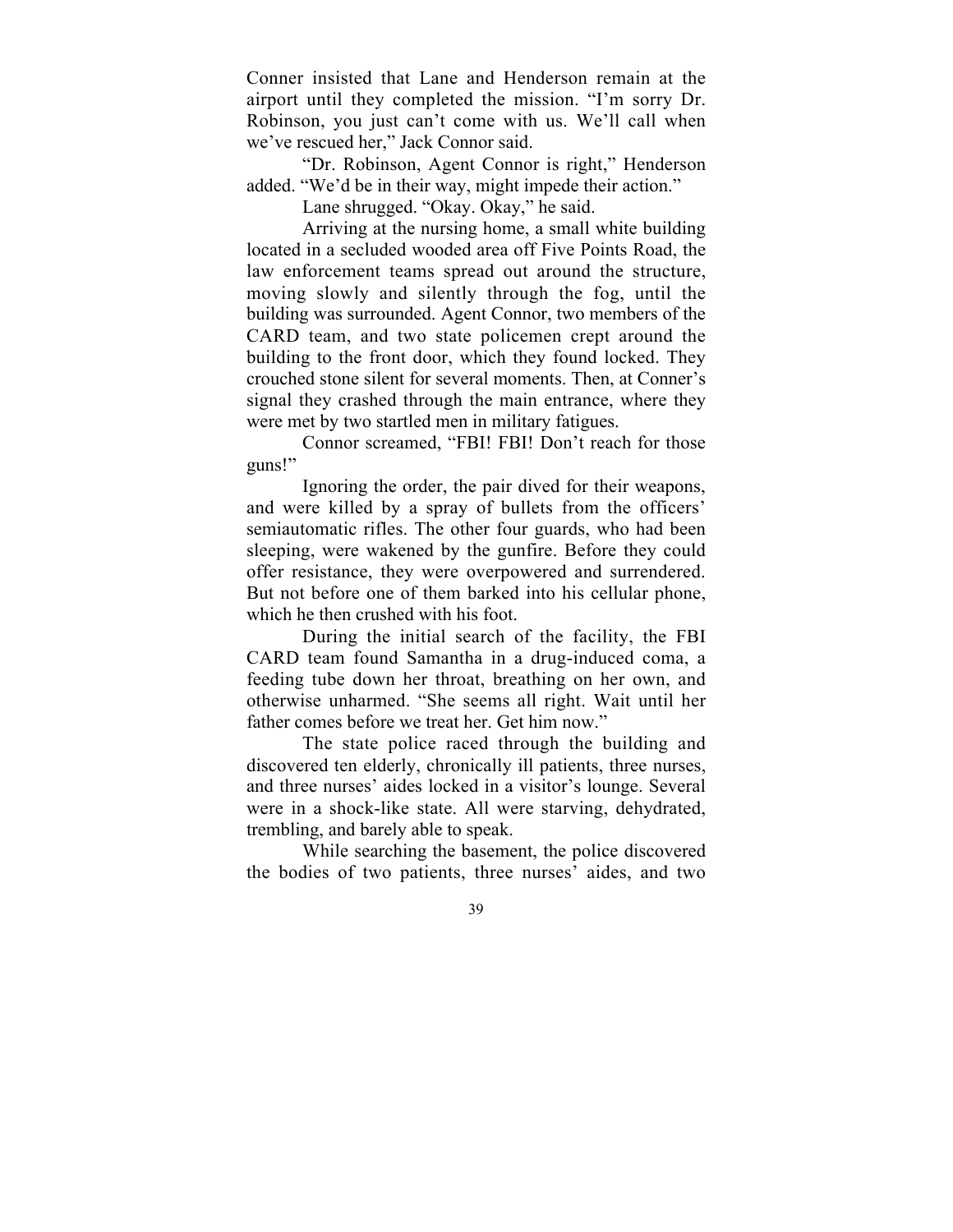nurses, all shot in the head, dead at least two days. The stench of death and the gruesome picture of the splayed, decomposing bodies heaped upon one another, overwhelmed even these hardened officers.

Agent Connor contacted Lane and Henderson, who were driven through the fog to the nursing home. Lane examined Samantha and the survivors as the nearby Chester County Hospital sent three ambulances to transport Samantha and the survivors to the hospital's emergency department.

After several hours, Samantha awoke with Lane by her bedside. "Daddy. Oh, Daddy. I'm so glad to see you." She began weeping, as did Lane. He held her tightly, and silently thanked God for her safe return. Slowly, he felt her relax and she stopped sobbing. He placed her head back on her pillows, and she fell asleep.

Later that afternoon, after three hours of careful monitoring, and with Lane standing-by, she awoke, smiled, and said, "Daddy can we go home?"

Lane smiled broadly. "You bet we can."

They were driven back to Villanova by two state troopers, and their home was placed under around-the-clock state police protection.

Samantha was greeted by Holly who embraced her. "Samantha dear, are you all right? Did they hurt you?" Holly asked, tears in her eyes.

"I don't think so. I was sitting at my computer after school, when all of a sudden I was kind of, you know, zipped into the computer, into some kind of weird place, where two really big guys grabbed me. I think I fought back, but they were too strong. They took me into a white building that looked like a hospital inside, made me swallow a tube, and stuck me with a needle. That's all I remember, until I woke up with Daddy looking at me."

"You were dragged into a computer?" Lane cried. "Honey, don't you mean you saw your avatar in the computer?"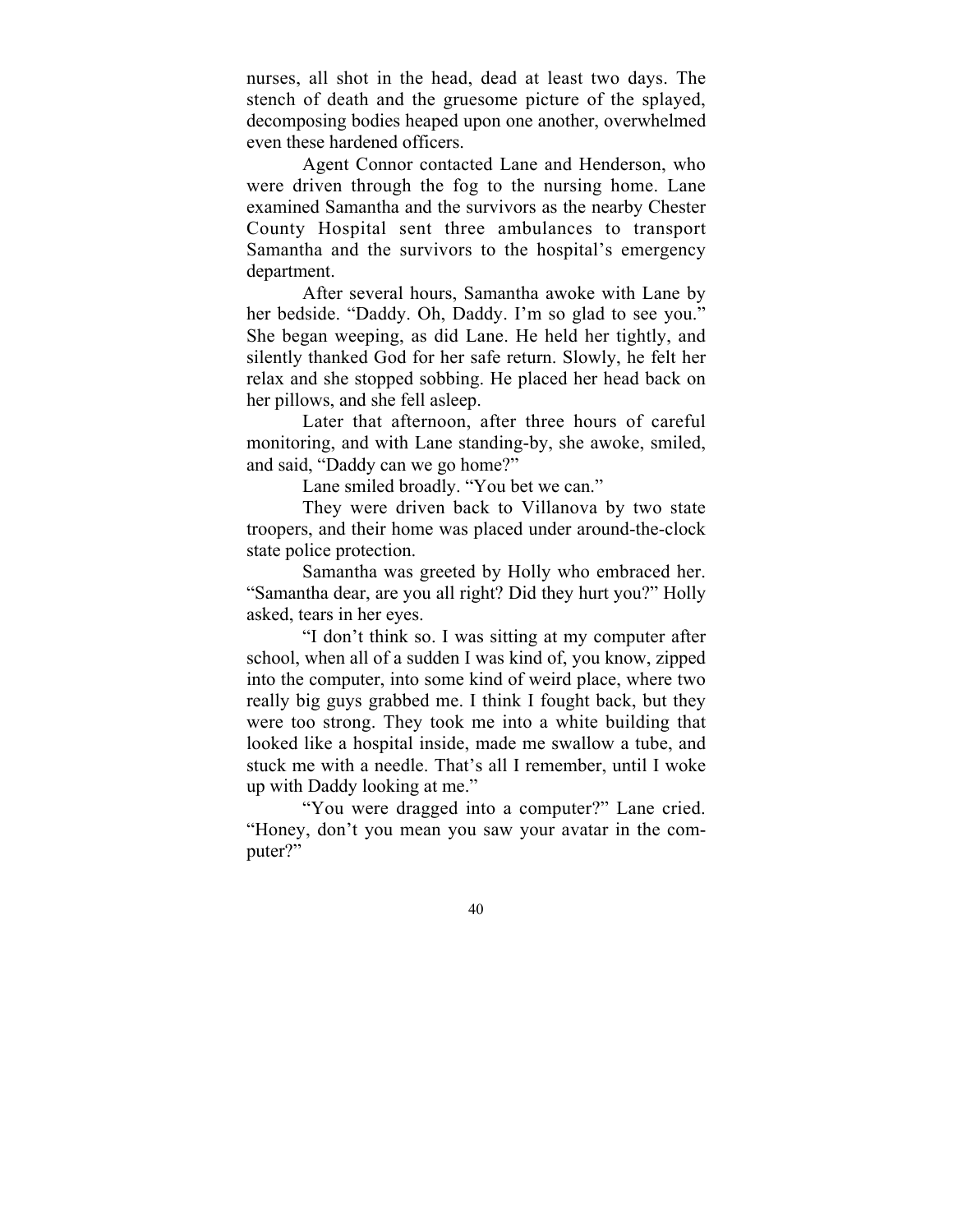"No, Dad. That's not what happened, honest. I know it sounds crazy, but I tell you, something pulled me into the computer."

"So you think you became part of an ongoing situation in the computer?"

She began to sob. Holly held her tightly and wept as well. "Please, Lane. No more questions," Holly pleaded. "She's exhausted." But after several minutes, Samantha pulled back a little, smiled, and said, "You know, I'm really hungry. What do we have to eat?"

Certain that Samantha was stable, Lane began to consider his next step. He knew that Esfahani was a dying kidnapper, killer, and terrorist. And so, did he still need to operate on his patient and save him? Didn't the man deserve to die? The fact that he considered such an alternative disturbed him deeply, a total abrogation of his role as a physician.

At that moment, Agent Pappas telephoned Lane. "You've got to get to the university immediately. There's a police escort on the way to your house. We have a crisis here. I'll fill you in when you arrive." Then he hung up.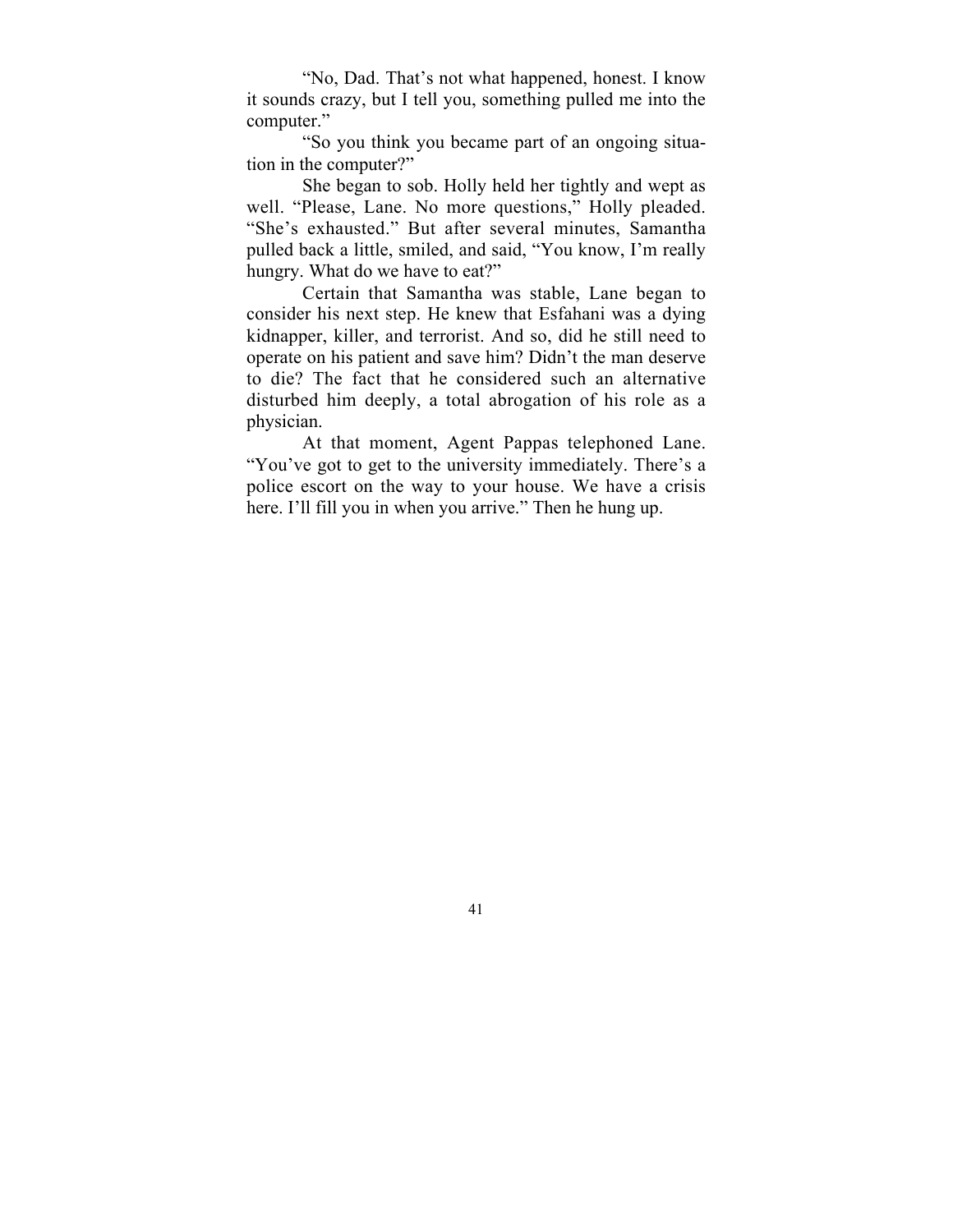The President entered the Oval Office and prepared to deal with the greatest crisis of his administration. Assembled before him were the Vice-President, the homeland security chief, the head of the Joint Chiefs of Staff, the Secretary of Defense, and the directors of the FBI and CIA. Patched in on a secure line and speaker phones were the governor of Pennsylvania, the mayor of Philadelphia, and Agent Pappas.

"Well, how are we going to deal with this?" the President began.

"Mr. President, Philadelphia is in a state of siege. We need help immediately. We may be facing a nuclear disaster," Mayor Michael Nelson said, his voice tense.

"And that's why we're meeting, Michael. To determine what help *you* need, but also what the nation needs. Do you have any suggestions?" the President said.

"It all depends on whether the terrorists have a nuclear device. If so, we need to evacuate the city immediately," Nelson replied.

"I have to agree," Governor Sheila Burns said. "And the surrounding suburbs."

"And what about New Jersey and Delaware?" Vice-President Daughtridge asked.

"Yes, yes, of course," Nelson replied. "But that's your job, isn't it?"

"Are you certain this maniac has nuclear devices with him?" the President said.

"No, sir," Pappas replied. "This guy, Grossmann, the mouthpiece for the main man, Esfahani, won't say. Apparently, Esfahani is sick as hell. That's why he's in Philly. Wants to be operated on by the chief heart surgeon at Ben Franklin University, Dr. Lane Robinson."

"I know Robinson," the homeland security chief interjected. "He operated on my sister. He's a superb surgeon."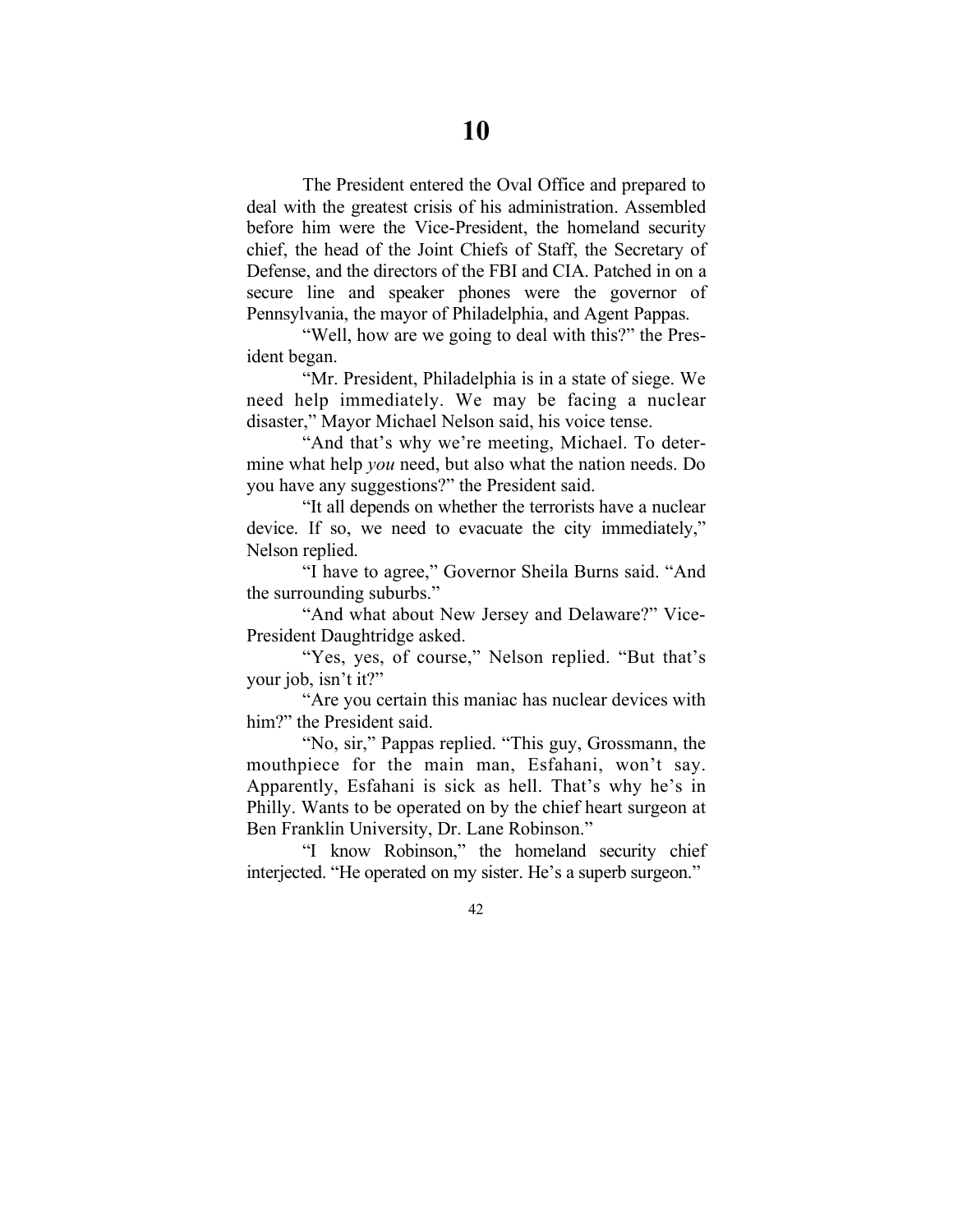"Can't we detect if they've got a nuclear device? Can't a satellite or drone determine that?" the Vice-President asked.

"We sent a drone over the hospital about two hours ago," the Secretary of Defense said. "The results are inconclusive. We got some evidence for radioactivity, but nothing overwhelming. The problem is there's nuclear material in the hospital that's used for medical purposes. So we can't be certain about the readings we obtained."

"I think I've got the situation under control if he has explosives and they're not nuclear," Pappas said. "We've evacuated everyone out of the University, the hospital, and we think all the civilians within a twenty block radius of the target. The Philly police have been great. And the governor sent in the National Guard to prevent any looting, and to bolster the police who are keeping all but essential persons out of the area. However, if Grossmann's got nukes, we're looking at something that'll make September 11th look like a stroll in the park."

The President nodded, his face pale and drawn. "I hear you, Agent Pappas. I hear you," he sighed. He turned to the homeland security chief. "Ted, what do we do?"

Ted Goldman paused for a moment, and cleared his throat. "Mr. President, Agent Pappas has done a remarkable job in a very short time. He's to be commended. The profile on this fellow, Grossmann, indicates he's a killer. If he threatens to blow up the place and kill everyone in it, he means it. I think we should assume he has a nuclear device and will use it."

"Meaning?" the president asked.

"Evacuate Philadelphia, the immediate suburban areas, central and southern New Jersey, Delaware, and prepare the entire East Coast for radioactive fallout. Start now," Goldman said.

"Wait a minute!" General Hastings, head of the Joint Chiefs of Staff, cried. "There's no time for that. Agent Pappas has already told us that unless Esfahani comes through the surgery without complications, this guy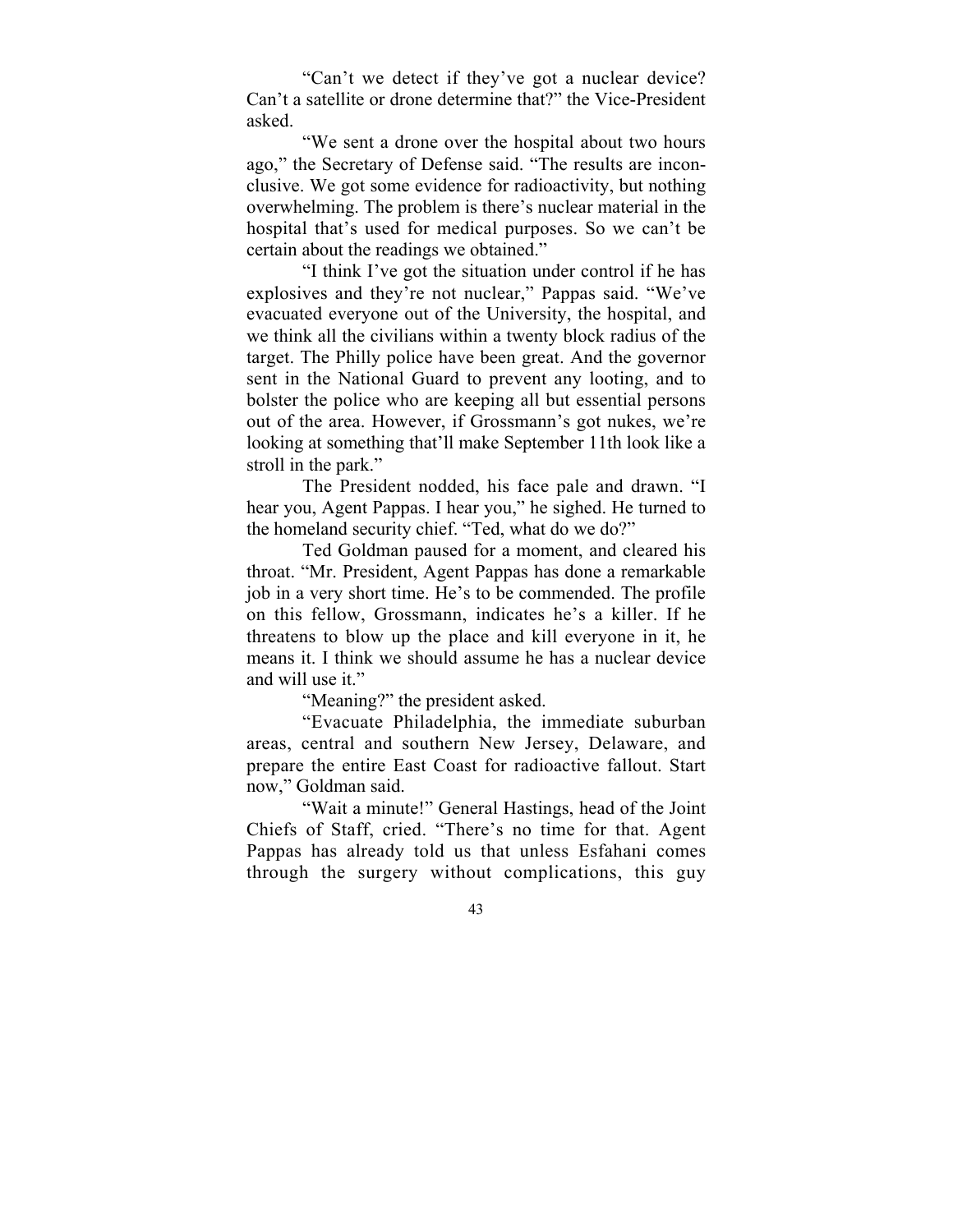Grossmann is going to blow up the hospital. And his boss is dying. Suppose he doesn't come through the operation? We might not even have twenty-four hours. Isn't that correct, Pappas?"

"Yes sir."

"You can't achieve an evacuation of that magnitude in twenty-four hours," Hastings continued. "The evacuation will barely get started, and if he nukes the hospital, the evacuees will be caught in a cloud of radioactivity. Even if there's no nuclear explosion, just the order to evacuate will cause chaos, panic, and innumerable deaths. It's impossible, Ted. How the hell can you recommend that?"

"And what if Grossmann doesn't have a nuke? What if he's bluffing?" the FBI director said. "By ordering an emergency evacuation, we might unnecessarily produce the worst panic in American history. I agree with General Hastings. To call for a massive evacuation is madness."

Goldman looked around the room. Then he shook his head and shot back. "Gentlemen, we need to look at the worst case scenario! Even if there's a one percent chance he's got a nuke, we must move ahead on that possibility!"

"I agree with General Hastings," the Secretary of Defense said. "I believe we need to hold back on issuing an emergency decree. But let's start deploying troops around the area in case we need to declare martial law. What about bombing the hospital?"

"And if there's a nuke in the hospital?" Goldman said, frowning.

"It appears that whatever we do, we'll likely precipitate a catastrophe. It seems there's no acceptable answer here," the President said. "What about an assault by a CIA special forces unit?"

"We could do that," the CIA director said.

"I think that would be a mistake," Pappas said. "These people are desperate. They have nothing to lose. They could blow up the place when they see there's an assault on the way. And it would be a hell of a challenge to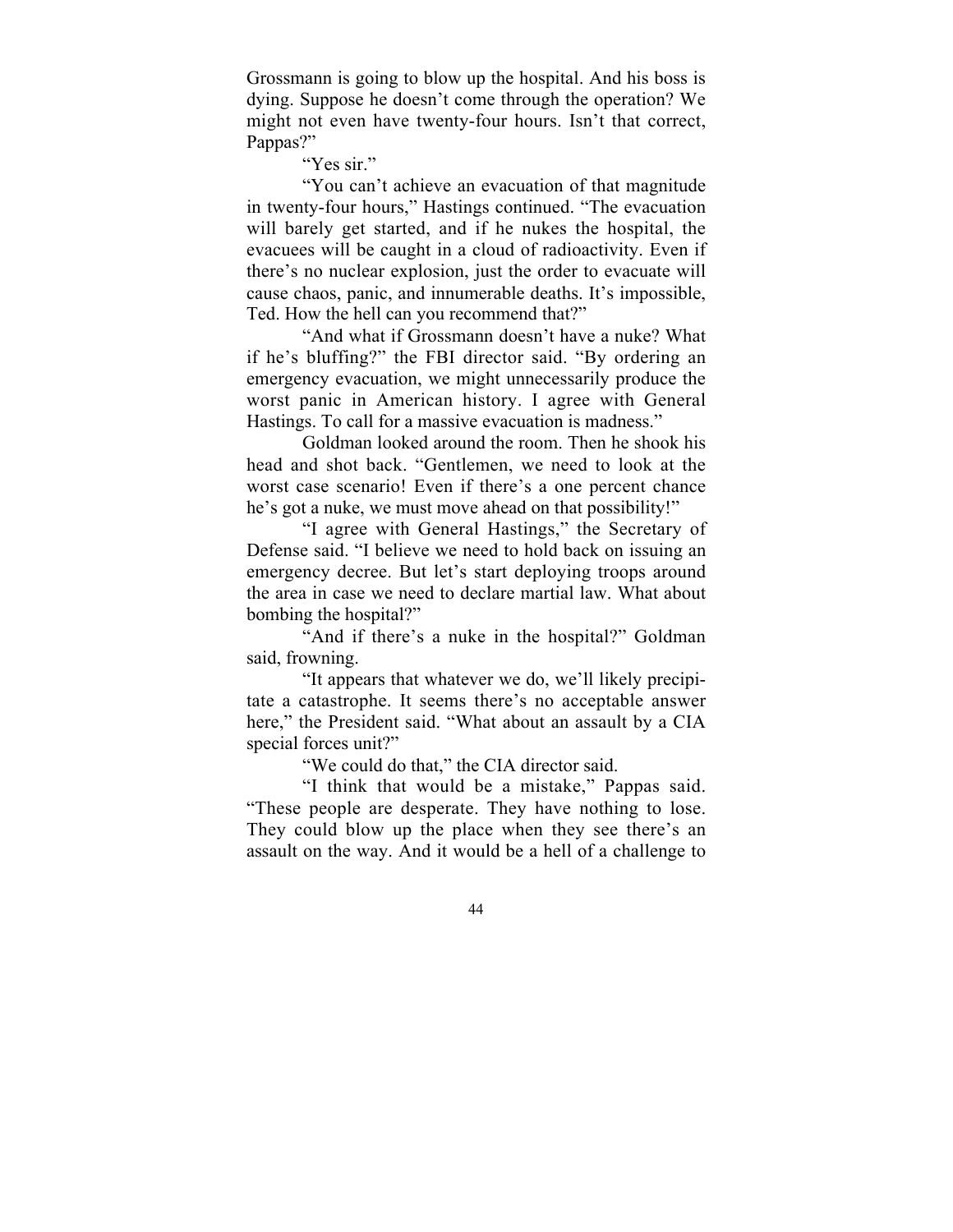get a special forces team into that Tower. Of course, if you want to send a team here to look it over first hand…"

"Well, let me lay this out, and correct me if I omitted anything," the President said. "One. We have a band of lunatics holding patients and nurses hostage in a hospital in Philadelphia. They may or may not have a nuclear device that they're threatening to explode if their leader dies. Two. There's no way of knowing for certain if this man, Grossmann, is lying, but we have to assume he's telling the truth. Three. If we call for an evacuation of the region, it needs to be massive, and we don't have enough time to do it right, because we have no more than about twenty-four hours, probably much less. Four. If we do undertake a fullscale evacuation, and there's no nuke, we'll possibly cause a disaster triggered by us. Five, at present we've got the area pretty clear of unnecessary casualties if a blast occurs with conventional devices. Am I correct on that last point, Agent Pappas?"

"Yes, sir."

"Six, if we try to send in a team, or bomb the site, we might trigger a nuclear explosion," the President continued. "Seven, if we wait it out, and see if Esfahani survives the operation, we may or may not get out of this without a major calamity. Have I outlined the alternatives, and that they're all likely to end up badly?"

Everyone nodded. The governor and mayor agreed.

"It's your call, Mr. President," Goldman said.

"We must decide on some plan," Nelson said. "My city is going to die!"

A cold silence followed.

"Agent Pappas, what's your estimate of the situation?" the President asked,. "You're there on the ground. You probably have the best perspective."

Pappas didn't reply immediately. Finally, he began. "Mr. President, you've outlined the situation very clearly. I certainly don't know the right answer, if there is one. But if you want my gut feeling, I'd get the army and the medical people along the East Coast mobilized in case there's a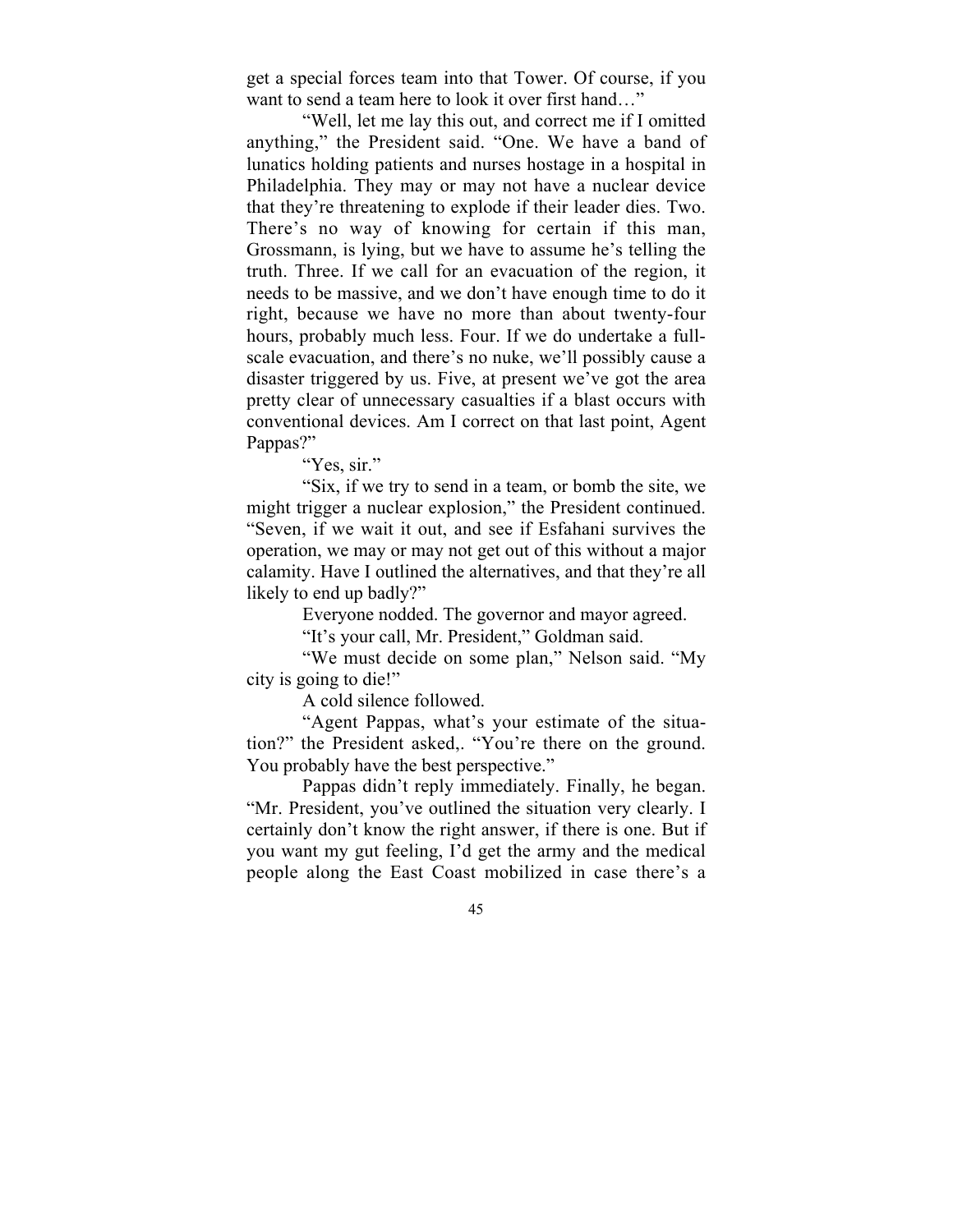nuclear blast. Get them mobilized quietly, so there's no panic. Then let's hope that Dr. Robinson can get this psychopath through surgery and out of here, and that Grossmann is telling the truth—that he'll only blow things up if Esfahani dies. I'm putting my money on Dr. Robinson, that he'll do the job, and if the bastard lives, he'll be reluctant to blow himself up."

For several minutes no one spoke. Then the President said, "Let's hope to God you're right, Agent Pappas. We'll assume the worst and hope for the best. It seems like the only alternative that could end with the least loss of life. You'll all keep me informed. Thank you, ladies and gentlemen. Keep close. Get your people on the stick. And Ted, contact the governors of New Jersey and Delaware. Bring them into the loop. And let's pray that Dr. Robinson can pull this off."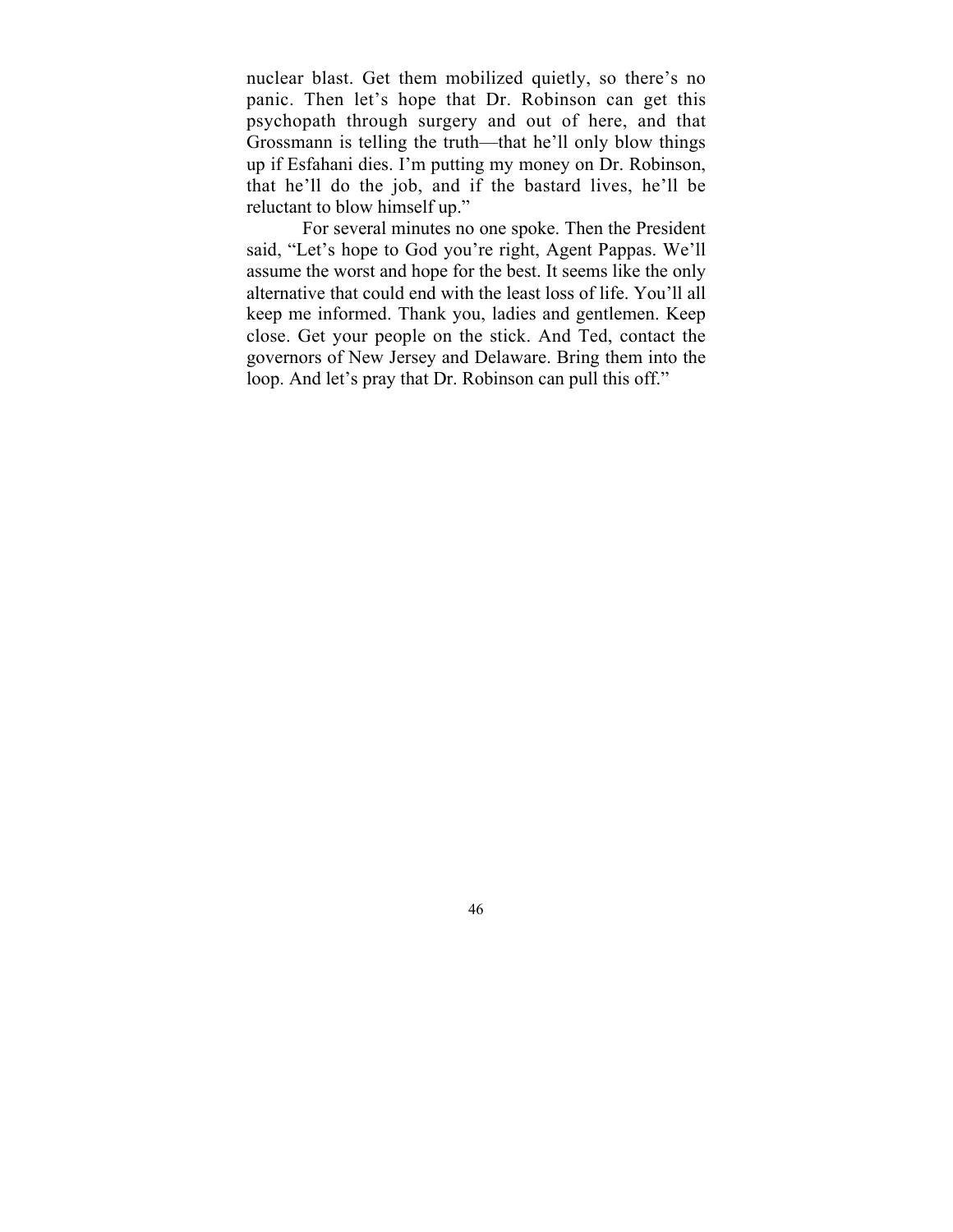By 5:00 p.m., Lane arrived at the hospital, where he discovered all the buildings under siege. Held up by the fog, a squad of FBI from Washington and state police from Harrisburg hadn't arrived at the airport until 7:00 that morning. Esfahani's band, alerted to Samantha's rescue, had taken over the entire surgical floor including its operating rooms, intensive care units, and offices.

Pappas ran over to Lane and said, "Dr. Robinson, Esfahani's guy, Grossmann, and his gang are holding all the patients and six nurses hostage on the surgical floor. He's threatening to kill them if we storm the building. He claims he's been planting enough explosive devices around the Tower to destroy it, and many of the adjacent hospital buildings…and we don't know if any of those devices are nuclear. We can't prove they've done it, but we can't risk calling their bluff. Grossmann's troops commandeered all six elevators in the Tower, and have them stopped on the surgical floor. So they control all access to that area. He's demanding that you operate on his boss now, and that as soon as Esfahani is medically able, we allow them to get out of the country."

Lane stared at Pappas. "How's he going to get out? That's crazy."

"He says he's got a helicopter waiting offshore to take them away. We've been searching for it, but haven't located it yet. We've managed to evacuate the students and faculty from the main university, and patients and personnel from the medical school and all the hospital buildings, including the lower nine floors of the Tower. We've cordoned off all access for twenty blocks around the hospital and the university, and also evacuated all the surrounding neighborhoods.

"In addition to his demand that you operate on Esfahani, he says that if the son-of-a-bitch dies during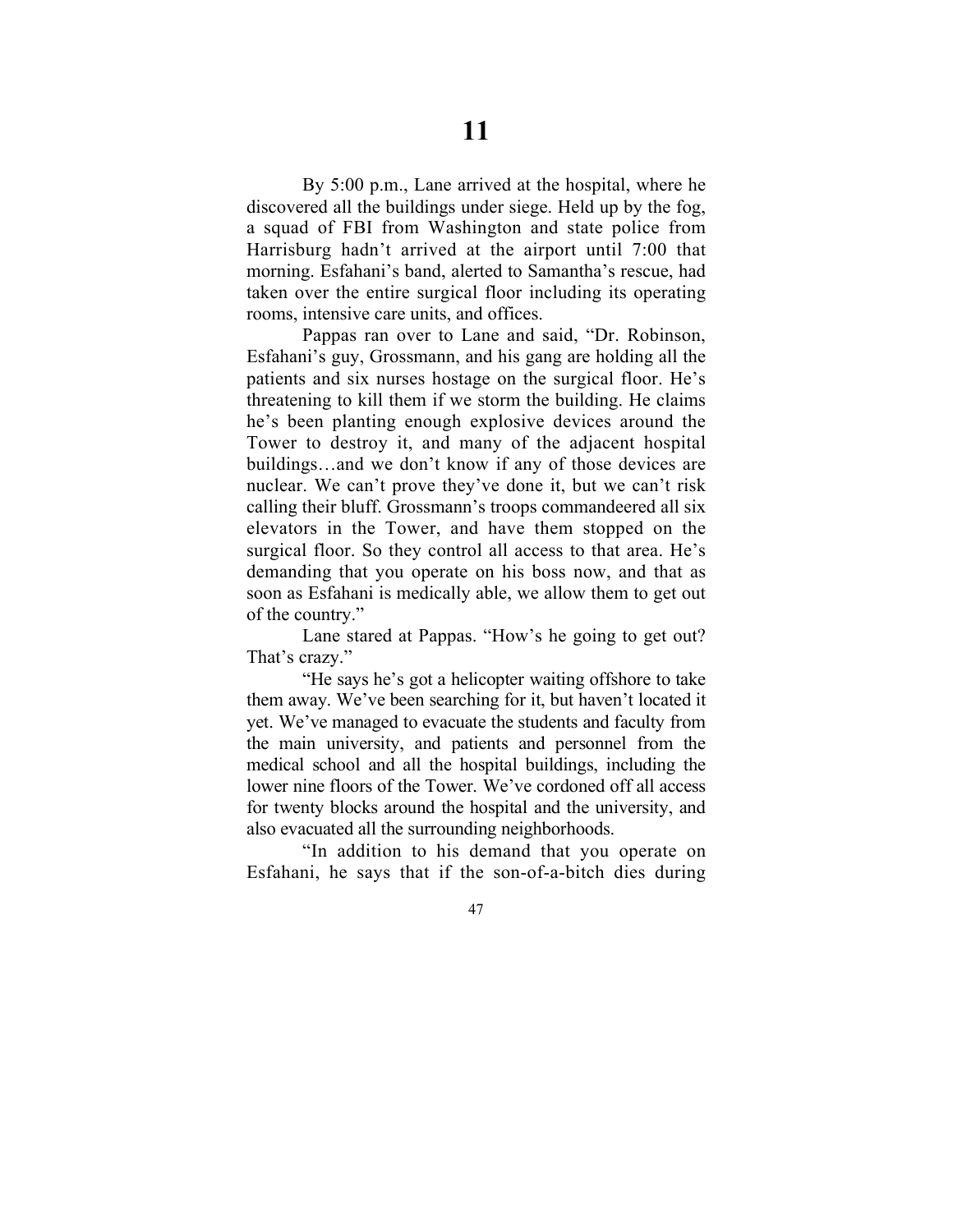surgery or immediately after, he's going to go through the full destructive scenario. And these guys don't give a damn about blowing themselves up. Look, you don't have to go in there. But I have to tell you that you're the only one who can prevent a massacre and a possible nuclear meltdown. And of course any prospect of us getting the bastard."

"How are you going to capture him if you can't storm the hospital?"

"I have a plan, but I can't tell you what it is. If you go in there, and even if the operation is successful, they could torture you to find out if there's a strategy to stop their escape. You've got to trust me—I know these people."

Lane tried to decide. He realized his chances were almost nil. Even if Esfahani survived the surgery, the terrorist banker might kill him anyway. Samantha would be an orphan if she survived the fallout from a nuclear blast. And the patients held hostage. The nurses. The city and beyond. Lane had no alternative but to give them all a chance, even if slim.

"Yes, of course, I'll go in. But I'll need a team to help me operate on Esfahani—at a minimum another surgeon, at least two O.R. nurses, a cardiac anesthesiologist, and a perfusionist to operate the heart-lung machine. But first, I must be assured they'll have safe passage in and out, or I won't do it. Tell that to Grossmann, and if you can establish some kind of fail-safe entrance and exit for them, I'll try to convince the people I need."

"Okay. I'll be back to you as soon as I can. And thanks, Doc." He reached out and shook Lane's hand. "You're a great guy, Dr. Robinson. In spite of the odds, I think we'll win."

Pappas called Grossmann's cell phone, the only means of communication with the hostage takers, since the phone lines to the hospital had been cut. "Dr. Robinson has agreed to perform the surgery," Pappas said. "But he'll need a team of five in order to complete the operation. He says his people must be guaranteed a safe way out as soon as the procedure is over."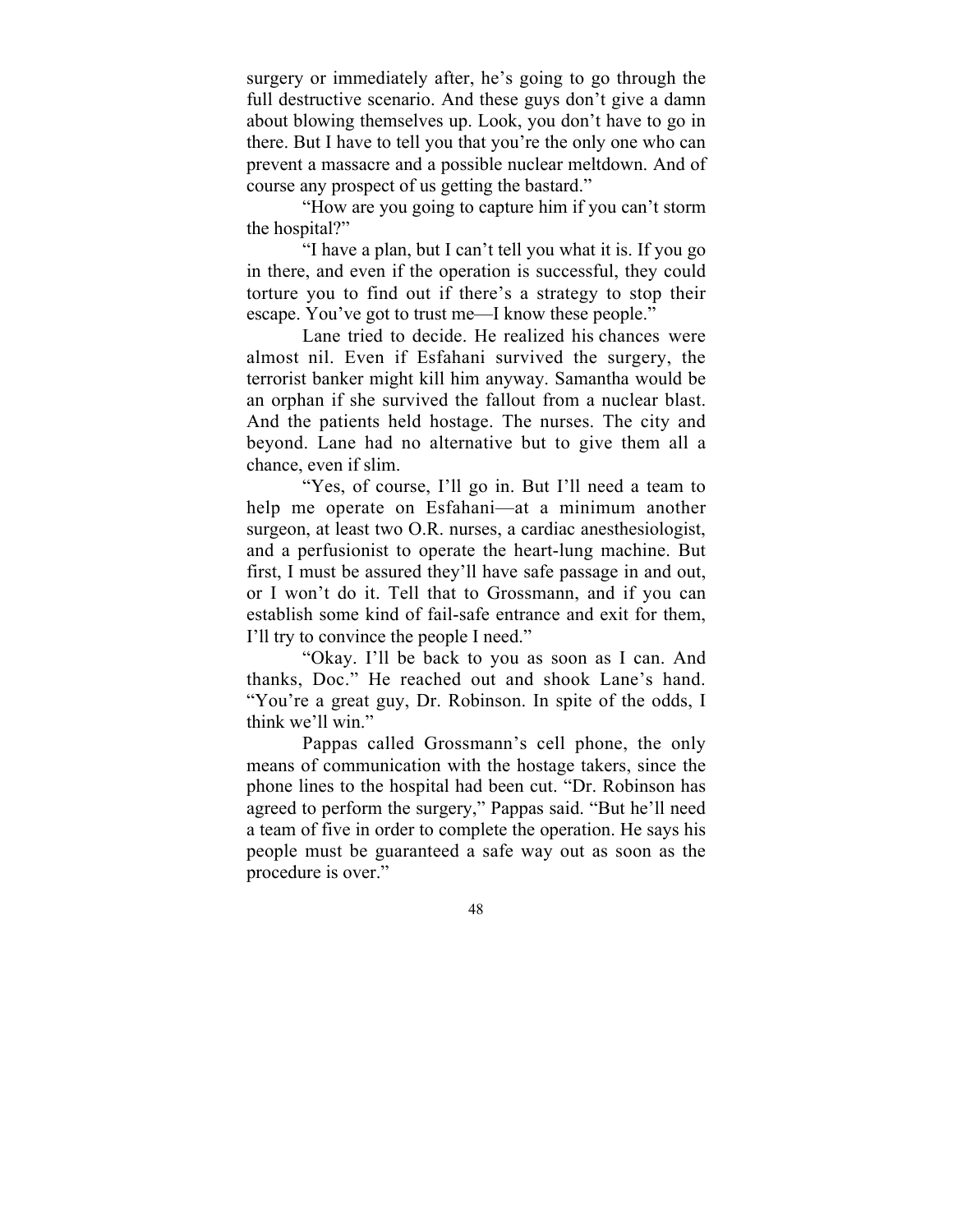"I told you I wanted to speak to the doctor. Put him on," Grossmann growled.

"This is Robinson," Pappas said as he handed the phone to Lane.

"You listen carefully, doctor. Assemble your people and be ready to come up to the surgical floor in one hour, or I'll execute one of the patients," Grossmann snarled. "And each fifteen minutes more you keep me waiting, another patient will be shot." He laughed. "I'll let your team go, if they give me no trouble. But you stay." He hung up.

Lane's hand shook as he returned Pappas's phone. "He's threatening to kill patients. We've got to move fast."

Lane asked the police to find Tom MacFarland to assist him; Greg Townsend to provide anesthesia; Donna Steiner and Miriam Klein, his senior cardiac operating room nurses; and Charlie Dawson, his chief perfusionist. Fortunately, they were all on their cell phones and had remained nearby after they were evacuated from the hospital.

Lane huddled with his team. He and Agent Pappas explained the situation. Then Lane said, "Look, guys, we've worked together on many tough cases, but this will be one for the ages. I'm asking you to help me, not for me, but for the patients and the nurses being held hostage…and possibly to prevent Armageddon. Before you respond, you must understand that I can't promise they'll keep their word about letting you go after the surgery is over." His face grim, he stepped back, folded his arms across his chest, and prayed silently.

Tom MacFarland spoke first. "Hell, I have to go. If I don't, the chief won't give me the raise he promised me. Right?" He laughed, and Lane embraced his friend and whispered, "Thank you."

Charlie Dawson shrugged. "Sounds just like the kind of emergency caper we do every day, maybe with a little twist," he added wryly. Then, after hesitating a few moments, he grinned and looked at his watch. "Damnit! I'm going to miss another dinner. Dr. Robinson, we've been through a couple thousand of these. Have I ever disappointed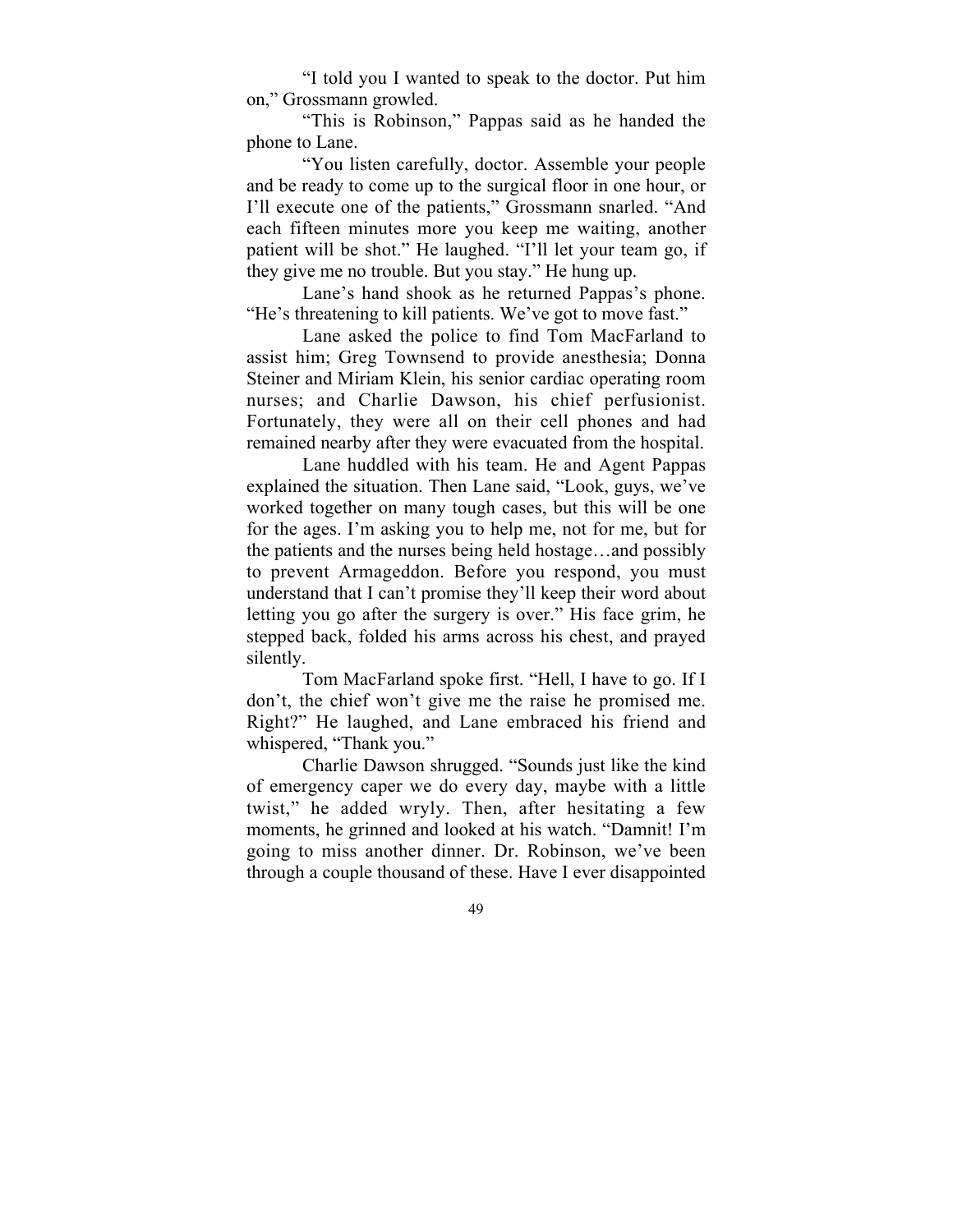you?" He shook Lane's hand, patted him on the back, and looked at the other three. "Hey guys, what do you say? Do we all go, or do I need to work more than one job?"

Donna Steiner stepped forward, her face drawn, her eyes filled with fear. "Sure, Dr. Robinson, count me in, although I won't kid you, I'm scared as hell. I know Dr. MacFarland and Charlie have wives and kids, and they're willing to go in. I'm single, with no one important waiting for me, except…" And then she said, her voice soft and anxious, "All those patients up on the surgery floor. I can't let them down."

Miriam Klein gazed with admiration at her colleague. "Donna's right. We're a family. How can we abandon them? I'm scared, too. But, there's so much at stake. "Okay, count me in. But please call my husband, Harry. He's got to know what I'm doing."

"I'll notify everyone's family," Pappas said. "I'll keep them up to date on what's happening."

"I know this is tough on you, Greg," Lane said, turning to the anesthesiologist. "If you can't do it, I'll try to get someone else."

Greg Townsend nodded, his eyes averted. Several moments passed before he spoke. "Thanks, Lane. I have to go in with the rest of the crew. I can't let everyone down. I provided anesthesia for half of those patients that are being held hostage. I know them, they're real to me. If I can help save their lives, I've got to try. Hell, there's not much of a choice—get incinerated or die of radiation sickness. Agent Pappas, my wife, Lucy, is awfully sick, she's getting chemo. Can you send someone to stay with her and explain what's happening?"

"Of course," Pappas replied. "I'll send people to stay with all the families."

"Thanks, Greg. Thanks so much," Lane said, his tone gentle and a little weary. "And to everyone, let's hope that we can save those patients and nurses, the hospital, and the city as well." Then he led his team to the Tower entrance.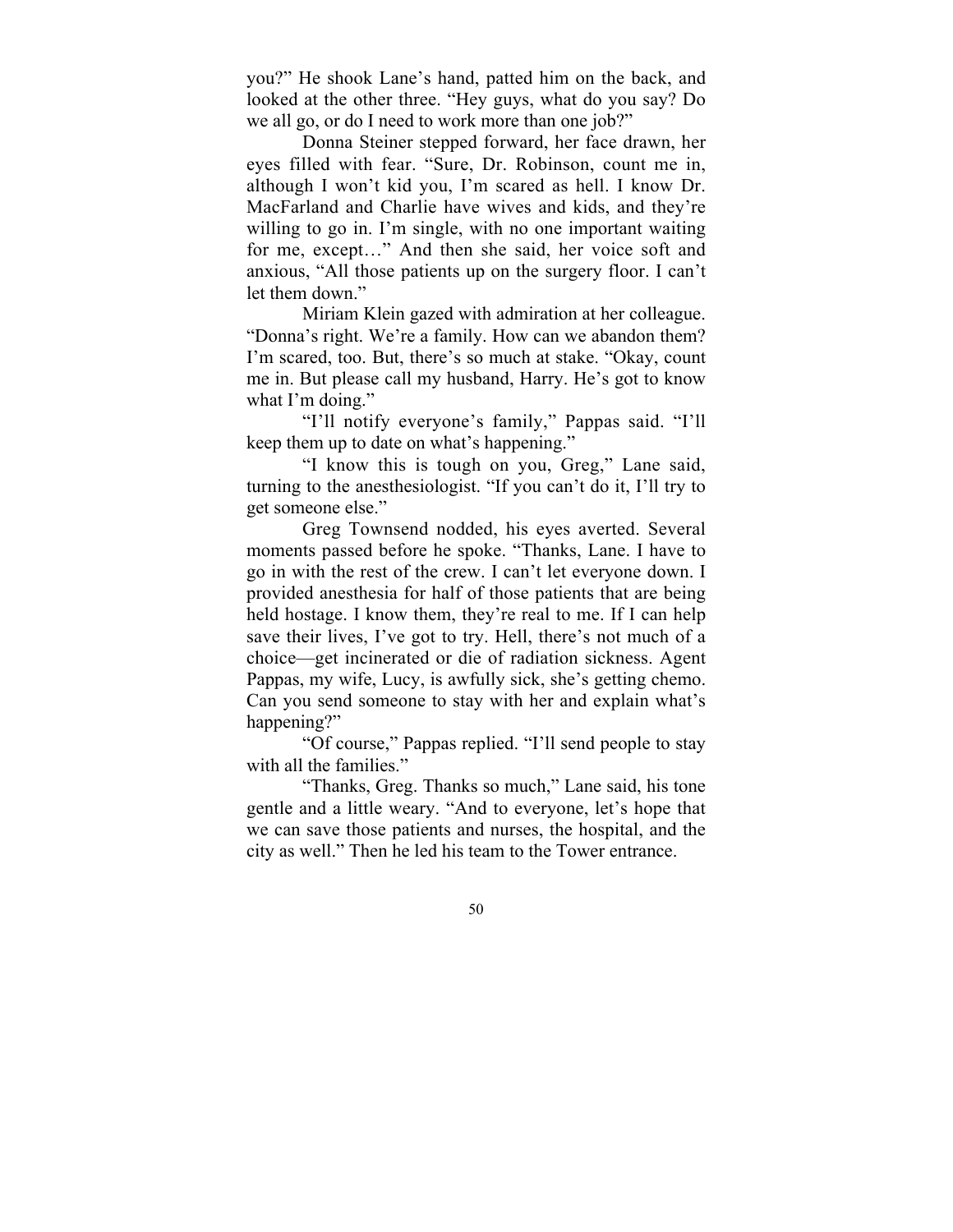Inside the lobby, the team headed for the elevators, all of which were on the tenth floor. They waited several minutes, and then one car began to descend. When the door opened, they saw two hooded men with automatic weapons who motioned to them to enter. The elevator rose to the tenth floor, where they found other men with similar weapons patrolling the corridors. Lane's team entered the cardiothoracic intensive care unit. Five nurses were making rounds on the patients, all of whom were post-op, still at risk for serious complications—each one frightened as reflected on their monitors that displayed rapid heart rates, often with short bursts of arrhythmias.

"Thank God you're here," cried Linda Becker, the ICU's head nurse. "Dr. Robinson, these people are awful. They've been going in and out of the patients' rooms, waving their weapons and cursing. Mr. Murphy in bed six has been having runs of ventricular tachycardia. I hung an Amiodarone drip. He's quiet now, but his left ventricle is so weak. I'm afraid to continue that drug."

"Linda, I'm happy that you and the rest of the folks here are okay. We've been worried about everyone. Look, I'd like to check out all the patients, not only Murphy, but we're under a lot of pressure to get the surgery going on Esfahani. Later, when the operation's over…"

"Please, Dr. Robinson, it'll only take a couple of minutes for you to visit Mr. Murphy. I'm so worried about the Amio, and he's so frail and scared. Seeing you may help."

Lane hesitated and smiled feebly. "Okay, Linda. Let's go in."

Four days ago, Lane had replaced Murphy's aortic valve. His poor heart function had made him a significant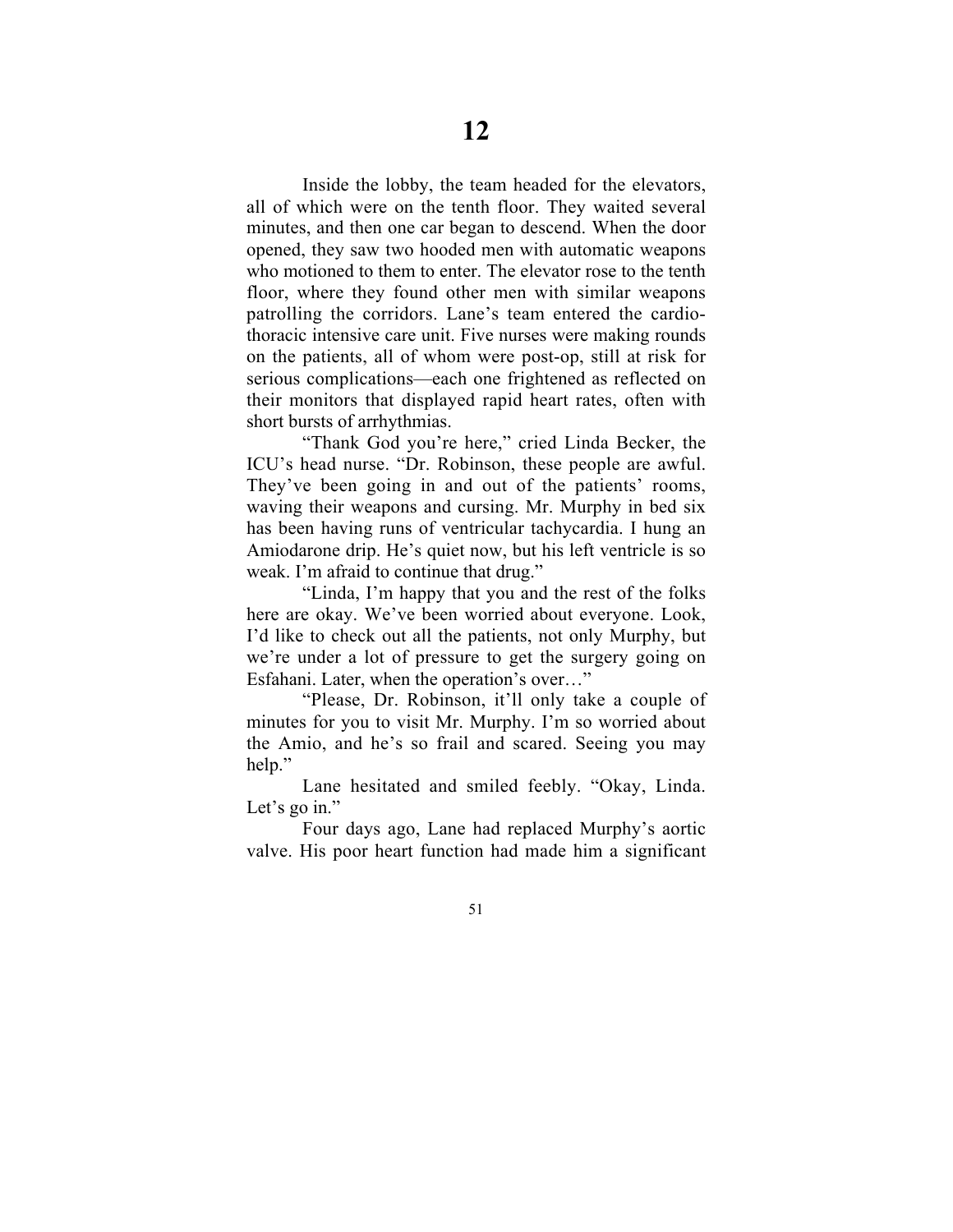operative risk. "Hello, Jerry, how are you feeling?" Lane asked the eighty-year-old man.

"How the hell do think I'm feeling? Those goddamned thugs. Told me I'd be the first to be killed if you weren't up here in an hour. Now what's going to happen?"

Murphy was pale, trembling, trying to maintain control. Lane noted with relief that the monitor now displayed a normal rhythm. "Jerry, when you get out of here, you'll have a great story to tell your grandkids."

"Thanks, but I could have done without that gift. What's going to happen?"

"I don't know. But we'll get everyone out safely. Now lie back and let me examine you," Lane said. The incision was clean and healing well. He listened to Murphy's lungs. "Only a few crackles, no heart failure." Next the heart. "Valve sounds are crisp. Only a faint systolic murmur. Rhythm regular. Let's see your legs. No swelling. Jerry, you're doing fine."

Lane took Murphy's hand and shook it gently." As I said, we'll get everyone out of here safely. I'll see you later. Linda, discontinue the Amio, and if the arrhythmia returns, call me."

As Lane exited Murphy's room, Grossmann confronted him. "Get going with the operation. Damn you, Mr. Esfahani hasn't eaten all day, waiting for you to operate. He's very weak. Get him into the operating room, now!"

"You want him to live, right?" Lane snapped at Esfahani's henchman.

"What nonsense. Yes, of course."

"Well, you listen to me. I guarantee you this—if any of these patients or nurses are harmed, I'll kill your boss in a very unpleasant and painful manner. And the same warning holds for my team. You promised them safe passage out of here after the surgery is over—remember to do it. Then your chief will live. Understand?" His teeth hardened against each other, his jaw muscles flexed, and his fists clenched.

Grossmann looked into Lane's blazing eyes. For a moment he said nothing, then a crooked smile crossed his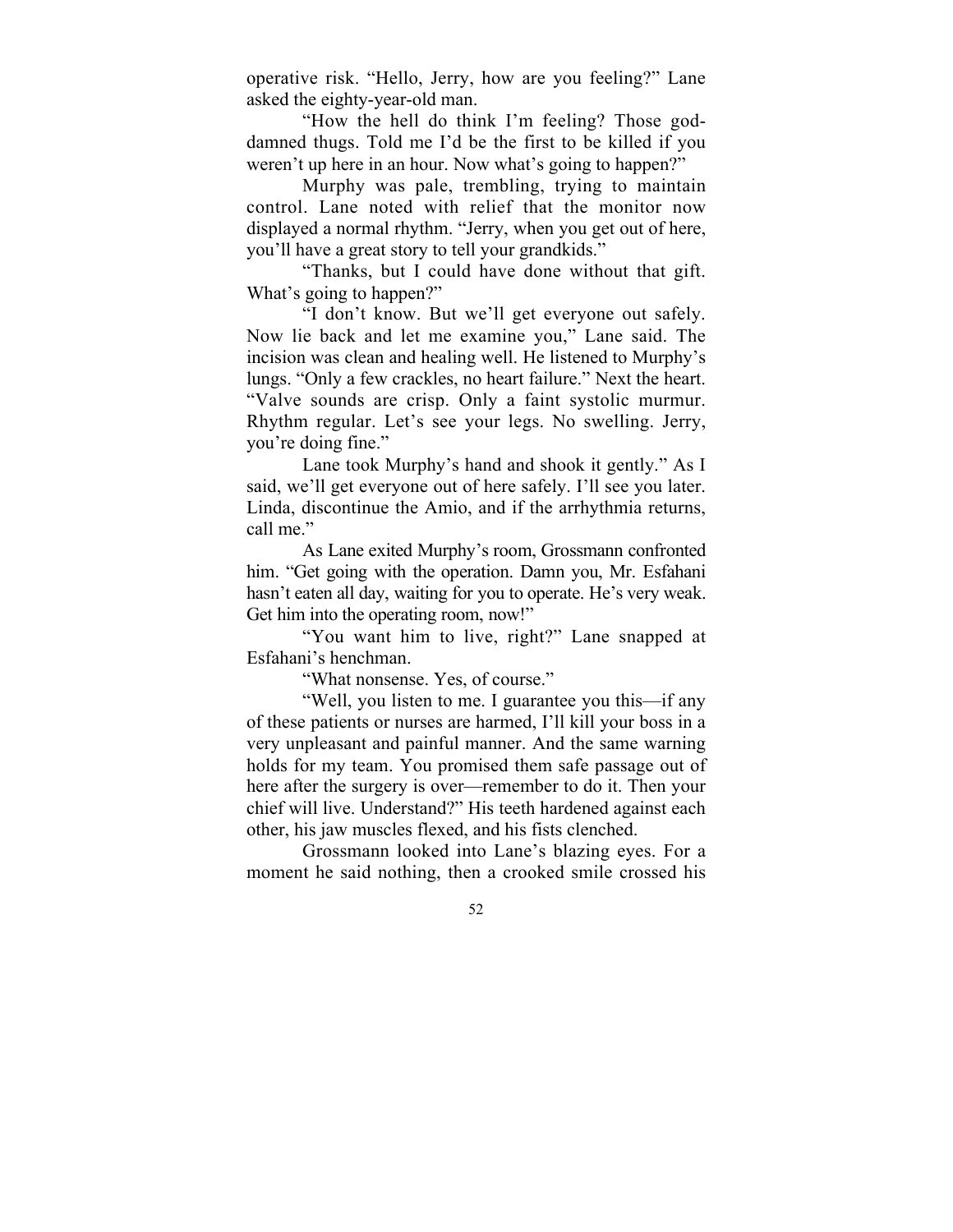face. "We'll see. You're a fool if you think you hold the cards. We do. Remember that and you might live. Now, get going."

Esfahani lay on a gurney, en route to the operating room. Miriam Klein and one of the ICU nurses attended the patient. "He looks bad, Dr. Robinson," Miriam whispered to Lane. "He's very short of breath, tachycardic, and his blood pressure is 100/40."

"Get him into the O.R. fast. Dr. Mac and I will scrub. Dr. Townsend will intubate the patient and put him under quickly. We'll be right in." But before allowing the patient to leave, Lane leaned over Esfahani's face and twisted the intranasal catheter cutting off the oxygen. "I'd like to kill you, you bastard. Nevertheless, I'm going to get you to live and go back to your filthy life. But if your lackeys harm any of my people, I will kill you. Understand?"

Esfahani smiled and nodded. "Finding…your daughter…was an amazing feat. You're…a…worthy opponent… doctor, so I hear you and know you mean it."

At that moment, Margo Tancredo stepped beside Lane, and jabbed the muzzle of a semi- automatic pistol into his back, her face grim, her stare icy. "I should shoot you and your little bitches now. That's no way to speak to my father."

"Your father? I thought you were his secretary."

"You pig. If he dies, you, your bitch women, your team, the patients, this hospital, this city will be destroyed. Now, act like a doctor instead of an avenging hero." She moved aside, prodded both nurses with her gun, and watched as they took the patient into the operating room.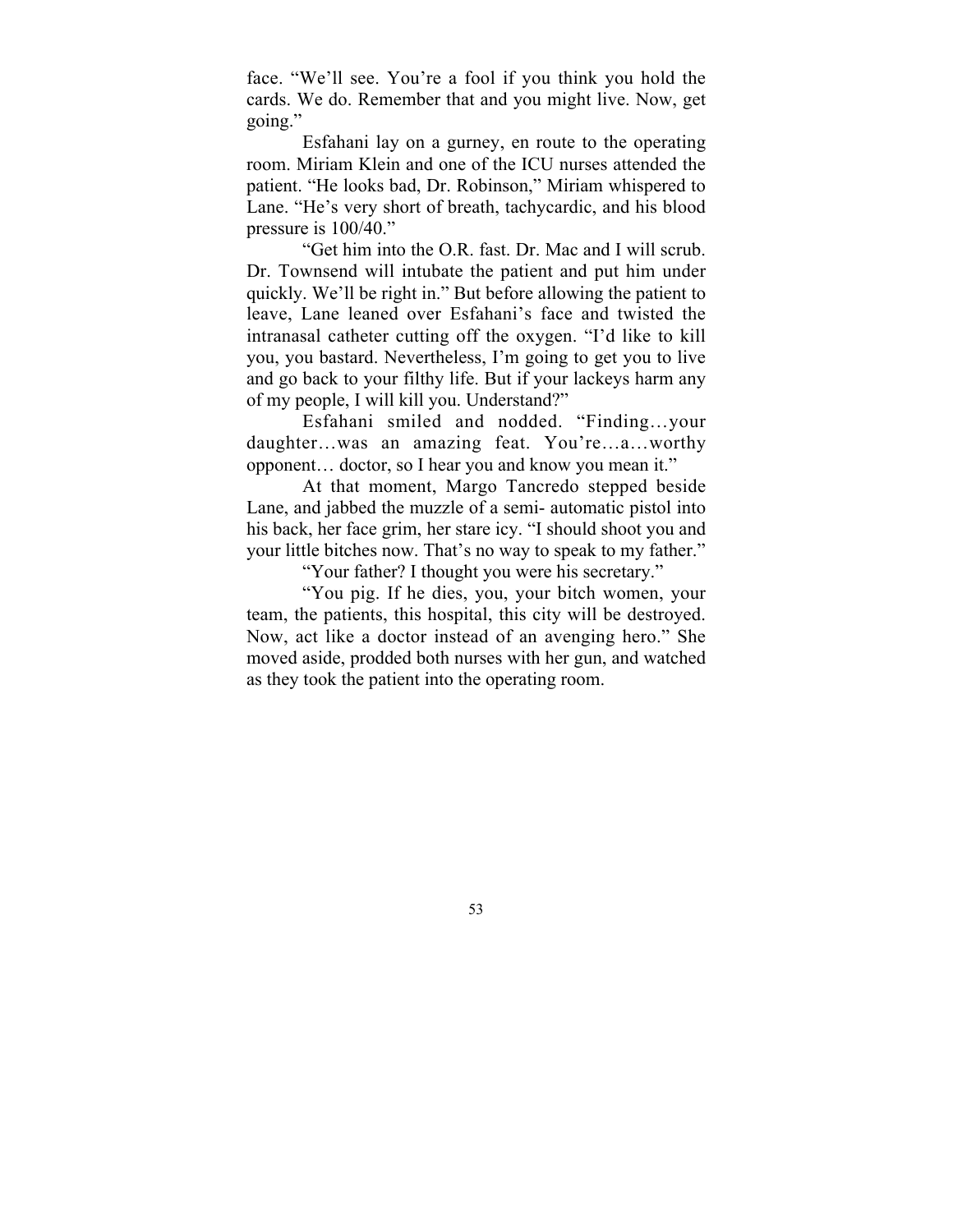After completing their scrub, Lane and MacFarland approached the operating table where the terrorists' banker lay anesthetized.

"While you guys were out, he went into ventricular tachycardia," Townsend said. "I had to buzz him with the defibrillator. Still lots of premature ventricular contractions. Getting ready to do it again. Get him open and on cardiopulmonary bypass pronto, or we're going to lose him."

Lane agreed. "Okay, Tom, let's go." The operating room, filled with tension and fear, lacked the lighthearted banter and classic jazz that usually lightened the atmosphere of the OR when this group worked together. Each member of the team knew how the lives of so many depended on their error-free performance—and a large dose of luck. Using a surgical saw, MacFarland performed a median sternotomy, splitting the breastbone, which opened the chest, exposing an enormous ascending aortic aneurysm, and a huge left ventricle produced by the leaking aortic valve. "Jesus Christ," Lane whispered to MacFarland. "This is going to be complicated as hell, worse than I originally thought, much more difficult than the surgery on his avatar."

"Yeah," MacFarland replied. "And even if the surgery goes well, look at that damn left ventricle. It's a bag. I doubt we'll be able to get it to contract so we can get him off the pump."

Despite the grim picture, Lane and MacFarland proceeded with the surgery. They mobilized the aortic arch to allow high arch cannulation and removal of the aneurysm.

"Okay, Mac, let's dissect the aorta well past the pericardial reflection and put continuous traction on the tape we just passed around the ascending aorta," Lane said softly, his inner tension betrayed by the trace of perspiration on his brow.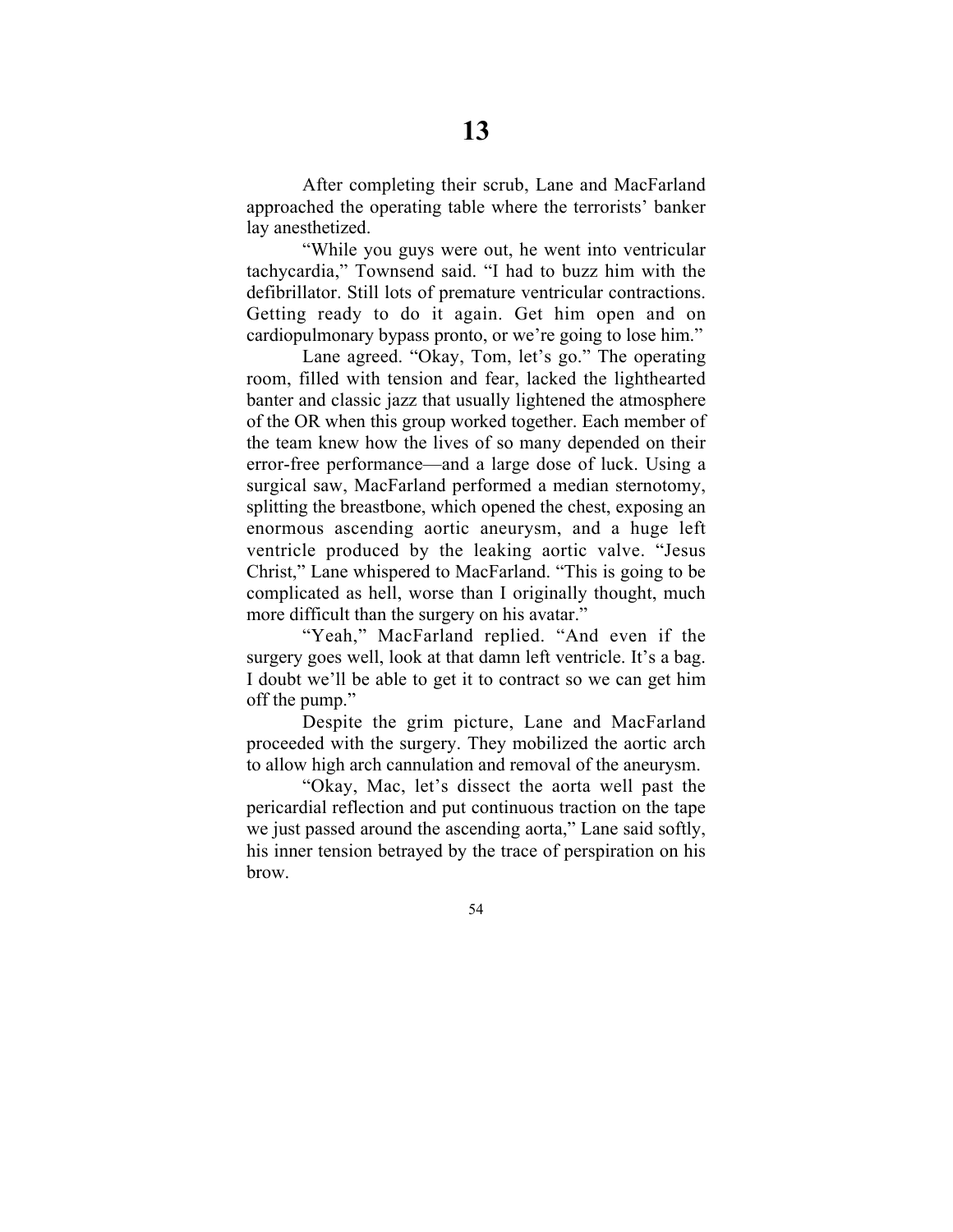Because they found the aorta friable, crumbly and brittle, Lane passed purse string sutures through the outer covering of the aorta, the adventitia, taking care not to penetrate the full thickness of the aorta. Macfarland positioned a cannula in the proximal aorta beyond where he planned to place the cross clamp. "Jesus God, this tissue is horrible, even beyond the arch. Hope he doesn't throw pieces of this crappy debris to his brain and stroke out when we start working there."

"Let's not even think about that," Lane replied.

Lane introduced a two-stage cannula into the right atrium and a left ventricular vent through the right upper pulmonary vein. Esfahani was quickly placed on cardiopulmonary bypass during which Charlie Dawson managed the heart-lung machine that took the unoxygenated blood from the venous system, circulated it through the oxygenator in the pump, and returned it to the brain and other organs via the aortic cannula, in order to sustain the near normal function of these vital structures. Dawson maintained the flawless action of the pump throughout the operation, managed the accurate delivery of blood back to the patient, the maintenance of the patient's blood oxygen at near normal levels, and the preservation of other vital parameters. "So far so good," Dawson said. "Everything's working well."

"All right, now cardioplegia," Lane instructed. To protect Esfahani's heart muscle, its beating was stopped by instilling a cardioplegic solution, a high potassium mixture, under moderate hypothermia of 26°C. Cold blood at 16°C was allowed to flow freely and continually through the coronary arteries.

Then MacFarland carefully cross clamped the aorta close to the origin of the innominate artery. "Well, the aorta is holding at the clamp and beyond."

With MacFarland assisting, Lane dissected out the aneurysm, and removed it and the aortic leaflets. MacFarland then detached and mobilized both coronaries for attachment to the composite graft.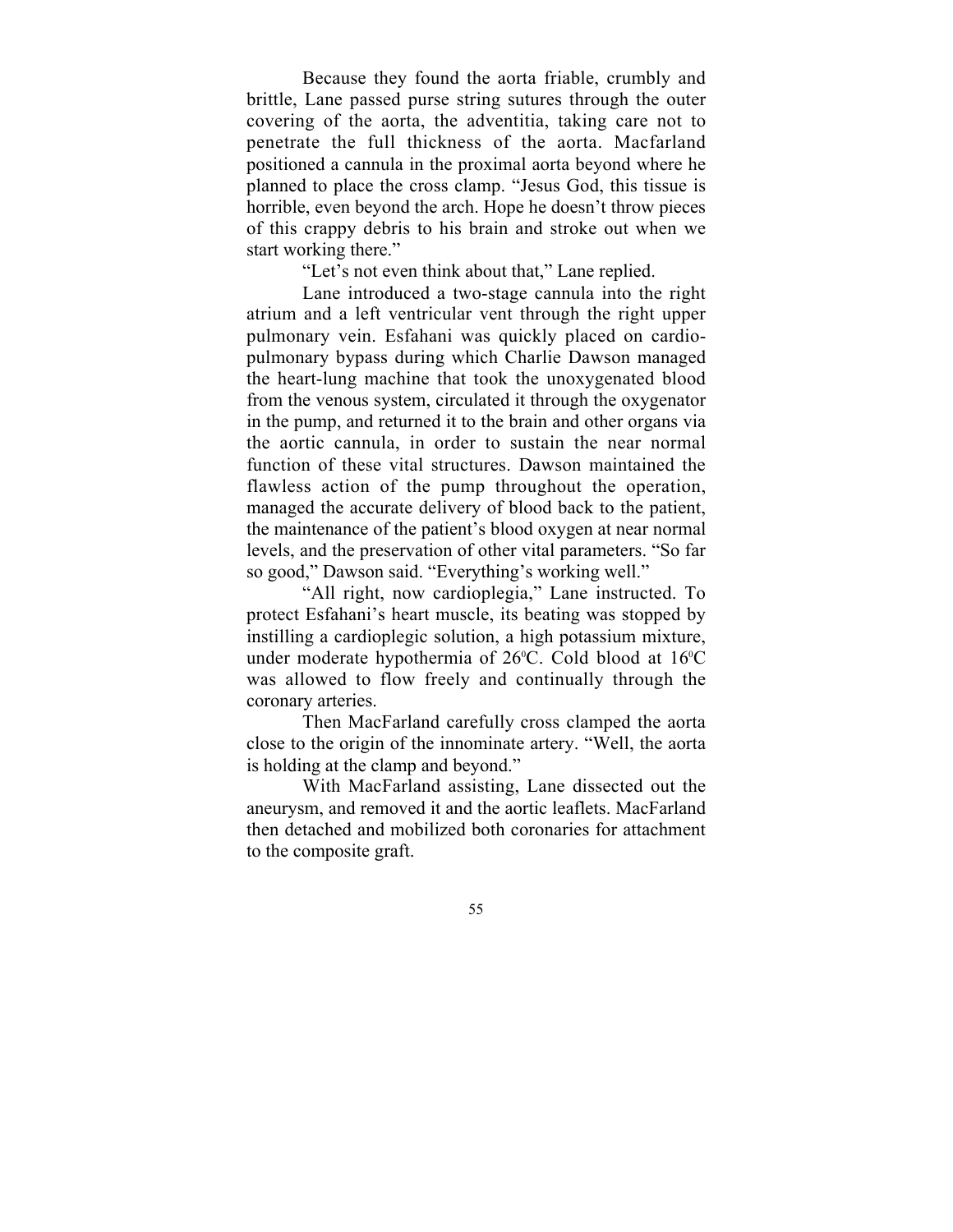"How do things look on your end, Greg?" Lane asked.

"Quiet. Pressure and oxygenation okay."

"Charlie?"

"Okay, here, chief."

Lane, with MacFarland assisting, began the next critical procedure—inserting the graft. He chose a Medtronic-Hall bovine aortic composite graft, which he cut to size, and tied in place proximally. He then cut holes in the graft to allow for the coronary arteries to be sutured to the graft. He paused to be certain of the exact position for the right coronary opening. "Much more critical than the left coronary artery," he said. "Here looks about right. What do you think?"

"Yeah, looks okay," MacFarland replied. "When the right ventricle distends and his heart starts beating, we don't want it to roll over the graft and obstruct the right coronary, that's for sure."

MacFarland began the next critical part of the operation, the connection of the coronary arteries to the composite graft. "Okay, Donna, let's get on the ball and get me some #5 prolene sutures."

"Hey, Dr. Robinson, you may need another partner. I think Mac's eyesight is failing. What the hell's that in front of you, Mac?" She laughed, as did everyone else, breaking the tense atmosphere for the moment.

"Sorry, toots," MacFarland replied. "It's late, and I thought you had fallen asleep." He then began to slowly and carefully sew the coronaries into the graft.

"Beautiful job," Lane said, when MacFarland sewed in the last suture that attached the left main coronary to the graft.

Lane pushed the Medtronic-Hall conduit into position in the annulus, where the aortic valve had been removed, and sutured the graft distally, thus completing the replacement of the aneurysm. He and MacFarland inspected all of the connections carefully to be certain that the friable tissue still held. Then the two surgeons relaxed and stepped back a few inches from the operating table. "One of the toughest sons-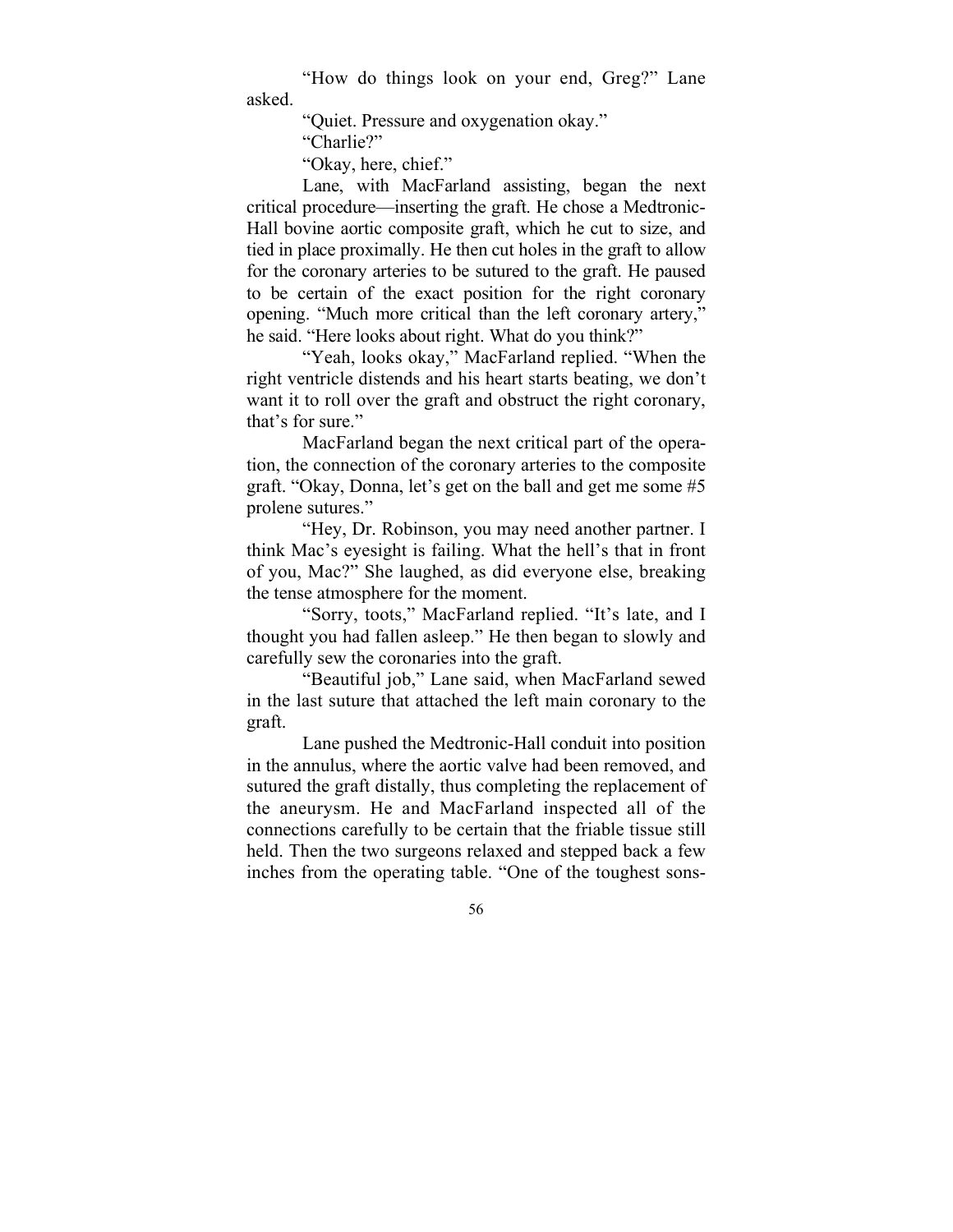of-bitches I can remember," MacFarland said. He then called out, "Hey, Miriam, please wipe the damn sweat off my brow. Otherwise I'll leak onto our patient."

She ran over and said, "If you lost a few pounds, maybe you wouldn't sweat so much." She then proceeded to mop his forehead.

> "Yeah, you're right. But then I wouldn't be so jolly." They all laughed.

Lane looked at each of them and his thoughts wandered. What a great group of people. Mac's skills are superb. He should be running his own department. My best friend. I owe him so much. Greg is a great anesthesiologist. No one better. Donna and Miriam did everything right despite the pressure—always the proper instruments almost before we asked. The prep and replenishment of the cardioplegic solution. The excellent retractor skills and suctioning. The constant info on the patient's overall status. And Charlie. No one knows the pump like he does. Knows more chemistry and physiology than most doctors. Oh, God. They've all got to survive. What a nightmare.

Then Lane said quietly, "Charlie, let's try to get him off the pump."

"Okay. Here we go." Dawson proceeded to slowly take Esfahani off cardiopulmonary bypass. The patient's blood volume was restored, and circulation again established via the heart, now nourished by blood flowing from the grafted coronary arteries to the heart muscle into which temporary pacing wires were inserted. The weaning process took over an hour, during which a pervasive fear of failure was like a brooding omnipresence.

At last, much to everyone's surprise and relief, the patient came off cardiopulmonary bypass successfully. After two shocks to his heart produced a normal heart rhythm, his blood pressure rose to 100/70, and he began to develop a urinary output. Lane placed a chest tube into the left pleural space to drain off any blood that might be leaking, and MacFarland closed the sternal incision. The patient's breathing was maintained by Townsend's rhythmic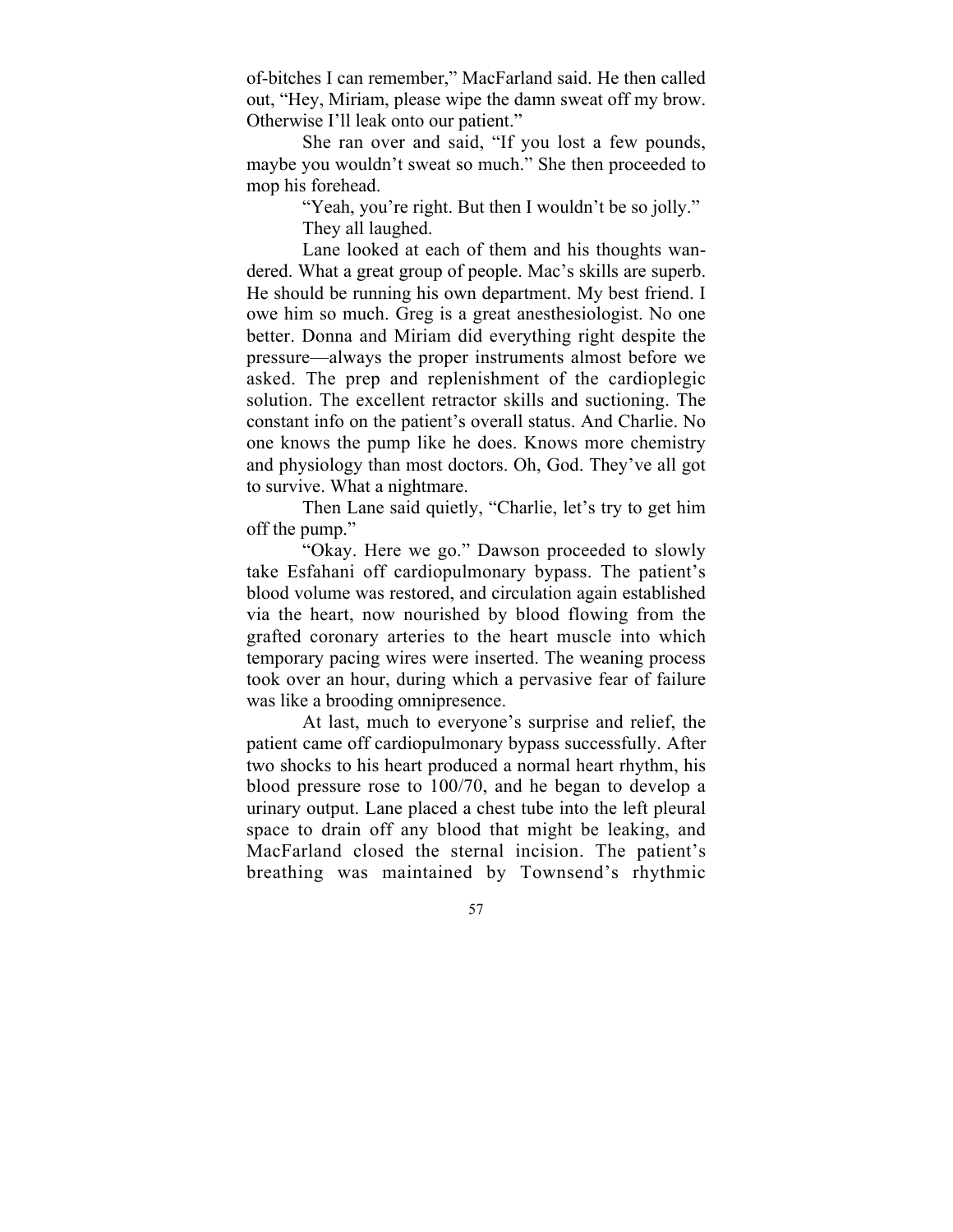compression of an Ambu bag attached to the patient's endotrachial tube.

"He's made it…for now," Lane said, allowing himself a frosty smile as he pulled off his mask.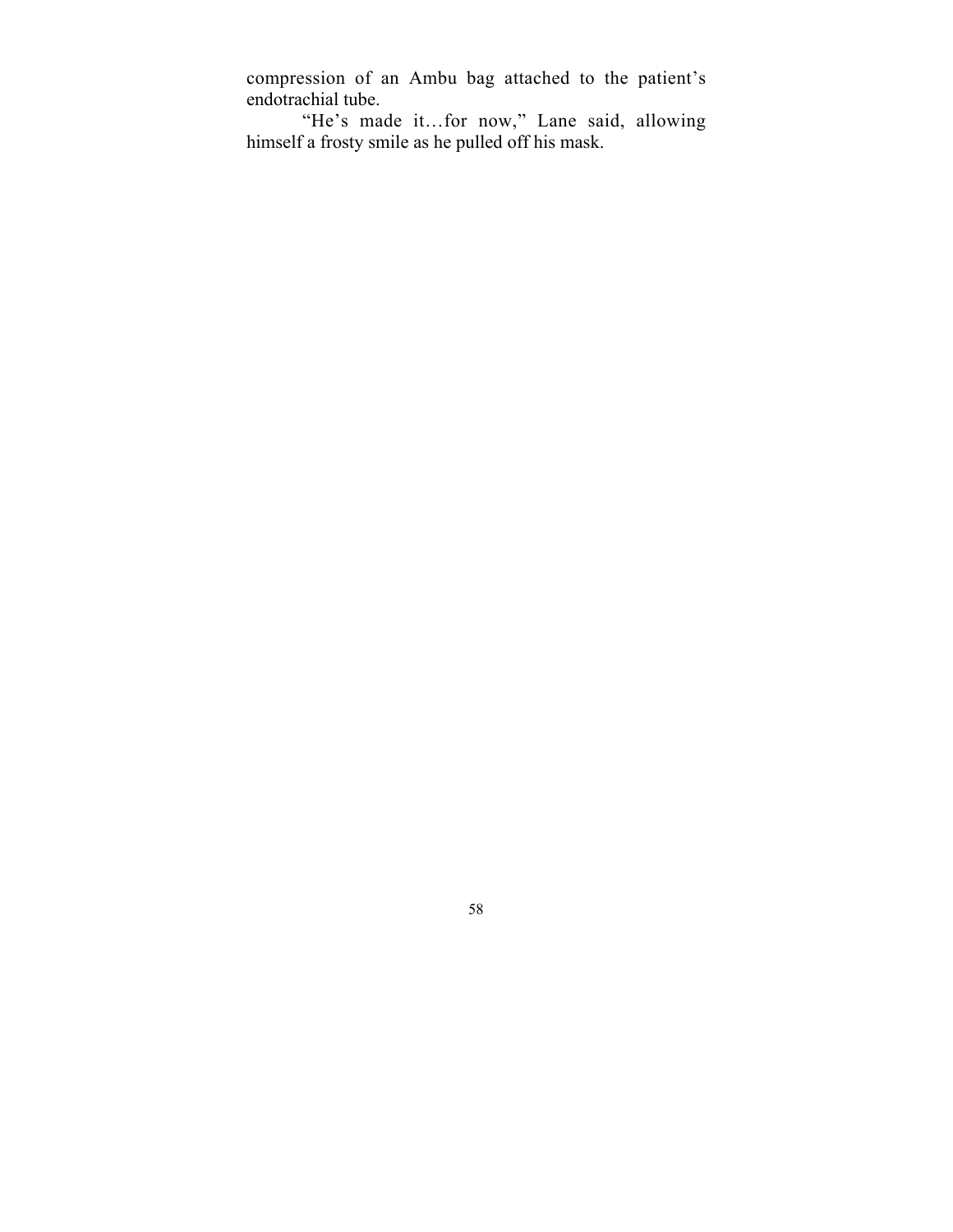The team completed the operation at 2:00 a.m. When they finished, they paused for a few moments and looked down at the patient, their eyes strained, faces drawn, and shoulders sagging, after which Donna Steiner, Miriam Klein, and Greg Townsend wheeled Esfahani out of the operating room to the cardiothoracic ICU. Lane and Tom MacFarland followed, joined a few moments later by Charlie Dawson. As the gurney moved into the ICU, Grossmann and Tancredo appeared.

"Is he alive?" Grossmann asked.

"Yes," Lane replied. "But it's too early to tell if he's going to make it. Give it seventy-two to ninety-six hours. By then we'll know. Now, after we get him hooked up to all the bells and whistles, let my team go." Miriam, Donna, and two of the ICU nurses had already begun these monitoring procedures, while Greg Townsend attached Esfahani to the respirator, and arranged the proper settings for the machine.

Margo Tancredo faced Lane and growled, "How do we know he's really alive? This could be some kind of charade."

"That's nonsense," Lane replied irritably. "Look at him, look at the monitor, his rhythm is up there—normal. His blood pressure is slowly coming up. Sure he's alive."

She stepped over to Esfahani's bedside and touched his face, then turned, and again confronted Lane. "We will not let them go until we are certain that my father continues to live and will wake up." She motioned to three guards who began to close in on the surgical team.

Lane pushed past Tancredo and positioned himself beside the patient. He placed his right hand around Esfahani's chest tube, and with his left hand gripped the endotrachial tube that connected Esfahani to the respirator. "I won't allow my colleagues to be held hostage. Unless you let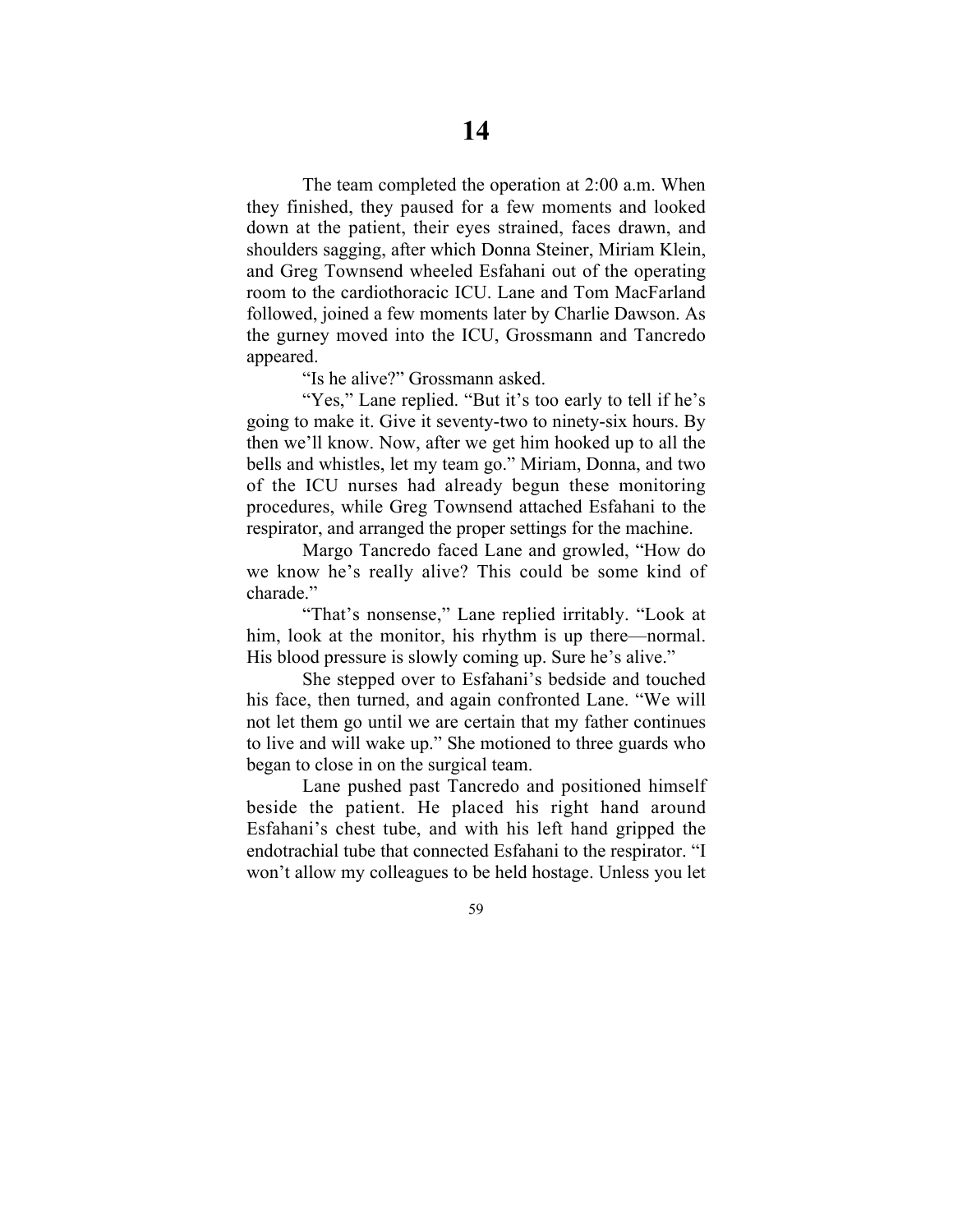them go…now, I'm going to rip these out and he dies. I will do what no doctor should ever do—kill his patient. But I'll do it without hesitation because your leader is evil, deeply evil, and deserves to die. If I pull these tubes, your leader will stop breathing, and with the chest tube out, he'll bleed into his chest. Both of these events will kill him, I assure you. You can try to pull me off or shoot me, but you'll kill him, too. I'm tugging hard on each of these hoses, and if I fall they come out. And I guarantee you'll never get them back in in time to save him. Let them leave, and when they're out safely, I'll release my hold on these tubes."

Tancredo's eyes flamed, her face reddened with anger. She lifted her automatic and aimed it at Lane.

"Sure, go ahead. And your father is dead. Go ahead, shoot."

She stood facing him. "You're posturing. You won't let all these people die, and have all these wonderful buildings destroyed."

"Want to find out?"

She glared at him for several moments, and then lowered the gun.

"Please, Margo. Let it go. Put that gun away. Let me handle this," Grossmann said. He followed her out of the room. Lane maintained his position. Minutes later, Grossmann returned. "She's very emotional. She's totally dedicated to our leader. You've disgraced her in front of our men. Don't cross her, she's ready to kill. We've agreed that your team is free to go. We'll escort them out."

Lane's colleagues had watched the drama in amazement and fear. They were unable to move. "I want to speak with Agent Pappas," Lane insisted. "I want him to tell me when the team is out and safe."

"We can't leave you here," MacFarland cried.

Lane managed to smile. "Thanks, Tom, but you all must get out. Remember, that was the deal. Please, no arguments. I'll be okay. Please call Samantha and Holly and tell them I'm all right." The five reluctantly walked out to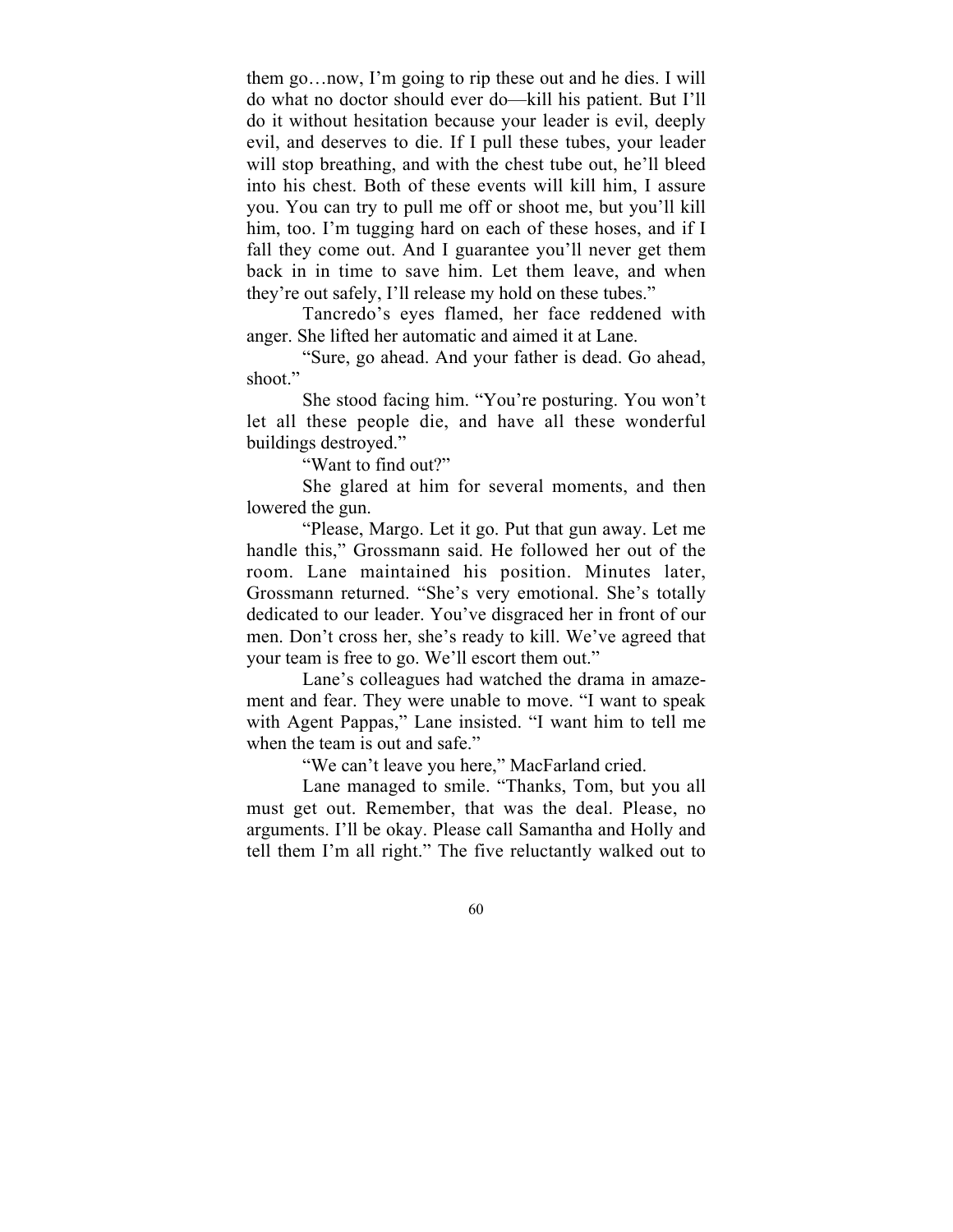the elevator and were escorted down by two of Grossmann's thugs. The surgical team stumbled out of the Tower safely.

Grossmann dialed Pappas and allowed Lane to speak with the FBI agent. Still holding on to the tubes while Grossmann held the phone, Lane called out, "That you, Pappas?"

"Yes. What the hell's happening? Are you okay?"

"So far. Is my team out?"

"Everyone's out. They're pretty shaken, but they're fine."

Lane released both tubes and stepped a few feet from the bed. He continued, "As I'm sure they told you, Esfahani came through the operation. How soon he can be moved, or indeed if he'll survive, is up in the air."

"Take care of yourself."

"I'll try, but with all these guns around…"

At that moment, Margo Tancredo stormed into the room and hit Lane across the face with the butt of her gun. "You'll never get out of here alive, you son-of-a-bitch," she shrieked.

He crumpled to his knees, held the left side of his bleeding face, and felt a throbbing in his head.

Grossmann laughed. "I told you she's emotional. Don't cross her now. Just be quiet." He left the room, called by a guard to assess the status of one of the hostages.

The woman stood in front of Lane, legs spread in a military stance, her gun pointed at him. "I really want to kill you," she screamed. "And maybe I'll have that pleasure before this little drama is over. Please give me the opportunity, please." She smiled crookedly, bent over quickly to inspect her handiwork, shoved a piece of paper into his pocket, and then resumed her previous position.

"Get up and get out," she ordered.

"A couple of the nurses need to get back in and monitor your leader closely," he said, as he rose unsteadily.

"Well, get their asses in here now," she barked. "What are you waiting for?"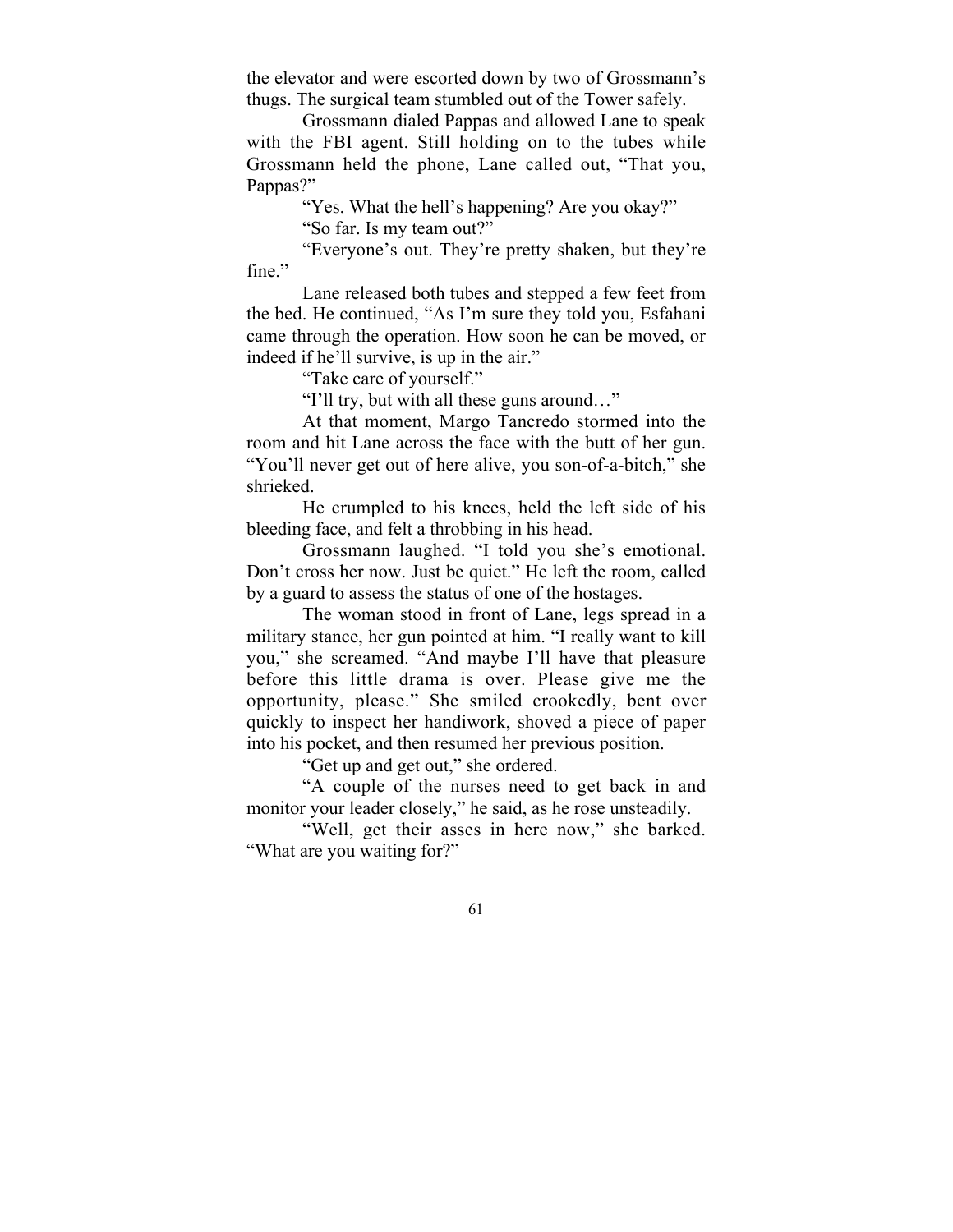Linda Becker provided first-aid for Lane's wounds, after which he went back to his office, lay down on a couch, and pulled out the folded piece of paper Margo Tancredo had given him. But overwhelmed by fatigue, he closed his eyes, relived the past forty-eight hours, and abruptly fell asleep. He slept for a few minutes, but the pounding in his head awakened him. He then unfolded the paper and read: "I  $Am$ 

## a friend. Am here to help. Follow my leads."

Lane sat up, confused. *Who the hell is she? How can she help? His daughter*?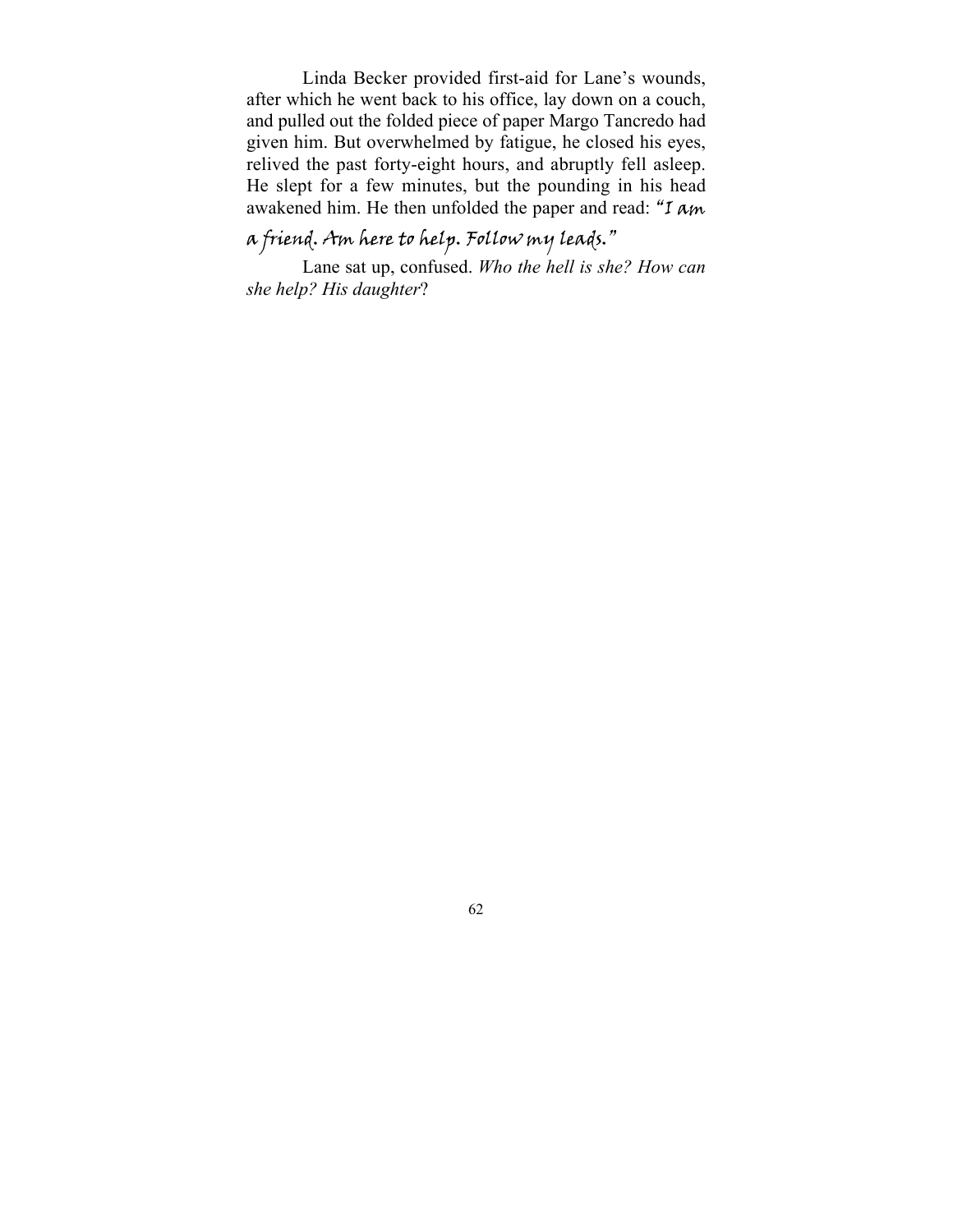During the next twelve hours, Lane evaluated Esfahani's progress. *Blood pressure, urine output, chest tube drainage, cardiac rhythm—all good. Still not waking up. Lab findings a problem—anemic—needs three units of blood, insulin for high blood sugar.* He gave the nurses medical orders, then made bedside rounds on the other patients in the ICU. All were progressing satisfactorily from the postoperative standpoint, but were frightened. "When's this going to end?" asked Jerry Murphy, whose rhythm remained normal.

"Soon, I hope," Lane replied, allowing a faint smile to cross his injured face. "We'll have you out of this place by tomorrow. Okay?"

"You're a lousy liar, Doc. I expected to die in surgery, but not at the hands of maniacs like these bastards." He gazed at Lane, hesitated, and then said, "Do your best. I know you will. And take care of your face. The sons-ofbitches do that?"

Lane nodded. "They're a very nervous bunch. One needs to be careful. If any of them pop in on you, say as little as possible, and do what they tell you. Okay?"

Lane returned to his office. He wished he could speak with Samantha, but in addition to cutting the phone lines, Grossmann's gunmen had confiscated all personal cellular phones. Lane sat at his desk and looked out at the Benjamin Franklin University quadrangle, emptied out by the police. The buildings and the walkways, usually filled with the bustle of campus life, were dead. Just like all of us pretty soon, he reflected. Weary, but ready to evaluate the patient again, he swiveled his chair around, and was startled to see Margo Tancredo standing in front of his desk, her finger on her lips telling him to be quiet. She came around and stood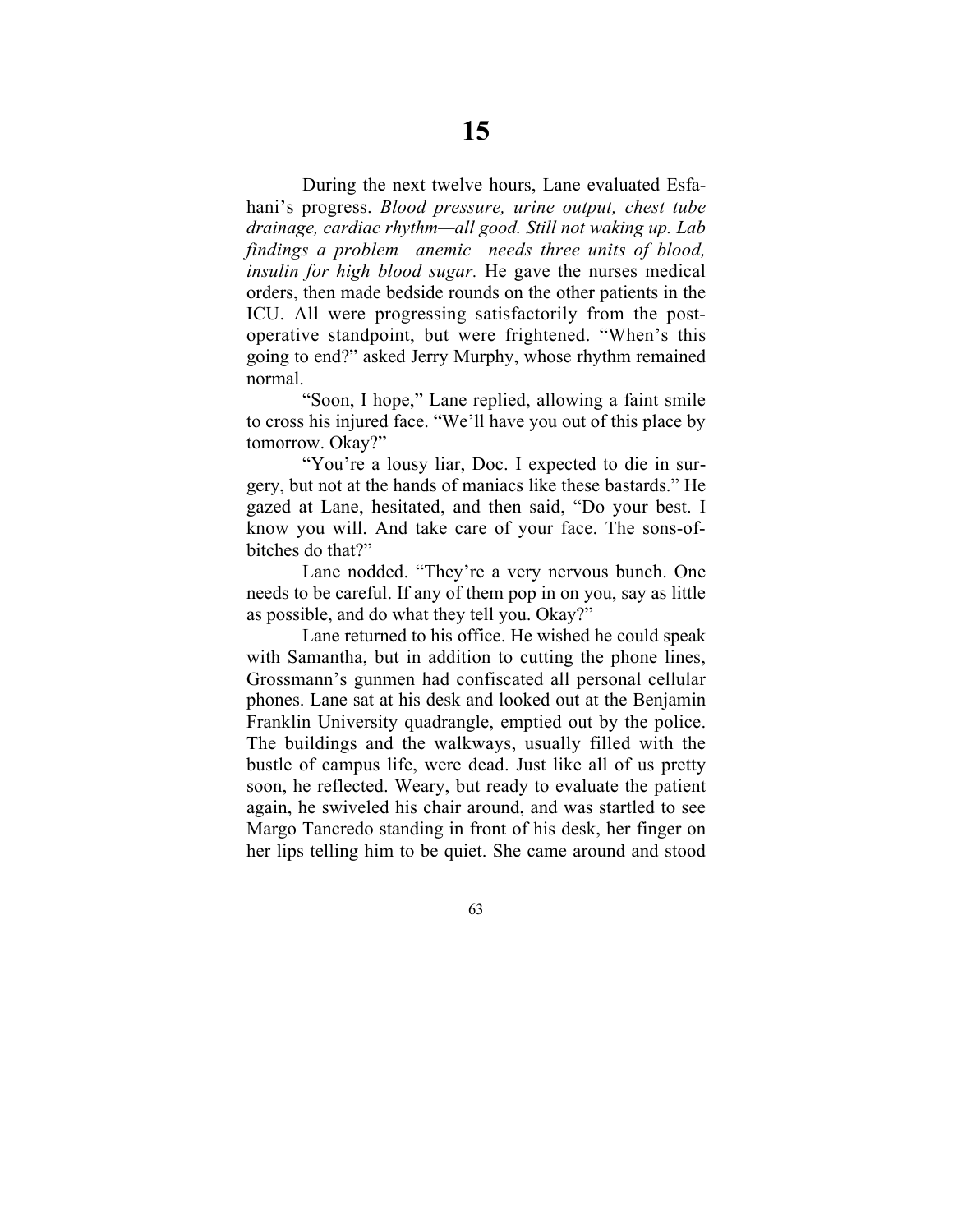next to him. He noticed her strange, but pleasant perfume. An attractive, dangerous woman, he thought.

She whispered to him. "Please forgive me for hitting you. I have to be certain they don't suspect me, that they trust me. When you challenged me, I had to reply with some kind of brutality. Dieter made a point of congratulating me on that bit of savagery."

"I'll forgive you when my face stops hurting. What's this all about? Who are you?"

"I've been undercover with these bastards for almost six years, right after September 11th. I'm CIA."

"You're not his daughter?"

"No. He started calling me his daughter, kind of teasing me, I guess. I amused him by playing on it. He has no family, so Dieter and I have assumed that role."

"You're CIA? You're going to have a hell of a time" convincing me of that. How do I know you're not some rogue agent working for Esfahani? Here to see if I'm not up to something?"

Margo moved around to a chair alongside Lane's desk, sat down, sighed, and allowed herself to smile briefly. "I know this sounds implausible, but I'm really on your side. I have a long family history of working hard to protect America. My grandfather helped break the Japanese code in World War II. He was a mathematician who got into computers early—things he sold to the CIA. My Mom and Dad were, and still are with the CIA." She looked around nervously and glanced at her watch.

"So you expect me to believe you're some kind of patriot?" Lane sneered

"Please listen to me. We don't have much time. After I graduated from Cal Tech, I joined the CIA as an analyst, too. But the job was boring. So, I went into the field. You'd be surprised where I've been, and with whom, during the past ten years. But this has been the worst…and in many ways the most dangerous assignment." She kept glancing at Lane's office door and then at her watch.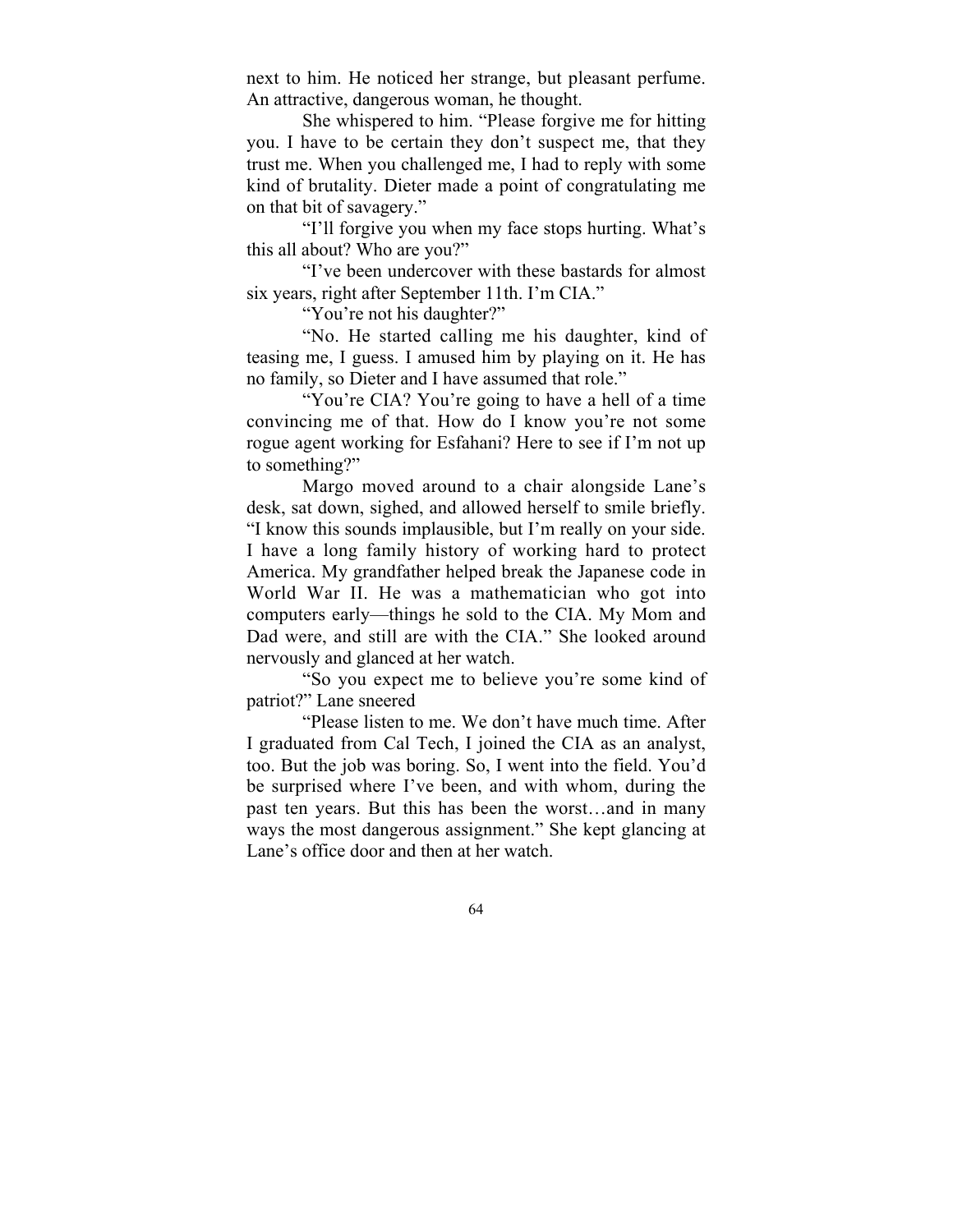"I heard briefly that he was important. That the feds wanted him badly," Lane said.

"That's right. Esfahani is the major banker for al Qaeda and half a dozen other terrorist groups. He's the lifeline that keeps them functioning. I've been putting together a load of data on him—his banks, those working with him throughout the world, plans for new terrorist attacks. What I've managed to get out has helped put him on the defensive. We were about to bring him down when his medical condition got so bad, and he slipped away. I was unable to get the information to headquarters about his plans to go to Philly. And I never got access to his damn Metaverse. That might have been a way to get him. But, he kept that tight between him and Dieter. Now we have him, and we want him alive—there's so much he knows that can help us."

She looked at her watch. "I've got to meet with Dieter soon. Now listen carefully," she said as she sat up, urgency in her voice. "I've planted an odorless nerve gas in the air-conditioning system. We've used this gas many times in our Esfahani capers over the past few years. Its effect lasts for about two hours, sometimes a little less. It's not toxic and it always works. I'm going to release it and knock out Dieter and his foot soldiers. Unfortunately you and your people will also be affected. I'll conceal myself, put on a gas mask, and be able to get the police and FBI into the building, to free you, the patients, and the nurses. Because of the variation in the gas's effects, we'll get you and them out first, leave a contingent to guard Esfahani and his troops, and then return with a larger group to take them into custody. And try to locate the explosives they've placed, not only on this floor, but several floors below. I don't think that Dieter has them on a trigger yet. At least I hope not."

"Are any of the explosives nuclear?" Lane asked.

"I don't know. Dieter handled the explosive piece with our chief bomb expert, and they refused to share the details with me. But I do know they have nuclear devices stored in a secret laboratory at Esfahani's Amazon Munitions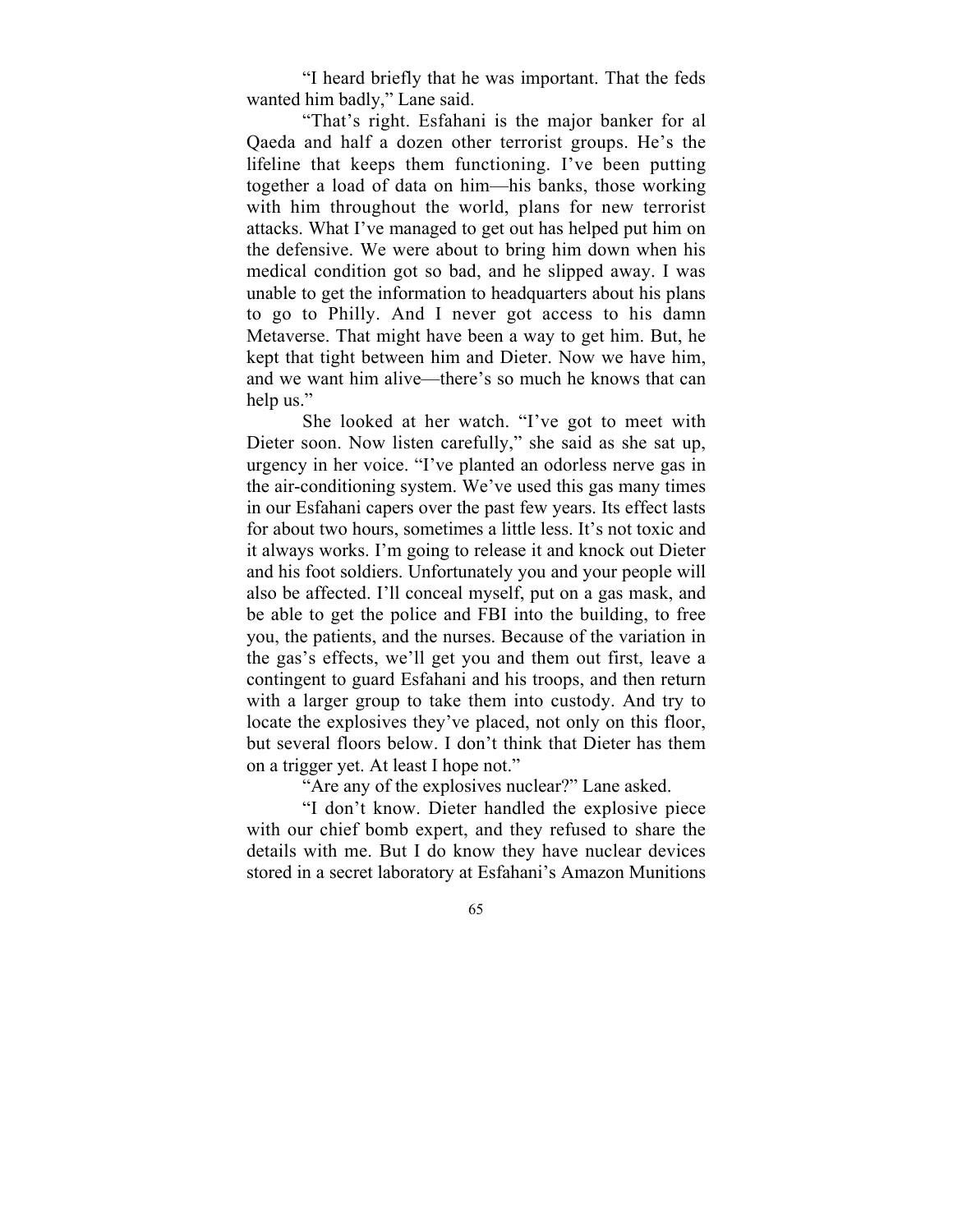Corporation. The ultimate plan is to give one warhead to al Qaeda for use in New York City and a second one to Hezbollah for use in Tel Aviv."

"Maybe they'll start by blowing up Philadelphia," Lane said.

"Philadelphia is an important city, but I don't think it's a big enough hit for them. They want maximal deaths and maximal disruption of America's financial institutions. They want New York or L. A. So, I suspect they won't use nukes even if Esfahani dies here. Much more likely they'll use conventional explosives as a warning of things to come. But I'm afraid I can't be sure."

"Will the FBI cooperate with you if your plan works and you run out to get help?"

Margo smiled. "I'm certain CIA headquarters has let the boys out there know about me."

"And this gas isn't lethal? What is it? Remember, the patients are all sick, recently post-op. Can they tolerate this stuff?"

"I don't know the exact nature of the gas. Before we started using it on a large scale, Esfahani tried it out on many of us, and we had no toxic effects. But, for people already ill…"

"Suppose we don't do this? Let him escape?" Lane asked.

"Then you, the nurses, and all the patients will die, except for those they take out as hostages to aid in their escape. Esfahani, Dieter, and I spoke before the surgery. Your survival was not part of the plan."

Lane remained silent. *So, we might die or we will die. Can I trust her? She seems genuine. Hell, do I have a choice?* "Okay, what do you want me to do?"

"Tell me when you think Esfahani has turned the corner and will live. At that point I'll release the gas, and hopefully we'll all survive."

Twenty-four hours passed and the patient rallied. Now extubated, he spoke to Lane, his voice coarse and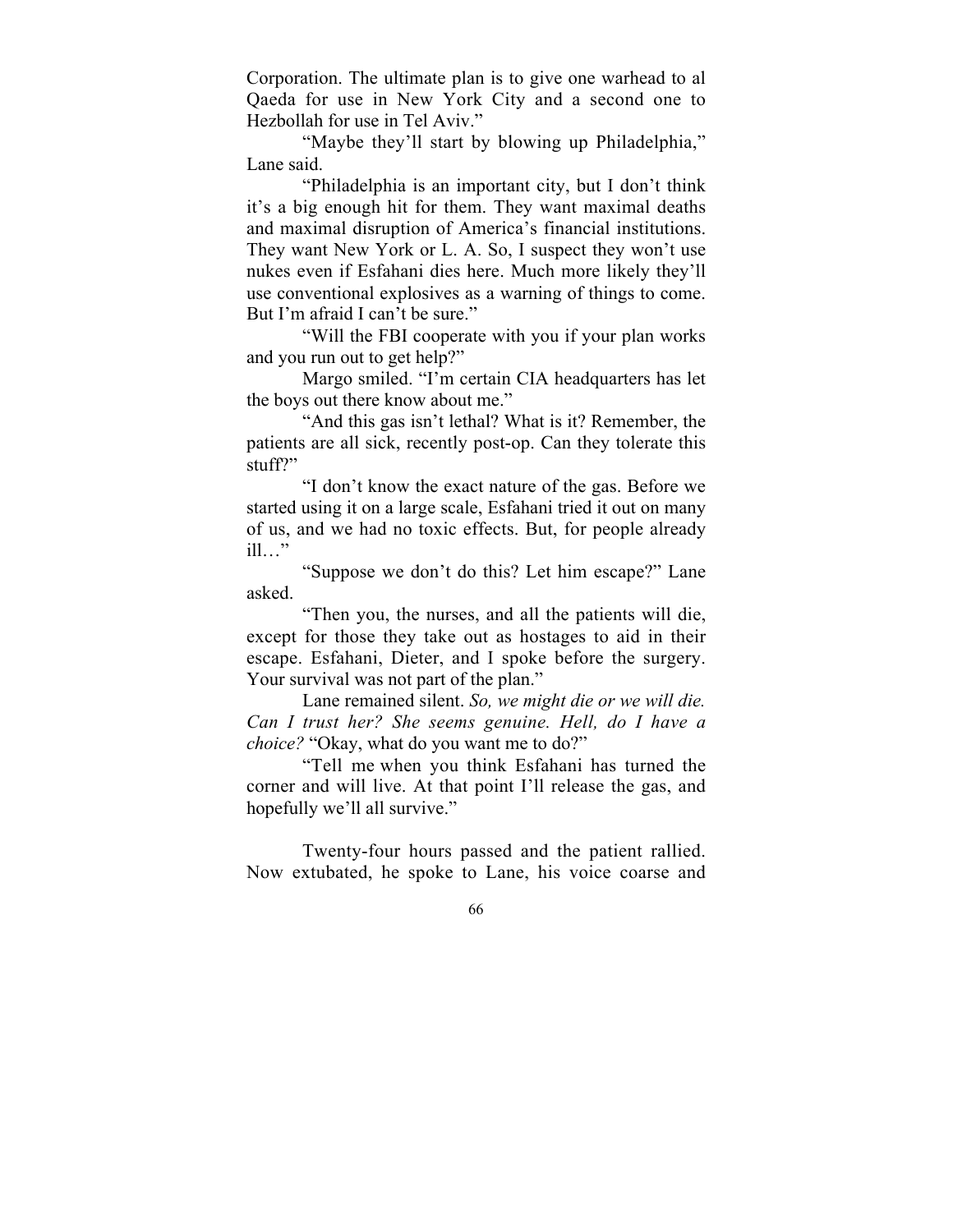raspy, a result of the endotrachial tube. "Dr. Robinson…you did it."

"Yes."

"When will it be safe for me to leave?"

"You've got a way's to go before attempting any travel."

"I think I will leave when the tube is out of my chest. Yes?"

"If you do, it's against my advice," Lane answered, realizing that Margo's plan would need to go into effect in twelve to twenty-four hours.

"What happened to your face?" Esfahani asked.

"Your daughter. Didn't like what I said and did."

The patient chuckled. "High spirited, isn't she? Found her in the slums of Marseilles almost seven years ago. I'll have to scold her for hurting my doctor," he said.

Lane left after giving the nurses instructions on further lab tests and medications. As he turned down the corridor to his office, he looked back, and saw Margo enter Esfahani's cubicle. He went into his office, closed the door, pulled down the shades, sat down at his desk, and prayed.

At 6:00 a.m. on the fifth post operative day, Lane removed Esfahani's chest tube. He made sure the patient's breath sounds came through, indicating the left lung had not collapsed. "You're doing well," Lane said. "But you shouldn't travel yet. You're not strong enough. Lots of complications are still possible at this early stage."

"Things are now in progress," Grossmann said, as he entered the room, and told the nurses to leave. "Soon we will be out of here, but I'm afraid you and the rest of the people will stay until we are safely away. We are taking two of your nurses with us to assure that we can leave without any problems."

"You can't…"

"Don't tell me what I can't do, you officious fool!" he shouted. "I've already chosen two of the better looking ones. They'll be helpful in caring for our leader during his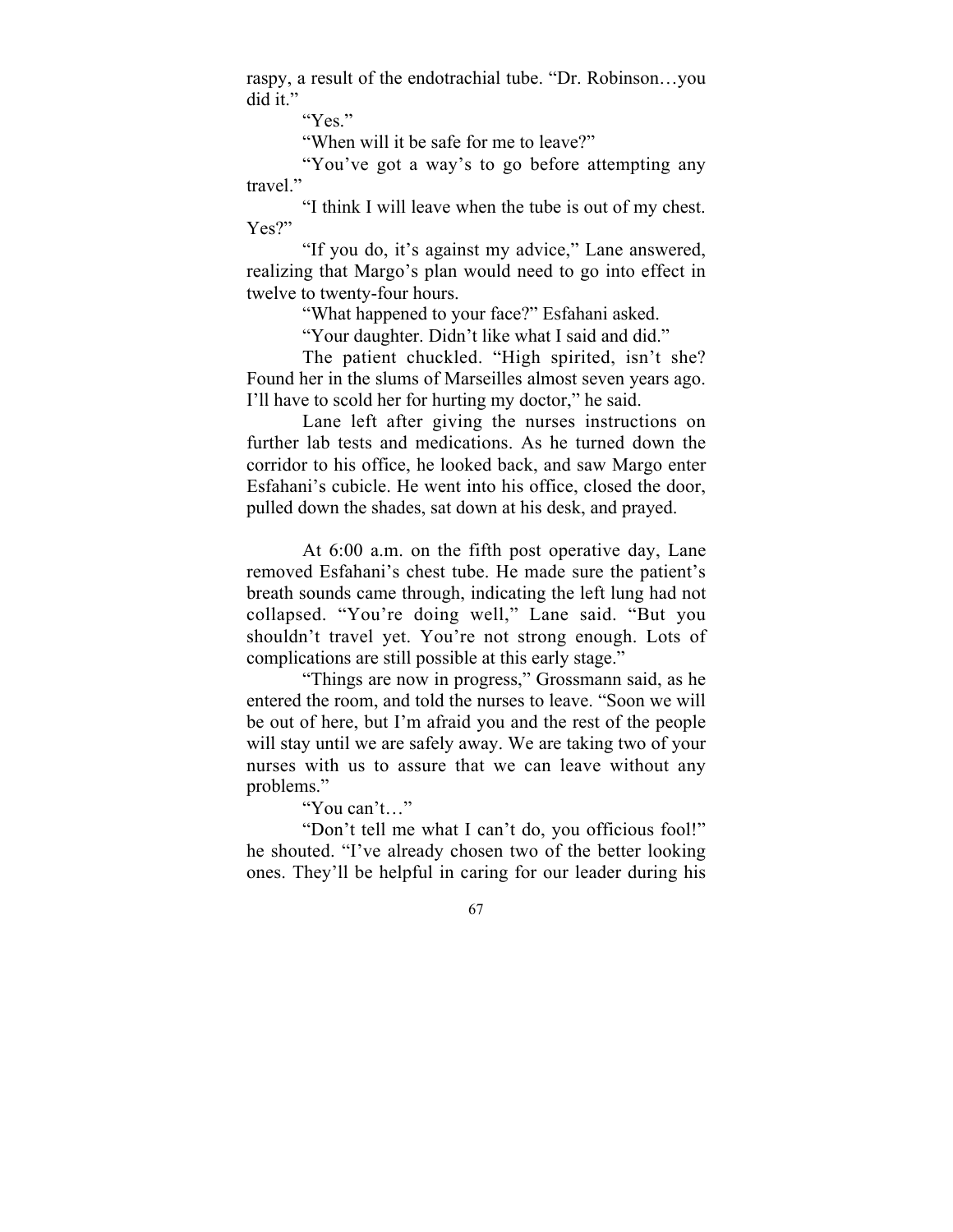convalescence. Then, we'll decide what to do with them. And you're lucky. Our original plan was to kill you all. But Mr. Esfahani is so grateful to you, he decided on this change of plans."

Esfahani raised his hand, and said, "Dieter, please. A little respect for the good doctor. We owe him much, do we not? Where is Margo? I've not seen her yet today." He began to cough, and closed his eyes.

Lane became dizzy, and watched Grossmann collapse. The last thing he saw was a face at the door wearing a gas mask.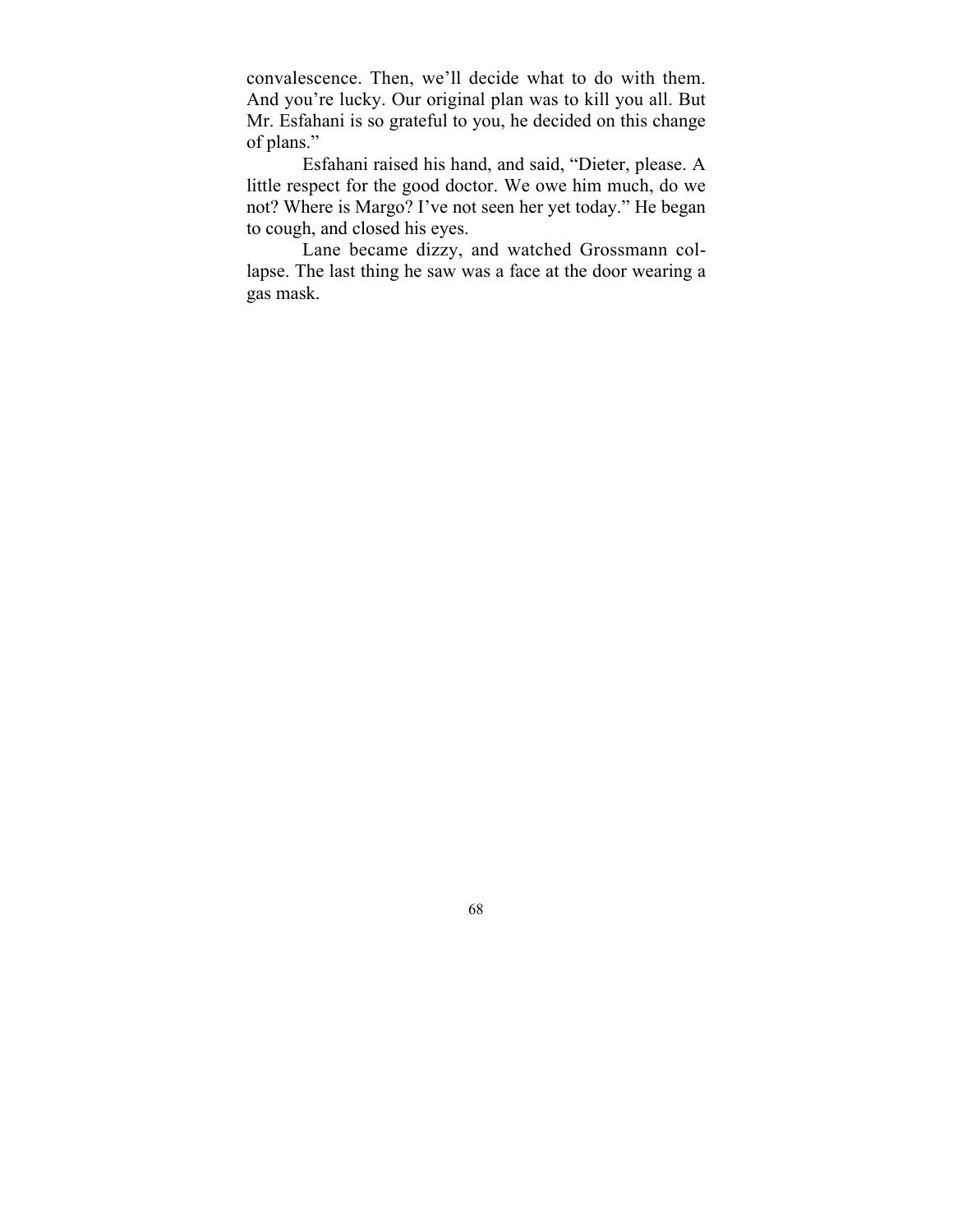Margo made a rapid assessment of the ICU. The patients and nurses were unconscious. To be certain about Grossmann and the others, she quickly sought them out, and found them asleep, too. She descended on one of the elevators, dashed out of the hospital entrance, and was surrounded by police, who tried to take her into custody. Pappas came running out and stopped that.

"You're Margo Tancredo?"

"Yes. Come on, let's get them out. They're all asleep. But I don't know how long Esfahani's people will remain unconscious. We've got to hurry." She led a squad of FBI agents and troopers up to the 10th floor, and the ticklish, laborious evacuation of Lane, the patients, and the nurses began.

Tancredo pointed out Esfahani, Grossmann, and their thugs—and warned the agent in charge to guard them carefully until she returned with additional forces. "Handcuff them. They're dangerous. If they wake up, they're trouble."

Grossmann awoke first. An agent stood guard just outside Esfahani's room. The billionaire's lieutenant looked up at the officer and cried, "The patient's dying!" As soon as the lawman entered the room, Grossmann kicked him violently in the groin, and as the agent doubled over, the terrorist leader kicked him in the chin, and the agent fell to the floor. Grossmann rose and managed to wriggle out of one of the handcuffs, tearing his skin down to the bones and tendons. Despite the bleeding and pain, spurred on by fury and hate, he grabbed the unconscious agent and smashed his head against the floor, killing him. Taking the agent's weapon and keys, he crawled out of the room on his belly, and shot the two remaining agents and a state trooper in quick succession.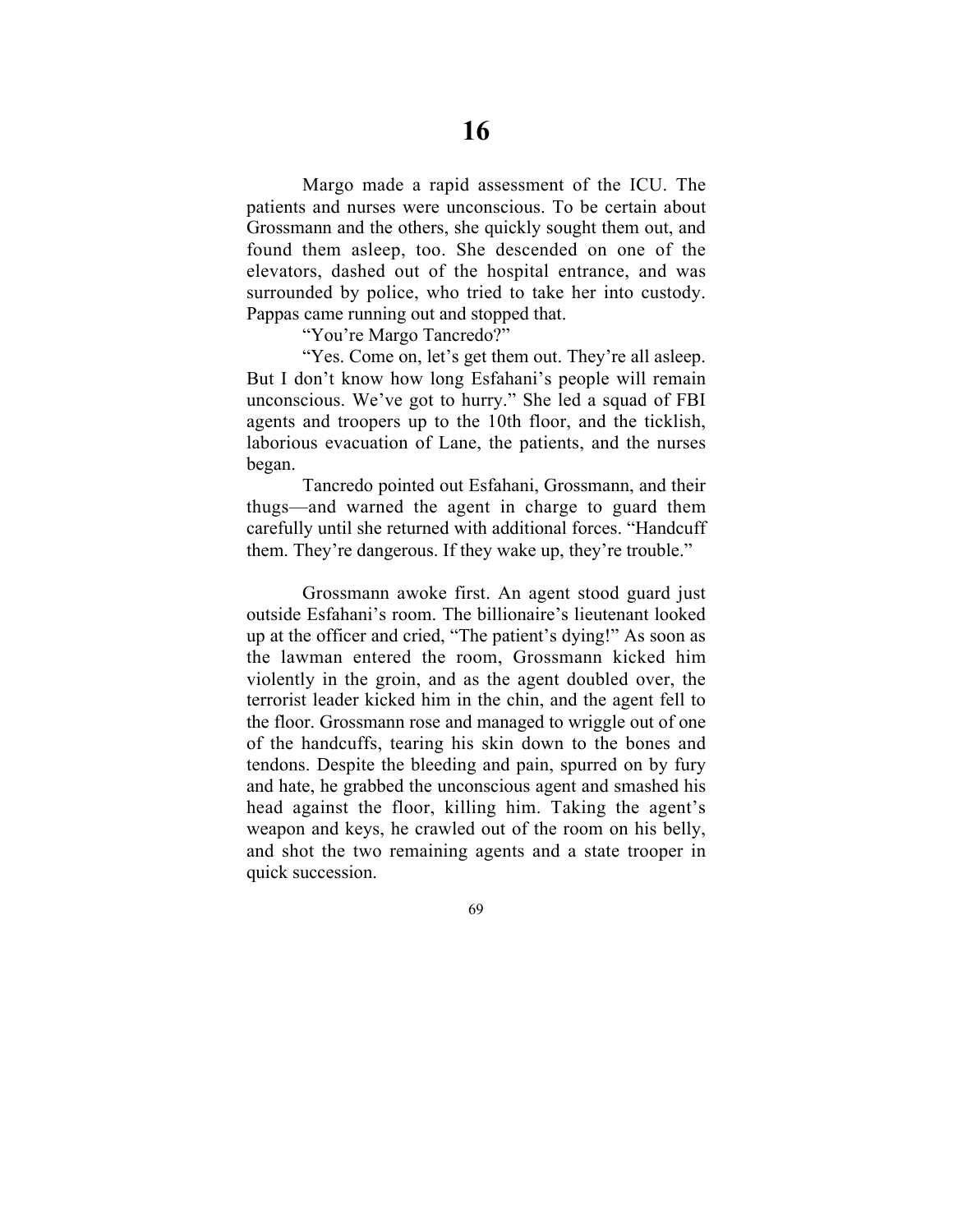He returned to Esfahani's room and saw normal parameters on the patient's monitor. Leaving him momentarily, he tried to awaken his troops, and began to unshackle them using the keys of the dead lawman. But the excruciating pain in Grossmann's hand made him dizzy. He sank to the floor, his efforts unfinished. Four of his men started to wake up. Grossmann gave the key to one of the men he had freed before his collapse, and ordered him to release his comrades. As his troops awakened, Grossmann positioned them alongside the elevators with orders to shoot to kill when anyone exited the cars, which were now all operating. Then taking out his cell phone, he made a call.

When the next squad of FBI agents and police arrived, they, and five of Grossmann's men, were killed by a salvo of bullets from automatic weapons fired by both sides. Arriving with the agents, Margo burst through the hail of lead and fell to the floor with a wound to her right arm. The mayhem lasted less than a minute.

Grossmann came up to her and kicked her. "You lying traitor. You bitch." He beat her into unconsciousness, and dragged her into Esfahani's room. The patient had awakened.

"See who betrayed us? Shall I kill her now?" Grossmann said.

"No," the terrorist tycoon replied. "We shall deal with her when we get out of here. We'll punish her as slowly and painfully as possible. I'll leave those pleasant duties in your capable hands. Have you called the helicopter?"

"Yes. It should be here very soon."

"As we leave will we have time to blow up the buildings and spray radioactivity over those scum outside?" Esfahani asked.

"I'd like to, but I'm afraid we don't have time to trigger the devices. We have to leave now. The helicopter is due in about one minute. It's my fault, Firouz. I had planned to use the explosives, especially the nuclear devices, only if you had not survived. I didn't anticipate this treachery. I'm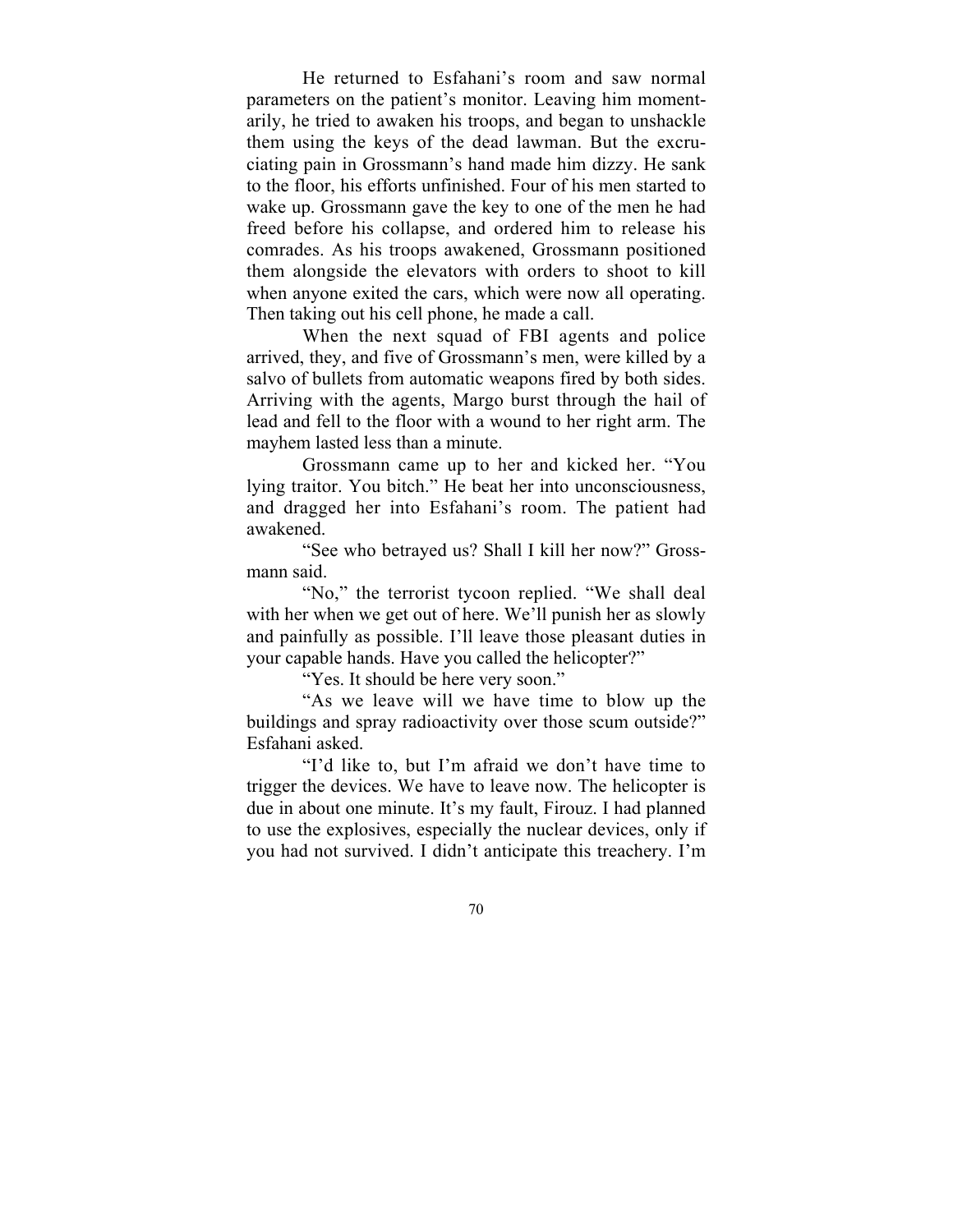sorry, I don't think I can get the triggers set in less than ten minutes."

"Well, perhaps another day, another time," the patient said.

The remaining guards placed their billionaire leader on a gurney and hurried to the helipad.

Lane awakened on a stretcher on 34th Street surrounded by Pappas, several policemen, Tom MacFarland, and two of Lane's surgical residents. He attempted to sit up, but fell back, lightheaded.

"Did the nurses and patients get out?" he asked.

"Yes," Pappas replied. "They're all a little groggy from the gas, and they're crying, every one of them asking about you. The patients are being transported to a hospital out of the siege zone. Tancredo led us in to get you guys out first."

"So, you knew about her?"

"Sure. Remember? I told you we had plans to block their escape. I learned about her a couple of hours before you went in with your team. She's one of the CIA's top field operatives."

"And Esfahani?"

"A few minutes ago, I sent in another squad of FBI agents and state troopers to help our guys already in there to get Esfahani and his boys out."

"And Margo? Where is she?"

"She went in with them."

"What! Why?" Lane sat up, still lightheaded.

"She insisted on going. The CIA needs to decorate her. Seven years underground with those bastards."

At that moment, they heard the discharge of automatic weapons. Then an unmarked transport helicopter materialized and landed on the hospital heliport. Esfahani's gurney was loaded on the aircraft, followed by Grossmann and their surviving troops.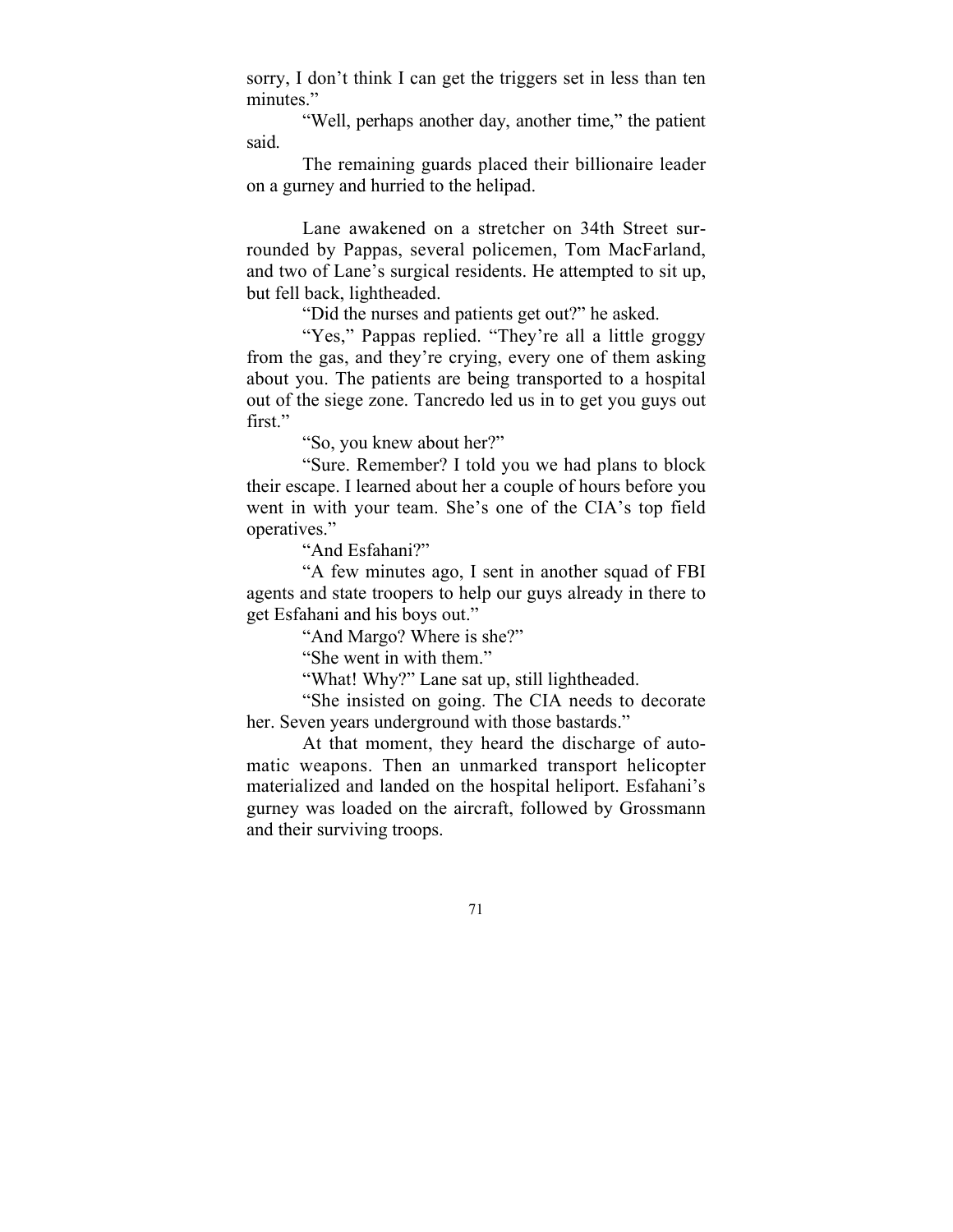"They're getting away. Why aren't you firing at them? What happened to your men, and Margo? Oh my God," Lane yelled.

"They're not getting away," Pappas shouted. "I've got three ships in the Delaware River, if that's the route they take, ready to shoot the 'copter down with missiles. And just in case he's not heading for a ship, we've got soldiers armed with stinger missiles scattered throughout the cordoned-off area around the university, ready to shoot them down if they take a different route. We did that in case they escaped Tancredo's plan."

"But Margo…if she's with them you'll kill her, too," he shouted

"I'm sorry, doctor, but my orders are to kill Esfahani if there's no chance of getting him alive," Pappas replied.

The helicopter took off and sped eastward. In five minutes, two fiery explosions blasted over the horizon. The helicopter plunged into the Delaware.

Pappas sent another squad of FBI agents and police into the Tower. They discovered five of Esfahani's goons, eight FBI agents, and six troopers dead. Margo Tancredo wasn't among the living or the dead.

For several days, the Coast Guard and FBI divers searched the Delaware River. They recovered the wreckage of the helicopter, but the hunt for bodies was unsuccessful.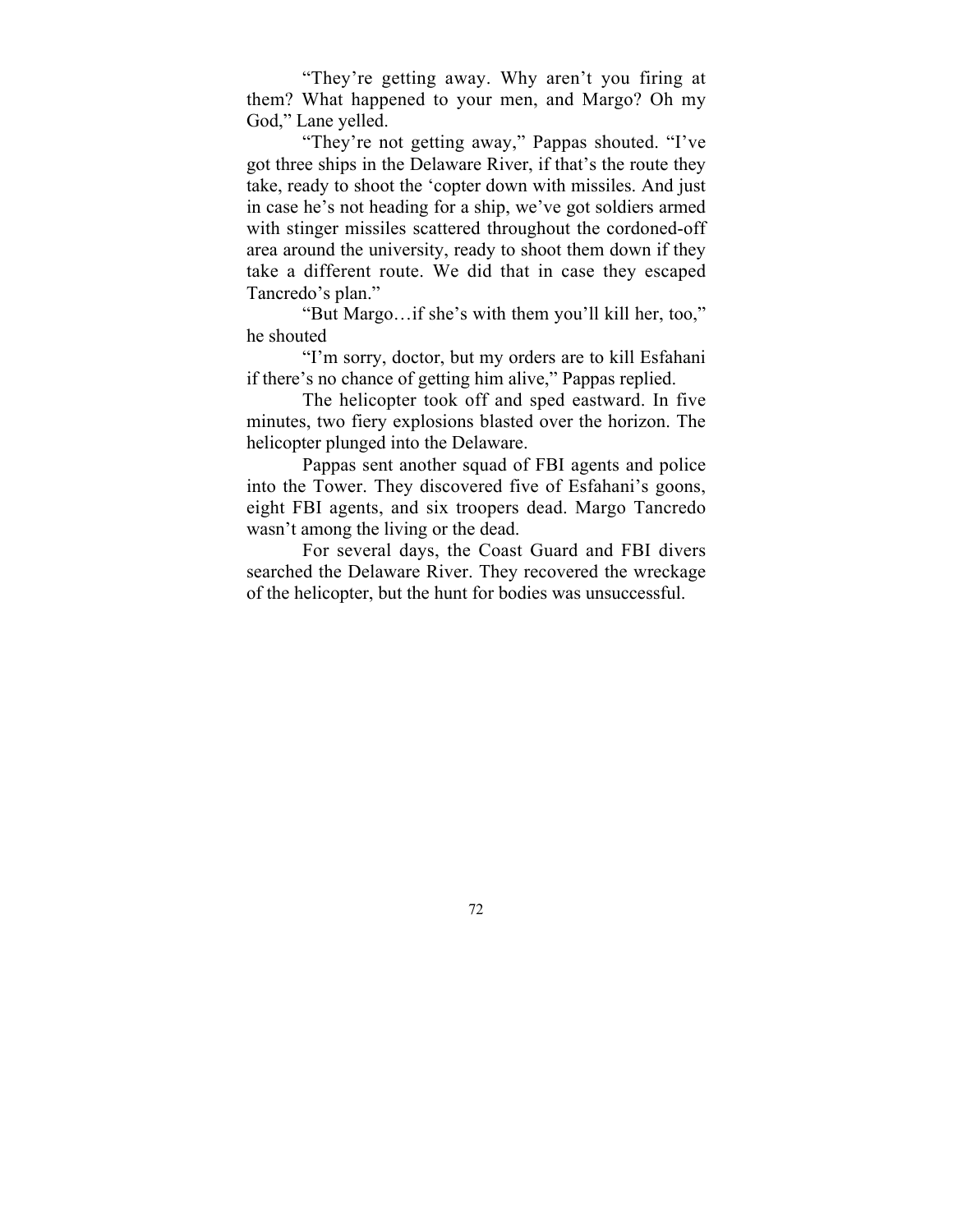It took a week for the multiple medical services at the Ben Franklin University Hospital to return to normal, and for the bomb squads to remove the cache of explosives scattered around the Tower. Lane remained home for two of those days to be with Samantha and to be mothered by Holly. He slept poorly, his dreams filled with amorphous, dark figures, dead bodies floating around a storm-tossed ship, and Margo Tancredo plunging to her death. He continued to relive the recent events and agonize over Margo's death. *A brave, heroic woman. To die so young. I wish I had had the chance to know her.*

On the second day home, Lane sat at his computer working on the same 3-D virtual program that had preceded Esfahani's first materialization. Suddenly his screen went temporarily blank, and then he found himself once more on the deck of the billionaire's ship. But, unlike his first encounter, the vessel lay anchored in a harbor dominated by luxurious apartments and villas whose windows reflected a glorious vision of the setting sun. A warm breeze fluttered the flags hung on the masts of the dozens of opulent yachts moored there. Lane knew he had seen this place before. But where, he wondered.

Esfahani rested in an easy chair, wearing a hospital gown, smiling, although he still had a sallow complexion and deeply sunken eyes.

"Well, Dr. Robinson. So nice to see you again," he said, his voice as syrupy as the first time Lane met him.

"Is this you or your avatar?" Lane asked, suspecting the truth, but hating to admit it to himself.

"Does it matter? You did a good job, saved my life. I am indebted to you. I wanted to personally let you know that your patient lived and was doing well."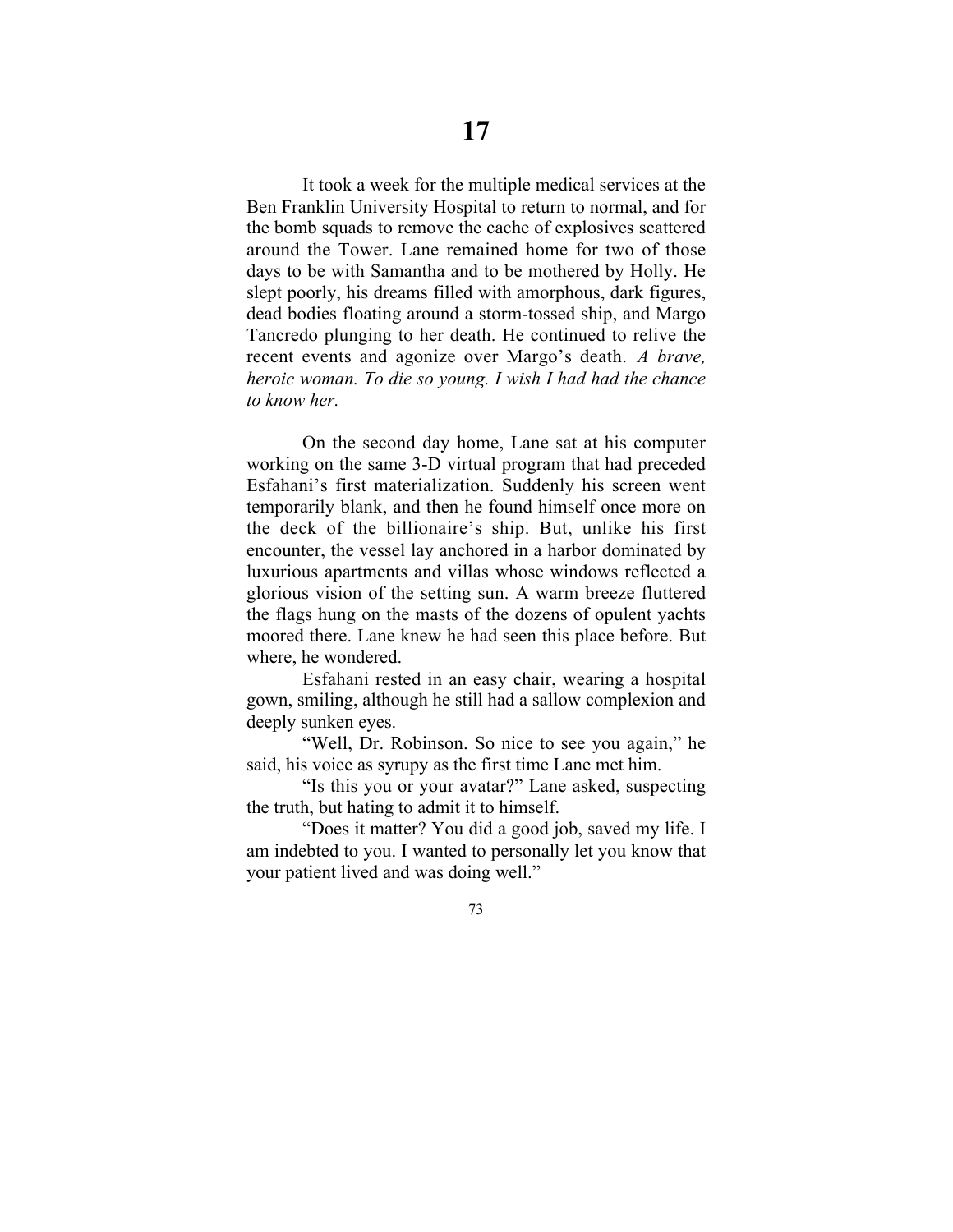Dieter Grossmann appeared, his right hand heavily bandaged. He nodded to Lane, turned to Esfahani and said, "Firouz, you should get back to bed."

*Are they real, or avatars?* Lane could not decide.

"Yes, yes. In a little while, Dieter. First I need some closure with the good doctor."

"How did you escape? Or did you?" Lane asked. "And if you did escape, what about…"

"Oh, you must be curious about Miss Tancredo. Bring her out," he said, with a broad grin.

Margo appeared, dragged roughly out on deck by one of Esfahani's goons. Her clothes were torn, her hair disheveled, her face bruised. She looked at Lane and tried to smile.

"A CIA agent," the terrorist banker said, his eyes growing distant and hard. "Imagine that. Goodbye, Dr. Robinson. Hopefully we won't need to see you again."

"But Margo," he stuttered. "Can't you…"

"Goodbye, Dr. Robinson."

Lane tore off his goggles and stared at his computer screen that displayed his surgical program once again and exclaimed, "He's alive and has Margo. I've got to go back and try to save her." He tried to download Esfahani's program, but his computer crashed.

Samantha stood at the doorway to his office. "Daddy, what's happening? You look worried."

"No, no, dear. Just a problem with my computer. A problem that needs urgent attention. But, it might not get fixed…unless I create my own Metaverse."

Lane lay awake that night and agonized over the question, Where was that ship anchored? He knew he'd been there. A tropical port that Elizabeth and he had visited. A port filled with expensive yachts. He was certain they had sailed into that harbor. But where? The Caribbean? No. Italy? No. He closed his eyes and felt an overwhelming dark weariness. He slept about an hour and then suddenly awoke.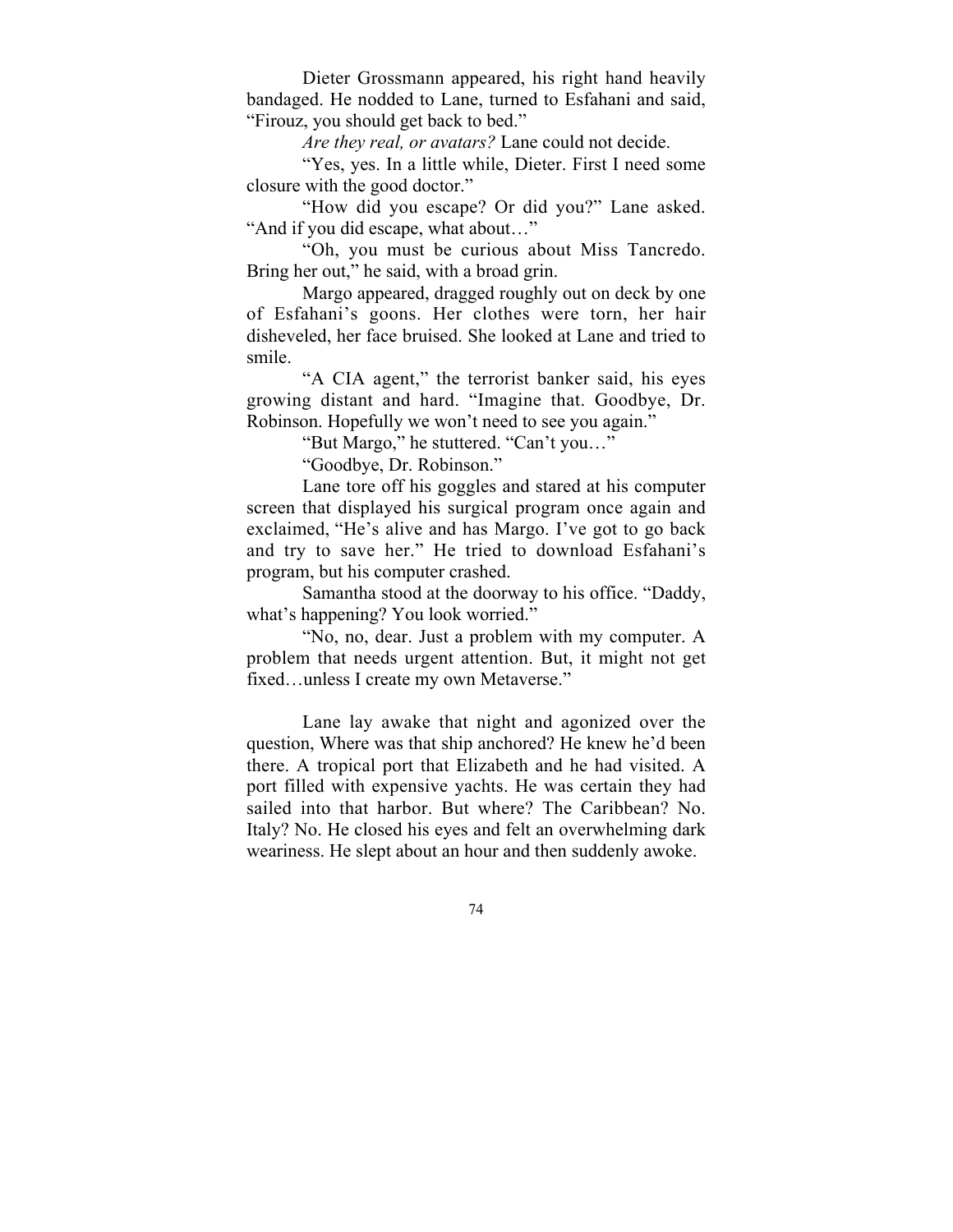Yes! Lane sat up abruptly, and swung his legs over the side of the bed. Spain, that's it. Spain. He and Elizabeth had traveled in the Mediterranean along the Costa del Sol. Where on that coast? Puerto Banus!! Just outside Marabella. He remembered sailing into the marina and how delighted they were to see pristine beaches on each side. He recalled how he and Elizabeth sat on deck from where they could see the magnificent La Concha Mountains. They swam, laughed, made love. And the very special way the sun reflected off the windows of the condominiums and hotels beyond the marina. They had waited for that spectacle every evening. "That's it! That's where the bastard is," he cried. He looked at his watch. 5:00 a.m. No time to lose. He picked up the phone.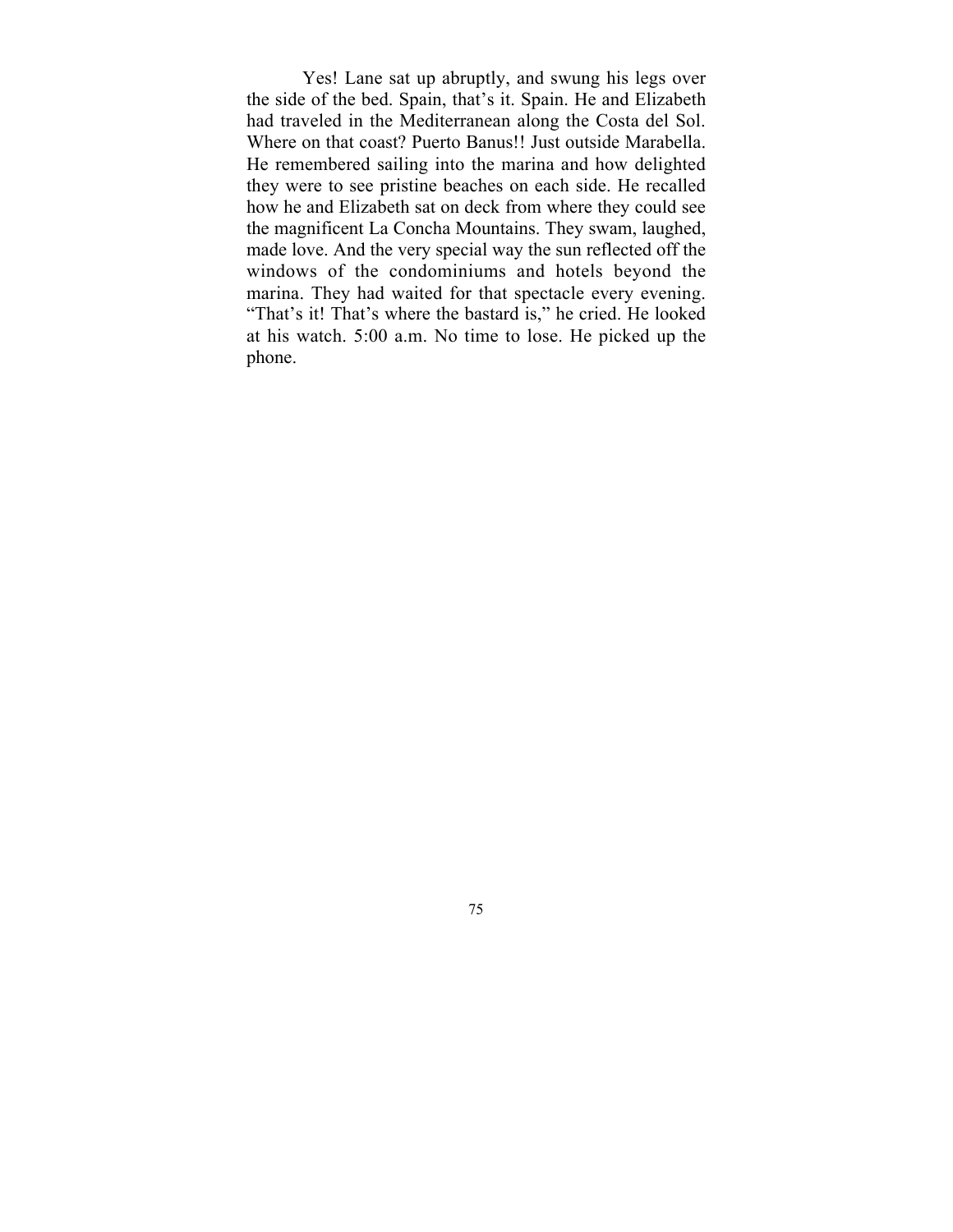"Don't tell me there's another crisis! What now?" Henderson groaned.

Lane explained what happened and asked the ex-FBI chief to help him mobilize a rescue operation.

Several hours later, in Pappas's office, Lane engaged in a secure conference call with the directors of the FBI and CIA. "I'm certain that Esfahani is in Puerto Banus in Spain. And that in our world he, Margo, and that thug Grossmann are all alive. But she may not survive much longer. We need to get her out immediately, and at the same time capture those swine," Lane declared.

"It's difficult for me to believe that the computer is telling you where they are. And if so, why did Esfahani disclose this to you?" the FBI director asked.

"He couldn't know I'd recognize the harbor. There are dozens of places similar to that all over the Mediterranean. He brought me into his Metaverse to show me he was alive and that he had outwitted everyone. It's his damn gigantic ego."

"What the hell is a Metaverse? How can someone jump from one world to another? Come on. This is crazy," the CIA director growled.

"Look, I really can't explain this either. You'll have to take my word. Somehow, Esfahani has found a way, and damned if I know how, to access a parallel universe, his Metaverse, and attach it to a computer network so that what occurs in reality is duplicated in the computer, in this parallel world. And he's able to somehow travel between these two places. Remember, we rescued my daughter in the real world because I detected her presence in Esfahani's Metaverse. I'm certain he's in Puerto Banus."

"All right. But it all sounds wacky to me. However, I'll go ahead and contact the appropriate people in Spain,"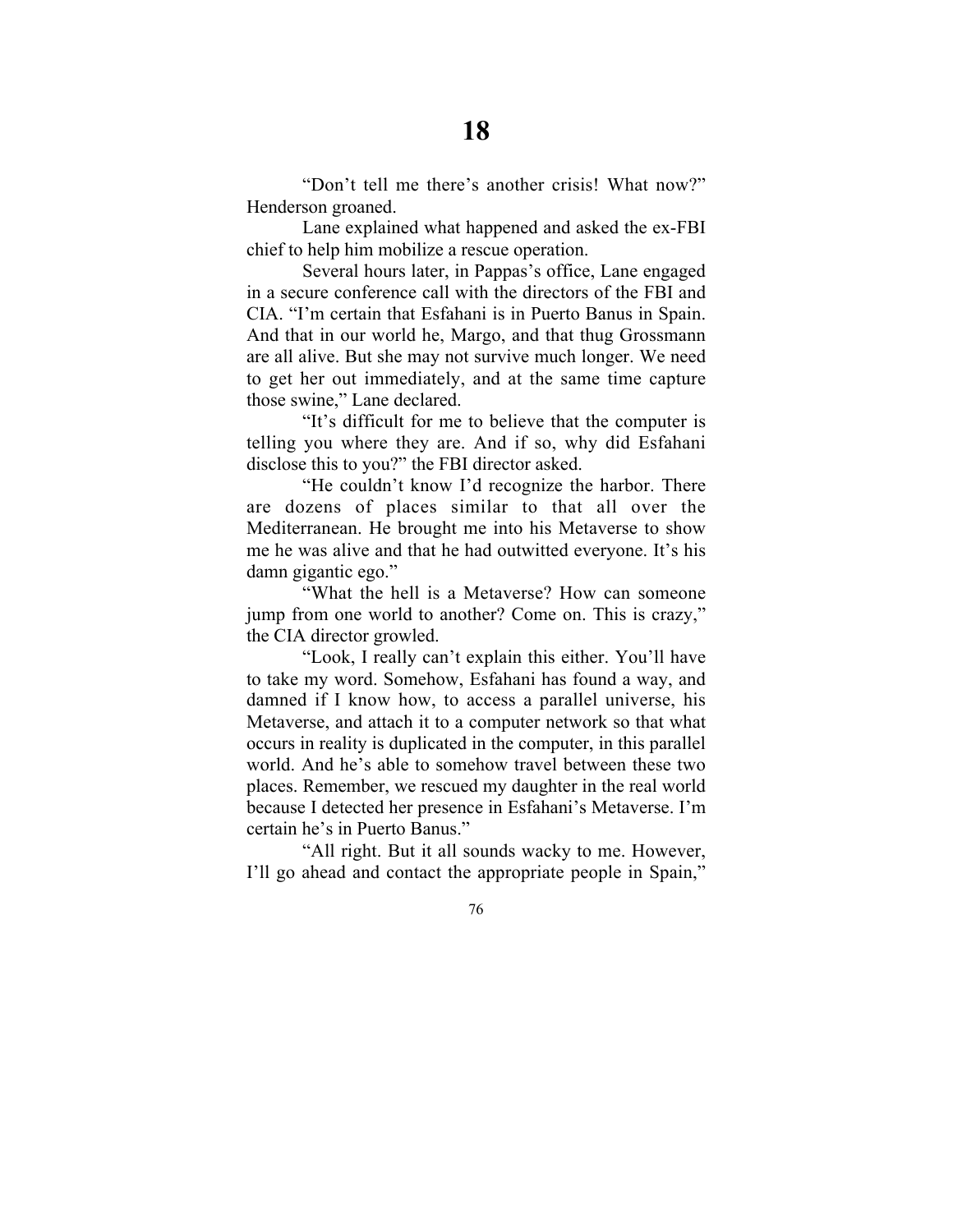the CIA director replied. "Dr. Robinson, we, this nation, owe you and Margo Tancredo a helluva lot. I promise you we'll do all we can."

"Can't we do anything directly now? Do we have to rely on the Spanish?" Lane asked. "Esfahani can move quickly, in and out of his Metaverse. Whatever you plan, it's got to be done with the utmost secrecy. I suspect he's got people allied with him in every part of the world."

"We'll do our best here," the FBI director said. "But we can't send our people in and precipitate an international incident. If you're right, the bastard is on Spanish territory."

"Can't you send in a special ops unit?" Lane said.

"No," the CIA director said. "Even if we were certain of the location, we wouldn't send in our own team. Spain is an ally and part of NATO. We'd be violating their territory based on flimsy evidence—a computer program that nobody understands. But, I assure you, along with the State Department, we'll inform the Spanish government of the problem, and put as much pressure as we can to get the bastards, and rescue one of our finest agents."

The conference ended, and Lane turned to Pappas. "I've got to go to Spain and rescue her before she's murdered."

"No, you can't. This has to be handled by professionals. And if you continue to push, I'll insist you surrender your passport. Look, I know how you feel. I promise I'll keep you up-to-date on what's happening. But you stay in Philly. Understand?"

Lane stared off in the distance. Then he rose, walked to the door, and turned to face Pappas. "I'm grateful for everything you've done. I didn't mean to sound off. But she's saved so many lives. We've got to save her!"

Pappas nodded. "I understand. Leave your cell phone number, and your schedule for the next few days. I promise, I'll keep you informed."

The next day, Lane returned to the hospital, but the images of the past two weeks remained fresh in his consciousness. He performed two coronary bypass operations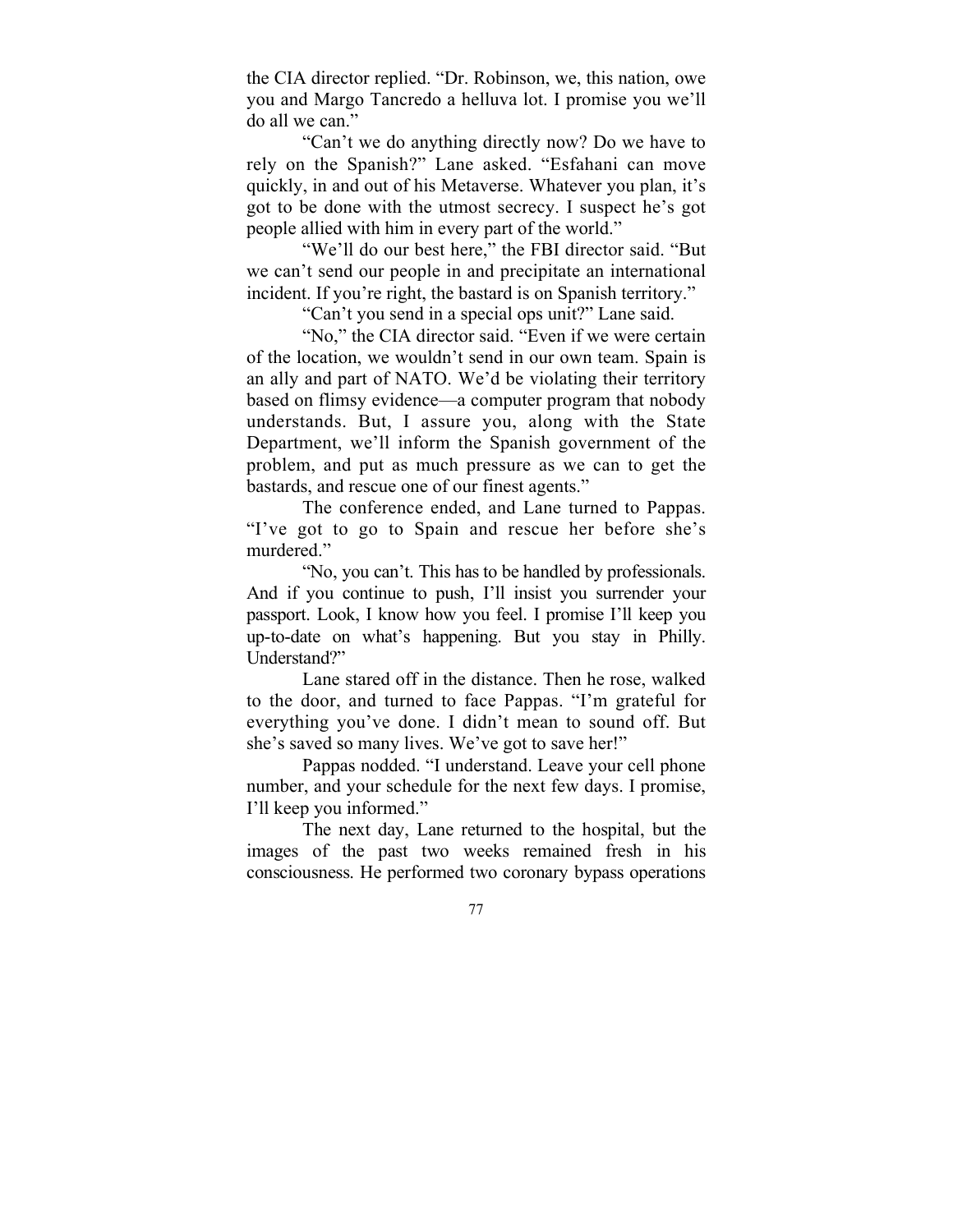and an aortic valve replacement. The three cases went smoothly and, as evening descended, he packed up his briefcase and prepared to go home. He paused. What was Margo enduring right now? What was being done to her? He had to act. But how?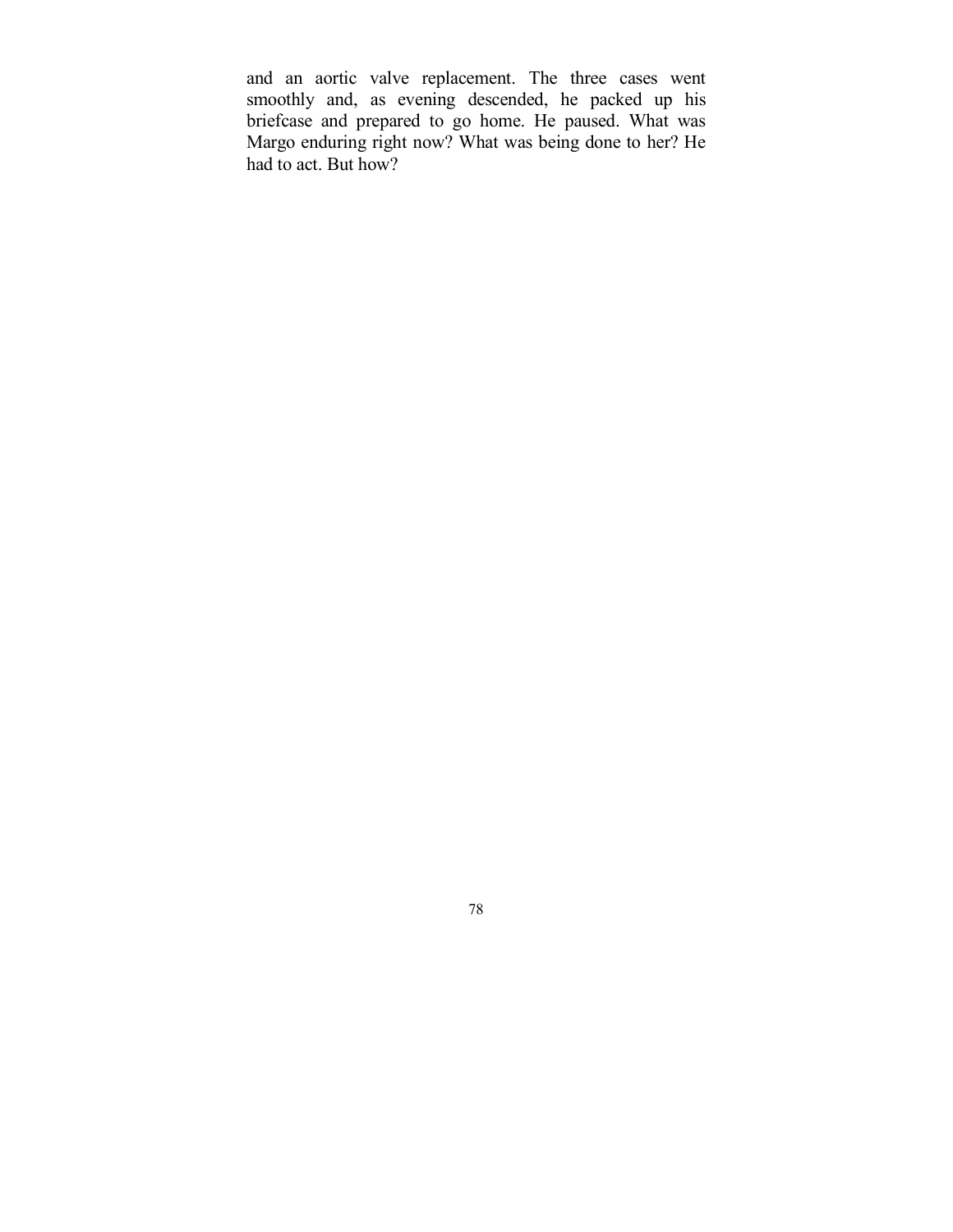That evening, Samantha asked Lane why he seemed so preoccupied. "You ok, Dad?"

"No, dear. I've been thinking about the people who kidnapped you and held us hostage at the hospital, and about the woman who saved our lives. If I could get back into Esfahani's Metaverse, I think I could save her. But, I don't know how to create my own Metaverse, and I don't know how to access his again."

"How'd you get into his Metaverse before?"

"After he kidnapped you, he communicated with me through his program, and for a while he must have forgotten I had the code that allowed me to log into his Metaverse. But now he's changed the code."

"Did you look at your memory chip?"

"I did, but there's no evidence his program ever ran on my computer."

She thought for a moment. "So, how did he find you in the first place?"

"I was working on one of my 3-D surgical programs."

"I bet there's a wormhole in there. It's just like my new game, *Interstellar Troopers*. It's about human space cavalry that go zooming through wormholes to other sides of the galaxy to battle all kinds of great, scary aliens. We just have to find it."

Lane pondered her suggestion. "Interesting, dear. It's worth a try, although I don't know how to start."

"Come on, Dad, I'll show you," Samantha said.

Lane and Samantha tinkered with the complex congenital heart defect software, the one Esfahani had interrupted. Together they searched for some irregularity that might serve as an entrance into Esfahani's alternate universe. Watching her perform, Lane decided that Samantha was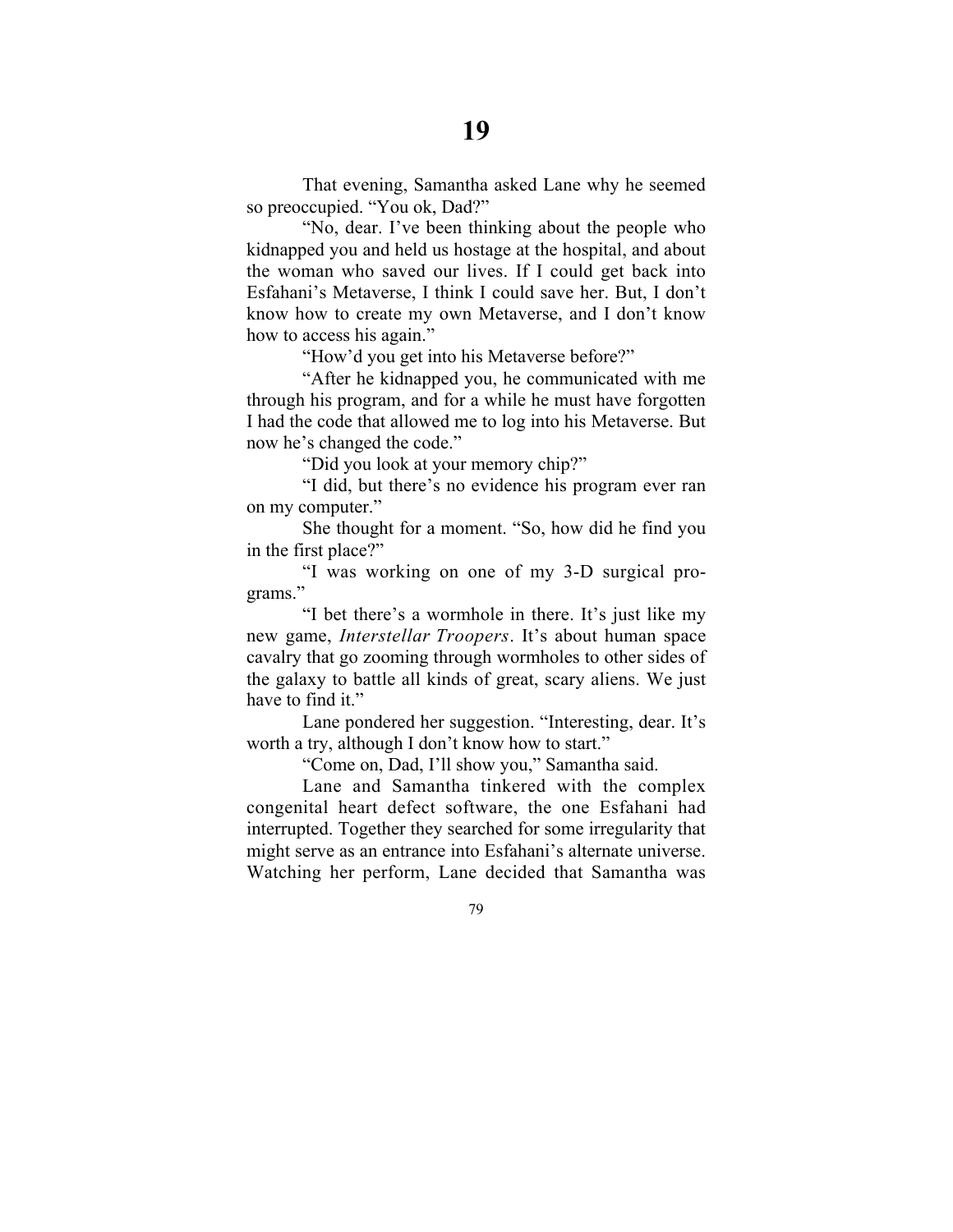definitely surgical material. She'd tried every surgical maneuver Lane could think of on the virtual patient, and even found some minor flaws in the program. But nothing unexpected, nothing that even hinted at a wormhole.

Lane told her he was about to give up. But Samantha said, "Hey, Dad. Let me try something else."

Samantha took the surgical probe and began touching every part of the virtual operating room. At a point at the foot of the operating gurney, the tip of the probe disappeared. When Samantha pulled back, the tip reappeared. She repeated the exercise several times with the same result.

"There it is!" Samantha cried. She had found the crack in the software, the crack into Esfahani's Metaverse.

"Samantha, you're a genius!"

"Let's go across and see where it takes us," Samantha replied

"No, dear. You can't go. It's too dangerous."

"Look, Dad. I know more about computer games than you do. And remember what those bast…, I mean, bad guys did to me. I'd like to see them punished, and I want to see what happens. This is the best computer game I've ever played."

He smiled and hugged her. "Okay, partner. Off we go! But wait. We need to create avatars."

Samantha brought in her computer and logged on to Lane's program. Lane re-created his avatar and Samantha designed an animal avatar, an owl, who sat on Lane's shoulder. He provided optical camouflage for both of them, and they moved through the crack into Esfahani's Metaverse, still centered on the luxury yacht, SUCCESS ONE. Armed guards patrolled everywhere. Careful to note the spot on the deck through which they had come, they searched the ship, hoping to find Margo alive. Finally they came to a door down on the engine room deck. They entered a tiny, dark cabin in which Margo lay in chains, her face swollen, her partially clothed body severely bruised. He stifled the urge to let her know that a rescue plan had been launched because he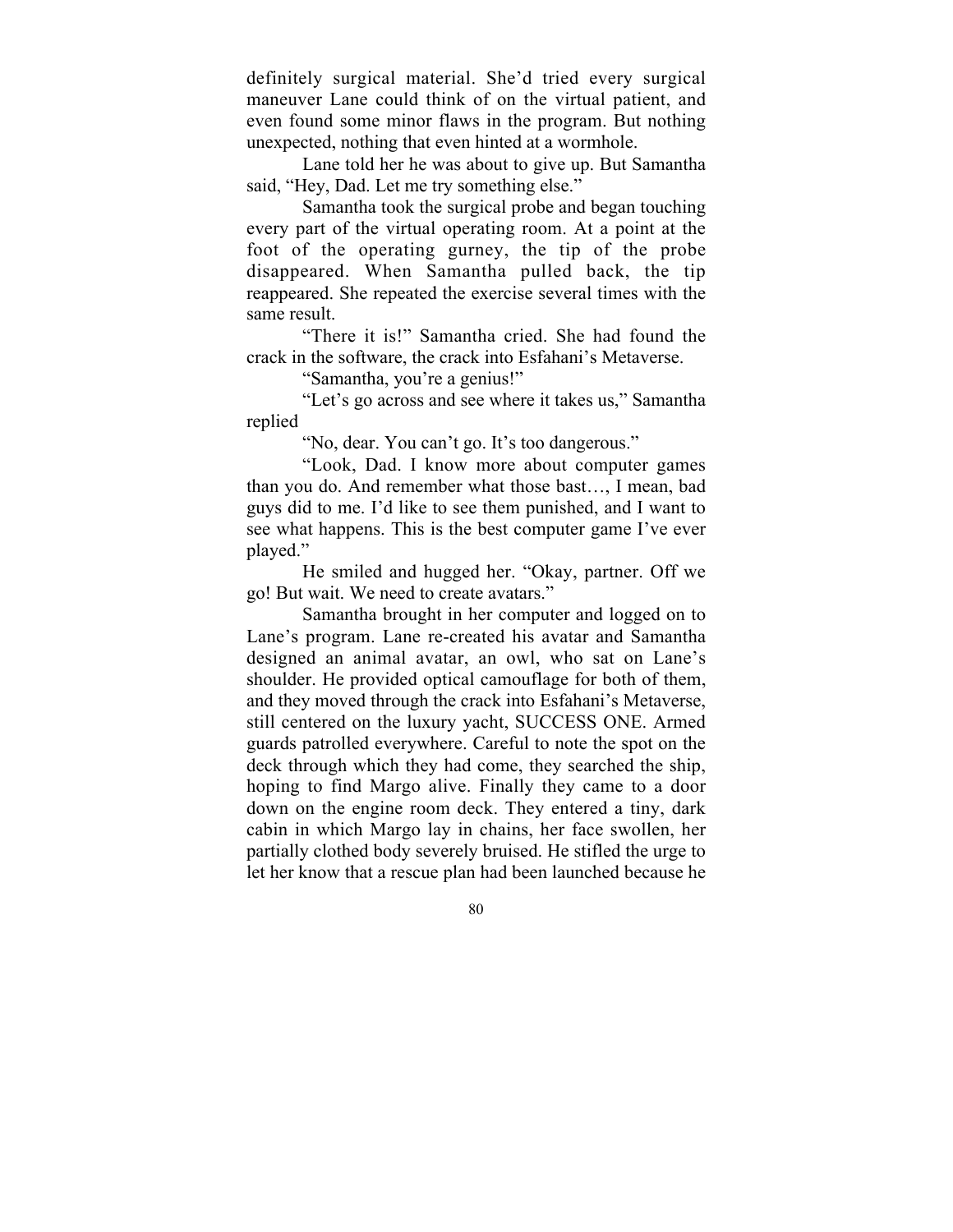feared that she might be tortured further and give up the rescue plan, or be too far gone to help. He and Samantha returned to the main deck, and disappeared through the crack in space.

Lane telephoned Pappas and explained what he and Samantha had done, and where Margo was imprisoned. "Any news? Are the Spanish police moving? She's in a bad state—the bastards have been beating her. The Spanish will need to use special forces—the ship is heavily guarded and her prison is down on the engine room deck, which is not easy to access."

A flurry of confidential phone calls were made from the U. S. State Department and CIA headquarters to Spanish officials in Madrid, who were reluctant to act on what they called a "science fiction melodrama." After it appeared that negotiations would break down, Lane, Henderson, and Pappas flew to Washington, and convinced the President to contact the Spanish Prime Minister, who then approved the dispatch of a crack special forces team to Puerto Banus, under the leadership of Major Ernesto Garcia-Ramirez.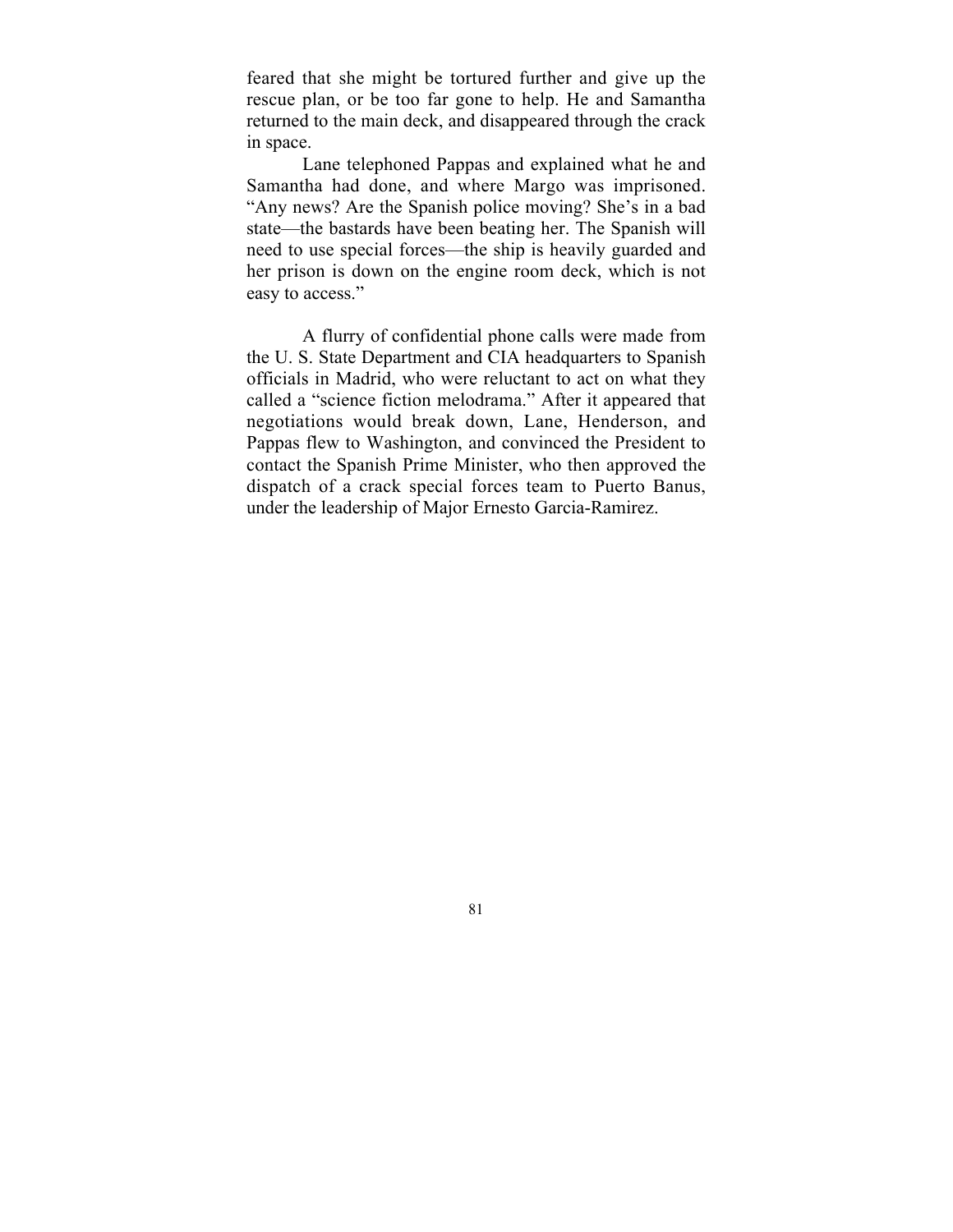Arriving at the Puerto Banus harbor before sunrise, twelve hours after the Prime Minister's orders, the Spanish troops moved quickly on to boats that took them out to where Esfahani's ship lay anchored. As the special forces boarded the vessel, a gun battle broke out between them and the billionaire's guards, awakening the sleepy inhabitants of the luxury hotels and condominiums. The bodies of dead guards fell overboard, painting the early morning water crimson. Grossmann ran up to the main deck, viewed the carnage, escaped a hail of bullets from Garcia-Ramirez's forces, and raced to his leader's cabin.

"We've got to get into the Metaverse now," Grossmann screamed as he dragged the terrorist banker out of his bed.

"Margo," Esfahani croaked. "We must take her with us."

At that moment, the Spanish forces came running down the steps toward Esfahani's stateroom. "The hell with the girl. We've got to go," Grossmann shouted, as he heard semiautomatic gunfire from an exchange between Esfahani's guards and the rescuers.

Grossmann grabbed his chief's arm and pulled him to the computer that sat on the other side of the stateroom. He quickly typed in the code for the Metaverse and gave a computer crash order that would be carried out as soon as they were safely across.

Twelve hours later, Lane stood beside Margo Tancredo's bed in the medical intensive care unit at Madrid's Hospital Universitario de La Princesa. She lay breathing slowly, unlabored, her eyes closed, an intravenous infusion of saline in her left arm. The attending physician told Lane that Margo had received two units of blood to treat a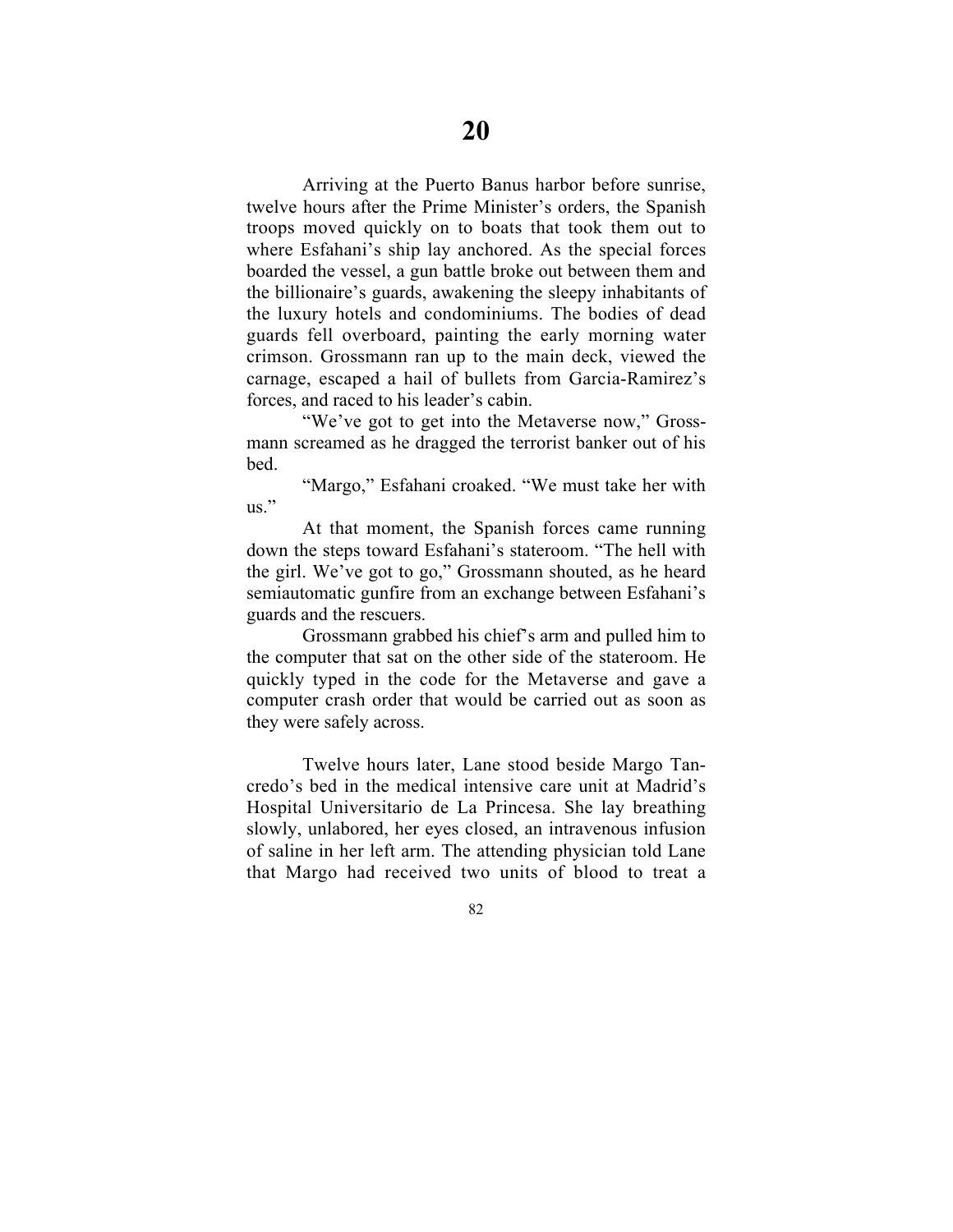moderate anemia. She had a serious fracture of the humerus of her right arm. No significant damage to any other organ had been found, although there was evidence that she had been raped.

Lane touched her hand, and she opened her eyes. She smiled wanly through her swollen face.

"How did you find me?" she asked in a hoarse voice.

"A long story," he replied gently. "When you're well enough, I'll be taking you back to the States, and we'll have plenty of time to talk."

She nodded and closed her eyes. Lane stepped back, his jaw clamped down hard, as he gazed at Margo*.*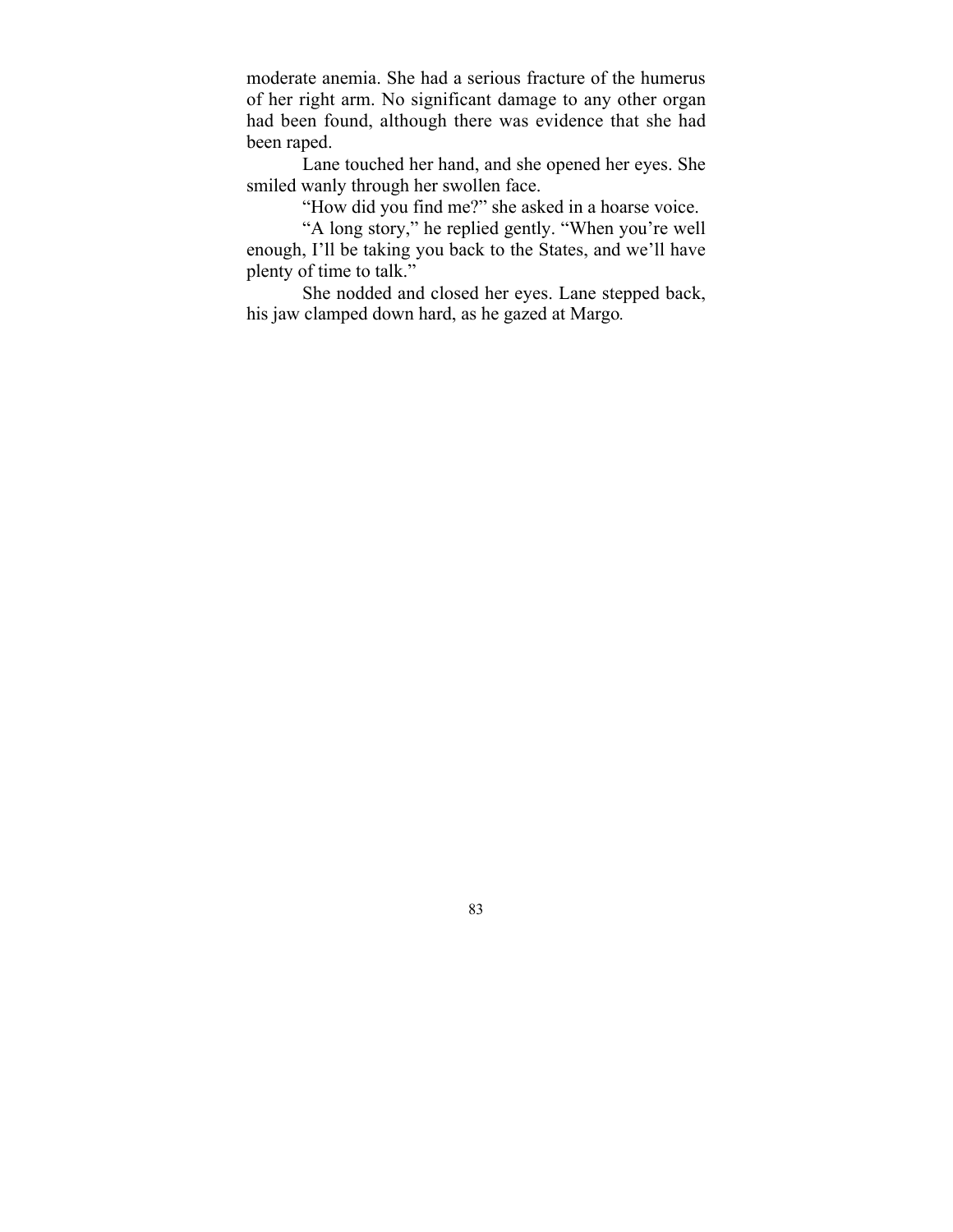Lane and four members of a CIA special forces team had assembled in the surgeon's study in Villanova. Each sat at a computer and logged on to Lane's 3-D surgical program. All wore newly enhanced 3-D stereoscopic goggles, wired gloves, and stereophonic headphones. Lane's avatar led the four CIA special forces avatars through the crack in his surgical program and into Esfahani's Metaverse. They found themselves at midnight in a garden shed inside the tycoon's Swiss estate, which was defended by high walls and guards carrying automatic rifles. Lane outfitted all the avatars with optical camouflage and, equipped with night sensing goggles, they stepped through the main entrance of the mansion.

Even in the darkness, the opulence of the house was overwhelming. What appeared to be original masterpieces hung from the walls. Thick oriental rugs covered the floors. Antique clocks and magnificent carved furniture were in every chamber. Lane and two of the agents walked slowly through the rooms. Despite their invisibility cloaks, they were careful to avoid the guards who patrolled the halls. The agents made notes and diagrams of the mansion's layout, in case the plan didn't work, and an action in reality was required. The other two agents found the entrance to the mansion's labyrinthine basement. After cautious exploration, they opened their satchels and planted explosives in multiple strategic sites. On an upper floor, Lane saw Esfahani in his study working at his computer, and Grossmann busily scanning voluminous printouts in the financial center just beyond the billionaire terrorist's office. Lane left them undisturbed. The group reassembled in the great hall of the mansion, and were about to leave when a trio of guards entered. Lane and the agents slid back along one wall and waited. After a cursory search of the room, the guards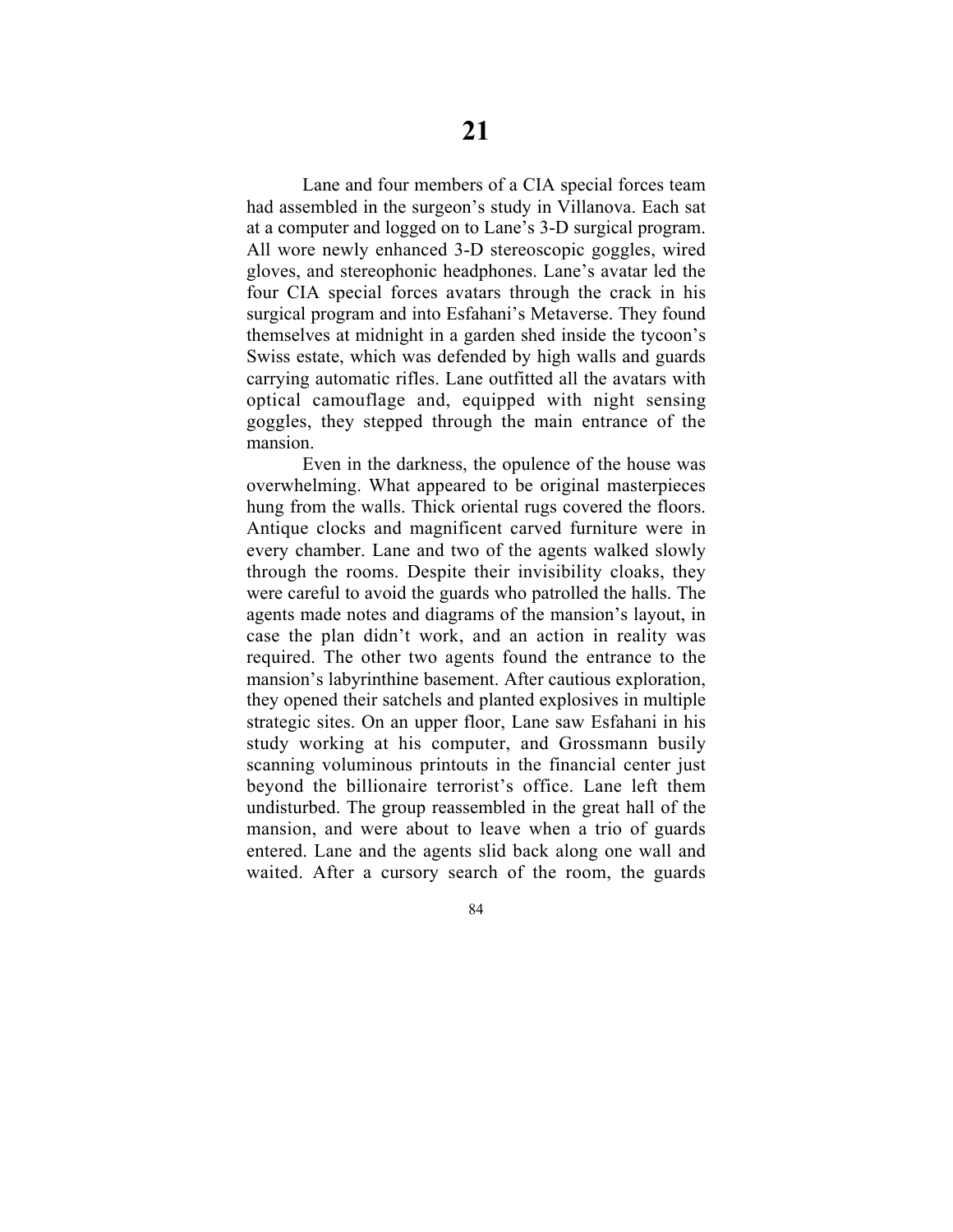departed. Lane and his team quickly returned to the shed, and reappeared in Lane's 3-D surgical matrix.

Lane and the agents took off their goggles, gloves and headsets, and shut down their computers. "It's been great working with you fellows. Let's hope our effort was successful. I guess we'll know soon," Lane said.

"Dr. Robinson, it's been our pleasure collaborating with you. And if this caper scores, you'll have pointed out a new direction for us in the war on terror. We'll be calling on you soon to help us," Ken Ferguson, leader of the CIA team, said.

"I'd be delighted," Lane replied. They all shook hands, and the agents left.

Lane sat back, and smiled. If I'm right, two for the price of one, he thought*.* He regretted that he'd probably never know how Esfahani did it, how he constructed his Metaverse, the cracks in space, and how he could move in and out of reality so easily. Lane considered contacting Dr. Zanger to learn more about Schrödinger's Cat and find some answers there. But he bet that all of this would remain a secret forever, or until some really smart computer geek came along.

Then he heard the sound of automobiles in the driveway, and looked at his watch. Time to go, he thought*.* He rose, and walked downstairs for dinner with Samantha, Holly, his surgical team, and Margo.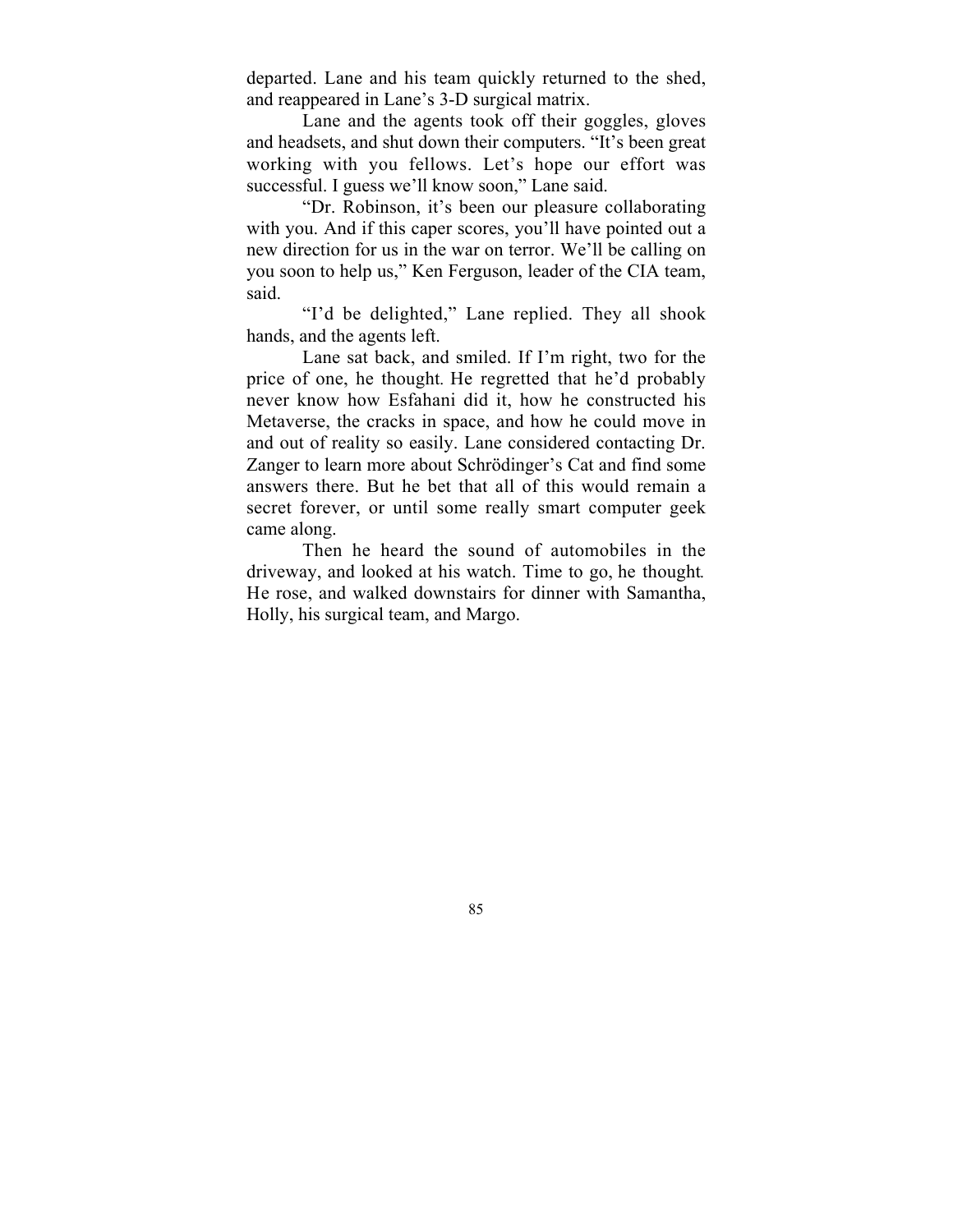Lane awoke early the next morning. He surfed the TV news shows and the local radio stations, but found no news concerning Esfahani. Then he opened his computer and logged on to philly.com, and discovered two items he had hoped to see:

*02:30 AM EDT Mysterious Midnight Explosion By Anthony Price– Reuters Zurich, Switzerland. A nighttime explosion destroyed the estate of the billionaire international tycoon, Firouz Esfahani. The cause of the explosion is still uncertain. Everyone in the house was killed, including Mr. Esfahani. Swiss authorities are investigating.*

*Widespread Computer Problems–02:40 AM EDT By Richard Glendenning—Associated Press Personal computers across the United States and Europe were suddenly blacked out yesterday. Most sustained no permanent damage, but a handful of individuals complained they had lost some of their files. The cause at present is unknown, although some blame hackers.*

"Yes, yes, yes!" he shouted. "We did it!" He jumped up and was about to awaken Samantha, when his gaze fell on an additional story.

*Ship Vanishes—05: 58 AM EDT By Clifford James—Associated Press. British and Spanish sources report seeing a 400 foot mastedsail-yacht sailing westward through the Straits of Gibraltar.*